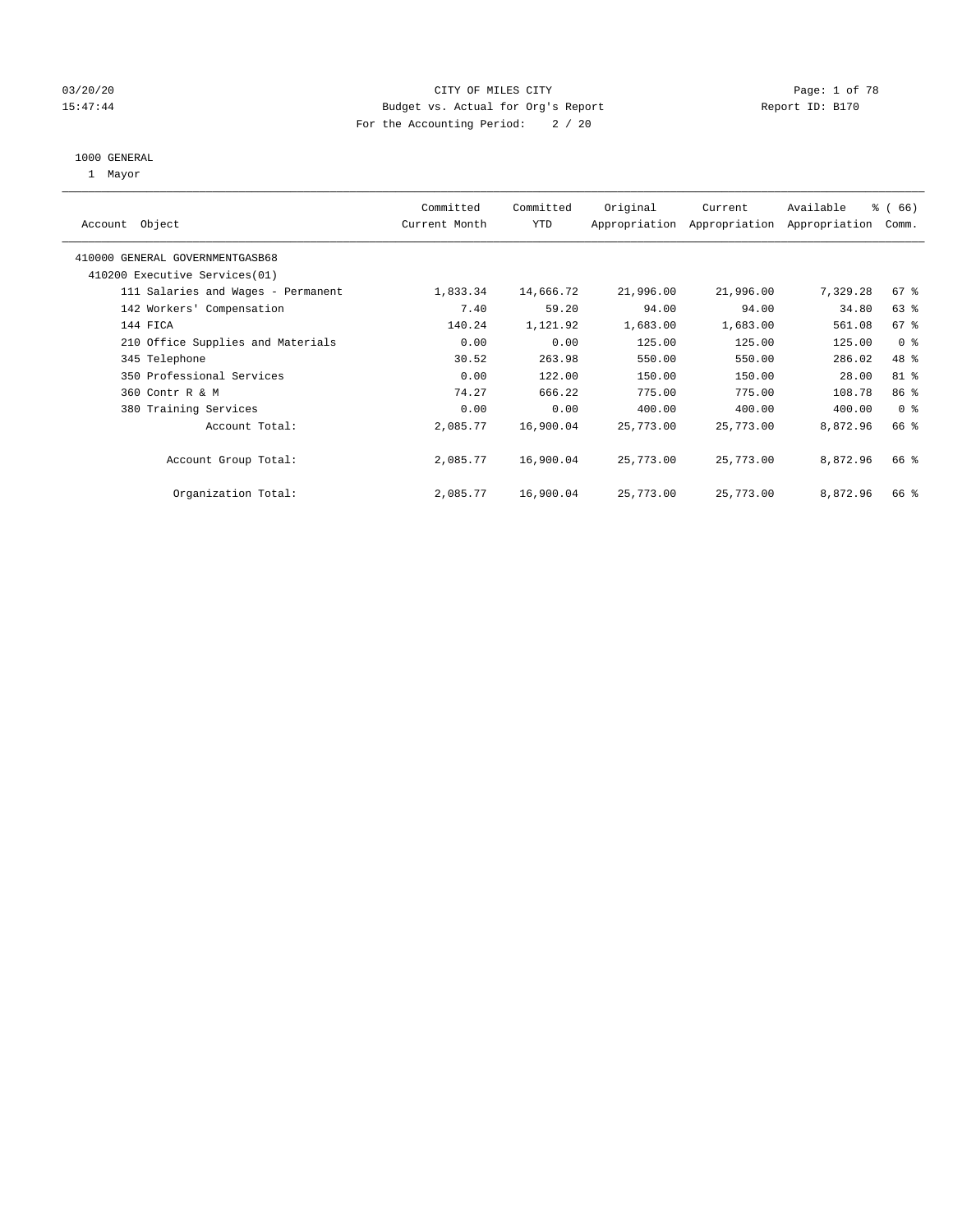#### 03/20/20 Page: 2 of 78 15:47:44 Budget vs. Actual for Org's Report Report ID: B170 For the Accounting Period: 2 / 20

#### 1000 GENERAL

2 City Council

| Account Object                           | Committed<br>Current Month | Committed<br><b>YTD</b> | Original  | Current<br>Appropriation Appropriation Appropriation | Available | % (66)<br>Comm. |
|------------------------------------------|----------------------------|-------------------------|-----------|------------------------------------------------------|-----------|-----------------|
| 410000 GENERAL GOVERNMENTGASB68          |                            |                         |           |                                                      |           |                 |
| 410100 Legislative Services(02)          |                            |                         |           |                                                      |           |                 |
| 111 Salaries and Wages - Permanent       | 2,666.72                   | 21,167.09               | 31,968.00 | 31,968.00                                            | 10,800.91 | 66 %            |
| 142 Workers' Compensation                | 10.72                      | 85.09                   | 136.00    | 136.00                                               | 50.91     | 63 %            |
| 144 FICA                                 | 204.00                     | 1,619.25                | 2,445.00  | 2,445.00                                             | 825.75    | 66 %            |
| 145 PERS                                 | 0.00                       | 173.40                  | 346.00    | 346.00                                               | 172.60    | 50%             |
| 220 Operating Expenses                   | 0.00                       | 0.00                    | 100.00    | 100.00                                               | 100.00    | 0 <sup>8</sup>  |
| 370 Travel                               | 0.00                       | 52.20                   | 380.00    | 380.00                                               | 327.80    | $14*$           |
| 380 Training Services                    | 0.00                       | 0.00                    | 500.00    | 500.00                                               | 500.00    | 0 <sup>8</sup>  |
| Account Total:                           | 2,881.44                   | 23,097.03               | 35,875.00 | 35,875.00                                            | 12,777.97 | 64 %            |
| 410105 Safety Culture-Supplies           |                            |                         |           |                                                      |           |                 |
| 230 Repair and Maintenance Supplies      | 0.00                       | 0.00                    | 250.00    | 250.00                                               | 250.00    | 0 <sup>8</sup>  |
| Account Total:                           | 0.00                       | 0.00                    | 250.00    | 250.00                                               | 250.00    | 0 <sup>8</sup>  |
| Account Group Total:                     | 2,881.44                   | 23,097.03               | 36,125.00 | 36,125.00                                            | 13,027.97 | 64 %            |
| 470000 Housing and Community Development |                            |                         |           |                                                      |           |                 |
| 470300 Ecomonic Development              |                            |                         |           |                                                      |           |                 |
| 350 Professional Services                | 0.00                       | 15,492.00               | 15,492.00 | 15,492.00                                            | 0.00      | $100*$          |
| Account Total:                           | 0.00                       | 15,492.00               | 15,492.00 | 15,492.00                                            | 0.00      | $100*$          |
| Account Group Total:                     | 0.00                       | 15,492.00               | 15,492.00 | 15,492.00                                            |           | $0.00 100$ %    |
| Organization Total:                      | 2,881.44                   | 38,589.03               | 51,617.00 | 51,617.00                                            | 13,027.97 | 75 %            |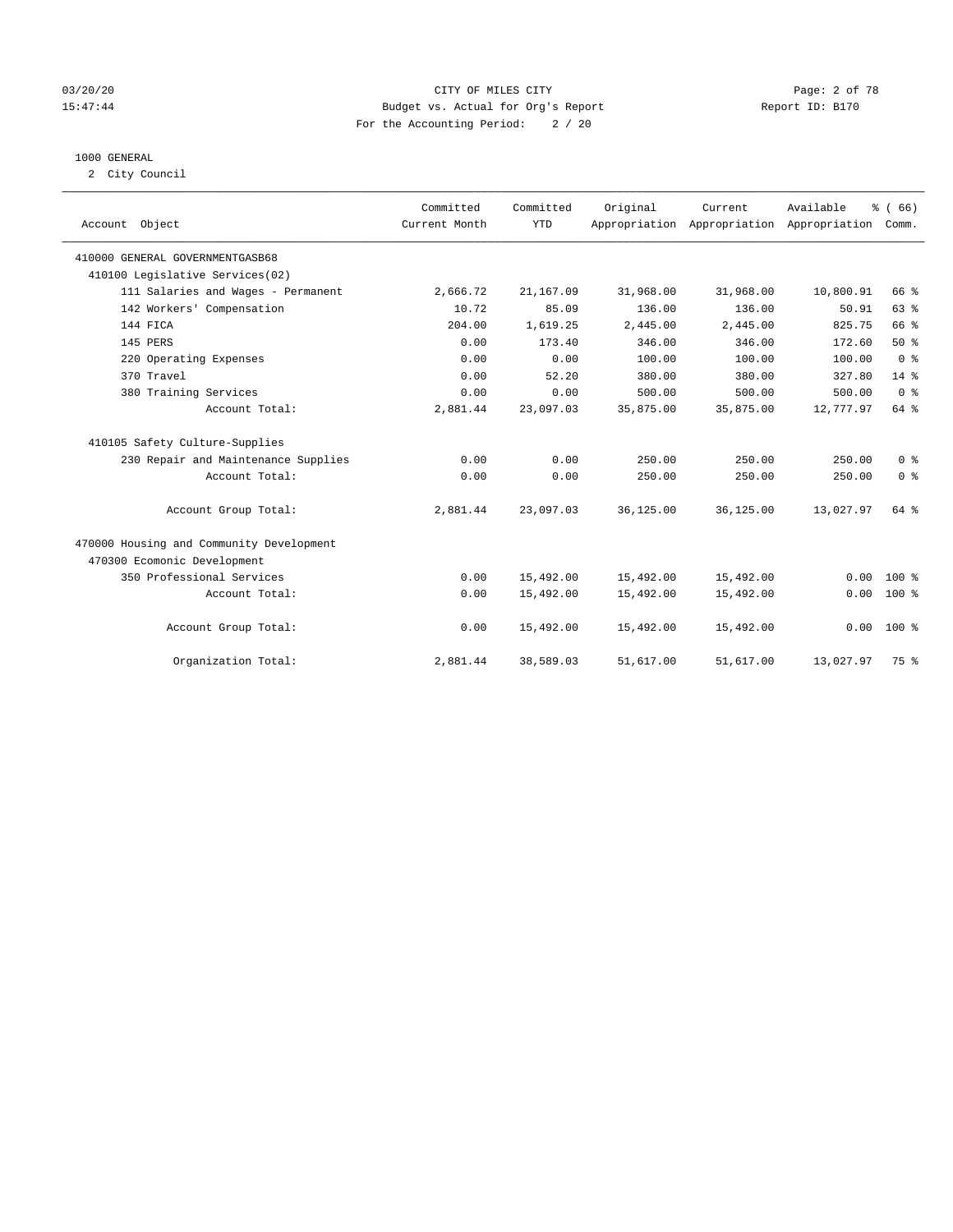#### 03/20/20 **Page: 3 of 78** CITY OF MILES CITY CITY CONTROL Page: 3 of 78 15:47:44 Budget vs. Actual for Org's Report Report ID: B170 For the Accounting Period: 2 / 20

### 1000 GENERAL

3 City Clerk

| Account Object                             | Committed<br>Current Month | Committed<br><b>YTD</b> | Original   | Current    | Available<br>Appropriation Appropriation Appropriation Comm. | % (66)          |
|--------------------------------------------|----------------------------|-------------------------|------------|------------|--------------------------------------------------------------|-----------------|
| 410000 GENERAL GOVERNMENTGASB68            |                            |                         |            |            |                                                              |                 |
| 410500 Financial Services(03)              |                            |                         |            |            |                                                              |                 |
| 111 Salaries and Wages - Permanent         | 9,173.93                   | 73,432.02               | 113,048.00 | 113,048.00 | 39,615.98                                                    | 65 %            |
| 131 VACATION                               | 395.83                     | 5,211.02                | 7,100.00   | 7,100.00   | 1,888.98                                                     | 73 %            |
| 132 SICK LEAVE                             | 619.73                     | 3,075.78                | 4,100.00   | 4,100.00   | 1,024.22                                                     | 75 %            |
| 133 OTHER LEAVE PAY                        | 0.00                       | 467.10                  | 3,360.00   | 3,360.00   | 2,892.90                                                     | $14$ %          |
| 141 Unemployment Insurance                 | 15.29                      | 123.99                  | 191.00     | 191.00     | 67.01                                                        | 65 %            |
| 142 Workers' Compensation                  | 61.82                      | 505.41                  | 1,562.00   | 1,562.00   | 1,056.59                                                     | 32%             |
| 143 Health Insurance                       | 2,303.98                   | 18,431.97               | 27,656.00  | 27,656.00  | 9,224.03                                                     | 67%             |
| 144 FICA                                   | 777.15                     | 6,301.55                | 9,762.00   | 9,762.00   | 3,460.45                                                     | 65 %            |
| 145 PERS                                   | 883.44                     | 7,125.54                | 11,064.00  | 11,064.00  | 3,938.46                                                     | 64 %            |
| 196 CLOTHING ALLOTMENT                     | 0.00                       | 435.00                  | 450.00     | 450.00     | 15.00                                                        | 97 <sub>8</sub> |
| 210 Office Supplies and Materials          | 630.18                     | 1,246.32                | 2,200.00   | 2,200.00   | 953.68                                                       | 57%             |
| 214 Small Items of Equipment               | $-468.66$                  | 2,338.46                | 1,800.00   | 1,800.00   | $-538.46$                                                    | 130 %           |
| 220 Operating Expenses                     | 91.39                      | 1,838.10                | 2,500.00   | 2,500.00   | 661.90                                                       | 74 %            |
| 311 Postage, Box Rent, Etc.                | $-180.68$                  | 167.62                  | 1,500.00   | 1,500.00   | 1,332.38                                                     | 11 <sup>8</sup> |
| 320 Printing, Duplicating, Typing &        | 0.00                       | 0.00                    | 100.00     | 100.00     | 100.00                                                       | 0 <sup>8</sup>  |
| 330 Publicity, Subscriptions & Dues        | 190.36                     | 716.74                  | 2,200.00   | 2,200.00   | 1,483.26                                                     | 33%             |
| 334 Memberships, Registrations & Dues      | 0.00                       | 3,205.41                | 3,200.00   | 3,200.00   | $-5.41$                                                      | $100*$          |
| 345 Telephone                              | 46.90                      | 395.80                  | 650.00     | 650.00     | 254.20                                                       | $61$ %          |
| 347 Internet                               | 19.52                      | 156.16                  | 250.00     | 250.00     | 93.84                                                        | 62 %            |
| 350 Professional Services                  | 0.00                       | 24,539.58               | 33,850.00  | 33,850.00  | 9,310.42                                                     | $72$ $%$        |
| 360 Contr R & M                            | 222.81                     | 12,476.03               | 18,606.00  | 18,606.00  | 6,129.97                                                     | 67%             |
| 370 Travel                                 | 0.00                       | 792.64                  | 2,500.00   | 2,500.00   | 1,707.36                                                     | 32%             |
| 380 Training Services                      | 0.00                       | 300.00                  | 1,600.00   | 1,600.00   | 1,300.00                                                     | 19 <sup>°</sup> |
| 382 Books                                  | 0.00                       | 0.00                    | 350.00     | 350.00     | 350.00                                                       | 0 <sup>8</sup>  |
| 390 Other Purchased Services (Recorded     | 14.30                      | 10.30                   | 100.00     | 100.00     | 89.70                                                        | $10*$           |
| 513 Liability                              | 0.00                       | 91,300.05               | 91,301.00  | 91,301.00  | 0.95                                                         | $100*$          |
| 521 Surety Bonds for Officials & Employees | 0.00                       | 750.00                  | 750.00     | 750.00     | 0.00                                                         | $100*$          |
| 555 Bank Service Charges                   | 16.66                      | 189.98                  | 300.00     | 300.00     | 110.02                                                       | 63 %            |
| Account Total:                             | 14,813.95                  | 255,532.57              | 342,050.00 | 342,050.00 | 86,517.43                                                    | 75 %            |
| 411101 Labor Negotiations                  |                            |                         |            |            |                                                              |                 |
| 350 Professional Services                  | 165.00                     | 6,821.00                | 13,400.00  | 13,400.00  | 6,579.00                                                     | $51$ %          |
| Account Total:                             | 165.00                     | 6,821.00                | 13,400.00  | 13,400.00  | 6,579.00                                                     | $51$ %          |
| Account Group Total:                       | 14,978.95                  | 262, 353.57             | 355,450.00 | 355,450.00 | 93,096.43                                                    | 74 %            |
| Organization Total:                        | 14,978.95                  | 262, 353.57             | 355,450.00 | 355,450.00 | 93,096.43                                                    | 74%             |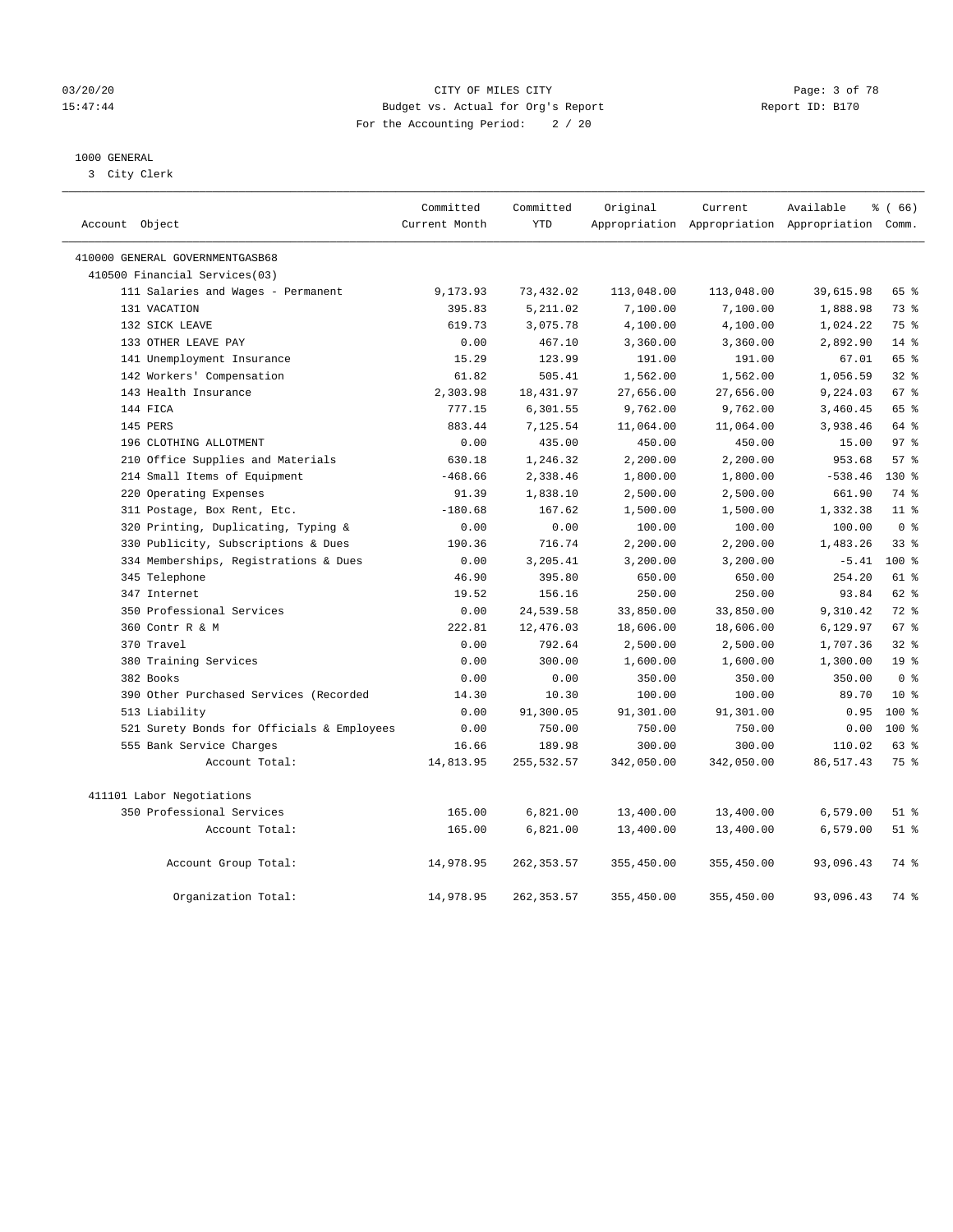#### 03/20/20 CITY OF MILES CITY Page: 4 of 78 15:47:44 Budget vs. Actual for Org's Report Report ID: B170 For the Accounting Period: 2 / 20

# 1000 GENERAL

4 Attorney

| Account Object                     | Committed<br>Current Month | Committed<br><b>YTD</b> | Original    | Current<br>Appropriation Appropriation Appropriation | Available    | % (66)<br>Comm. |  |
|------------------------------------|----------------------------|-------------------------|-------------|------------------------------------------------------|--------------|-----------------|--|
| 410000 GENERAL GOVERNMENTGASB68    |                            |                         |             |                                                      |              |                 |  |
| 411100 Legal Services(04)          |                            |                         |             |                                                      |              |                 |  |
| 111 Salaries and Wages - Permanent | 6,591.12                   | 59,280.94               | 103,796.00  | 103,796.00                                           | 44,515.06    | 57%             |  |
| 131 VACATION                       | 0.00                       | 2,627.06                | 2,700.00    | 2,700.00                                             | 72.94        | 97%             |  |
| 132 SICK LEAVE                     | 0.00                       | 1,872.72                | 1,900.00    | 1,900.00                                             | 27.28        | 99 %            |  |
| 141 Unemployment Insurance         | 9.89                       | 95.90                   | 163.00      | 163.00                                               | 67.10        | 59 %            |  |
| 142 Workers' Compensation          | 47.55                      | 408.64                  | 689.00      | 689.00                                               | 280.36       | 59 %            |  |
| 143 Health Insurance               | 794.70                     | 6,357.60                | 9,536.00    | 9,536.00                                             | 3,178.40     | 67 <sup>°</sup> |  |
| 144 FICA                           | 490.26                     | 4,779.00                | 8,292.00    | 8,292.00                                             | 3,513.00     | 58 %            |  |
| 145 PERS                           | 519.86                     | 5,266.08                | 9,398.00    | 9,398.00                                             | 4,131.92     | 56 %            |  |
| 196 CLOTHING ALLOTMENT             | 0.00                       | 150.00                  | 150.00      | 150.00                                               | 0.00         | 100 %           |  |
| 210 Office Supplies and Materials  | 175.41                     | 423.84                  | 1,000.00    | 1,000.00                                             | 576.16       | 42 %            |  |
| 214 Small Items of Equipment       | 60.97                      | 192.96                  | 1,000.00    | 1,000.00                                             | 807.04       | 19 <sup>8</sup> |  |
| 220 Operating Expenses             | 0.00                       | 720.35                  | 1,000.00    | 1,000.00                                             | 279.65       | 72 %            |  |
| 311 Postage, Box Rent, Etc.        | 34.40                      | 228.09                  | 500.00      | 500.00                                               | 271.91       | 46 %            |  |
| 345 Telephone                      | 0.03                       | 18.10                   | 100.00      | 100.00                                               | 81.90        | 18 <sup>8</sup> |  |
| 350 Professional Services          | 6,557.50                   | 8,120.25                | 4,000.00    | 4,000.00                                             | $-4, 120.25$ | $203$ %         |  |
| 360 Contr R & M                    | 0.00                       | 0.00                    | 207.00      | 207.00                                               | 207.00       | 0 <sup>8</sup>  |  |
| 370 Travel                         | 0.00                       | 0.00                    | 700.00      | 700.00                                               | 700.00       | 0 <sup>8</sup>  |  |
| Account Total:                     | 15,281.69                  | 90,541.53               | 145, 131.00 | 145, 131.00                                          | 54,589.47    | 62 %            |  |
| Account Group Total:               | 15,281.69                  | 90,541.53               | 145, 131.00 | 145, 131.00                                          | 54,589.47    | 62 %            |  |
| Organization Total:                | 15,281.69                  | 90,541.53               | 145,131.00  | 145,131.00                                           | 54,589.47    | 62 %            |  |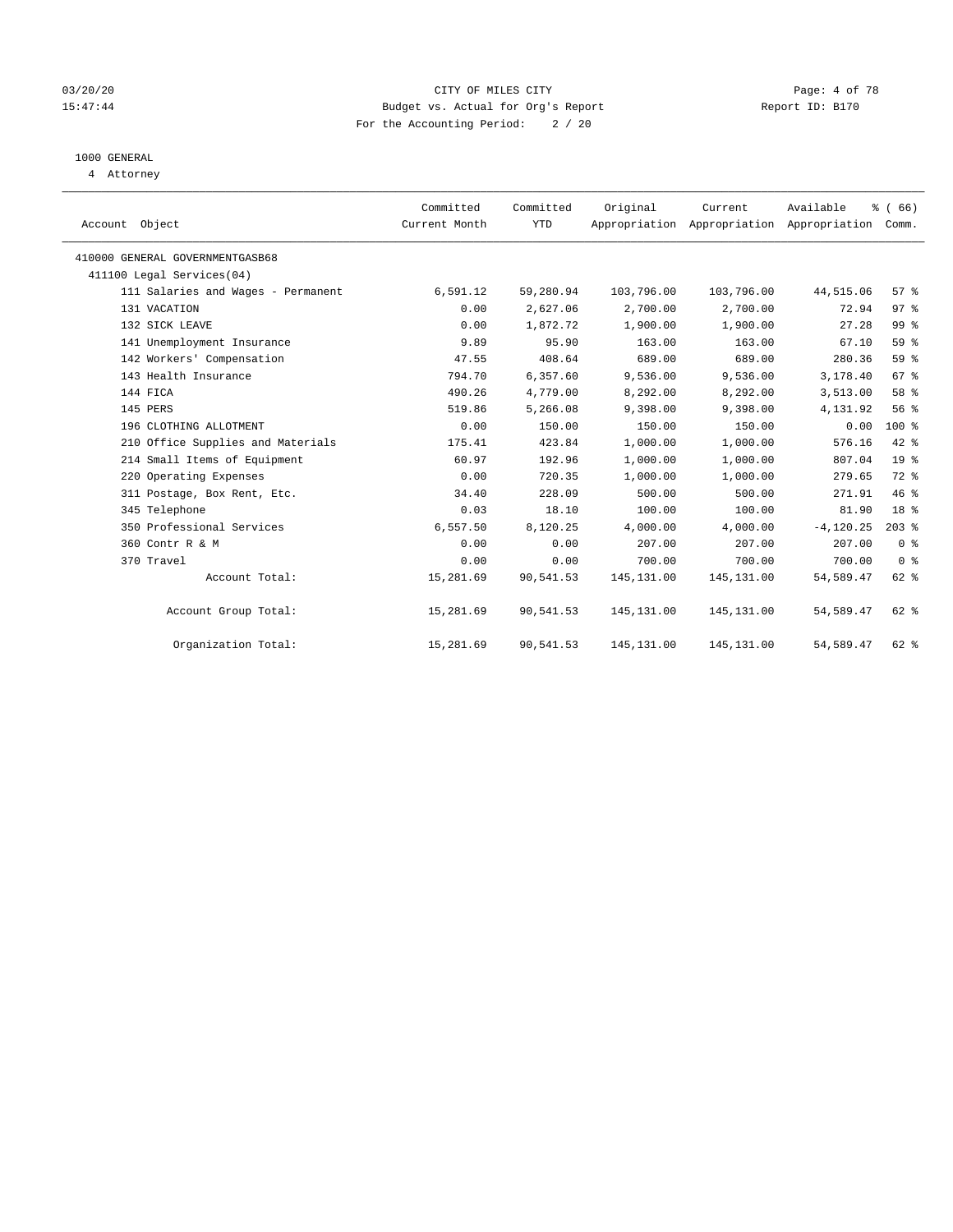#### 1000 GENERAL

5 Police

| Account Object                              | Committed<br>Current Month | Committed<br>YTD | Original     | Current      | Available<br>Appropriation Appropriation Appropriation Comm. | % (66)          |
|---------------------------------------------|----------------------------|------------------|--------------|--------------|--------------------------------------------------------------|-----------------|
|                                             |                            |                  |              |              |                                                              |                 |
| 420000 PUBLIC SAFETY-GASB68                 |                            |                  |              |              |                                                              |                 |
| 420140 Crime Control and Investigation (05) |                            |                  |              |              |                                                              |                 |
| 111 Salaries and Wages - Permanent          | 57,888.24                  | 449,393.12       | 668,624.00   | 680,624.00   | 231,230.88                                                   | 66 %            |
| 121 OVERTIME-PERMANENT                      | 11,683.91                  | 83,977.48        | 30,000.00    | 30,000.00    | $-53,977.48$                                                 | 280 %           |
| 131 VACATION                                | 1,209.62                   | 36,705.58        | 51,000.00    | 51,000.00    | 14,294.42                                                    | 72 %            |
| 132 SICK LEAVE                              | 1,110.42                   | 14,605.61        | 25,000.00    | 25,000.00    | 10,394.39                                                    | 58 %            |
| 133 OTHER LEAVE PAY                         | 3,672.75                   | 29, 250.53       | 32,372.00    | 32,372.00    | 3,121.47                                                     | 90%             |
| 134 HOLIDAY PAY                             | 0.00                       | 0.00             | 10,100.00    | 10,100.00    | 10,100.00                                                    | 0 <sup>8</sup>  |
| 141 Unemployment Insurance                  | 113.37                     | 929.66           | 1,226.00     | 1,226.00     | 296.34                                                       | 76 %            |
| 142 Workers' Compensation                   | 3,310.97                   | 27,330.76        | 38,997.00    | 38,997.00    | 11,666.24                                                    | 70 %            |
| 143 Health Insurance                        | 12,709.95                  | 100,123.10       | 143,046.00   | 143,046.00   | 42,922.90                                                    | 70 %            |
| 144 FICA                                    | 1,067.45                   | 8,944.47         | 11,848.00    | 11,848.00    | 2,903.53                                                     | 75 %            |
| 145 PERS                                    | 21.19                      | 435.63           | 600.00       | 600.00       | 164.37                                                       | 73 %            |
| 146 Police Pension                          | 9,049.86                   | 72,409.85        | 108,619.00   | 108,619.00   | 36,209.15                                                    | 67 %            |
| 196 CLOTHING ALLOTMENT                      | 0.00                       | 5,835.00         | 11,960.00    | 11,960.00    | 6, 125.00                                                    | 49 %            |
| 210 Office Supplies and Materials           | 493.75                     | 4,425.38         | 6,500.00     | 6,500.00     | 2,074.62                                                     | 68 %            |
| 214 Small Items of Equipment                | 1,270.19                   | 13,604.39        | 12,500.00    | 12,500.00    | $-1, 104.39$                                                 | 109 %           |
| 220 Operating Expenses                      | 828.69                     | 6,527.11         | 18,000.00    | 18,500.00    | 11,972.89                                                    | 35%             |
| 226 Clothing and Uniforms                   | 0.00                       | 92.45            | 500.00       | 500.00       | 407.55                                                       | 18 %            |
| 227 Firearm Supplies                        | 0.00                       | 0.00             | 3,800.00     | 3,800.00     | 3,800.00                                                     | 0 <sup>8</sup>  |
| 230 Repair and Maintenance Supplies         | 1,018.00                   | 5,814.55         | 9,000.00     | 9,000.00     | 3,185.45                                                     | 65 %            |
| 231 Gas, Oil, Diesel Fuel, Grease, etc.     | 2,490.36                   | 18,919.90        | 25,000.00    | 25,000.00    | 6,080.10                                                     | 76 %            |
| 311 Postage, Box Rent, Etc.                 | 29.95                      | 435.85           | 1,000.00     | 1,000.00     | 564.15                                                       | 44 %            |
| 334 Memberships, Registrations & Dues       | 100.00                     | 2,066.00         | 2,000.00     | 2,000.00     | $-66.00$                                                     | 103 %           |
| 345 Telephone                               | 307.60                     | 2,481.40         | 4,000.00     | 4,000.00     | 1,518.60                                                     | 62 %            |
| 347 Internet                                | 65.60                      | 524.80           | 800.00       | 800.00       | 275.20                                                       | 66 %            |
| 350 Professional Services                   | 350.00                     | 16,029.95        | 16,260.00    | 18,454.00    | 2,424.05                                                     | 87%             |
| 360 Contr R & M                             | 27.00                      | 216.00           | 600.00       | 600.00       | 384.00                                                       | 36%             |
| 366 R&M Vehicles - Police/Animal Control    | 0.00                       | 11,167.13        | 16,980.00    | 16,980.00    | 5,812.87                                                     | 66 %            |
| 370 Travel                                  | 494.86                     | 3,298.29         | 4,500.00     | 4,500.00     | 1,201.71                                                     | 73 %            |
| 380 Training Services                       | 0.00                       | 1,220.00         | 6,600.00     | 6,600.00     | 5,380.00                                                     | 18 %            |
| 511 Insurance on Buildings                  | 0.00                       | 24.50            | 25.00        | 25.00        | 0.50                                                         | 98 %            |
| 512 Insurance on Vehicles & Equipment       | 0.00                       | 1,203.63         | 1,204.00     | 1,204.00     | 0.37                                                         | 100%            |
| 530 Rent                                    | 3,115.83                   | 28,042.47        | 37,380.00    | 37,380.00    | 9,337.53                                                     | 75 %            |
| 700 Grants, Contributions & Indemnities     | 0.00                       | 4,000.00         | 6,000.00     | 6,000.00     | 2,000.00                                                     | 67 %            |
| 790 K9 from contributions                   | 41.70                      | 469.09           | 3,000.00     | 3,000.00     | 2,530.91                                                     | 16 <sup>°</sup> |
| 940 Machinery & Equipment                   | 0.00                       | 7,235.99         | 0.00         | 0.00         | $-7, 235.99$                                                 | $***$ $-$       |
| Account Total:                              | 112, 471.26                | 957,739.67       | 1,309,041.00 | 1,323,735.00 | 365,995.33                                                   | 72 %            |
| 420160 Communications-Dispatch              |                            |                  |              |              |                                                              |                 |
| 111 Salaries and Wages - Permanent          | 19,375.77                  | 155, 147.99      | 238,516.00   | 238,516.00   | 83,368.01                                                    | 65 %            |
| 121 OVERTIME-PERMANENT                      | 2,429.41                   | 19,381.51        | 24,800.00    | 24,800.00    | 5,418.49                                                     | 78 %            |
| 131 VACATION                                | 90.86                      | 4,506.69         | 13,500.00    | 13,500.00    | 8,993.31                                                     | 33%             |
| 132 SICK LEAVE                              | 181.71                     | 6,838.70         | 7,400.00     | 7,400.00     | 561.30                                                       | $92$ %          |
| 133 OTHER LEAVE PAY                         | 1,585.44                   | 7,888.19         | 5,266.00     | 5,266.00     | $-2,622.19$                                                  | 150 %           |
| 134 HOLIDAY PAY                             | 0.00                       | 0.00             | 3,400.00     | 3,400.00     | 3,400.00                                                     | 0 <sup>8</sup>  |
| 141 Unemployment Insurance                  | 35.48                      | 292.03           | 431.00       | 431.00       | 138.97                                                       | 68 %            |
| 142 Workers' Compensation                   | 1,070.60                   | 8,813.25         | 12,944.00    | 12,944.00    | 4,130.75                                                     | 68 %            |
| 143 Health Insurance                        | 3,977.35                   | 31,818.80        | 57,218.00    | 57,218.00    | 25,399.20                                                    | 56 %            |
| 144 FICA                                    | 1,764.09                   | 14,520.69        | 22,003.00    | 22,003.00    | 7,482.31                                                     | 66 %            |

### 03/20/20 **Page: 5 of 78** CITY OF MILES CITY CITY CONTROL Page: 5 of 78 15:47:44 Budget vs. Actual for Org's Report Report ID: B170 For the Accounting Period: 2 / 20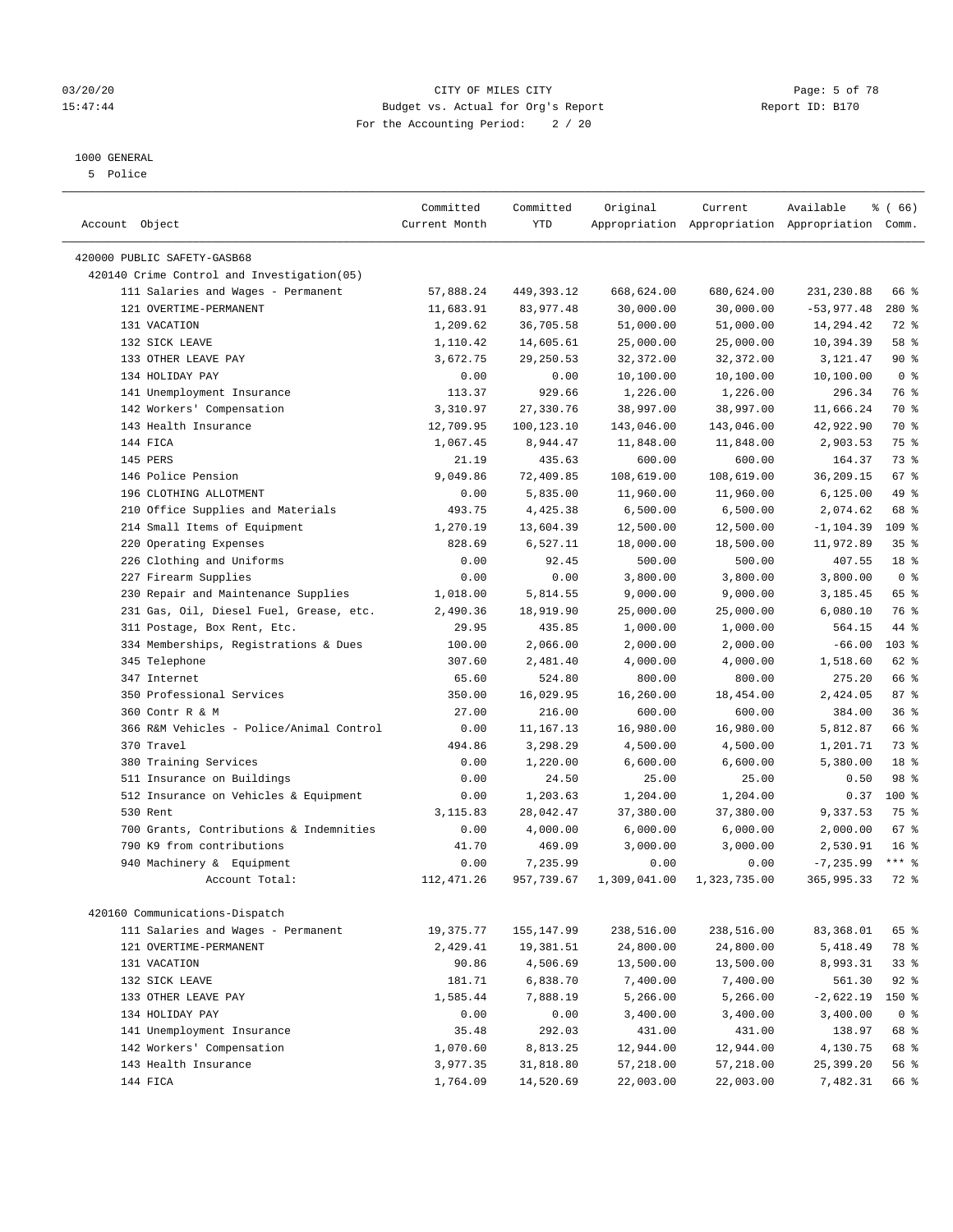#### 03/20/20 **Page: 6 of 78** CITY OF MILES CITY CITY CONTROL Page: 6 of 78 15:47:44 Budget vs. Actual for Org's Report Report ID: B170 For the Accounting Period: 2 / 20

# 1000 GENERAL

5 Police

| Account Object                          | Committed<br>Current Month | Committed<br><b>YTD</b>    | Original     | Current      | Available<br>Appropriation Appropriation Appropriation | % (66)<br>Comm. |  |
|-----------------------------------------|----------------------------|----------------------------|--------------|--------------|--------------------------------------------------------|-----------------|--|
| 145 PERS                                | 2,051.60                   | 16,505.58                  | 25,393.00    | 25,393.00    | 8,887.42                                               | 65 %            |  |
| 196 CLOTHING ALLOTMENT                  | 0.00                       | 875.00                     | 2,000.00     | 2,000.00     | 1,125.00                                               | 44 %            |  |
| 210 Office Supplies and Materials       | 87.63                      | 1,517.26                   | 2,000.00     | 2,000.00     | 482.74                                                 | 76 %            |  |
| 214 Small Items of Equipment            | 129.00                     | 358.71                     | 1,500.00     | 1,500.00     | 1,141.29                                               | $24$ %          |  |
| 220 Operating Expenses                  | 0.00                       | 0.00                       | 1,000.00     | 1,000.00     | 1,000.00                                               | 0 <sup>8</sup>  |  |
| 231 Gas, Oil, Diesel Fuel, Grease, etc. | 0.00                       | 0.00                       | 600.00       | 600.00       | 600.00                                                 | 0 <sup>8</sup>  |  |
| 311 Postage, Box Rent, Etc.             | 0.00                       | 0.00                       | 150.00       | 150.00       | 150.00                                                 | 0 <sup>8</sup>  |  |
| 320 Printing, Duplicating, Typing &     | 0.00                       | 0.00                       | 300.00       | 300.00       | 300.00                                                 | 0 <sup>8</sup>  |  |
| 330 Publicity, Subscriptions & Dues     | 0.00                       | 0.00                       | 100.00       | 100.00       | 100.00                                                 | 0 <sup>8</sup>  |  |
| 334 Memberships, Registrations & Dues   | 0.00                       | 0.00                       | 500.00       | 500.00       | 500.00                                                 | 0 <sup>8</sup>  |  |
| 345 Telephone                           | 305.62                     | 2,465.56                   | 5,000.00     | 5,000.00     | 2,534.44                                               | 49 %            |  |
| 350 Professional Services               | 0.00                       | 1,880.50                   | 1,500.00     | 1,500.00     | $-380.50$                                              | $125$ %         |  |
| 360 Contr R & M                         | 0.00                       | 0.00                       | 100.00       | 100.00       | 100.00                                                 | 0 <sup>8</sup>  |  |
| 370 Travel                              | 0.00                       | 1,190.94                   | 1,000.00     | 1,000.00     | $-190.94$                                              | 119 %           |  |
| 380 Training Services                   | 0.00                       | 250.00                     | 1,000.00     | 1,000.00     | 750.00                                                 | 25%             |  |
| Account Total:                          | 33,084.56                  | 274, 251.40                | 427,621.00   | 427,621.00   | 153,369.60                                             | $64$ $%$        |  |
| Account Group Total:                    |                            | 145,555.82 1,231,991.07    | 1,736,662.00 | 1,751,356.00 | 519,364.93                                             | 70 %            |  |
| Organization Total:                     |                            | 145, 555.82 1, 231, 991.07 | 1,736,662.00 | 1,751,356.00 | 519,364.93                                             | 70 %            |  |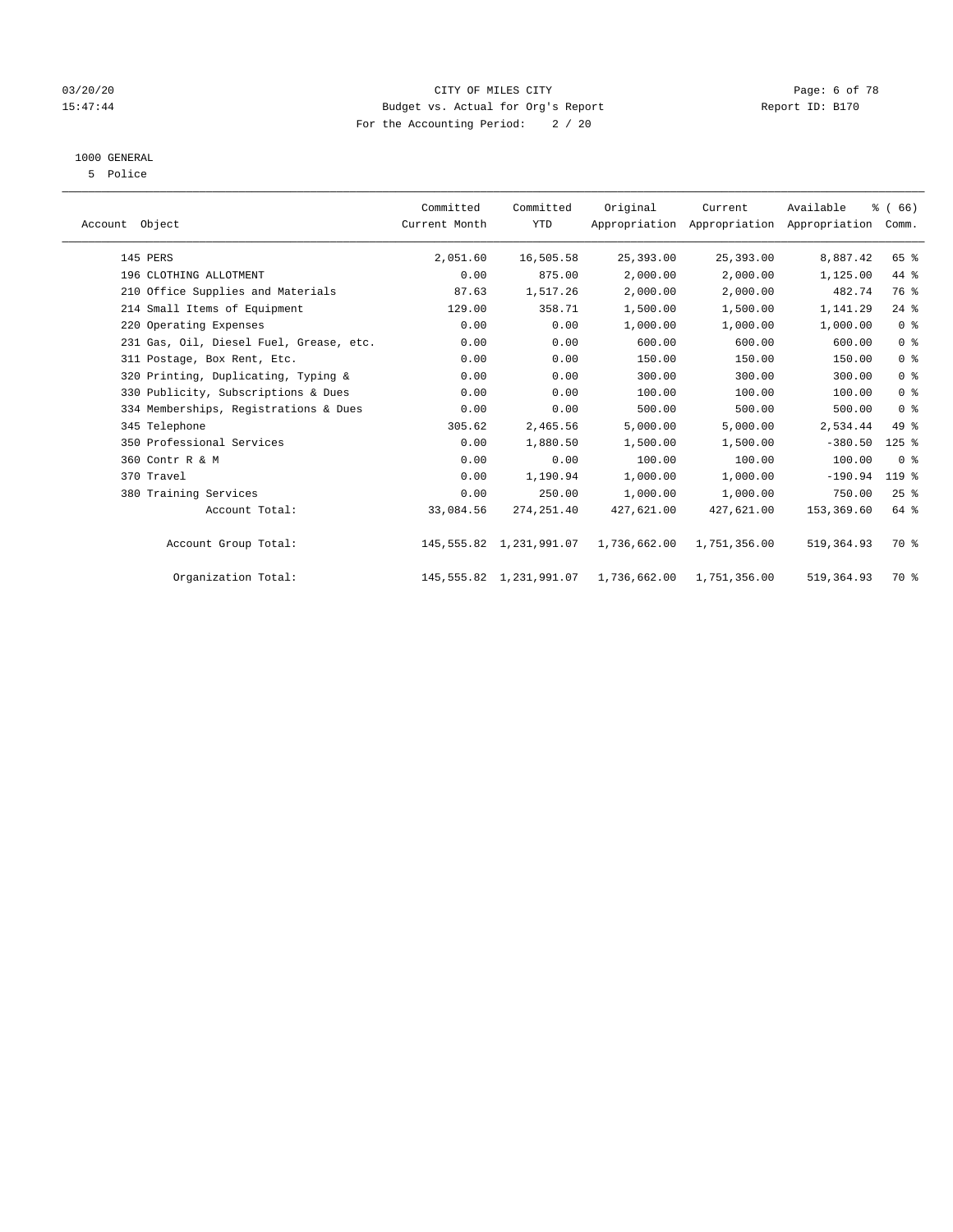#### 03/20/20 **Page: 7 of 78** CITY OF MILES CITY CITY CONTROL Page: 7 of 78 15:47:44 Budget vs. Actual for Org's Report Report ID: B170 For the Accounting Period: 2 / 20

#### 1000 GENERAL

6 Police Judge

| Account Object                        | Committed<br>Current Month | Committed<br><b>YTD</b> | Original   | Current    | Available<br>Appropriation Appropriation Appropriation Comm. | % (66)          |
|---------------------------------------|----------------------------|-------------------------|------------|------------|--------------------------------------------------------------|-----------------|
| 410000 GENERAL GOVERNMENTGASB68       |                            |                         |            |            |                                                              |                 |
| 410300 Judicial Services(06)          |                            |                         |            |            |                                                              |                 |
| 111 Salaries and Wages - Permanent    | 7,301.94                   | 58, 513. 72             | 87,276.00  | 87,276.00  | 28,762.28                                                    | 67 %            |
| 131 VACATION                          | 0.00                       | 2,520.92                | 4,000.00   | 4,000.00   | 1,479.08                                                     | 63 %            |
| 132 SICK LEAVE                        | 366.04                     | 2,114.16                | 3,500.00   | 3,500.00   | 1,385.84                                                     | 60 %            |
| 141 Unemployment Insurance            | 8.76                       | 73.24                   | 140.00     | 140.00     | 66.76                                                        | 52%             |
| 142 Workers' Compensation             | 77.42                      | 650.03                  | 1,009.00   | 1,009.00   | 358.97                                                       | 64 %            |
| 143 Health Insurance                  | 1,588.70                   | 13, 104.67              | 19,073.00  | 19,073.00  | 5,968.33                                                     | 69 %            |
| 144 FICA                              | 578.86                     | 4,791.93                | 7,250.00   | 7,250.00   | 2,458.07                                                     | 66 %            |
| 145 PERS                              | 664.82                     | 5,475.02                | 8,217.00   | 8,217.00   | 2,741.98                                                     | 67 %            |
| 196 CLOTHING ALLOTMENT                | 0.00                       | 300.00                  | 300.00     | 300.00     | 0.00                                                         | $100*$          |
| 210 Office Supplies and Materials     | 0.00                       | 440.75                  | 800.00     | 800.00     | 359.25                                                       | 55 <sup>8</sup> |
| 214 Small Items of Equipment          | 0.00                       | 0.00                    | 600.00     | 600.00     | 600.00                                                       | 0 <sup>8</sup>  |
| 220 Operating Expenses                | 0.00                       | 31.88                   | 300.00     | 300.00     | 268.12                                                       | 11 <sup>°</sup> |
| 230 Repair and Maintenance Supplies   | 0.00                       | 25.00                   | 100.00     | 100.00     | 75.00                                                        | 25%             |
| 311 Postage, Box Rent, Etc.           | 43.40                      | 321.30                  | 1,100.00   | 1,100.00   | 778.70                                                       | 29%             |
| 334 Memberships, Registrations & Dues | 0.00                       | 0.00                    | 1,100.00   | 1,100.00   | 1,100.00                                                     | 0 <sup>8</sup>  |
| 345 Telephone                         | 119.20                     | 1,006.86                | 1,300.00   | 1,300.00   | 293.14                                                       | 77.8            |
| 347 Internet                          | 30.15                      | 281.14                  | 700.00     | 700.00     | 418.86                                                       | 40 %            |
| 350 Professional Services             | 0.00                       | 0.00                    | 700.00     | 700.00     | 700.00                                                       | 0 <sup>8</sup>  |
| 360 Contr R & M                       | 0.00                       | 516.78                  | 1,100.00   | 1,100.00   | 583.22                                                       | 47.8            |
| 370 Travel                            | 0.00                       | 1,148.67                | 2,000.00   | 2,000.00   | 851.33                                                       | 57%             |
| 380 Training Services                 | 0.00                       | 300.00                  | 500.00     | 500.00     | 200.00                                                       | 60 %            |
| 382 Books                             | 0.00                       | 0.00                    | 600.00     | 600.00     | 600.00                                                       | 0 <sup>8</sup>  |
| 394 Jury and Witness Fees             | 0.00                       | 306.00                  | 500.00     | 500.00     | 194.00                                                       | 61 %            |
| 533 Machinery and Equipment Rental    | 0.00                       | 40.88                   | 1,500.00   | 1,500.00   | 1,459.12                                                     | 3 <sup>8</sup>  |
| Account Total:                        | 10,779.29                  | 91,962.95               | 143,665.00 | 143,665.00 | 51,702.05                                                    | 64 %            |
| Account Group Total:                  | 10,779.29                  | 91,962.95               | 143,665.00 | 143,665.00 | 51,702.05                                                    | 64 %            |
| Organization Total:                   | 10,779.29                  | 91,962.95               | 143,665.00 | 143,665.00 | 51,702.05                                                    | 64 %            |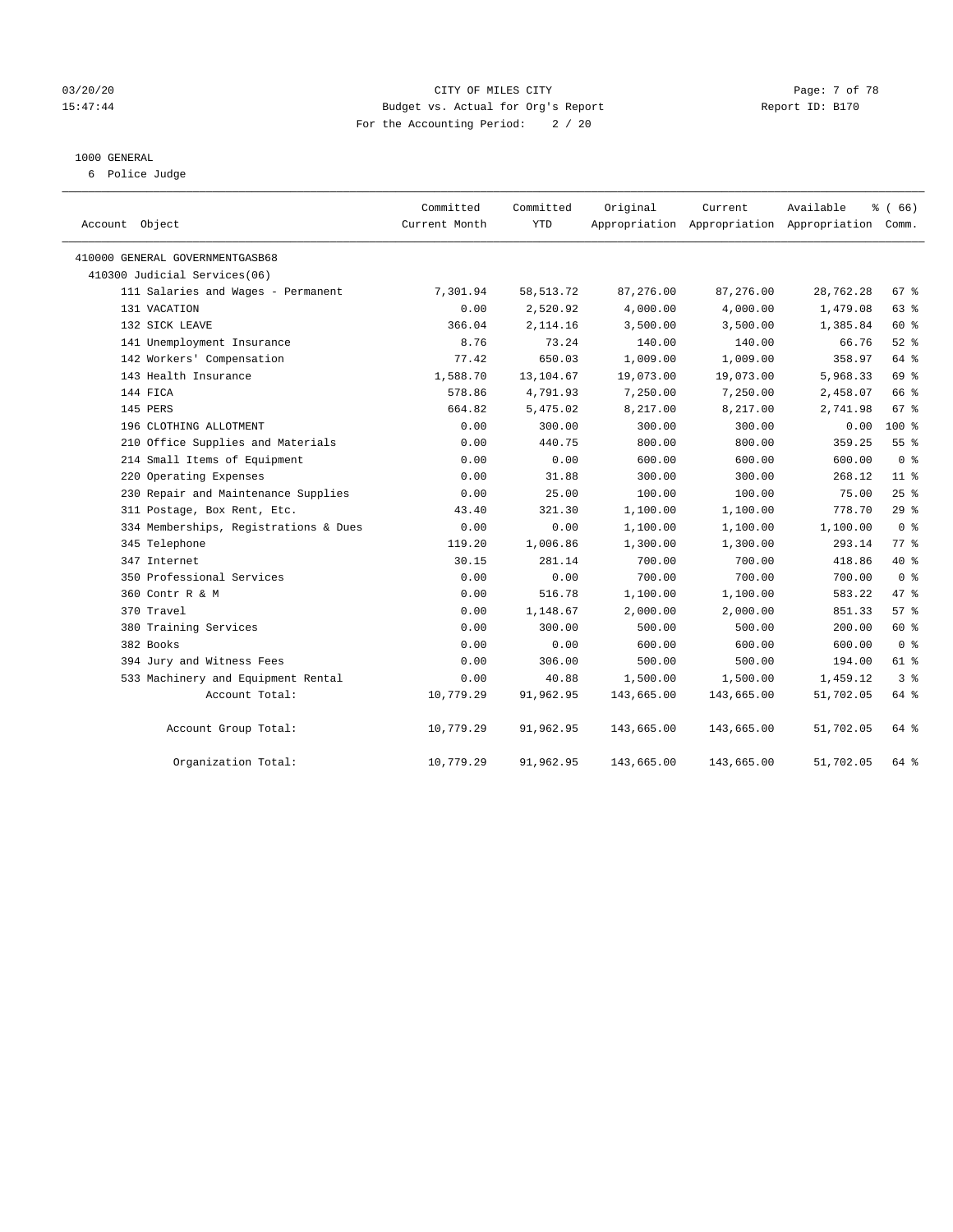#### 03/20/20 CITY OF MILES CITY Page: 8 of 78 15:47:44 Budget vs. Actual for Org's Report Report ID: B170 For the Accounting Period: 2 / 20

————————————————————————————————————————————————————————————————————————————————————————————————————————————————————————————————————

#### 1000 GENERAL

7 Fire

|                                         | Committed     | Committed   | Original     | Current      | Available                                       | $\frac{1}{6}$ (66) |
|-----------------------------------------|---------------|-------------|--------------|--------------|-------------------------------------------------|--------------------|
| Account Object                          | Current Month | YTD         |              |              | Appropriation Appropriation Appropriation Comm. |                    |
|                                         |               |             |              |              |                                                 |                    |
| 420000 PUBLIC SAFETY-GASB68             |               |             |              |              |                                                 |                    |
| 420460 Fire Suppression(07)             |               |             |              |              |                                                 |                    |
| 111 Salaries and Wages - Permanent      | 39,129.50     | 338,251.51  | 460,572.00   | 460,572.00   | 122,320.49                                      | 73%                |
| 112 SALARIES AND WAGES - PART PAID      | 76.00         | 1,837.00    | 6,480.00     | 6,480.00     | 4,643.00                                        | $28$ %             |
| 121 OVERTIME-PERMANENT                  | 4,289.65      | 42,793.33   | 40,712.00    | 40,712.00    | $-2,081.33$                                     | $105$ %            |
| 131 VACATION                            | 1,852.71      | 26,303.49   | 26,600.00    | 26,600.00    | 296.51                                          | 99 %               |
| 132 SICK LEAVE                          | 2,644.12      | 14, 253. 27 | 10,600.00    | 10,600.00    | $-3,653.27$                                     | 134 %              |
| 133 OTHER LEAVE PAY                     | 30.37         | 30.37       | 9,723.00     | 9,723.00     | 9,692.63                                        | 0 <sup>8</sup>     |
| 134 HOLIDAY PAY                         | 1,077.36      | 9,574.42    | 12,000.00    | 12,000.00    | 2,425.58                                        | $80*$              |
| 141 Unemployment Insurance              | 73.65         | 648.80      | 832.00       | 832.00       | 183.20                                          | 78 %               |
| 142 Workers' Compensation               | 3,063.31      | 26,955.43   | 31,061.00    | 31,061.00    | 4,105.57                                        | 87%                |
| 143 Health Insurance                    | 6,877.72      | 59,541.27   | 89,447.00    | 89,447.00    | 29,905.73                                       | 67%                |
| 144 FICA                                | 714.04        | 6,366.83    | 8,598.00     | 8,598.00     | 2,231.17                                        | 74 %               |
| 147 Firemen's Pension                   | 6,314.11      | 51,448.02   | 84,145.00    | 84,145.00    | 32,696.98                                       | 61 %               |
| 149 Firemen's 457B Match                | 398.67        | 2,827.17    | 0.00         | 7,370.00     | 4,542.83                                        | 38 <sup>8</sup>    |
| 210 Office Supplies and Materials       | 442.13        | 4,848.72    | 11,500.00    | 11,500.00    | 6,651.28                                        | $42$ %             |
| 211 Clothing Allotment                  | 0.00          | 3,780.00    | 9,600.00     | 9,600.00     | 5,820.00                                        | 39 %               |
| 214 Small Items of Equipment            | 0.00          | 3,910.95    | 14,500.00    | 14,500.00    | 10,589.05                                       | $27$ %             |
| 217 Small Item Equ/Inspector            | 0.00          | 0.00        | 500.00       | 500.00       | 500.00                                          | 0 <sup>8</sup>     |
| 220 Operating Expenses                  | 108.63        | 4,176.93    | 10,000.00    | 10,000.00    | 5,823.07                                        | 42 %               |
| 223 Operating Exp/Inspector             | 105.00        | 609.95      | 2,000.00     | 2,000.00     | 1,390.05                                        | $30*$              |
| 226 Clothing and Uniforms               | 84.05         | 8,140.51    | 16,500.00    | 16,500.00    | 8,359.49                                        | 49 %               |
| 230 Repair and Maintenance Supplies     | 125.11        | 514.48      | 3,500.00     | 3,500.00     | 2,985.52                                        | 15 <sup>8</sup>    |
| 231 Gas, Oil, Diesel Fuel, Grease, etc. | 568.91        | 5,204.52    | 11,000.00    | 11,000.00    | 5,795.48                                        | 47 %               |
| 241 Consumable Tools                    | 16.00         | 199.22      | 3,000.00     | 3,000.00     | 2,800.78                                        | 7 %                |
| 311 Postage, Box Rent, Etc.             | 0.00          | 64.81       | 150.00       | 150.00       | 85.19                                           | $43$ %             |
| 320 Printing, Duplicating, Typing &     | 0.00          | $-93.53$    | 500.00       | 500.00       | 593.53                                          | $-19$ %            |
| 330 Publicity, Subscriptions & Dues     | 0.00          | 0.00        | 300.00       | 300.00       | 300.00                                          | 0 <sup>8</sup>     |
| 334 Memberships, Registrations & Dues   | 0.00          | 185.00      | 2,000.00     | 2,000.00     | 1,815.00                                        | 9%                 |
| 341 Electric Utility Services           | 486.52        | 4,209.58    | 5,130.00     | 5,130.00     | 920.42                                          | 82%                |
| 342 Water Utility Services              | 34.13         | 263.20      | 500.00       | 500.00       | 236.80                                          | 53%                |
| 343 Sewer Utility Services              | 39.50         | 327.34      | 500.00       | 500.00       | 172.66                                          | 65 %               |
| 344 Gas Utility Service                 | 368.20        | 1,285.14    | 2,850.00     | 2,850.00     | 1,564.86                                        | 45 %               |
| 345 Telephone                           | 215.95        | 1,746.46    | 3,225.00     | 3,225.00     | 1,478.54                                        | 54 %               |
| 346 Garbage Service                     | 0.00          | 542.59      | 1,500.00     | 1,500.00     | 957.41                                          | 36%                |
| 347 Internet                            | 135.60        | 1,137.52    | 1,850.00     | 1,850.00     | 712.48                                          | 61 %               |
| 350 Professional Services               | 0.00          | 4,919.42    | 28,710.00    | 28,710.00    | 23,790.58                                       | $17*$              |
| 360 Contr R & M                         | 210.00        | 5,990.07    | 13,500.00    | 13,500.00    | 7,509.93                                        | 44 %               |
| 364 R&M Vehicles - Fire/Amb             | 0.00          | 6,639.36    | 33,000.00    | 33,000.00    | 26,360.64                                       | $20*$              |
| 370 Travel                              | 0.00          | 1,167.93    | 6,500.00     | 6,500.00     | 5,332.07                                        | 18 %               |
| 375 Travel/Inspector                    | 0.00          | 0.00        | 1,000.00     | 1,000.00     | 1,000.00                                        | 0 <sup>8</sup>     |
| 380 Training Services                   | 0.00          | 2,894.00    | 10,500.00    | 10,500.00    | 7,606.00                                        | 28 %               |
| 382 Books                               | 0.00          | 118.73      | 2,500.00     | 2,500.00     | 2,381.27                                        | 5 <sup>°</sup>     |
| 400 BUILDING MATERIALS                  | 0.00          | 222.44      | 2,500.00     | 2,500.00     | 2,277.56                                        | 9 %                |
| 511 Insurance on Buildings              | 0.00          | 1,381.46    | 1,382.00     | 1,382.00     |                                                 | $0.54$ 100 %       |
| 512 Insurance on Vehicles & Equipment   | 0.00          | 4,621.12    | 4,621.00     | 4,621.00     | $-0.12$                                         | $100$ %            |
| 940 Machinery & Equipment               | 5,580.00      | 32,073.55   | 50,000.00    | 50,000.00    | 17,926.45                                       | 64 %               |
| Account Total:                          | 75,060.94     | 681,912.38  | 1,035,588.00 | 1,042,958.00 | 361,045.62                                      | 65 %               |
|                                         |               |             |              |              |                                                 |                    |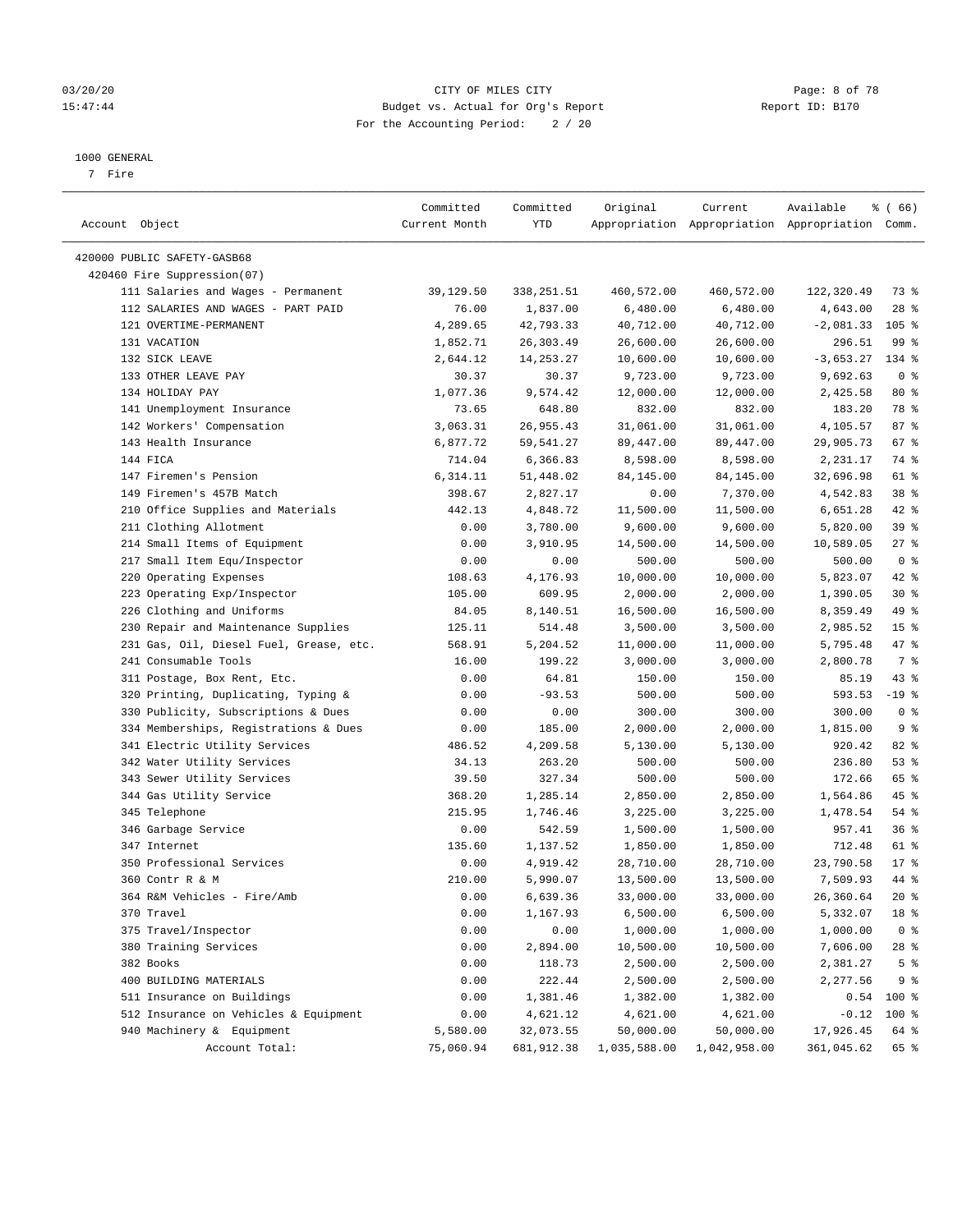#### 03/20/20 Page: 9 of 78 15:47:44 Budget vs. Actual for Org's Report Report ID: B170 For the Accounting Period: 2 / 20

#### 1000 GENERAL

7 Fire

| Object<br>Account                                         | Committed<br>Current Month | Committed<br><b>YTD</b> | Original<br>Appropriation | Current<br>Appropriation | Available<br>Appropriation | $\frac{3}{6}$ (66)<br>Comm. |
|-----------------------------------------------------------|----------------------------|-------------------------|---------------------------|--------------------------|----------------------------|-----------------------------|
| Account Group Total:                                      | 75,060.94                  | 681,912.38              | 1,035,588.00              | 1,042,958.00             | 361,045.62                 | 65 %                        |
| 490000 DEBT SERVICE<br>490500 Other Debt Service Payments |                            |                         |                           |                          |                            |                             |
| 654 Training Center- Principal                            | 493.43                     | 4,310.03                | 6,707.00                  | 6,707.00                 | 2,396.97                   | 64 %                        |
| 655 Training Center- Interest                             | 669.53                     | 4,993.65                | 7.252.00                  | 7.252.00                 | 2,258.35                   | 69 %                        |
| Account Total:                                            | 1,162.96                   | 9,303.68                | 13,959.00                 | 13,959.00                | 4,655.32                   | $67$ $%$                    |
| Account Group Total:                                      | 1,162.96                   | 9,303.68                | 13,959.00                 | 13,959.00                | 4,655.32                   | $67$ $%$                    |
| Organization Total:                                       | 76,223.90                  | 691,216.06              | 1,049,547.00              | 1,056,917.00             | 365,700.94                 | 65 %                        |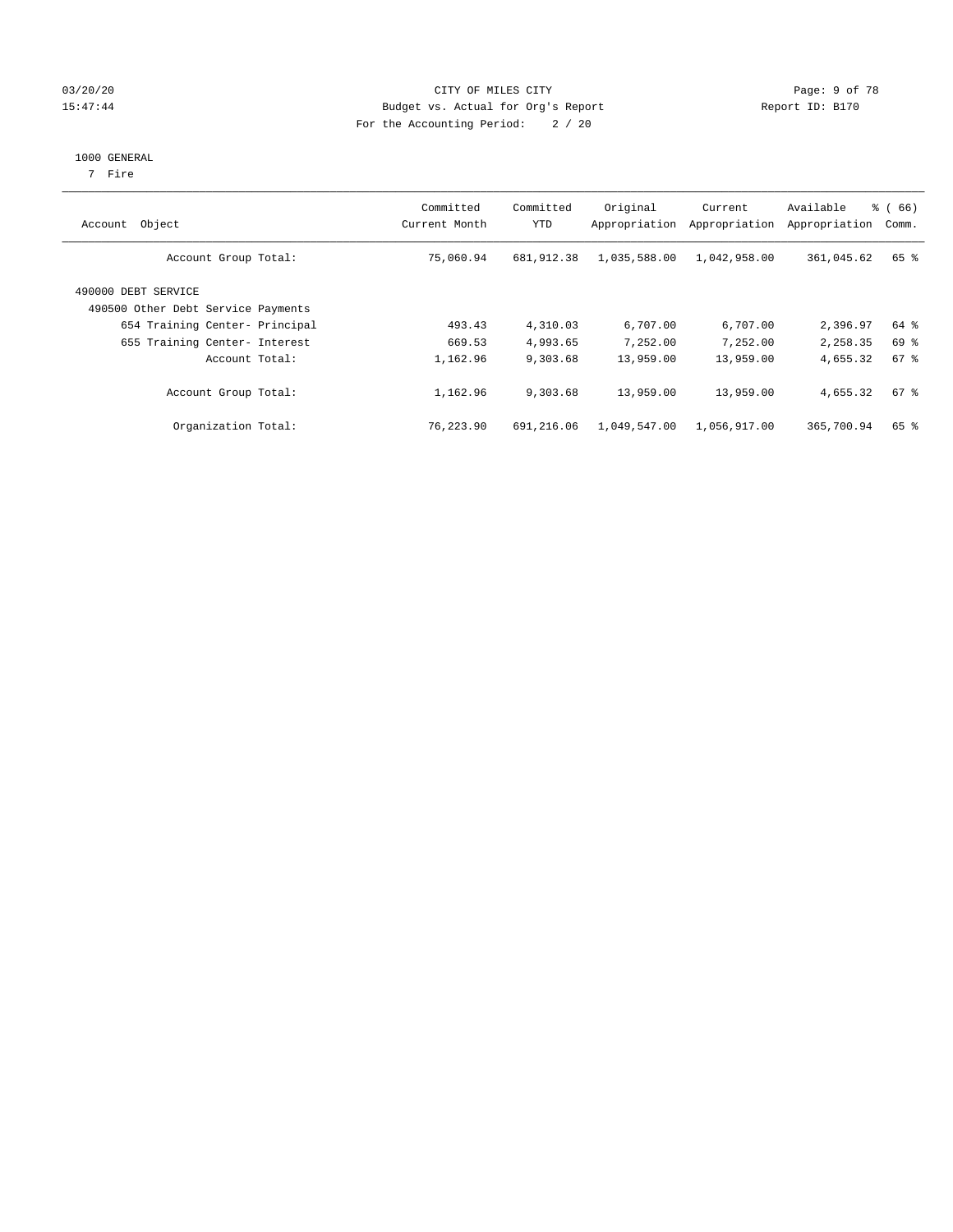#### 03/20/20 Page: 10 of 78 15:47:44 Budget vs. Actual for Org's Report Report ID: B170 For the Accounting Period: 2 / 20

#### 1000 GENERAL

8 City Hall Maintenance

| Account Object                      | Committed<br>Current Month | Committed<br>YTD | Original  | Current<br>Appropriation Appropriation Appropriation | Available | % (66)<br>Comm. |  |
|-------------------------------------|----------------------------|------------------|-----------|------------------------------------------------------|-----------|-----------------|--|
| 410000 GENERAL GOVERNMENTGASB68     |                            |                  |           |                                                      |           |                 |  |
| 411230 City Hall                    |                            |                  |           |                                                      |           |                 |  |
| 214 Small Items of Equipment        | 0.00                       | 0.00             | 400.00    | 400.00                                               | 400.00    | 0 <sup>8</sup>  |  |
| 220 Operating Expenses              | 379.00                     | 1,479.00         | 2,000.00  | 2,000.00                                             | 521.00    | 74 %            |  |
| 230 Repair and Maintenance Supplies | 0.00                       | 135.00           | 2,000.00  | 2,000.00                                             | 1,865.00  | 7 %             |  |
| 341 Electric Utility Services       | 326.68                     | 3,957.05         | 7,000.00  | 7,000.00                                             | 3,042.95  | 57%             |  |
| 342 Water Utility Services          | 59.88                      | 462.82           | 750.00    | 750.00                                               | 287.18    | $62$ $%$        |  |
| 343 Sewer Utility Services          | 69.30                      | 551.70           | 600.00    | 600.00                                               | 48.30     | $92$ $%$        |  |
| 344 Gas Utility Service             | 372.92                     | 1,702.64         | 2,500.00  | 2,500.00                                             | 797.36    | 68 %            |  |
| 346 Garbage Service                 | 0.00                       | 78.28            | 250.00    | 250.00                                               | 171.72    | 31.8            |  |
| 360 Contr R & M                     | 1,306.00                   | 8,571.25         | 15,900.00 | 15,900.00                                            | 7,328.75  | $54$ %          |  |
| 511 Insurance on Buildings          | 0.00                       | 2,940.00         | 2,940.00  | 2,940.00                                             | 0.00      | $100$ %         |  |
| Account Total:                      | 2,513.78                   | 19,877.74        | 34,340.00 | 34,340.00                                            | 14,462.26 | 58 <sup>8</sup> |  |
|                                     |                            |                  |           |                                                      |           |                 |  |
| Account Group Total:                | 2,513.78                   | 19,877.74        | 34,340.00 | 34,340.00                                            | 14,462.26 | 58 <sup>8</sup> |  |
|                                     |                            |                  |           |                                                      |           |                 |  |
| Organization Total:                 | 2,513.78                   | 19,877.74        | 34,340.00 | 34,340.00                                            | 14,462.26 | 58 %            |  |
|                                     |                            |                  |           |                                                      |           |                 |  |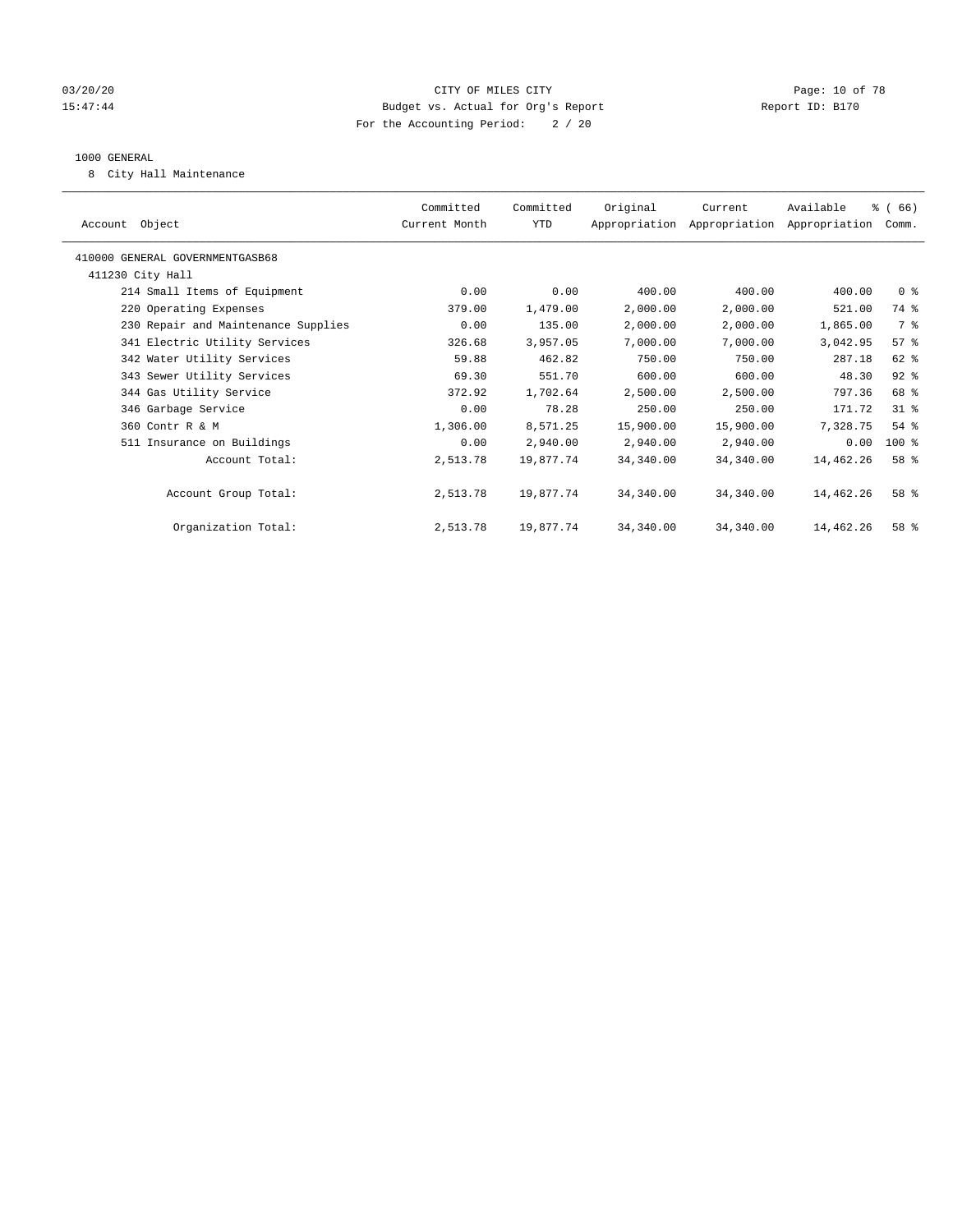### 03/20/20 Page: 11 of 78 15:47:44 Budget vs. Actual for Org's Report Report ID: B170 For the Accounting Period: 2 / 20

## 1000 GENERAL

9 Treasurer

| Object<br>Account                  | Committed<br>Current Month | Committed<br>YTD | Original  | Current<br>Appropriation Appropriation | Available<br>Appropriation | % (66)<br>Comm. |  |
|------------------------------------|----------------------------|------------------|-----------|----------------------------------------|----------------------------|-----------------|--|
| 410000 GENERAL GOVERNMENTGASB68    |                            |                  |           |                                        |                            |                 |  |
| 410540 City Treasurer(09)          |                            |                  |           |                                        |                            |                 |  |
| 111 Salaries and Wages - Permanent | 1,833.34                   | 14,666.72        | 21,996.00 | 21,996.00                              | 7,329.28                   | $67$ $%$        |  |
| 142 Workers' Compensation          | 7.40                       | 59.20            | 94.00     | 94.00                                  | 34.80                      | $63$ $%$        |  |
| 144 FICA                           | 140.24                     | 1,121.92         | 1,683.00  | 1,683.00                               | 561.08                     | 67%             |  |
| 145 PERS                           | 158.96                     | 1,271.68         | 1,907.00  | 1,907.00                               | 635.32                     | 67%             |  |
| 214 Small Items of Equipment       | 0.00                       | 0.00             | 1,200.00  | 1,200.00                               | 1,200.00                   | 0 <sup>8</sup>  |  |
| 220 Operating Expenses             | 0.00                       | 273.03           | 0.00      | 0.00                                   | $-273.03$                  | $***$ $%$       |  |
| 345 Telephone                      | 0.03                       | 18.10            | 50.00     | 50.00                                  | 31.90                      | 36%             |  |
| 350 Professional Services          | 0.00                       | 372.00           | 550.00    | 550.00                                 | 178.00                     | 68 %            |  |
| 360 Contr R & M                    | 74.27                      | 666.21           | 1,000.00  | 1,000.00                               | 333.79                     | 67%             |  |
| Account Total:                     | 2, 214.24                  | 18,448.86        | 28,480.00 | 28,480.00                              | 10,031.14                  | 65 %            |  |
| Account Group Total:               | 2, 214.24                  | 18,448.86        | 28,480.00 | 28,480.00                              | 10,031.14                  | 65 %            |  |
| Organization Total:                | 2, 214.24                  | 18,448.86        | 28,480.00 | 28,480.00                              | 10,031.14                  | 65 %            |  |
|                                    |                            |                  |           |                                        |                            |                 |  |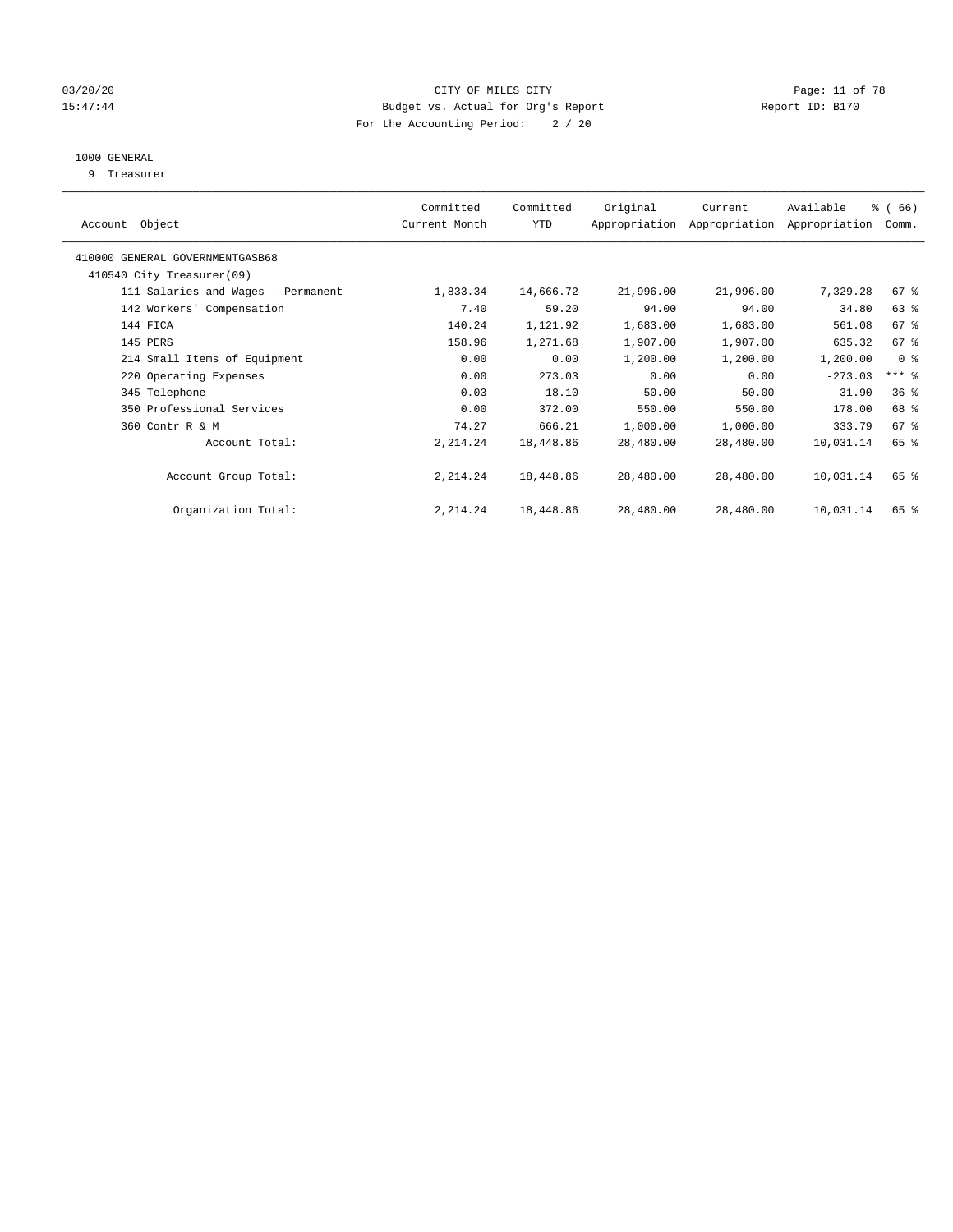#### 03/20/20 Page: 12 of 78 15:47:44 Budget vs. Actual for Org's Report Report ID: B170 For the Accounting Period: 2 / 20

#### 1000 GENERAL

11 Historic Preservation

| Object<br>Account                                                       | Committed<br>Current Month | Committed<br>YTD | Original<br>Appropriation | Current<br>Appropriation | Available<br>Appropriation | $\frac{8}{6}$ (66)<br>Comm. |
|-------------------------------------------------------------------------|----------------------------|------------------|---------------------------|--------------------------|----------------------------|-----------------------------|
| 520000 OTHER FINANCING USES<br>521000 Interfund Operating Transfers Out |                            |                  |                           |                          |                            |                             |
| 820 Transfers to Other Funds                                            | 0.00                       | 2,200.00         | 2,200.00                  | 2,200.00                 | 0.00                       | $100$ %                     |
| Account Total:                                                          | 0.00                       | 2,200.00         | 2,200.00                  | 2,200.00                 | 0.00                       | $100*$                      |
| Account Group Total:                                                    | 0.00                       | 2,200.00         | 2,200.00                  | 2,200,00                 | 0.00                       | $100*$                      |
| Organization Total:                                                     | 0.00                       | 2,200.00         | 2,200.00                  | 2,200,00                 | 0.00                       | $100*$                      |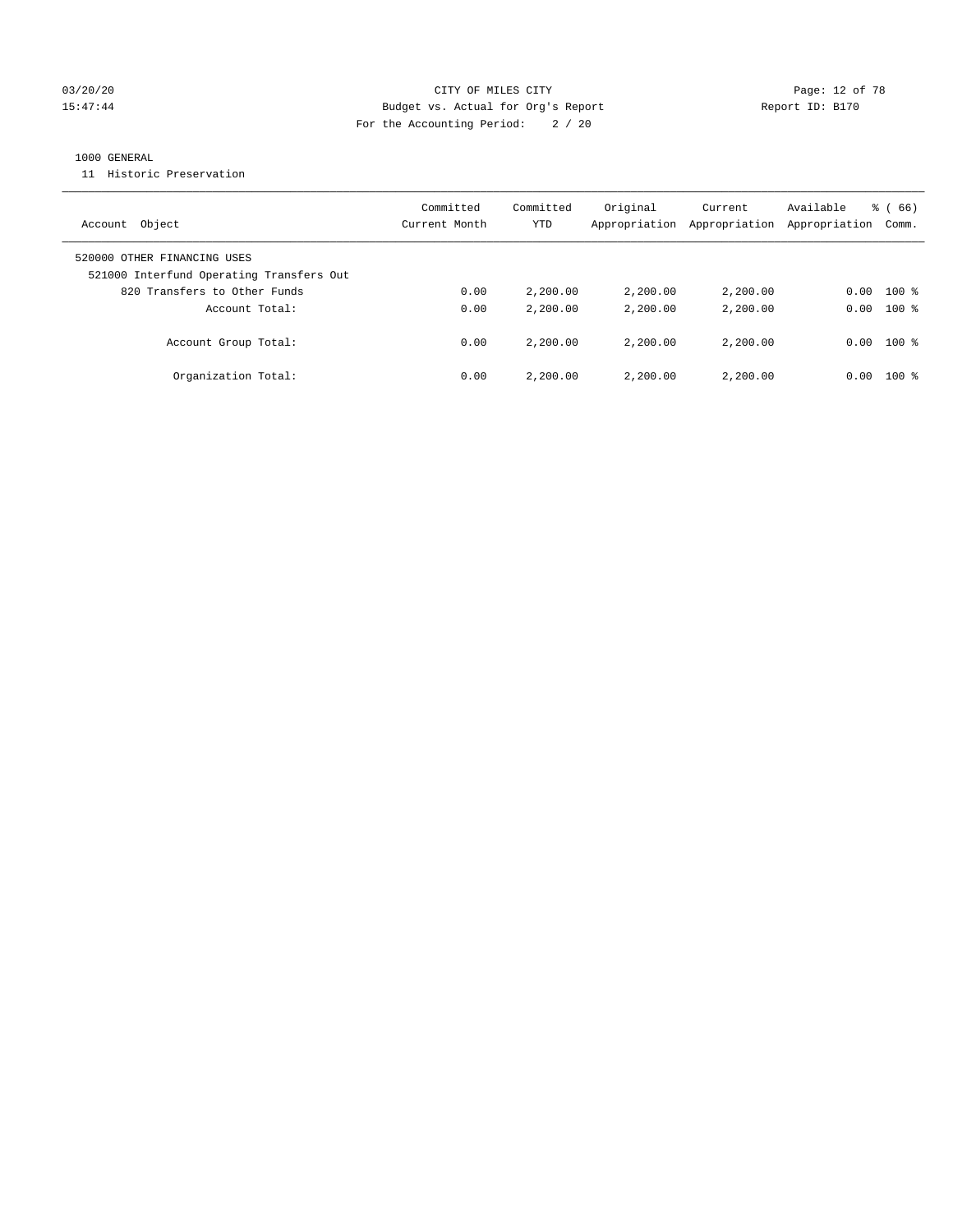#### 03/20/20 **CITY OF MILES CITY CONSUMING THE PAGE:** 13 of 78 15:47:44 Budget vs. Actual for Org's Report Report ID: B170 For the Accounting Period: 2 / 20

————————————————————————————————————————————————————————————————————————————————————————————————————————————————————————————————————

#### 1000 GENERAL

13 Park

|                                            | Committed     | Committed          | Original           | Current    | Available                                       | <sub>ර</sub> ි (66) |
|--------------------------------------------|---------------|--------------------|--------------------|------------|-------------------------------------------------|---------------------|
| Account Object                             | Current Month | YTD                |                    |            | Appropriation Appropriation Appropriation Comm. |                     |
| 460000 CULTURE AND RECREATION-GASB68       |               |                    |                    |            |                                                 |                     |
| 460433 Park Operations(13)                 |               |                    |                    |            |                                                 |                     |
| 111 Salaries and Wages - Permanent         | 11,284.25     | 122,958.33         | 183,328.00         | 183,328.00 | 60,369.67                                       | 67 %                |
| 121 OVERTIME-PERMANENT                     | 0.00          | 5,220.83           | 7,300.00           | 7,300.00   | 2,079.17                                        | $72$ $%$            |
| 131 VACATION                               | 738.17        | 12,079.78          | 12,100.00          | 12,100.00  | 20.22                                           | 100 %               |
| 132 SICK LEAVE                             | 432.82        | 2,088.83           | 9,400.00           | 9,400.00   | 7,311.17                                        | $22$ %              |
| 133 OTHER LEAVE PAY                        | 0.00          | 0.00               | 747.00             | 747.00     | 747.00                                          | 0 <sup>8</sup>      |
| 134 HOLIDAY PAY                            | 0.00          | 3,482.14           | 5,500.00           | 5,500.00   | 2,017.86                                        | 63 %                |
| 141 Unemployment Insurance                 | 18.67         | 220.17             | 331.00             | 331.00     | 110.83                                          | 67 %                |
| 142 Workers' Compensation                  | 625.81        | 7,401.89           | 11,790.00          | 11,790.00  | 4,388.11                                        | 63 %                |
| 143 Health Insurance                       | 2,535.06      | 25,843.60          | 39,958.00          | 39,958.00  | 14, 114. 40                                     | 65 %                |
| 144 FICA                                   | 899.85        | 10,803.08          | 16,859.00          | 16,859.00  | 6,055.92                                        | 64 %                |
| 145 PERS                                   | 1,079.87      | 12,310.60          | 19,107.00          | 19,107.00  | 6,796.40                                        | 64 %                |
| 196 CLOTHING ALLOTMENT                     | 0.00          | 928.50             | 950.00             | 950.00     | 21.50                                           | 98 %                |
| 210 Office Supplies and Materials          | 0.00          | 95.54              | 350.00             | 350.00     | 254.46                                          | $27$ %              |
| 214 Small Items of Equipment               | 0.00          | 244.10             | 0.00               | 0.00       | $-244.10$                                       | $***$ $-$           |
| 220 Operating Expenses                     | 128.50        | 2,243.88           |                    | 2,500.00   | 256.12                                          | 90%                 |
| 222 Chemicals, Lab & Med Supplies          | 0.00          | 825.25             | 2,500.00           | 4,000.00   | 3,174.75                                        | $21$ %              |
| 226 Clothing and Uniforms                  | 329.90        | 589.88             | 4,000.00<br>750.00 | 750.00     | 160.12                                          | 79 %                |
| 230 Repair and Maintenance Supplies        | 530.32        | 8,768.96           | 15,000.00          | 15,000.00  | 6,231.04                                        | 58 %                |
| 231 Gas, Oil, Diesel Fuel, Grease, etc.    | 275.20        | 5,854.55           |                    |            | 645.45                                          | $90*$               |
|                                            | 115.00        |                    | 6,500.00           | 6,500.00   | 185.00                                          | 38 <sup>8</sup>     |
| 334 Memberships, Registrations & Dues      |               | 115.00<br>7,527.73 | 300.00             | 300.00     |                                                 | 66 %                |
| 341 Electric Utility Services              | 570.92        |                    | 11,400.00          | 11,400.00  | 3,872.27                                        |                     |
| 342 Water Utility Services                 | 85.89         | 15,865.57          | 24,000.00          | 24,000.00  | 8,134.43                                        | 66 %                |
| 343 Sewer Utility Services                 | 45.48         | 1,552.46           | 1,700.00           | 1,700.00   | 147.54                                          | 91 %                |
| 344 Gas Utility Service                    | 391.33        | 1,761.48           | 4,235.00           | 4,235.00   | 2,473.52                                        | $42$ %              |
| 345 Telephone                              | 35.19         | 302.12             | 500.00             | 500.00     | 197.88                                          | 60 %                |
| 346 Garbage Service                        | 0.00          | 392.16             | 800.00             | 800.00     | 407.84                                          | 49 %                |
| 347 Internet                               | 37.60         | 300.80             | 450.00             | 450.00     | 149.20                                          | 67%                 |
| 350 Professional Services                  | 112.49        | 1,399.72           | 8,000.00           | 8,000.00   | 6,600.28                                        | $17*$               |
| 360 Contr R & M                            | 107.40        | 6,651.16           | 7,000.00           | 7,000.00   | 348.84                                          | 95 <sup>°</sup>     |
| 363 R&M Vehicles/Equip/Labor-PW            | 580.83        | 7,799.23           | 7,000.00           | 7,000.00   | $-799.23$                                       | 111 %               |
| 370 Travel                                 | 0.00          | 0.00               | 600.00             | 600.00     | 600.00                                          | 0 <sup>8</sup>      |
| 380 Training Services                      | 0.00          | 180.00             | 400.00             | 400.00     | 220.00                                          | 45 %                |
| 511 Insurance on Buildings                 | 0.00          | 3,197.51           | 3,198.00           | 3,198.00   | 0.49                                            | $100*$              |
| 512 Insurance on Vehicles & Equipment      | 0.00          | 596.99             | 597.00             | 597.00     | 0.01                                            | $100*$              |
| 936 Parks and Recreation Facilities        | 0.00          | 370.97             | 0.00               | 0.00       | $-370.97$                                       | $***$ $%$           |
| 940 Machinery & Equipment                  | 0.00          | 4,725.00           | 0.00               | 0.00       | $-4,725.00$ *** \$                              |                     |
| Account Total:                             | 20,960.55     | 274,697.81         | 406,650.00         | 406,650.00 | 131,952.19 68 %                                 |                     |
| 460436 Denton Complex Upgrades             |               |                    |                    |            |                                                 |                     |
| 350 Professional Services                  | 0.00          | 0.00               | 1,000.00           | 1,000.00   | 1,000.00                                        | 0 <sup>8</sup>      |
| Account Total:                             | 0.00          | 0.00               | 1,000.00           | 1,000.00   | 1,000.00                                        | 0 <sup>°</sup>      |
| 460439 Riverside Park Tennis Court Project |               |                    |                    |            |                                                 |                     |
| 230 Repair and Maintenance Supplies        | 0.00          | 0.00               | 200.00             | 200.00     | 200.00                                          | 0 <sup>8</sup>      |
| Account Total:                             | 0.00          | 0.00               | 200.00             | 200.00     | 200.00                                          | 0 <sup>°</sup>      |
| Account Group Total:                       | 20,960.55     | 274,697.81         | 407,850.00         | 407,850.00 | 133, 152. 19                                    | 67%                 |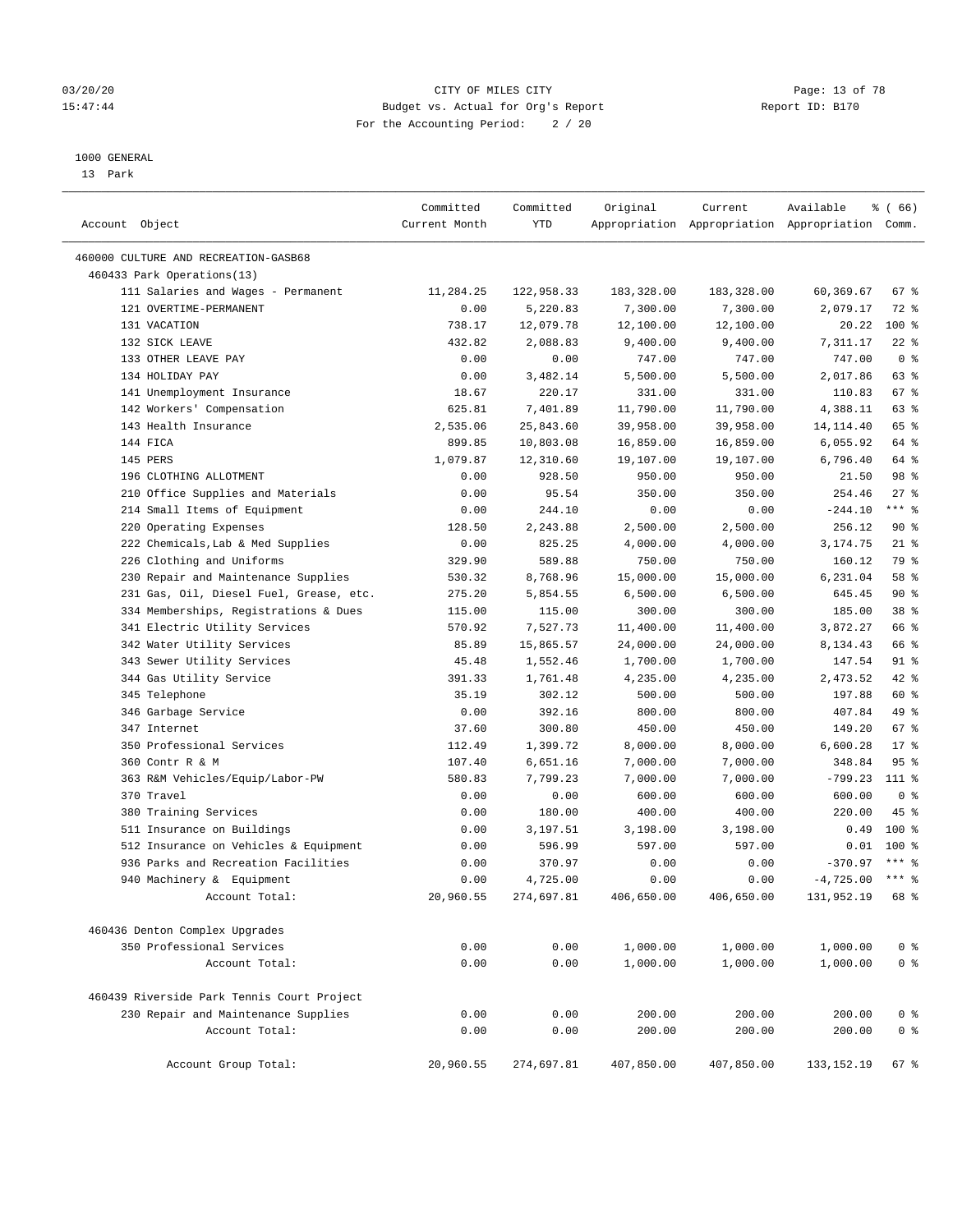#### 03/20/20 Page: 14 of 78 15:47:44 Budget vs. Actual for Org's Report Report ID: B170 For the Accounting Period: 2 / 20

#### 1000 GENERAL

13 Park

| Account Object |                     | Committed<br>Current Month | Committed<br><b>YTD</b> | Original   | Current<br>Appropriation Appropriation Appropriation Comm. | Available         | ී (66) |
|----------------|---------------------|----------------------------|-------------------------|------------|------------------------------------------------------------|-------------------|--------|
|                | Organization Total: | 20,960.55                  | 274,697.81              | 407,850.00 | 407,850.00                                                 | 133, 152, 19 67 % |        |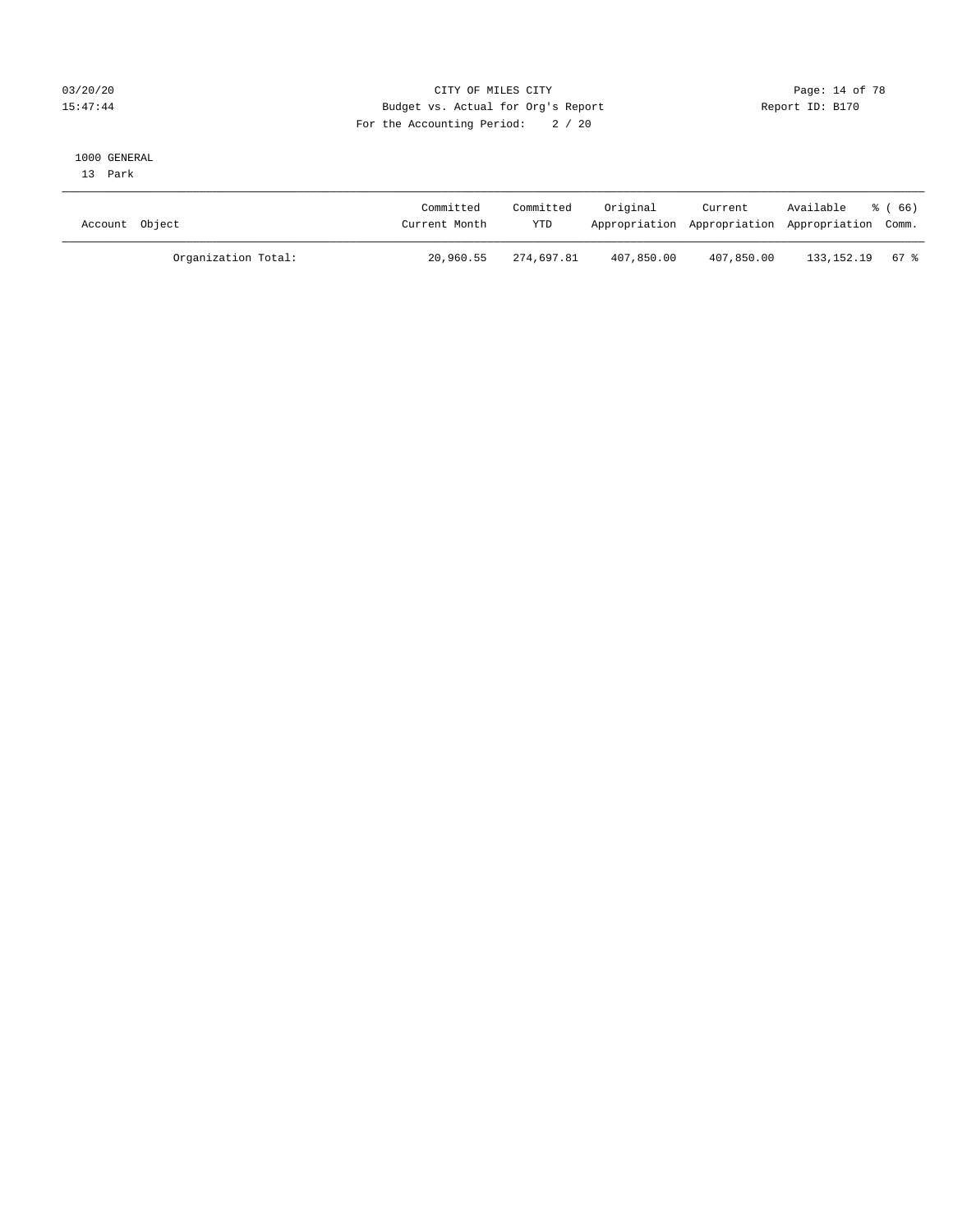#### 03/20/20 **Page: 15 of 78** CITY OF MILES CITY **CITY** CITY **Page: 15 of 78** 15:47:44 Budget vs. Actual for Org's Report Report ID: B170 For the Accounting Period: 2 / 20

## 1000 GENERAL

14 Swim Pool

| Account Object                       | Committed<br>Current Month | Committed<br><b>YTD</b> | Original   | Current<br>Appropriation Appropriation Appropriation | Available   | % (66)<br>Comm. |
|--------------------------------------|----------------------------|-------------------------|------------|------------------------------------------------------|-------------|-----------------|
| 460000 CULTURE AND RECREATION-GASB68 |                            |                         |            |                                                      |             |                 |
| 460445 Swimming Pool                 |                            |                         |            |                                                      |             |                 |
| 111 Salaries and Wages - Permanent   | 0.00                       | 31,981.77               | 54, 315.00 | 54, 315.00                                           | 22, 333. 23 | 59 <sub>8</sub> |
| 121 OVERTIME-PERMANENT               | 0.00                       | 395.11                  | 0.00       | 0.00                                                 | $-395.11$   | $***$ $-$       |
| 141 Unemployment Insurance           | 0.00                       | 48.60                   | 82.00      | 82.00                                                | 33.40       | 59 %            |
| 142 Workers' Compensation            | 0.00                       | 1,761.39                | 3,114.00   | 3,114.00                                             | 1,352.61    | 57%             |
| 144 FICA                             | 0.00                       | 2,476.90                | 4,156.00   | 4,156.00                                             | 1,679.10    | 60 %            |
| 145 PERS                             | 0.00                       | 438.44                  | 1,082.00   | 1,082.00                                             | 643.56      | 41 %            |
| 214 Small Items of Equipment         | 0.00                       | 0.00                    | 300.00     | 300.00                                               | 300.00      | 0 <sup>8</sup>  |
| 220 Operating Expenses               | 0.00                       | 0.00                    | 1,000.00   | 1,000.00                                             | 1,000.00    | 0 <sup>8</sup>  |
| 222 Chemicals, Lab & Med Supplies    | 0.00                       | 454.99                  | 3,500.00   | 3,500.00                                             | 3,045.01    | $13*$           |
| 226 Clothing and Uniforms            | 0.00                       | 0.00                    | 550.00     | 550.00                                               | 550.00      | 0 <sup>8</sup>  |
| 230 Repair and Maintenance Supplies  | 0.00                       | 244.94                  | 500.00     | 500.00                                               | 255.06      | 49 %            |
| 341 Electric Utility Services        | 96.80                      | 1,493.23                | 1,568.00   | 1,568.00                                             | 74.77       | 95%             |
| 342 Water Utility Services           | 0.00                       | 195.84                  | 300.00     | 300.00                                               | 104.16      | 65 %            |
| 343 Sewer Utility Services           | 0.00                       | 180.14                  | 200.00     | 200.00                                               | 19.86       | $90*$           |
| 345 Telephone                        | 0.00                       | 104.10                  | 150.00     | 150.00                                               | 45.90       | 69 %            |
| 350 Professional Services            | 0.00                       | 0.00                    | 250.00     | 250.00                                               | 250.00      | 0 <sup>8</sup>  |
| 360 Contr R & M                      | 0.00                       | 0.00                    | 200.00     | 200.00                                               | 200.00      | 0 <sup>8</sup>  |
| 363 R&M Vehicles/Equip/Labor-PW      | 0.00                       | 0.00                    | 300.00     | 300.00                                               | 300.00      | 0 <sup>8</sup>  |
| 380 Training Services                | 0.00                       | 0.00                    | 700.00     | 700.00                                               | 700.00      | 0 <sup>8</sup>  |
| 540 Special Assessments              | 0.00                       | 0.00                    | 700.00     | 700.00                                               | 700.00      | 0 <sup>8</sup>  |
| Account Total:                       | 96.80                      | 39,775.45               | 72,967.00  | 72,967.00                                            | 33, 191.55  | 55 <sup>8</sup> |
| Account Group Total:                 | 96.80                      | 39,775.45               | 72,967.00  | 72,967.00                                            | 33, 191.55  | $55$ $%$        |
| Organization Total:                  | 96.80                      | 39,775.45               | 72,967.00  | 72,967.00                                            | 33, 191.55  | 55%             |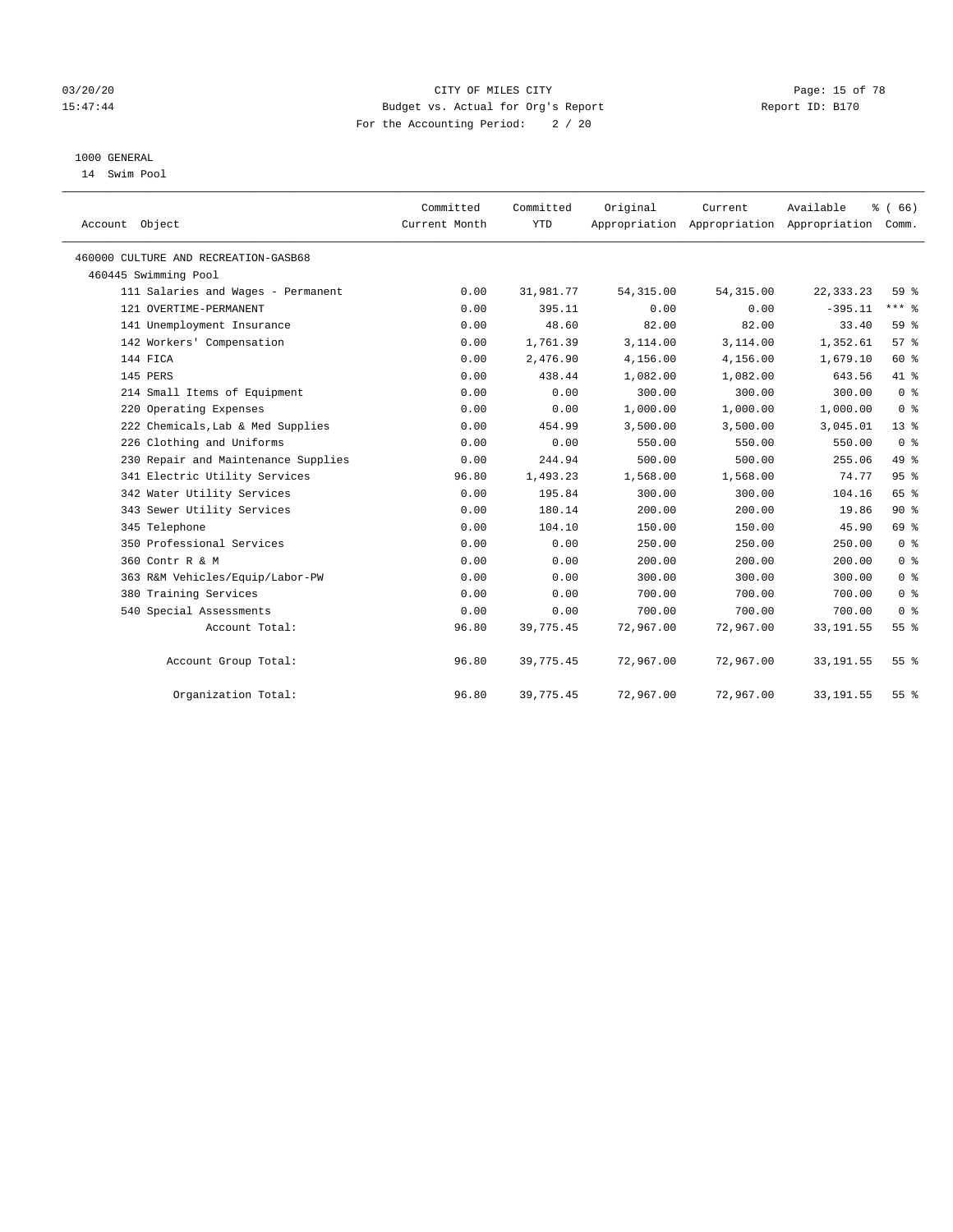### 03/20/20 **Page: 16 of 78** CITY OF MILES CITY **CITY Page: 16 of 78** 15:47:44 Budget vs. Actual for Org's Report Report ID: B170 For the Accounting Period: 2 / 20

# 1000 GENERAL

16 Library

| Object<br>Account                                                       | Committed<br>Current Month | Committed<br>YTD | Original<br>Appropriation | Current<br>Appropriation | Available<br>Appropriation | $\frac{3}{6}$ (66)<br>Comm. |
|-------------------------------------------------------------------------|----------------------------|------------------|---------------------------|--------------------------|----------------------------|-----------------------------|
| 520000 OTHER FINANCING USES<br>521000 Interfund Operating Transfers Out |                            |                  |                           |                          |                            |                             |
| 820 Transfers to Other Funds                                            | 25,445.00                  | 203,560.00       | 305, 344, 00              | 305, 344, 00             | 101,784.00                 | 67 %                        |
| Account Total:                                                          | 25,445.00                  | 203,560.00       | 305, 344, 00              | 305, 344, 00             | 101,784.00                 | 67 %                        |
| Account Group Total:                                                    | 25,445.00                  | 203,560.00       | 305, 344, 00              | 305, 344, 00             | 101,784.00                 | $67$ $%$                    |
| Organization Total:                                                     | 25,445.00                  | 203,560.00       | 305, 344, 00              | 305, 344, 00             | 101,784.00                 | $67$ $%$                    |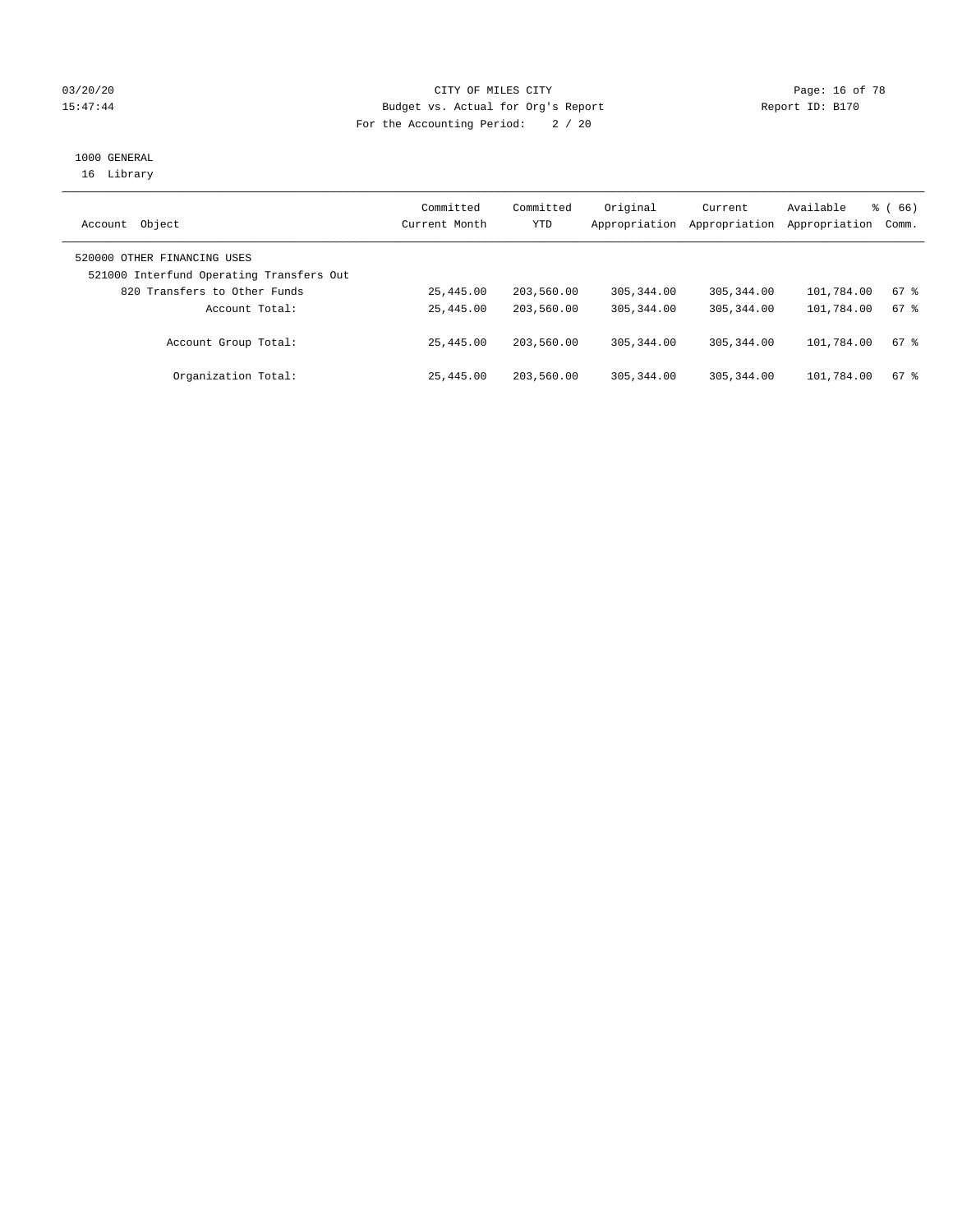#### 03/20/20 Page: 17 of 78 15:47:44 Budget vs. Actual for Org's Report Report ID: B170 For the Accounting Period: 2 / 20

#### 1000 GENERAL

21 Animal Control

| Account Object                           | Committed<br>Current Month | Committed<br>YTD | Original  | Current   | Available<br>Appropriation Appropriation Appropriation Comm. | 8 ( 66 )       |  |
|------------------------------------------|----------------------------|------------------|-----------|-----------|--------------------------------------------------------------|----------------|--|
| 440000 PUBLIC HEALTH-GASB68              |                            |                  |           |           |                                                              |                |  |
| 440600 Animal Control Services(21)       |                            |                  |           |           |                                                              |                |  |
| 111 Salaries and Wages - Permanent       | 3,402.00                   | 25,716.63        | 42,860.00 | 42,860.00 | 17, 143. 37                                                  | 60 %           |  |
| 121 OVERTIME-PERMANENT                   | 0.00                       | 127.50           | 500.00    | 500.00    | 372.50                                                       | $26$ %         |  |
| 131 VACATION                             | 0.00                       | 2,349.00         | 1,500.00  | 1,500.00  | $-849.00$                                                    | 157 %          |  |
| 132 SICK LEAVE                           | 0.00                       | 0.00             | 700.00    | 700.00    | 700.00                                                       | 0 <sup>8</sup> |  |
| 133 OTHER LEAVE PAY                      | 0.00                       | 1,083.38         | 500.00    | 500.00    | $-583.38$                                                    | $217*$         |  |
| 134 HOLIDAY PAY                          | 0.00                       | 0.00             | 300.00    | 300.00    | 300.00                                                       | 0 <sup>8</sup> |  |
| 141 Unemployment Insurance               | 5.10                       | 44.49            | 70.00     | 70.00     | 25.51                                                        | 64 %           |  |
| 142 Workers' Compensation                | 161.66                     | 1,406.75         | 2,583.00  | 2,583.00  | 1,176.25                                                     | $54$ %         |  |
| 143 Health Insurance                     | 794.70                     | 6,357.60         | 9,536.00  | 9,536.00  | 3,178.40                                                     | 67 %           |  |
| 144 FICA                                 | 260.25                     | 2,270.49         | 3,547.00  | 3,547.00  | 1,276.51                                                     | 64 %           |  |
| 145 PERS                                 | 294.95                     | 2,457.92         | 3,456.00  | 3,456.00  | 998.08                                                       | 71 %           |  |
| 196 CLOTHING ALLOTMENT                   | 0.00                       | 403.20           | 807.00    | 807.00    | 403.80                                                       | 50%            |  |
| 210 Office Supplies and Materials        | 0.00                       | 0.00             | 150.00    | 150.00    | 150.00                                                       | 0 <sup>8</sup> |  |
| 214 Small Items of Equipment             | 0.00                       | 68.81            | 400.00    | 400.00    | 331.19                                                       | $17*$          |  |
| 220 Operating Expenses                   | 18.00                      | 402.12           | 1,200.00  | 1,200.00  | 797.88                                                       | 34%            |  |
| 230 Repair and Maintenance Supplies      | 0.00                       | 0.00             | 250.00    | 250.00    | 250.00                                                       | 0 <sup>8</sup> |  |
| 231 Gas, Oil, Diesel Fuel, Grease, etc.  | 79.01                      | 889.53           | 1,400.00  | 1,400.00  | 510.47                                                       | 64 %           |  |
| 311 Postage, Box Rent, Etc.              | 0.00                       | 83.70            | 20.00     | 20.00     | $-63.70$                                                     | 419 %          |  |
| 320 Printing, Duplicating, Typing &      | 0.00                       | 0.00             | 25.00     | 25.00     | 25.00                                                        | 0 <sup>8</sup> |  |
| 330 Publicity, Subscriptions & Dues      | 0.00                       | 0.00             | 25.00     | 25.00     | 25.00                                                        | 0 <sup>8</sup> |  |
| 341 Electric Utility Services            | 50.51                      | 526.36           | 529.00    | 529.00    | 2.64                                                         | $100*$         |  |
| 342 Water Utility Services               | 25.46                      | 188.82           | 350.00    | 350.00    | 161.18                                                       | $54$ %         |  |
| 343 Sewer Utility Services               | 27.61                      | 219.80           | 150.00    | 150.00    | $-69.80$                                                     | 147 %          |  |
| 344 Gas Utility Service                  | 64.11                      | 332.30           | 635.00    | 635.00    | 302.70                                                       | $52$ $%$       |  |
| 345 Telephone                            | 28.13                      | 308.76           | 500.00    | 500.00    | 191.24                                                       | 62 %           |  |
| 347 Internet                             | 0.00                       | 0.00             | 560.00    | 560.00    | 560.00                                                       | 0 <sup>8</sup> |  |
| 350 Professional Services                | 204.53                     | 5,416.68         | 3,000.00  | 3,000.00  | $-2,416.68$                                                  | 181 %          |  |
| 366 R&M Vehicles - Police/Animal Control | 0.00                       | 0.00             | 100.00    | 100.00    | 100.00                                                       | 0 <sup>8</sup> |  |
| 370 Travel                               | 0.00                       | 0.00             | 200.00    | 200.00    | 200.00                                                       | 0 <sup>8</sup> |  |
| 380 Training Services                    | 0.00                       | 0.00             | 100.00    | 100.00    | 100.00                                                       | 0 <sup>8</sup> |  |
| 511 Insurance on Buildings               | 0.00                       | 85.34            | 86.00     | 86.00     | 0.66                                                         | 99 %           |  |
| Account Total:                           | 5,416.02                   | 50,739.18        | 76,039.00 | 76,039.00 | 25, 299.82                                                   | $67$ %         |  |
| Account Group Total:                     | 5,416.02                   | 50,739.18        | 76,039.00 | 76,039.00 | 25, 299.82                                                   | $67$ %         |  |
| Organization Total:                      | 5,416.02                   | 50,739.18        | 76,039.00 | 76,039.00 | 25, 299.82                                                   | $67$ %         |  |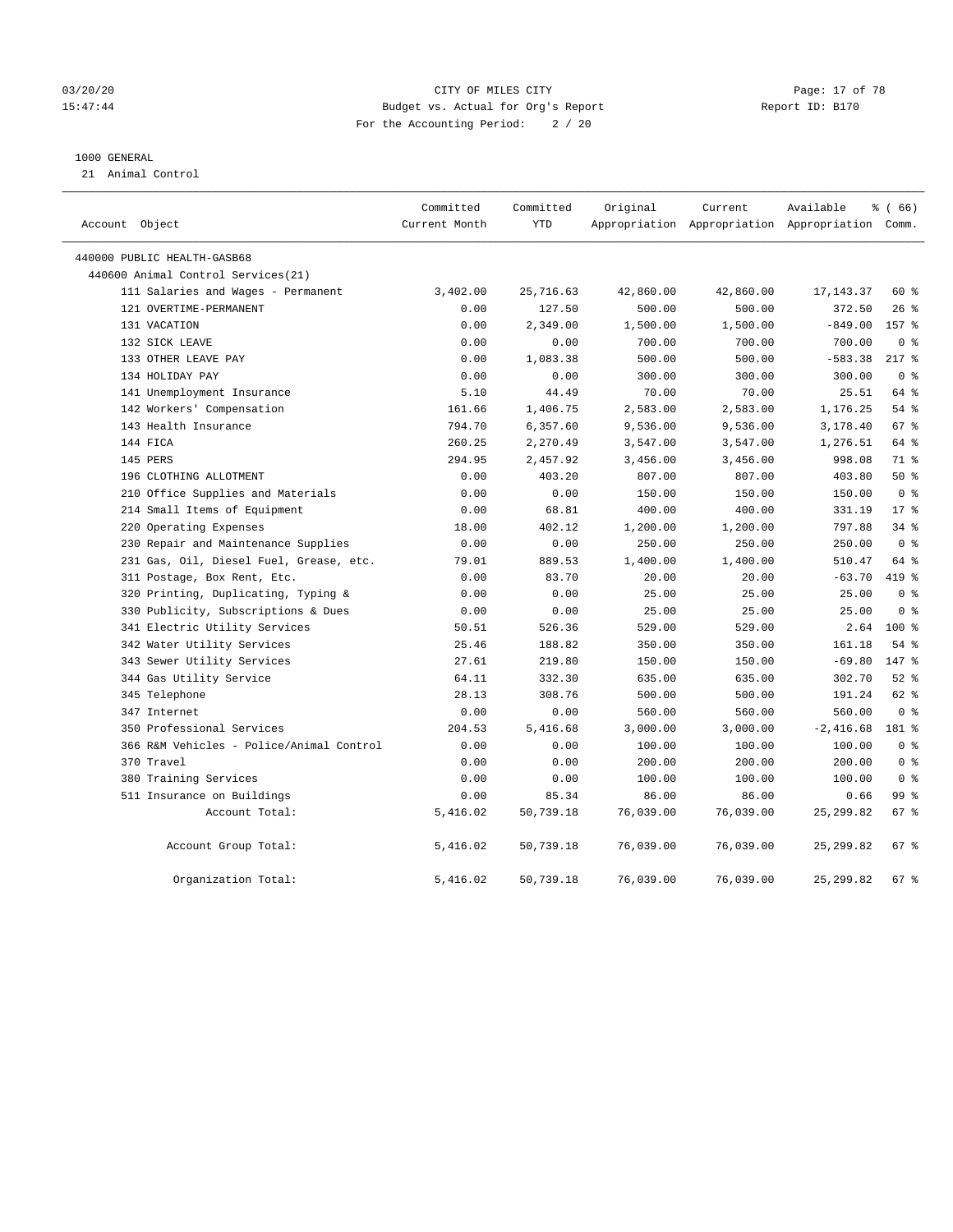#### 03/20/20 **CITY OF MILES CITY CONSUMING THE PAGE:** 18 of 78 15:47:44 Budget vs. Actual for Org's Report Report ID: B170 For the Accounting Period: 2 / 20

#### 1000 GENERAL

36 Planning & Community Services

| Account Object                            | Committed<br>Current Month | Committed<br><b>YTD</b> | Original   | Current    | Available<br>Appropriation Appropriation Appropriation Comm. | % (66)         |
|-------------------------------------------|----------------------------|-------------------------|------------|------------|--------------------------------------------------------------|----------------|
| 410000 GENERAL GOVERNMENTGASB68           |                            |                         |            |            |                                                              |                |
| 411020 Community Services & Planning      |                            |                         |            |            |                                                              |                |
| 111 Salaries and Wages - Permanent        | 2,694.35                   | 22,802.32               | 36,472.00  | 36,472.00  | 13,669.68                                                    | 63 %           |
| 121 OVERTIME-PERMANENT                    | 11.38                      | 39.82                   | 200.00     | 200.00     | 160.18                                                       | $20*$          |
| 131 VACATION                              | 296.68                     | 2,455.15                | 2,800.00   | 2,800.00   | 344.85                                                       | 88 %           |
| 132 SICK LEAVE                            | 22.73                      | 1,223.10                | 1,300.00   | 1,300.00   | 76.90                                                        | 94 %           |
| 133 OTHER LEAVE PAY                       | 345.77                     | 501.58                  | 2,112.00   | 2,112.00   | 1,610.42                                                     | $24$ %         |
| 141 Unemployment Insurance                | 5.04                       | 40.77                   | 64.00      | 64.00      | 23.23                                                        | 64 %           |
| 142 Workers' Compensation                 | 16.19                      | 131.04                  | 215.00     | 215.00     | 83.96                                                        | $61$ %         |
| 143 Health Insurance                      | 865.87                     | 6,927.12                | 10,395.00  | 10,395.00  | 3,467.88                                                     | 67 %           |
| 144 FICA                                  | 257.89                     | 2,079.47                | 3,281.00   | 3,281.00   | 1,201.53                                                     | 63 %           |
| 145 PERS                                  | 292.26                     | 2,342.82                | 3,718.00   | 3,718.00   | 1,375.18                                                     | 63 %           |
| 196 CLOTHING ALLOTMENT                    | 0.00                       | 163.50                  | 164.00     | 164.00     | 0.50                                                         | $100*$         |
| 210 Office Supplies and Materials         | 10.87                      | 155.34                  | 500.00     | 500.00     | 344.66                                                       | $31$ $8$       |
| 214 Small Items of Equipment              | 0.00                       | 18.53                   | 800.00     | 800.00     | 781.47                                                       | 2 <sup>8</sup> |
| 220 Operating Expenses                    | 0.00                       | 0.00                    | 300.00     | 300.00     | 300.00                                                       | 0 <sup>8</sup> |
| 311 Postage, Box Rent, Etc.               | 0.00                       | 72.00                   | 3,000.00   | 3,000.00   | 2,928.00                                                     | 2 <sup>8</sup> |
| 320 Printing, Duplicating, Typing &       | 0.00                       | 97.50                   | 1,000.00   | 1,000.00   | 902.50                                                       | $10*$          |
| 327 Map Printing                          | 0.00                       | 10.00                   | 200.00     | 200.00     | 190.00                                                       | 5 <sup>°</sup> |
| 330 Publicity, Subscriptions & Dues       | 0.00                       | 0.00                    | 500.00     | 500.00     | 500.00                                                       | 0 <sup>8</sup> |
| 331 Publication of Formal & Legal Notices | 0.00                       | 117.00                  | 1,000.00   | 1,000.00   | 883.00                                                       | $12*$          |
| 334 Memberships, Registrations & Dues     | 30.00                      | 135.00                  | 1,200.00   | 1,200.00   | 1,065.00                                                     | $11$ %         |
| 345 Telephone                             | 72.06                      | 597.08                  | 900.00     | 900.00     | 302.92                                                       | 66 %           |
| 347 Internet                              | 0.00                       | 0.00                    | 170.00     | 170.00     | 170.00                                                       | 0 <sup>8</sup> |
| 350 Professional Services                 | 1,034.00                   | 8,088.50                | 36,000.00  | 36,000.00  | 27,911.50                                                    | $22$ %         |
| 360 Contr R & M                           | 74.27                      | 2,431.22                | 10,000.00  | 10,000.00  | 7,568.78                                                     | $24$ %         |
| 370 Travel                                | 83.00                      | 1,144.40                | 1,500.00   | 1,500.00   | 355.60                                                       | 76 %           |
| 380 Training Services                     | 185.00                     | 504.50                  | 2,000.00   | 2,000.00   | 1,495.50                                                     | $25$ %         |
| 382 Books                                 | 0.00                       | 0.00                    | 200.00     | 200.00     | 200.00                                                       | 0 <sup>8</sup> |
| Account Total:                            | 6,297.36                   | 52,077.76               | 119,991.00 | 119,991.00 | 67,913.24                                                    | 43.8           |
| Account Group Total:                      | 6,297.36                   | 52,077.76               | 119,991.00 | 119,991.00 | 67, 913.24                                                   | $43$ %         |
| Organization Total:                       | 6,297.36                   | 52,077.76               | 119,991.00 | 119,991.00 | 67, 913.24                                                   | 43.8           |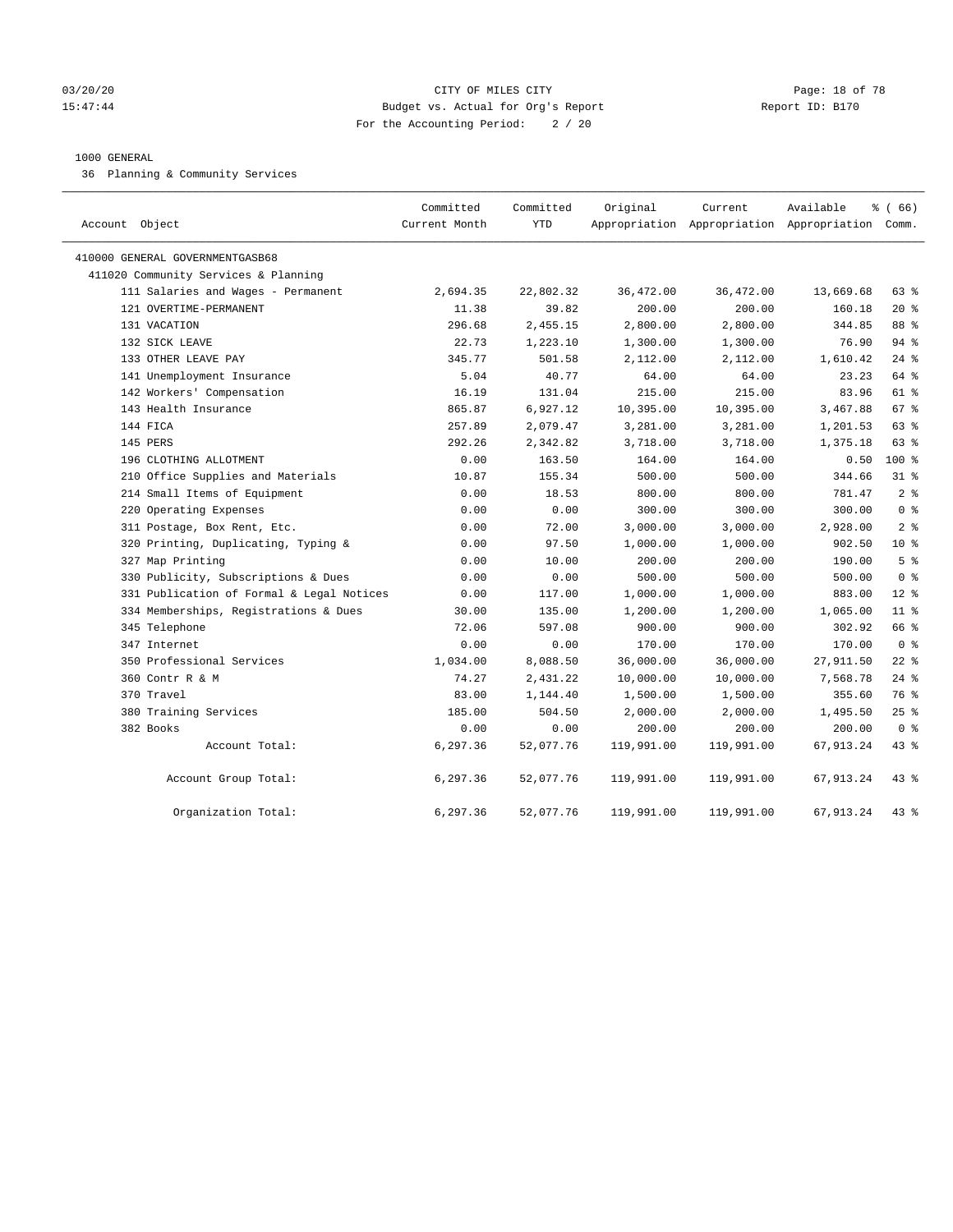### 03/20/20 **Page: 19 of 78** CITY OF MILES CITY **CITY Page: 19 of 78** 15:47:44 Budget vs. Actual for Org's Report Report ID: B170 For the Accounting Period: 2 / 20

# 1000 GENERAL

37 CITY HEALTH

| Object<br>Account                                                       | Committed<br>Current Month | Committed<br><b>YTD</b> | Original<br>Appropriation | Current<br>Appropriation | Available<br>Appropriation | $\frac{8}{6}$ (66)<br>Comm. |
|-------------------------------------------------------------------------|----------------------------|-------------------------|---------------------------|--------------------------|----------------------------|-----------------------------|
| 520000 OTHER FINANCING USES<br>521000 Interfund Operating Transfers Out |                            |                         |                           |                          |                            |                             |
| 820 Transfers to Other Funds                                            | 0.00                       | 11,500.00               | 11,500.00                 | 11,500.00                | 0.00                       | $100*$                      |
| Account Total:                                                          | 0.00                       | 11,500.00               | 11,500.00                 | 11,500.00                | 0.00                       | $100*$                      |
| Account Group Total:                                                    | 0.00                       | 11,500.00               | 11,500.00                 | 11,500.00                |                            | $0.00$ 100 %                |
| Organization Total:                                                     | 0.00                       | 11,500.00               | 11,500.00                 | 11,500.00                | 0.00                       | $100*$                      |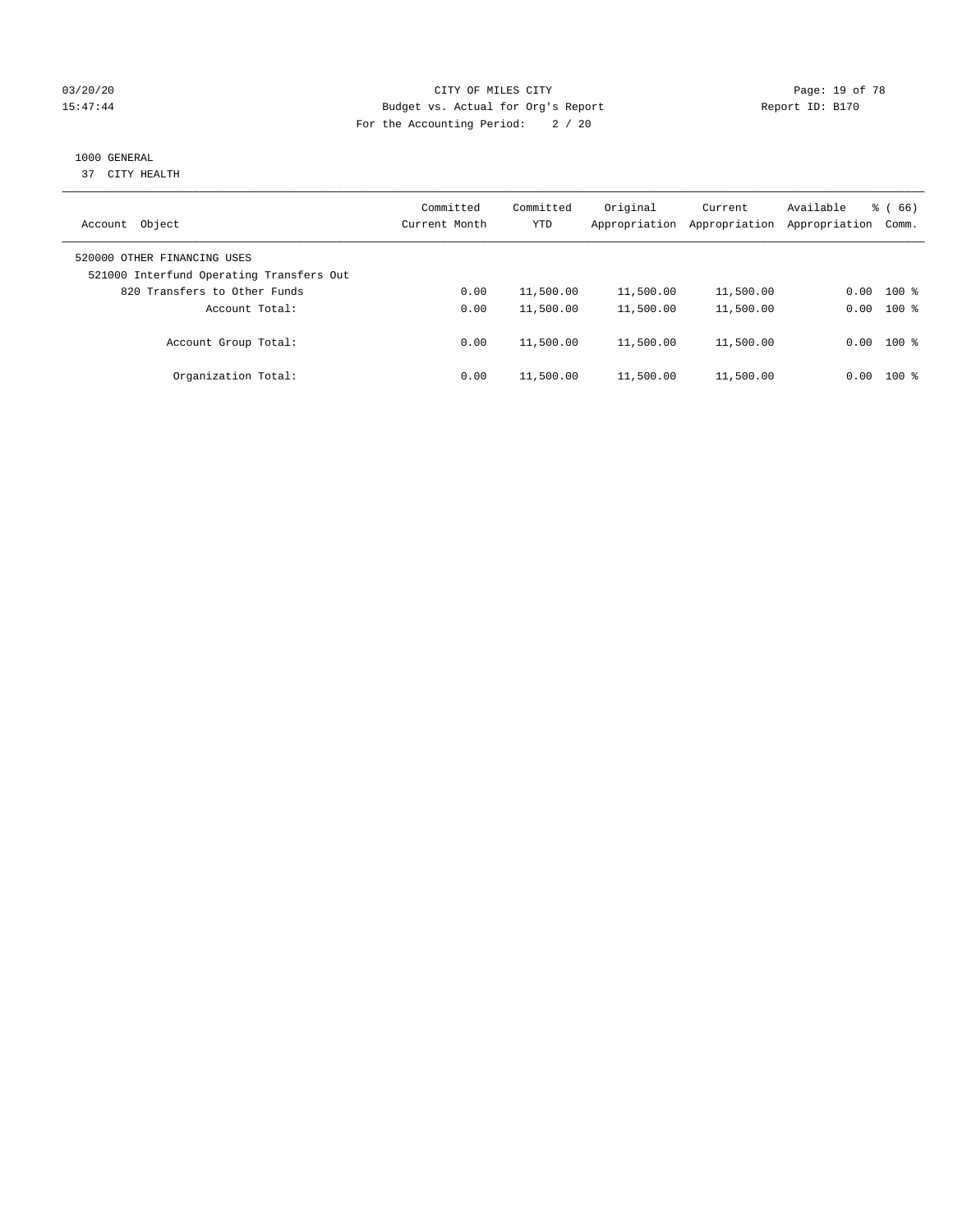#### 03/20/20 Page: 20 of 78 15:47:44 Budget vs. Actual for Org's Report Report ID: B170 For the Accounting Period: 2 / 20

#### 1000 GENERAL

201 Flood Prevention

| Account Object                            | Committed<br>Current Month | Committed<br><b>YTD</b> | Original   | Current    | Available<br>Appropriation Appropriation Appropriation Comm. | % (66)          |
|-------------------------------------------|----------------------------|-------------------------|------------|------------|--------------------------------------------------------------|-----------------|
|                                           |                            |                         |            |            |                                                              |                 |
| 430000 Public Works-GASB68                |                            |                         |            |            |                                                              |                 |
| 431200 Flood Control                      |                            |                         |            |            |                                                              |                 |
| 111 Salaries and Wages - Permanent        | 1,170.36                   | 10,135.59               | 16,128.00  | 16,128.00  | 5,992.41                                                     | 63 %            |
| 131 VACATION                              | 57.26                      | 1,038.45                | 1,000.00   | 1,000.00   | $-38.45$                                                     | $104$ %         |
| 132 SICK LEAVE                            | 238.21                     | 552.84                  | 500.00     | 500.00     | $-52.84$                                                     | 111 %           |
| 133 OTHER LEAVE PAY                       | 0.00                       | 0.00                    | 1,017.00   | 1,017.00   | 1,017.00                                                     | 0 <sup>8</sup>  |
| 141 Unemployment Insurance                | 2.20                       | 17.72                   | 28.00      | 28.00      | 10.28                                                        | 63 %            |
| 142 Workers' Compensation                 | 5.91                       | 47.51                   | 1,069.00   | 1,069.00   | 1,021.49                                                     | 4%              |
| 143 Health Insurance                      | 317.88                     | 2,543.03                | 3,815.00   | 3,815.00   | 1,271.97                                                     | 67 %            |
| 144 FICA                                  | 110.90                     | 892.19                  | 1,426.00   | 1,426.00   | 533.81                                                       | 63%             |
| 145 PERS                                  | 127.05                     | 1,016.60                | 1,616.00   | 1,616.00   | 599.40                                                       | $63$ $%$        |
| 196 CLOTHING ALLOTMENT                    | 0.00                       | 60.00                   | 60.00      | 60.00      | 0.00                                                         | $100*$          |
| 210 Office Supplies and Materials         | 97.10                      | 295.52                  | 400.00     | 400.00     | 104.48                                                       | 74 %            |
| 214 Small Items of Equipment              | 0.00                       | 656.86                  | 500.00     | 500.00     | $-156.86$                                                    | $131*$          |
| 220 Operating Expenses                    | 0.00                       | 21.10                   | 500.00     | 500.00     | 478.90                                                       | 4%              |
| 231 Gas, Oil, Diesel Fuel, Grease, etc.   | 0.00                       | 0.00                    | 500.00     | 500.00     | 500.00                                                       | 0 <sup>8</sup>  |
| 311 Postage, Box Rent, Etc.               | 11.73                      | 141.08                  | 3,000.00   | 3,000.00   | 2,858.92                                                     | 5 <sup>8</sup>  |
| 330 Publicity, Subscriptions & Dues       | 0.00                       | 0.00                    | 100.00     | 100.00     | 100.00                                                       | 0 <sup>8</sup>  |
| 331 Publication of Formal & Legal Notices | 0.00                       | 1,222.00                | 2,000.00   | 2,000.00   | 778.00                                                       | 61 %            |
| 334 Memberships, Registrations & Dues     | 0.00                       | 245.00                  | 200.00     | 200.00     | $-45.00$                                                     | $123$ $%$       |
| 345 Telephone                             | 0.00                       | 0.00                    | 50.00      | 50.00      | 50.00                                                        | 0 <sup>8</sup>  |
| 350 Professional Services                 | 4,376.08                   | 16,519.23               | 58,000.00  | 58,000.00  | 41,480.77                                                    | $28$ %          |
| 370 Travel                                | 485.78                     | 676.31                  | 1,000.00   | 1,000.00   | 323.69                                                       | 68 %            |
| 380 Training Services                     | 0.00                       | 0.00                    | 200.00     | 200.00     | 200.00                                                       | 0 <sup>8</sup>  |
| 382 Books                                 | 0.00                       | 0.00                    | 50.00      | 50.00      | 50.00                                                        | 0 <sup>8</sup>  |
| 532 Land Rental                           | 0.00                       | 0.00                    | 150.00     | 150.00     | 150.00                                                       | 0 <sup>8</sup>  |
| 540 Special Assessments                   | 0.00                       | 0.00                    | 300.00     | 300.00     | 300.00                                                       | 0 <sup>8</sup>  |
| Account Total:                            | 7,000.46                   | 36,081.03               | 93,609.00  | 93,609.00  | 57,527.97                                                    | 39 <sup>8</sup> |
| Account Group Total:                      | 7,000.46                   | 36,081.03               | 93,609.00  | 93,609.00  | 57,527.97                                                    | 39 <sup>8</sup> |
| 490000 DEBT SERVICE                       |                            |                         |            |            |                                                              |                 |
| 490500 Other Debt Service Payments        |                            |                         |            |            |                                                              |                 |
| 652 Principle- Flood Study Loan           | 14,477.20                  | 28,798.34               | 28,799.00  | 28,799.00  | 0.66                                                         | $100*$          |
| 653 Interest- Flood Study Loan            | 1,776.67                   | 3,763.71                | 3,764.00   | 3,764.00   | 0.29                                                         | 100 %           |
| Account Total:                            | 16,253.87                  | 32,562.05               | 32,563.00  | 32,563.00  | 0.95                                                         | 100 %           |
| Account Group Total:                      | 16, 253.87                 | 32,562.05               | 32,563.00  | 32,563.00  | 0.95                                                         | 100 %           |
| Organization Total:                       | 23, 254.33                 | 68,643.08               | 126,172.00 | 126,172.00 | 57,528.92                                                    | $54$ %          |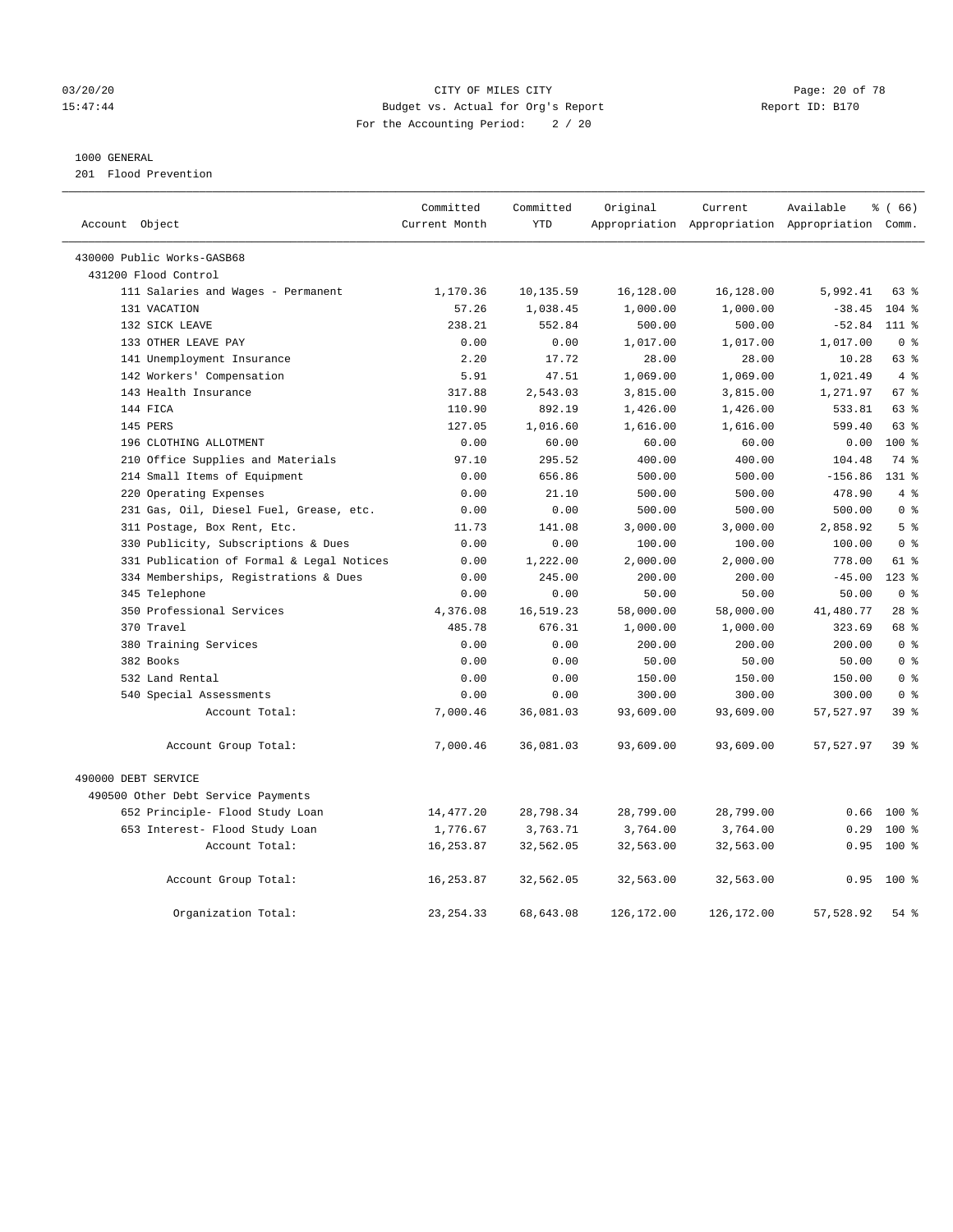#### 03/20/20 Page: 21 of 78 15:47:44 Budget vs. Actual for Org's Report Report ID: B170 For the Accounting Period: 2 / 20

# 1000 GENERAL

301 Elections

| Object<br>Account                                   | Committed<br>Current Month | Committed<br><b>YTD</b> | Original<br>Appropriation | Current<br>Appropriation | Available<br>Appropriation | $\frac{3}{6}$ (66)<br>Comm. |
|-----------------------------------------------------|----------------------------|-------------------------|---------------------------|--------------------------|----------------------------|-----------------------------|
| 410000 GENERAL GOVERNMENTGASB68<br>410600 Elections |                            |                         |                           |                          |                            |                             |
| 300 PURCHASED SERVICES                              | 9,858.74                   | 9,858.74                | 10,000.00                 | 10,000.00                | 141.26                     | 99 <sup>°</sup>             |
| Account Total:                                      | 9,858.74                   | 9,858.74                | 10,000.00                 | 10,000.00                | 141.26                     | 99 <sup>8</sup>             |
| Account Group Total:                                | 9,858.74                   | 9,858.74                | 10,000.00                 | 10,000.00                | 141.26                     | 99 %                        |
| Organization Total:                                 | 9,858.74                   | 9,858.74                | 10,000.00                 | 10,000.00                | 141.26                     | 99 %                        |
|                                                     |                            |                         |                           |                          |                            |                             |

Fund Total: 363,843.68 3,174,932.87 4,702,728.00 4,724,792.00 1,549,859.13 67 %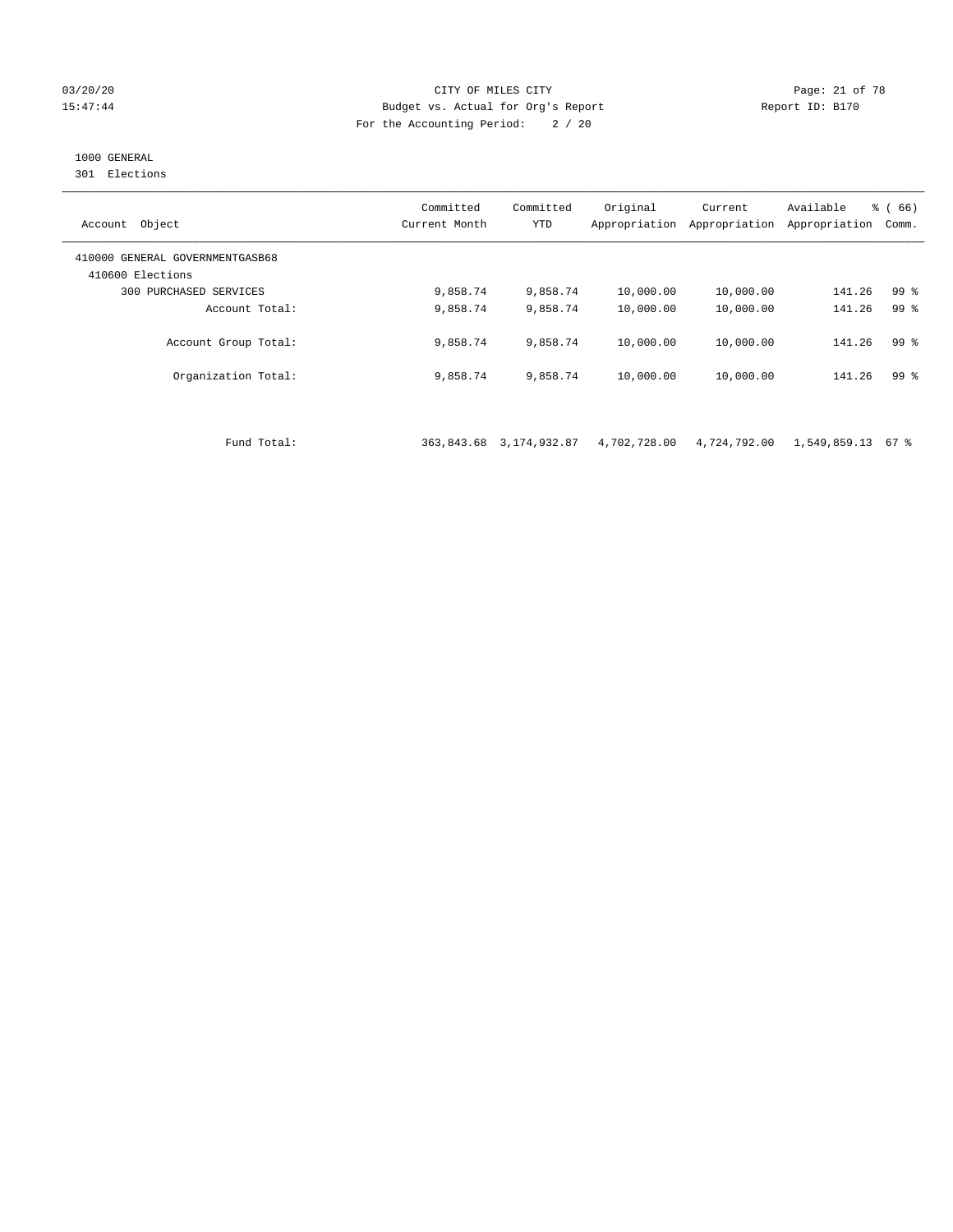#### 03/20/20 Page: 22 of 78 15:47:44 Budget vs. Actual for Org's Report Report ID: B170 For the Accounting Period: 2 / 20

————————————————————————————————————————————————————————————————————————————————————————————————————————————————————————————————————

# 2220 LIBRARY

16 Library

|                                                                              | Committed      | Committed            | Original               | Current              | Available                                       | $\frac{1}{6}$ (66) |
|------------------------------------------------------------------------------|----------------|----------------------|------------------------|----------------------|-------------------------------------------------|--------------------|
| Account Object                                                               | Current Month  | YTD                  |                        |                      | Appropriation Appropriation Appropriation Comm. |                    |
|                                                                              |                |                      |                        |                      |                                                 |                    |
| 460000 CULTURE AND RECREATION-GASB68                                         |                |                      |                        |                      |                                                 |                    |
| 460100 Library Services(16)                                                  |                |                      |                        |                      |                                                 |                    |
| 111 Salaries and Wages - Permanent                                           | 15,525.77      | 101,557.44           | 180,964.00             | 180,964.00           | 79,406.56                                       | 56 %               |
| 121 OVERTIME-PERMANENT                                                       | 0.00           | 0.00                 | 600.00                 | 600.00               | 600.00                                          | 0 <sup>8</sup>     |
| 131 VACATION                                                                 | 680.25         | 8,594.91             | 16,000.00              | 16,000.00            | 7,405.09                                        | $54$ %             |
| 132 SICK LEAVE                                                               | 391.56         | 2,648.92             | 7,300.00               | 7,300.00             | 4,651.08                                        | 36%                |
| 133 OTHER LEAVE PAY                                                          | 0.00           | 355.28               | 4,071.00               | 4,071.00             | 3,715.72                                        | 9 <sub>8</sub>     |
| 141 Unemployment Insurance                                                   | 24.90          | 170.69               | 731.00                 | 731.00               | 560.31                                          | 23%<br>72 %        |
| 142 Workers' Compensation                                                    | 245.01         | 636.78               | 887.00                 | 887.00               | 250.22                                          |                    |
| 143 Health Insurance<br>144 FICA                                             | 4,767.15       | 25,426.90            | 47,682.00              | 47,682.00            | 22, 255.10                                      | 53%                |
|                                                                              | 1,266.75       | 8,632.68             | 15,983.00              | 15,983.00            | 7,350.32                                        | 54 %               |
| 145 PERS                                                                     | 1,439.00       | 9,810.68             | 18,115.00              | 18,115.00            | 8,304.32                                        | 54 %               |
| 196 CLOTHING ALLOTMENT                                                       | 0.00           | 600.00               | 750.00                 | 750.00               | 150.00<br>226.32                                | 80 %<br>55%        |
| 210 Office Supplies and Materials                                            | 0.00           | 273.68               | 500.00                 | 500.00               |                                                 | $32$ $%$           |
| 214 Small Items of Equipment                                                 | 0.00           | 953.00               | 3,000.00               | 3,000.00             | 2,047.00                                        | 0 <sup>8</sup>     |
| 220 Operating Expenses                                                       | 0.00           | 0.00                 | 500.00                 | 500.00               | 500.00                                          | 7 %                |
| 224 Janitorial Supplies                                                      | 0.00           | 86.91                | 1,200.00               | 1,200.00             | 1,113.09                                        | 45 %               |
| 311 Postage, Box Rent, Etc.                                                  | 84.84          | 674.47               | 1,500.00               | 1,500.00             | 825.53                                          | $21$ %             |
| 320 Printing, Duplicating, Typing &                                          | 0.00           | 319.29               | 1,500.00               | 1,500.00             | 1,180.71<br>$-58.80$                            | $***$ $-$          |
| 330 Publicity, Subscriptions & Dues<br>334 Memberships, Registrations & Dues | 0.00           | 58.80                | 0.00                   | 0.00                 |                                                 | 0 <sup>8</sup>     |
|                                                                              | 0.00           | 0.00                 | 250.00                 | 250.00<br>9,000.00   | 250.00<br>3,452.12                              | 62 %               |
| 341 Electric Utility Services<br>342 Water Utility Services                  | 468.94         | 5,547.88             | 9,000.00               |                      |                                                 | $31$ %             |
|                                                                              | 25.46          | 235.10               | 750.00                 | 750.00               | 514.90                                          | 33%                |
| 343 Sewer Utility Services                                                   | 27.61          | 261.65               | 800.00                 | 800.00               | 538.35                                          | 26%                |
| 344 Gas Utility Service                                                      | 292.18         | 1,312.36             | 5,000.00               | 5,000.00             | 3,687.64                                        | $51$ %             |
| 345 Telephone                                                                | 107.16         | 891.03               | 1,750.00               | 1,750.00             | 858.97                                          | 0 <sup>8</sup>     |
| 346 Garbage Service                                                          | 0.00           | 0.00                 | 400.00                 | 400.00               | 400.00                                          | 63 %               |
| 347 Internet<br>350 Professional Services                                    | 148.50<br>0.00 | 1,586.31<br>1,434.46 | 2,500.00               | 2,500.00             | 913.69<br>8,065.54                              | 15 <sup>°</sup>    |
| 360 Contr R & M                                                              | 325.00         | 3,674.40             | 9,500.00               | 9,500.00             |                                                 | 37%                |
| 370 Travel                                                                   | 0.00           | 105.00               | 10,000.00              | 10,000.00            | 6,325.60                                        | 7 %                |
|                                                                              |                |                      | 1,500.00<br>1,000.00   | 1,500.00<br>1,000.00 | 1,395.00<br>1,000.00                            | 0 <sup>8</sup>     |
| 380 Training Services<br>382 Books                                           | 0.00<br>167.23 | 0.00                 |                        |                      |                                                 | $26$ %             |
| 511 Insurance on Buildings                                                   | 0.00           | 3,918.29<br>2,994.06 | 15,000.00              | 15,000.00            | 11,081.71<br>0.94                               | $100*$             |
| 513 Liability                                                                | 0.00           | 2,931.16             | 2,995.00               | 2,995.00<br>2,932.00 | 0.84                                            | $100*$             |
| Account Total:                                                               | 25,987.31      | 185,692.13           | 2,932.00<br>364,660.00 | 364,660.00           | 178,967.87                                      | $51$ %             |
|                                                                              |                |                      |                        |                      |                                                 |                    |
| Account Group Total:                                                         | 25,987.31      | 185,692.13           | 364,660.00             | 364,660.00           | 178,967.87                                      | $51$ %             |
| 520000 OTHER FINANCING USES                                                  |                |                      |                        |                      |                                                 |                    |
| 521000 Interfund Operating Transfers Out                                     |                |                      |                        |                      |                                                 |                    |
| 820 Transfers to Other Funds                                                 | 1,748.00       | 13,984.00            | 20,972.00              | 20,972.00            | 6,988.00                                        | 67 %               |
| Account Total:                                                               | 1,748.00       | 13,984.00            | 20,972.00              | 20,972.00            | 6,988.00                                        | 67%                |
|                                                                              |                |                      |                        |                      |                                                 |                    |
| Account Group Total:                                                         | 1,748.00       | 13,984.00            | 20,972.00              | 20,972.00            | 6,988.00                                        | 67%                |
| Organization Total:                                                          | 27,735.31      | 199,676.13           | 385,632.00             | 385,632.00           | 185,955.87                                      | $52$ %             |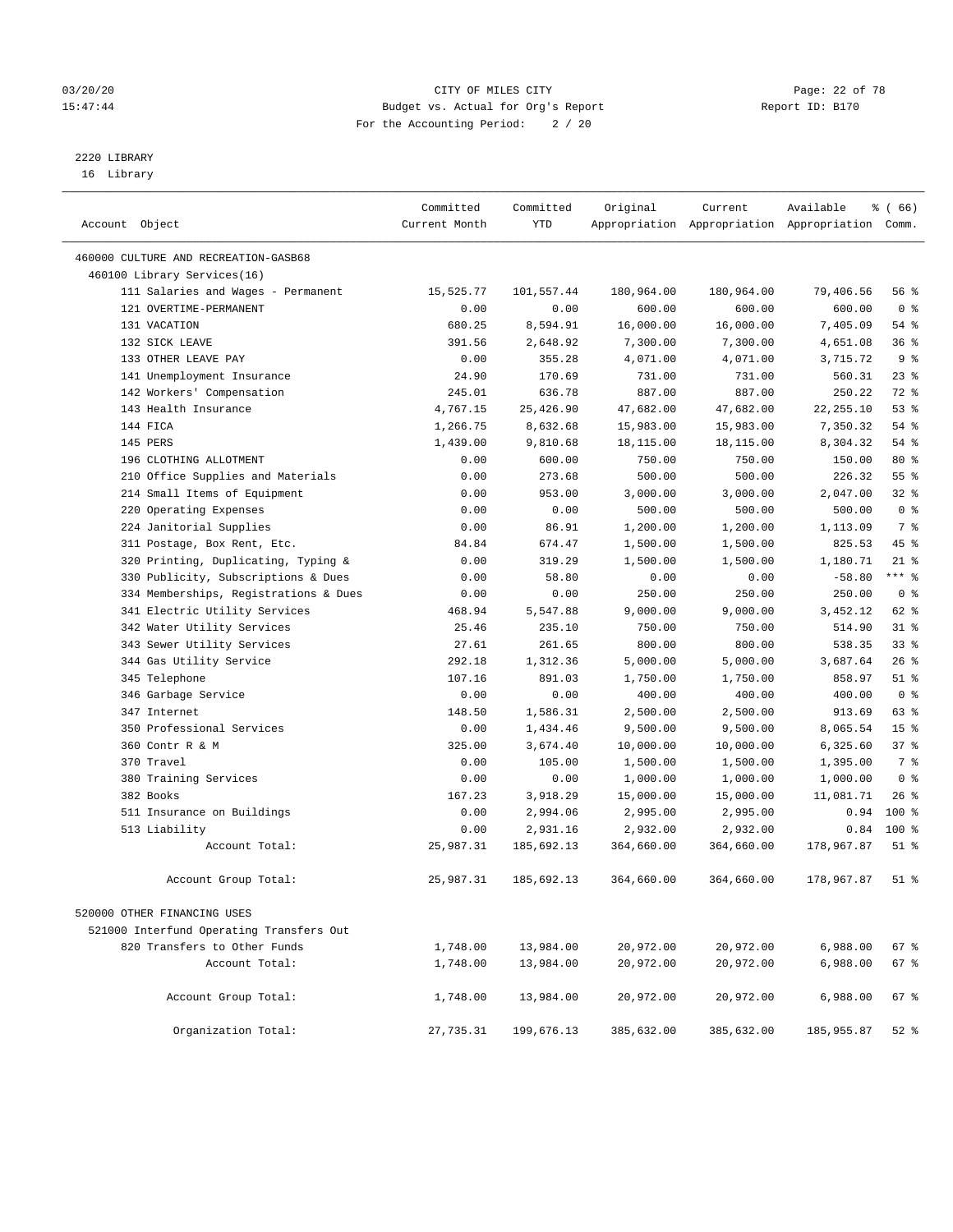### 03/20/20 Page: 23 of 78 15:47:44 Budget vs. Actual for Org's Report Report ID: B170 For the Accounting Period: 2 / 20

# 2220 LIBRARY

16 Library

| Account Object |             | Committed<br>Current Month | Committed<br><b>YTD</b> | Original   | Current<br>Appropriation Appropriation Appropriation Comm. | Available % (66) |  |
|----------------|-------------|----------------------------|-------------------------|------------|------------------------------------------------------------|------------------|--|
|                | Fund Total: | 27,735.31                  | 199,676.13              | 385,632.00 | 385,632.00                                                 | 185,955.87 52 %  |  |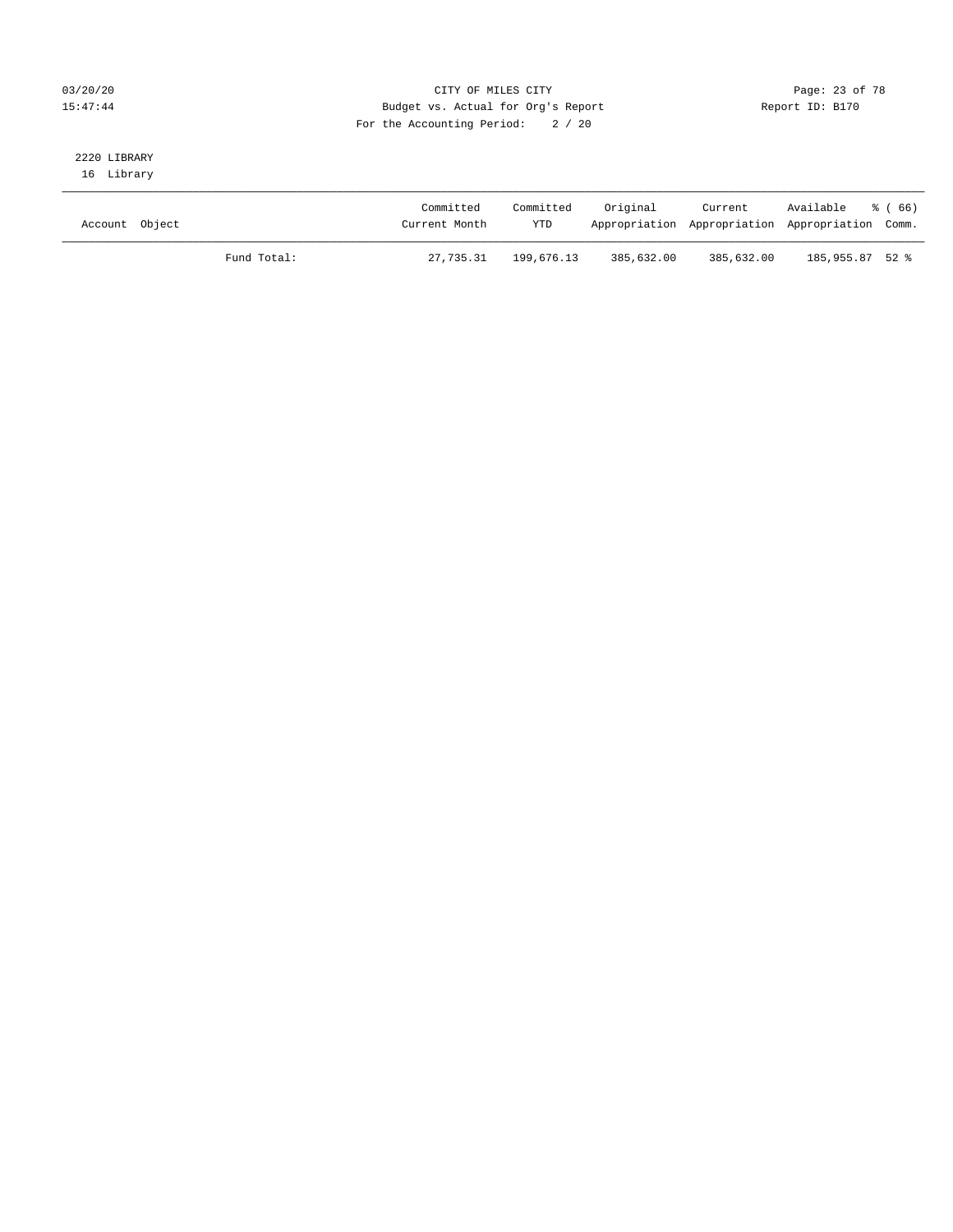#### 03/20/20 Page: 24 of 78 15:47:44 Budget vs. Actual for Org's Report Report ID: B170 For the Accounting Period: 2 / 20

# 2260 EMERGENCY DISASTER

201 Flood Prevention

| Account Object                                                          | Committed<br>Current Month | Committed<br><b>YTD</b> | Original | Current<br>Appropriation Appropriation | Available<br>Appropriation | % (66)<br>Comm. |
|-------------------------------------------------------------------------|----------------------------|-------------------------|----------|----------------------------------------|----------------------------|-----------------|
| 520000 OTHER FINANCING USES<br>521000 Interfund Operating Transfers Out |                            |                         |          |                                        |                            |                 |
| 820 Transfers to Other Funds                                            | 0.00                       | 0.00                    | 549.00   | 549.00                                 | 549.00                     | 0 <sup>8</sup>  |
| Account Total:                                                          | 0.00                       | 0.00                    | 549.00   | 549.00                                 | 549.00                     | 0 <sup>8</sup>  |
| Account Group Total:                                                    | 0.00                       | 0.00                    | 549.00   | 549.00                                 | 549.00                     | 0 <sup>8</sup>  |
| Organization Total:                                                     | 0.00                       | 0.00                    | 549.00   | 549.00                                 | 549.00                     | 0 <sup>8</sup>  |
|                                                                         |                            |                         |          |                                        |                            |                 |
| Fund Total:                                                             | 0.00                       | 0.00                    | 549.00   | 549.00                                 | 549.00                     | 0 %             |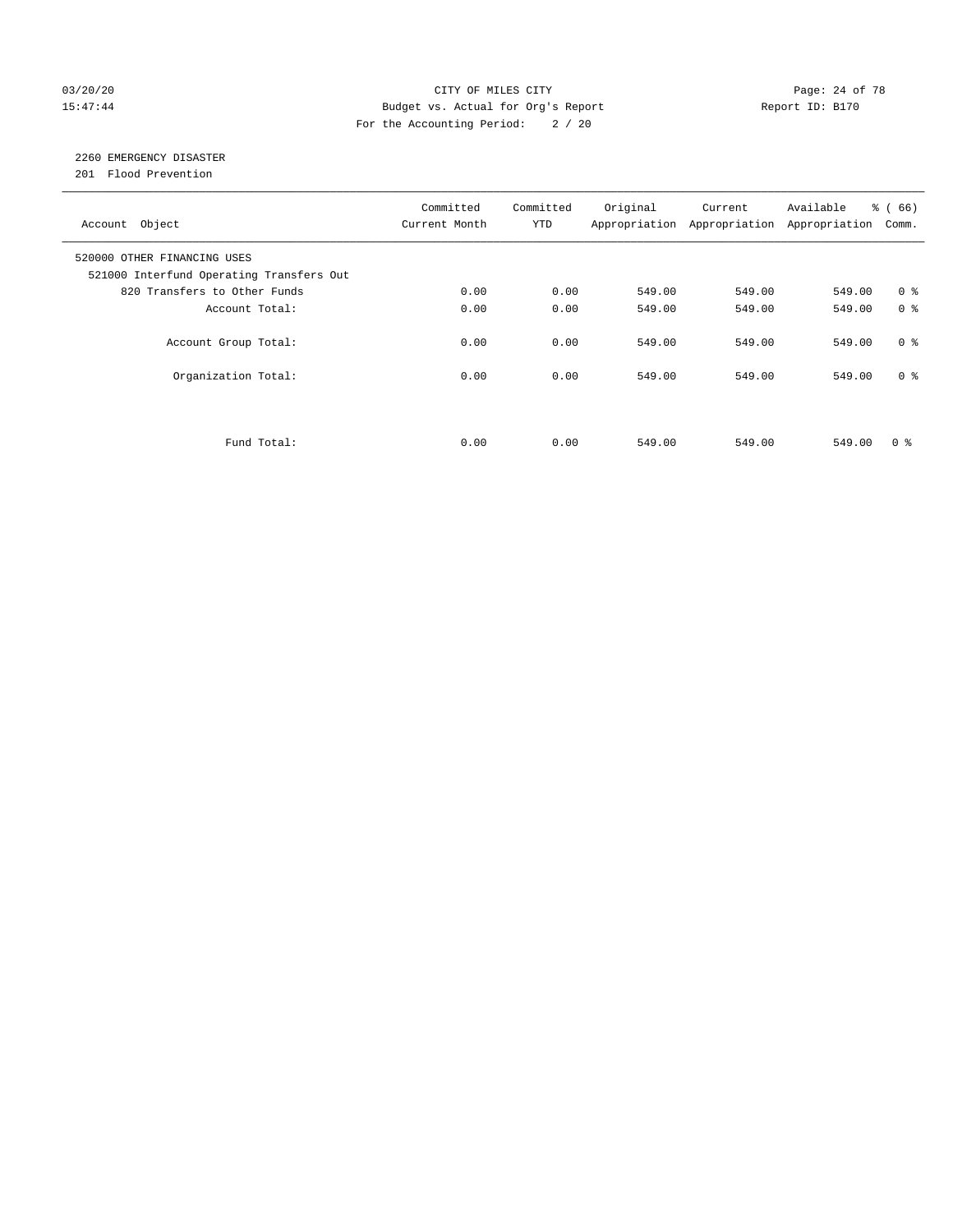#### 03/20/20 Page: 25 of 78 15:47:44 Budget vs. Actual for Org's Report Report ID: B170 For the Accounting Period: 2 / 20

#### 2270 Health 37 CITY HEALTH

| Account Object                                                    | Committed<br>Current Month | Committed<br><b>YTD</b> | Original  | Current<br>Appropriation Appropriation | Available<br>Appropriation | % (66)<br>Comm. |
|-------------------------------------------------------------------|----------------------------|-------------------------|-----------|----------------------------------------|----------------------------|-----------------|
| 440000 PUBLIC HEALTH-GASB68<br>440140 Registration and Inspection |                            |                         |           |                                        |                            |                 |
| 350 Professional Services                                         | 0.00                       | 0.00                    | 16,500.00 | 16,500.00                              | 16,500.00                  | 0 <sup>8</sup>  |
| Account Total:                                                    | 0.00                       | 0.00                    | 16,500.00 | 16,500.00                              | 16,500.00                  | 0 <sup>8</sup>  |
| Account Group Total:                                              | 0.00                       | 0.00                    | 16,500.00 | 16,500.00                              | 16,500.00                  | 0 <sup>8</sup>  |
| Organization Total:                                               | 0.00                       | 0.00                    | 16,500.00 | 16,500.00                              | 16,500.00                  | 0 <sup>8</sup>  |
|                                                                   |                            |                         |           |                                        |                            |                 |
| Fund Total:                                                       | 0.00                       | 0.00                    | 16,500.00 | 16,500.00                              | 16,500.00                  | 0 <sup>8</sup>  |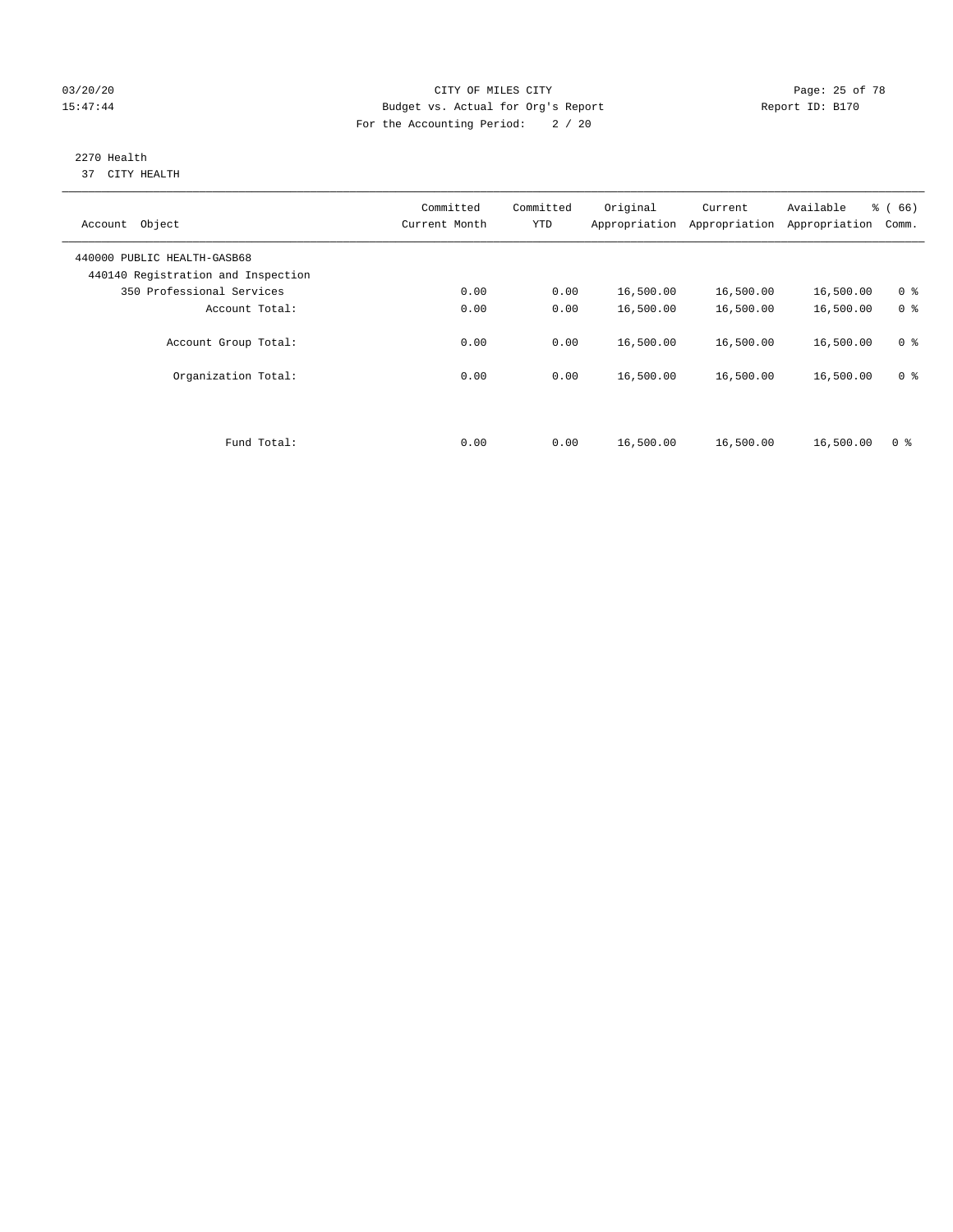#### 03/20/20 Page: 26 of 78 15:47:44 Budget vs. Actual for Org's Report Report ID: B170 For the Accounting Period: 2 / 20

#### 2310 TIFD-Downtown

11 Historic Preservation

| Account Object                            | Committed<br>Current Month | Committed<br><b>YTD</b> | Original  | Current   | Available<br>Appropriation Appropriation Appropriation Comm. | 8 ( 66 )       |
|-------------------------------------------|----------------------------|-------------------------|-----------|-----------|--------------------------------------------------------------|----------------|
| 460000 CULTURE AND RECREATION-GASB68      |                            |                         |           |           |                                                              |                |
| 460462 Urban Renewal District             |                            |                         |           |           |                                                              |                |
| 111 Salaries and Wages - Permanent        | 0.00                       | 0.00                    | 14,740.00 | 14,740.00 | 14,740.00                                                    | 0 <sup>8</sup> |
| 131 VACATION                              | 0.00                       | 0.00                    | 1,600.00  | 1,600.00  | 1,600.00                                                     | 0 <sup>8</sup> |
| 132 SICK LEAVE                            | 0.00                       | 0.00                    | 400.00    | 400.00    | 400.00                                                       | 0 <sup>8</sup> |
| 141 Unemployment Insurance                | 0.00                       | 0.00                    | 25.00     | 25.00     | 25.00                                                        | 0 <sup>8</sup> |
| 142 Workers' Compensation                 | 0.00                       | 0.00                    | 210.00    | 210.00    | 210.00                                                       | 0 <sup>8</sup> |
| 144 FICA                                  | 0.00                       | 0.00                    | 1,281.00  | 1,281.00  | 1,281.00                                                     | 0 <sup>8</sup> |
| 145 PERS                                  | 0.00                       | 0.00                    | 1,451.00  | 1,451.00  | 1,451.00                                                     | 0 <sup>8</sup> |
| 196 CLOTHING ALLOTMENT                    | 0.00                       | 0.00                    | 70.00     | 70.00     | 70.00                                                        | 0 <sup>8</sup> |
| 210 Office Supplies and Materials         | 0.00                       | 15.99                   | 75.00     | 75.00     | 59.01                                                        | $21$ %         |
| 220 Operating Expenses                    | 0.00                       | 0.00                    | 1,000.00  | 1,000.00  | 1,000.00                                                     | 0 <sup>8</sup> |
| 311 Postage, Box Rent, Etc.               | 0.47                       | 6.55                    | 100.00    | 100.00    | 93.45                                                        | 7 <sup>°</sup> |
| 320 Printing, Duplicating, Typing &       | 0.00                       | 0.00                    | 200.00    | 200.00    | 200.00                                                       | 0 <sup>8</sup> |
| 330 Publicity, Subscriptions & Dues       | 0.00                       | 0.00                    | 100.00    | 100.00    | 100.00                                                       | 0 <sup>8</sup> |
| 331 Publication of Formal & Legal Notices | 0.00                       | 53.00                   | 300.00    | 300.00    | 247.00                                                       | 18 %           |
| 345 Telephone                             | 14.40                      | 134.58                  | 219.00    | 219.00    | 84.42                                                        | $61$ %         |
| 347 Internet                              | 18.25                      | 86.98                   | 785.00    | 785.00    | 698.02                                                       | $11*$          |
| 350 Professional Services                 | 0.00                       | 179.64                  | 1,500.00  | 1,500.00  | 1,320.36                                                     | $12*$          |
| 360 Contr R & M                           | 74.27                      | 661.21                  | 500.00    | 500.00    | $-161.21$                                                    | $132*$         |
| 370 Travel                                | 0.00                       | 0.00                    | 1,000.00  | 1,000.00  | 1,000.00                                                     | 0 <sup>8</sup> |
| 513 Liability                             | 0.00                       | 143.50                  | 144.00    | 144.00    | 0.50                                                         | $100*$         |
| 721 Redevelopment                         | 0.00                       | 0.00                    | 11,067.00 | 11,067.00 | 11,067.00                                                    | 0 <sup>8</sup> |
| Account Total:                            | 107.39                     | 1,281.45                | 36,767.00 | 36,767.00 | 35, 485.55                                                   | 3 <sup>8</sup> |
| Account Group Total:                      | 107.39                     | 1,281.45                | 36,767.00 | 36,767.00 | 35, 485.55                                                   | 3 <sup>8</sup> |
| Organization Total:                       | 107.39                     | 1,281.45                | 36,767.00 | 36,767.00 | 35, 485.55                                                   | 3%             |
| Fund Total:                               | 107.39                     | 1,281.45                | 36,767.00 | 36,767.00 | 35, 485.55                                                   | 3 %            |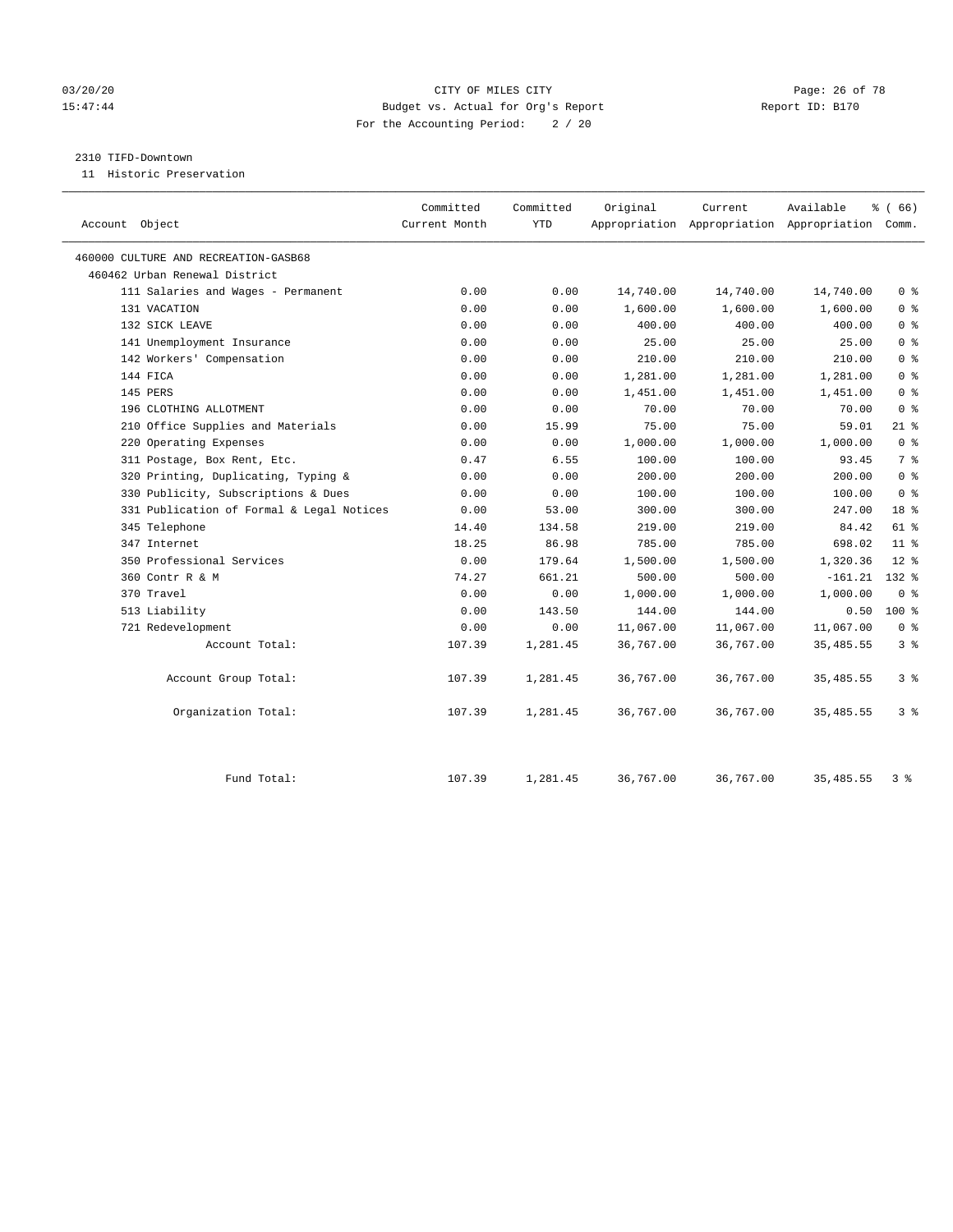#### 03/20/20 Page: 27 of 78 15:47:44 Budget vs. Actual for Org's Report Report ID: B170 For the Accounting Period: 2 / 20

# 2350 Local Government/Study Commission

302 Local Government/Study Commission

| Account Object                                                          | Committed<br>Current Month | Committed<br><b>YTD</b> | Original | Current<br>Appropriation Appropriation | Available<br>Appropriation | % (66)<br>Comm. |
|-------------------------------------------------------------------------|----------------------------|-------------------------|----------|----------------------------------------|----------------------------|-----------------|
| 520000 OTHER FINANCING USES<br>521000 Interfund Operating Transfers Out |                            |                         |          |                                        |                            |                 |
| 820 Transfers to Other Funds                                            | 0.00                       | 0.00                    | 25.00    | 25.00                                  | 25.00                      | 0 <sup>8</sup>  |
| Account Total:                                                          | 0.00                       | 0.00                    | 25.00    | 25.00                                  | 25.00                      | 0 <sup>8</sup>  |
| Account Group Total:                                                    | 0.00                       | 0.00                    | 25.00    | 25.00                                  | 25.00                      | 0 <sup>8</sup>  |
| Organization Total:                                                     | 0.00                       | 0.00                    | 25.00    | 25.00                                  | 25.00                      | 0 <sup>8</sup>  |
|                                                                         |                            |                         |          |                                        |                            |                 |
| Fund Total:                                                             | 0.00                       | 0.00                    | 25.00    | 25.00                                  | 25.00                      | 0 ៖             |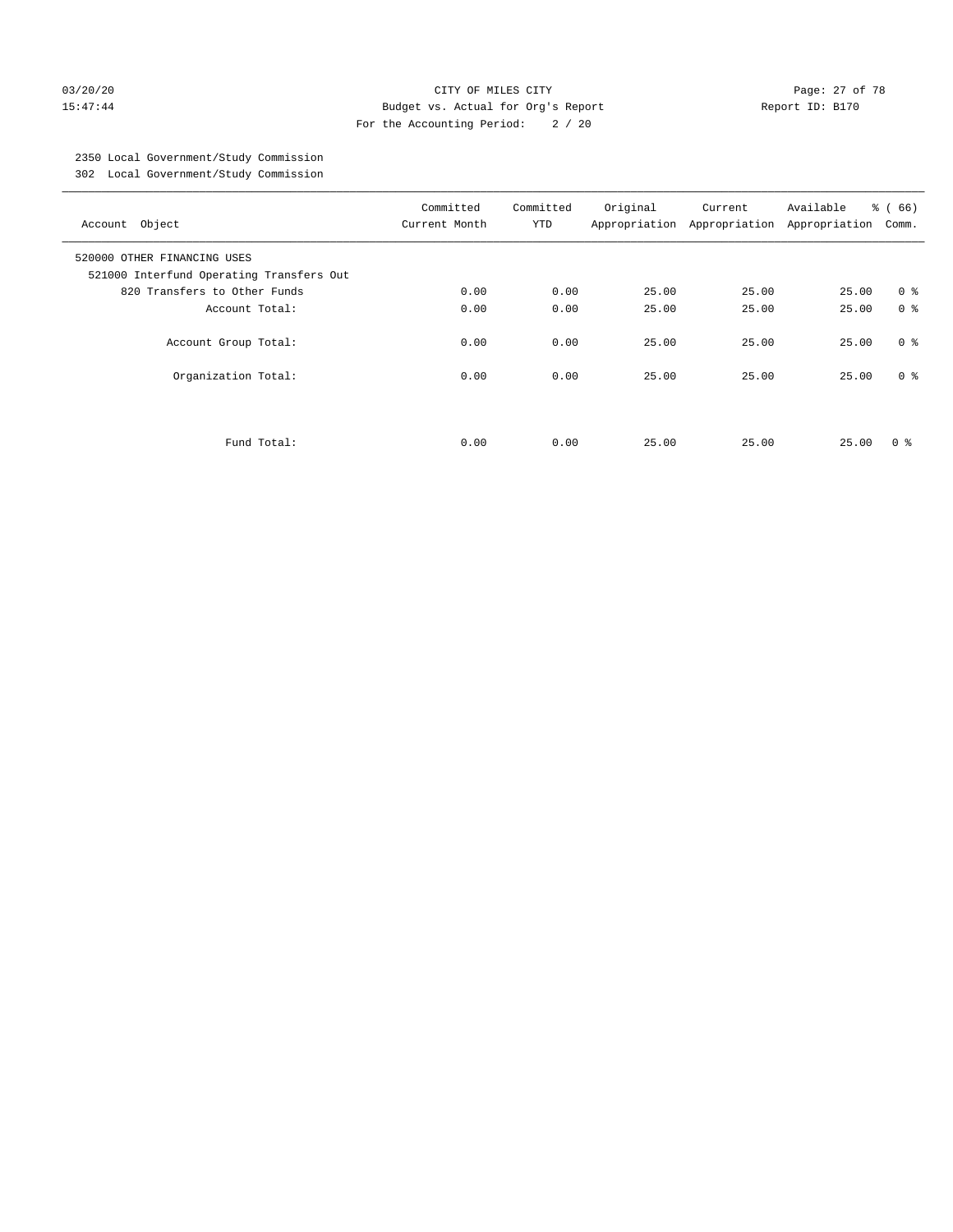#### 03/20/20 Page: 28 of 78 15:47:44 Budget vs. Actual for Org's Report Report ID: B170 For the Accounting Period: 2 / 20

# 2372 Permissive Medical Levy

20 Permissive Medical Levy

| Account Object                                                          | Committed<br>Current Month | Committed<br><b>YTD</b> | Original<br>Appropriation | Current<br>Appropriation | Available<br>Appropriation | % (66)<br>Comm.    |
|-------------------------------------------------------------------------|----------------------------|-------------------------|---------------------------|--------------------------|----------------------------|--------------------|
| 520000 OTHER FINANCING USES<br>521000 Interfund Operating Transfers Out |                            |                         |                           |                          |                            |                    |
| 820 Transfers to Other Funds                                            | 0.00                       | 144,391.40              | 259,721.00                | 259,721.00               | 115,329.60                 | 56%                |
| Account Total:                                                          | 0.00                       | 144,391.40              | 259,721.00                | 259,721.00               | 115,329.60                 | $56$ $\frac{6}{3}$ |
| Account Group Total:                                                    | 0.00                       | 144,391.40              | 259,721.00                | 259,721.00               | 115,329.60                 | 56%                |
| Organization Total:                                                     | 0.00                       | 144,391.40              | 259,721.00                | 259,721.00               | 115,329.60                 | 56%                |
| Fund Total:                                                             | 0.00                       | 144,391.40              | 259,721.00                | 259,721.00               | 115,329.60                 | 56 %               |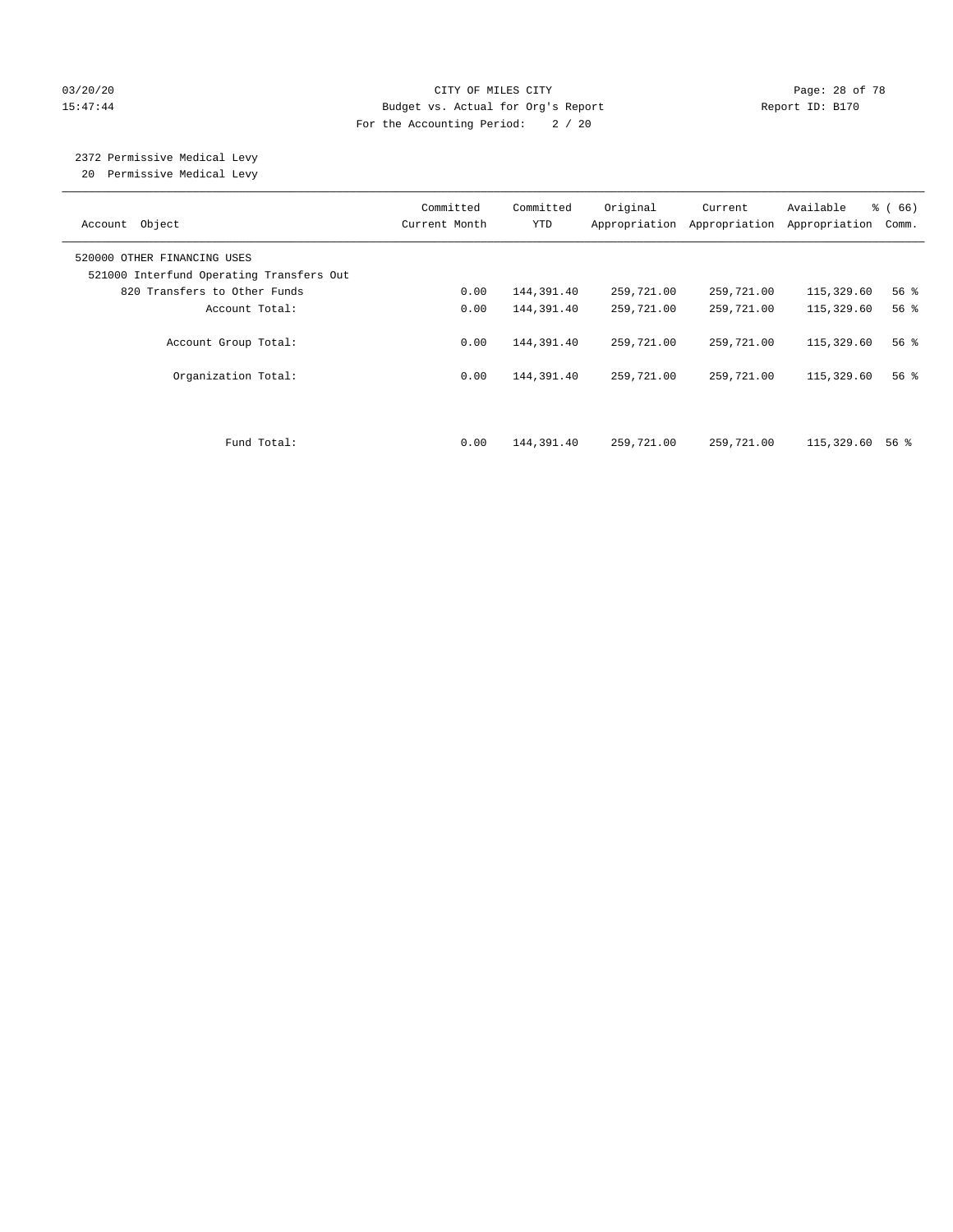### 03/20/20 Page: 29 of 78 15:47:44 Budget vs. Actual for Org's Report Report ID: B170 For the Accounting Period: 2 / 20

### 2390 DRUG FORFEITURE

5 Police

| Account Object                    | Committed<br>Current Month | Committed<br><b>YTD</b> | Original | Current<br>Appropriation Appropriation | Available<br>Appropriation | % (66)<br>Comm. |
|-----------------------------------|----------------------------|-------------------------|----------|----------------------------------------|----------------------------|-----------------|
| 420000 PUBLIC SAFETY-GASB68       |                            |                         |          |                                        |                            |                 |
| 420100 Law Enforcement Services   |                            |                         |          |                                        |                            |                 |
| 210 Office Supplies and Materials | 0.00                       | 0.00                    | 100.00   | 100.00                                 | 100.00                     | 0 <sup>8</sup>  |
| 220 Operating Expenses            | 0.00                       | 0.00                    | 500.00   | 500.00                                 | 500.00                     | 0 <sup>8</sup>  |
| 380 Training Services             | 0.00                       | 0.00                    | 100.00   | 100.00                                 | 100.00                     | 0 <sup>8</sup>  |
| 900 Capital Outlay                | 0.00                       | 0.00                    | 1,000.00 | 1,000.00                               | 1,000.00                   | 0 <sup>8</sup>  |
| Account Total:                    | 0.00                       | 0.00                    | 1,700.00 | 1,700.00                               | 1,700.00                   | 0 <sup>8</sup>  |
| Account Group Total:              | 0.00                       | 0.00                    | 1,700.00 | 1,700.00                               | 1,700.00                   | 0 <sup>8</sup>  |
| Organization Total:               | 0.00                       | 0.00                    | 1,700.00 | 1,700.00                               | 1,700.00                   | 0 <sup>8</sup>  |
|                                   |                            |                         |          |                                        |                            |                 |
| Fund Total:                       | 0.00                       | 0.00                    | 1,700.00 | 1,700.00                               | 1,700.00                   | 0 %             |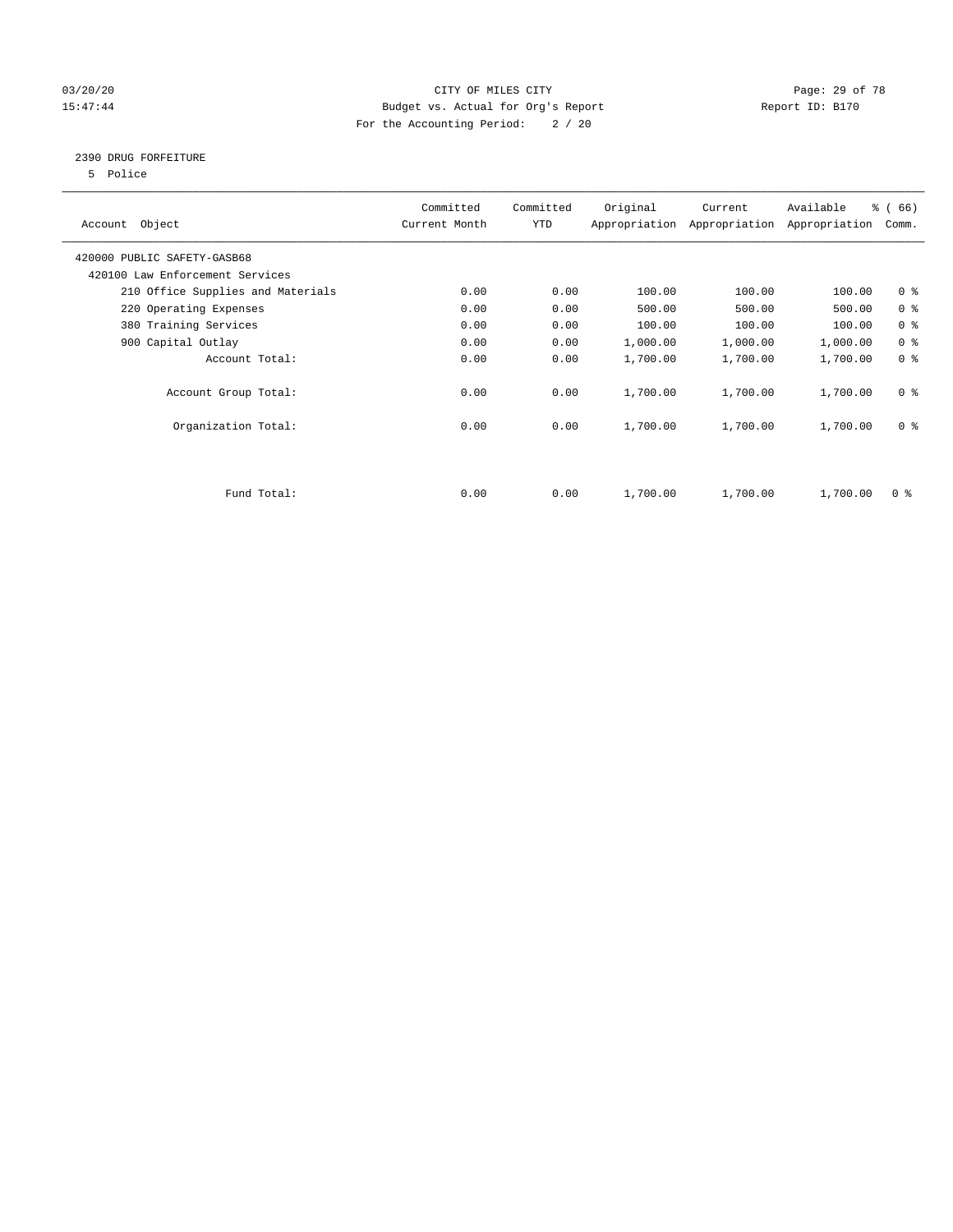#### 03/20/20 Page: 30 of 78 CITY OF MILES CITY CONTROL PAGE: 30 of 78 15:47:44 Budget vs. Actual for Org's Report Changer Report ID: B170 For the Accounting Period: 2 / 20

### 2394 BUILDING CODE ENFORCEMENT

18 BUILDING INSPECTION

| Account Object                            | Committed<br>Current Month | Committed<br><b>YTD</b> | Original   | Current    | Available<br>Appropriation Appropriation Appropriation Comm. | 8 ( 66 )        |
|-------------------------------------------|----------------------------|-------------------------|------------|------------|--------------------------------------------------------------|-----------------|
|                                           |                            |                         |            |            |                                                              |                 |
| 420000 PUBLIC SAFETY-GASB68               |                            |                         |            |            |                                                              |                 |
| 420531 Building Inspection                |                            |                         |            |            |                                                              |                 |
| 111 Salaries and Wages - Permanent        | 915.51                     | 7.443.94                | 11,612.00  | 11,612.00  | 4,168.06                                                     | 64 %            |
| 121 OVERTIME-PERMANENT                    | 25.24                      | 88.35                   | 240.00     | 240.00     | 151.65                                                       | 37%             |
| 131 VACATION                              | 48.09                      | 985.61                  | 1,000.00   | 1,000.00   | 14.39                                                        | 99 %            |
| 132 SICK LEAVE                            | 110.04                     | 393.59                  | 600.00     | 600.00     | 206.41                                                       | 66 %            |
| 133 OTHER LEAVE PAY                       | 0.00                       | 0.00                    | 254.00     | 254.00     | 254.00                                                       | 0 <sup>8</sup>  |
| 141 Unemployment Insurance                | 1.65                       | 13.45                   | 21.00      | 21.00      | 7.55                                                         | 64 %            |
| 142 Workers' Compensation                 | 10.15                      | 83.62                   | 363.00     | 363.00     | 279.38                                                       | 23%             |
| 143 Health Insurance                      | 238.43                     | 1,907.31                | 2,861.00   | 2,861.00   | 953.69                                                       | 67 <sup>8</sup> |
| 144 FICA                                  | 83.69                      | 682.13                  | 1,049.00   | 1,049.00   | 366.87                                                       | 65 %            |
| 145 PERS                                  | 95.28                      | 772.66                  | 1,188.00   | 1,188.00   | 415.34                                                       | 65 %            |
| 196 CLOTHING ALLOTMENT                    | 0.00                       | 45.00                   | 45.00      | 45.00      | 0.00                                                         | 100 %           |
| 210 Office Supplies and Materials         | 63.06                      | 661.74                  | 2,000.00   | 2,000.00   | 1,338.26                                                     | 33%             |
| 214 Small Items of Equipment              | 0.00                       | 1,681.98                | 1,500.00   | 1,500.00   | $-181.98$                                                    | 112 %           |
| 220 Operating Expenses                    | 0.00                       | 294.13                  | 5,000.00   | 5,000.00   | 4,705.87                                                     | 6 %             |
| 311 Postage, Box Rent, Etc.               | 3.05                       | 287.10                  | 500.00     | 500.00     | 212.90                                                       | 57%             |
| 320 Printing, Duplicating, Typing &       | 0.00                       | 0.00                    | 500.00     | 500.00     | 500.00                                                       | 0 <sup>8</sup>  |
| 330 Publicity, Subscriptions & Dues       | 0.00                       | 0.00                    | 500.00     | 500.00     | 500.00                                                       | 0 <sup>8</sup>  |
| 331 Publication of Formal & Legal Notices | 0.00                       | 45.50                   | 1,000.00   | 1,000.00   | 954.50                                                       | 5 <sup>°</sup>  |
| 334 Memberships, Registrations & Dues     | 200.00                     | 200.00                  | 400.00     | 400.00     | 200.00                                                       | 50%             |
| 345 Telephone                             | 14.40                      | 198.92                  | 500.00     | 500.00     | 301.08                                                       | 40 %            |
| 347 Internet                              | 0.00                       | 0.00                    | 200.00     | 200.00     | 200.00                                                       | 0 <sup>8</sup>  |
| 350 Professional Services                 | 12,758.26                  | 87,196.91               | 120,000.00 | 120,000.00 | 32,803.09                                                    | 73 %            |
| 360 Contr R & M                           | 160.43                     | 2,566.01                | 3,000.00   | 3,000.00   | 433.99                                                       | 86 %            |
| 380 Training Services                     | 0.00                       | 2,495.00                | 6,000.00   | 6,000.00   | 3,505.00                                                     | 42.8            |
| 382 Books                                 | 0.00                       | 0.00                    | 8,000.00   | 8,000.00   | 8,000.00                                                     | 0 <sup>8</sup>  |
| 531 Building & Office Rental              | 200.00                     | 1,600.00                | 2,400.00   | 2,400.00   | 800.00                                                       | 67 <sup>8</sup> |
| 540 Special Assessments                   | 0.00                       | 704.78                  | 800.00     | 800.00     | 95.22                                                        | 88 %            |
| Account Total:                            | 14,927.28                  | 110, 347.73             | 171,533.00 | 171,533.00 | 61, 185. 27                                                  | 64 %            |
| Account Group Total:                      | 14,927.28                  | 110,347.73              | 171,533.00 | 171,533.00 | 61,185.27                                                    | 64 %            |
| 510000 MISCELLANEOUS                      |                            |                         |            |            |                                                              |                 |
| 510330 Comprehensive Liability Insurance  |                            |                         |            |            |                                                              |                 |
| 513 Liability                             | 0.00                       | 201.26                  | 202.00     | 202.00     | 0.74                                                         | $100*$          |
| Account Total:                            | 0.00                       | 201.26                  | 202.00     | 202.00     |                                                              | $0.74$ 100 %    |
|                                           |                            |                         |            |            |                                                              |                 |
| Account Group Total:                      | 0.00                       | 201.26                  | 202.00     | 202.00     |                                                              | $0.74$ 100 %    |
| 520000 OTHER FINANCING USES               |                            |                         |            |            |                                                              |                 |
| 521000 Interfund Operating Transfers Out  |                            |                         |            |            |                                                              |                 |
| 820 Transfers to Other Funds              | 544.00                     | 4,352.00                | 6,522.00   | 6,522.00   | 2,170.00                                                     | 67 %            |
| Account Total:                            | 544.00                     | 4,352.00                | 6,522.00   | 6,522.00   | 2,170.00                                                     | 67 %            |
| Account Group Total:                      | 544.00                     | 4,352.00                | 6,522.00   | 6,522.00   | 2,170.00                                                     | $67$ %          |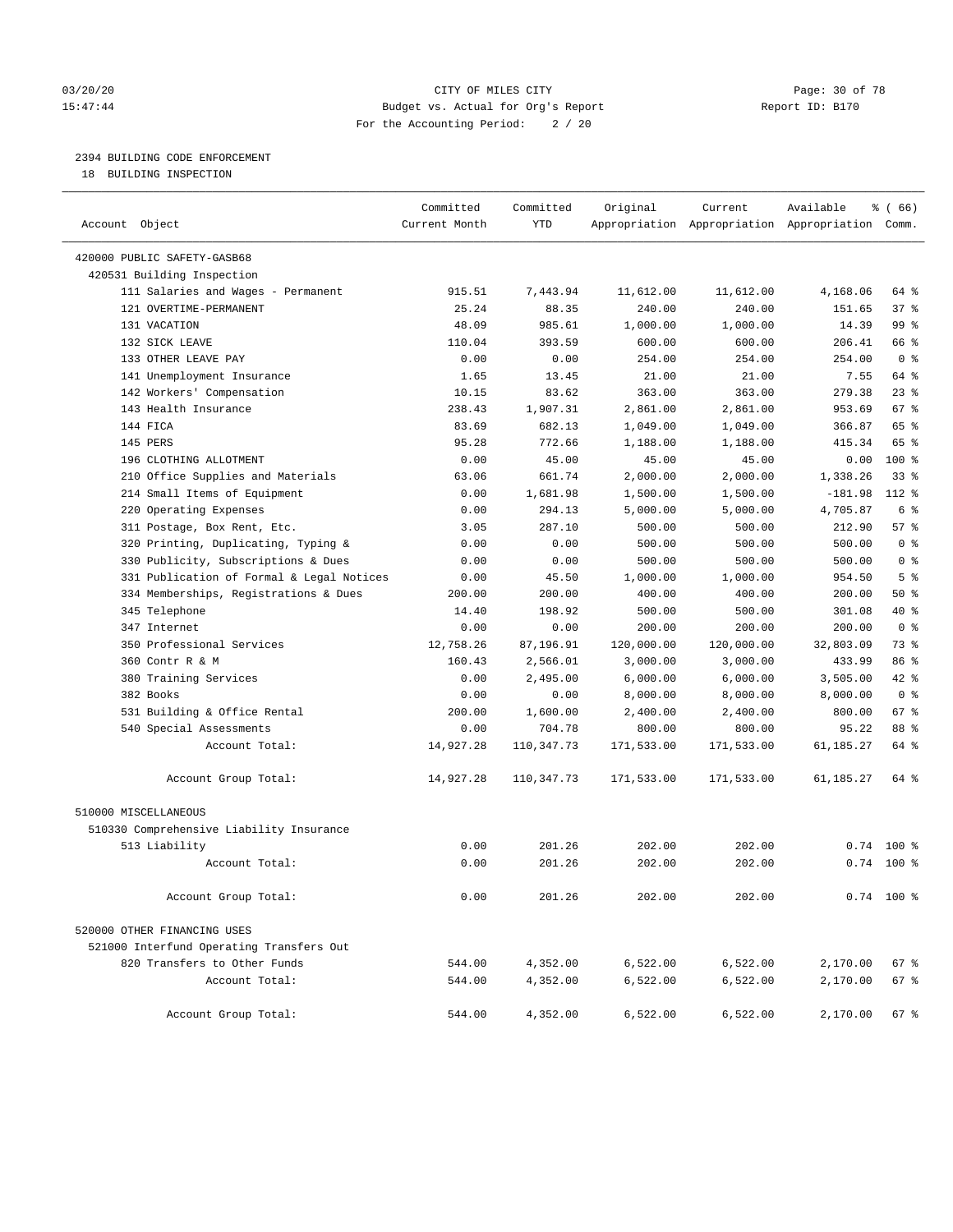#### 03/20/20 Page: 31 of 78 CITY OF MILES CITY CONTROL PAGE: 31 of 78 15:47:44 Budget vs. Actual for Org's Report Report ID: B170 For the Accounting Period: 2 / 20

#### 2394 BUILDING CODE ENFORCEMENT

18 BUILDING INSPECTION

| Account Object |                     | Committed<br>Current Month | Committed<br>YTD | Original   | Current<br>Appropriation Appropriation | Available<br>Appropriation Comm. | <sub>ර</sub> ි (66) |
|----------------|---------------------|----------------------------|------------------|------------|----------------------------------------|----------------------------------|---------------------|
|                | Organization Total: | 15,471.28                  | 114,900.99       | 178,257.00 | 178,257.00                             | 63,356.01                        | 64 %                |
|                | Fund Total:         | 15,471.28                  | 114,900.99       | 178,257.00 | 178,257.00                             | 63,356.01 64 %                   |                     |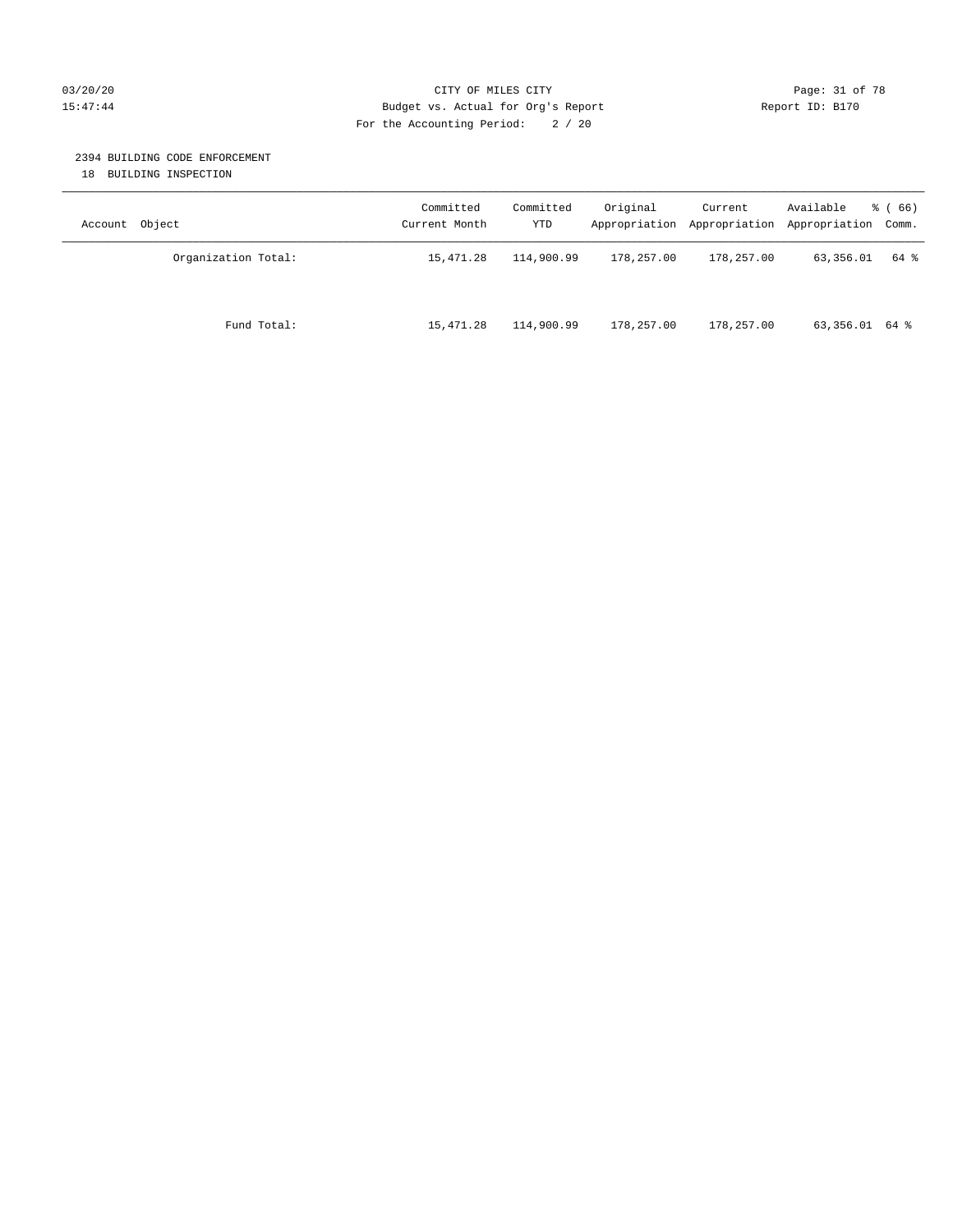#### 03/20/20 Page: 32 of 78 15:47:44 Budget vs. Actual for Org's Report Changer Report ID: B170 For the Accounting Period: 2 / 20

#### 2400 LTG M D#165-(Gen City) 46 SID #165

| Account Object                           | Committed<br>Current Month | Committed<br><b>YTD</b> | Original   | Current<br>Appropriation Appropriation | Available<br>Appropriation | % (66)<br>Comm. |  |
|------------------------------------------|----------------------------|-------------------------|------------|----------------------------------------|----------------------------|-----------------|--|
| 430000 Public Works-GASB68               |                            |                         |            |                                        |                            |                 |  |
| 430263 STREET LIGHTING                   |                            |                         |            |                                        |                            |                 |  |
| 341 Electric Utility Services            | 3,633.83                   | 33, 242. 10             | 50,000.00  | 50,000.00                              | 16,757.90                  | 66 %            |  |
| 533 Machinery and Equipment Rental       | 8,836.60                   | 79,279.49               | 120,000.00 | 120,000.00                             | 40,720.51                  | 66 %            |  |
| Account Total:                           | 12,470.43                  | 112,521.59              | 170,000.00 | 170,000.00                             | 57, 478.41                 | 66 %            |  |
| Account Group Total:                     | 12,470.43                  | 112,521.59              | 170,000.00 | 170,000.00                             | 57, 478.41                 | 66 %            |  |
| 520000 OTHER FINANCING USES              |                            |                         |            |                                        |                            |                 |  |
| 521000 Interfund Operating Transfers Out |                            |                         |            |                                        |                            |                 |  |
| 820 Transfers to Other Funds             | 0.00                       | 1,000.00                | 1,000.00   | 1,000.00                               | 0.00                       | $100*$          |  |
| Account Total:                           | 0.00                       | 1,000.00                | 1,000.00   | 1,000.00                               | 0.00                       | 100 %           |  |
| Account Group Total:                     | 0.00                       | 1,000.00                | 1,000.00   | 1,000.00                               |                            | $0.00$ 100 %    |  |
| Organization Total:                      | 12,470.43                  | 113,521.59              | 171,000.00 | 171,000.00                             | 57, 478.41                 | 66 %            |  |
|                                          |                            |                         |            |                                        |                            |                 |  |
| Fund Total:                              | 12,470.43                  | 113,521.59              | 171,000.00 | 171,000.00                             | 57,478.41 66 %             |                 |  |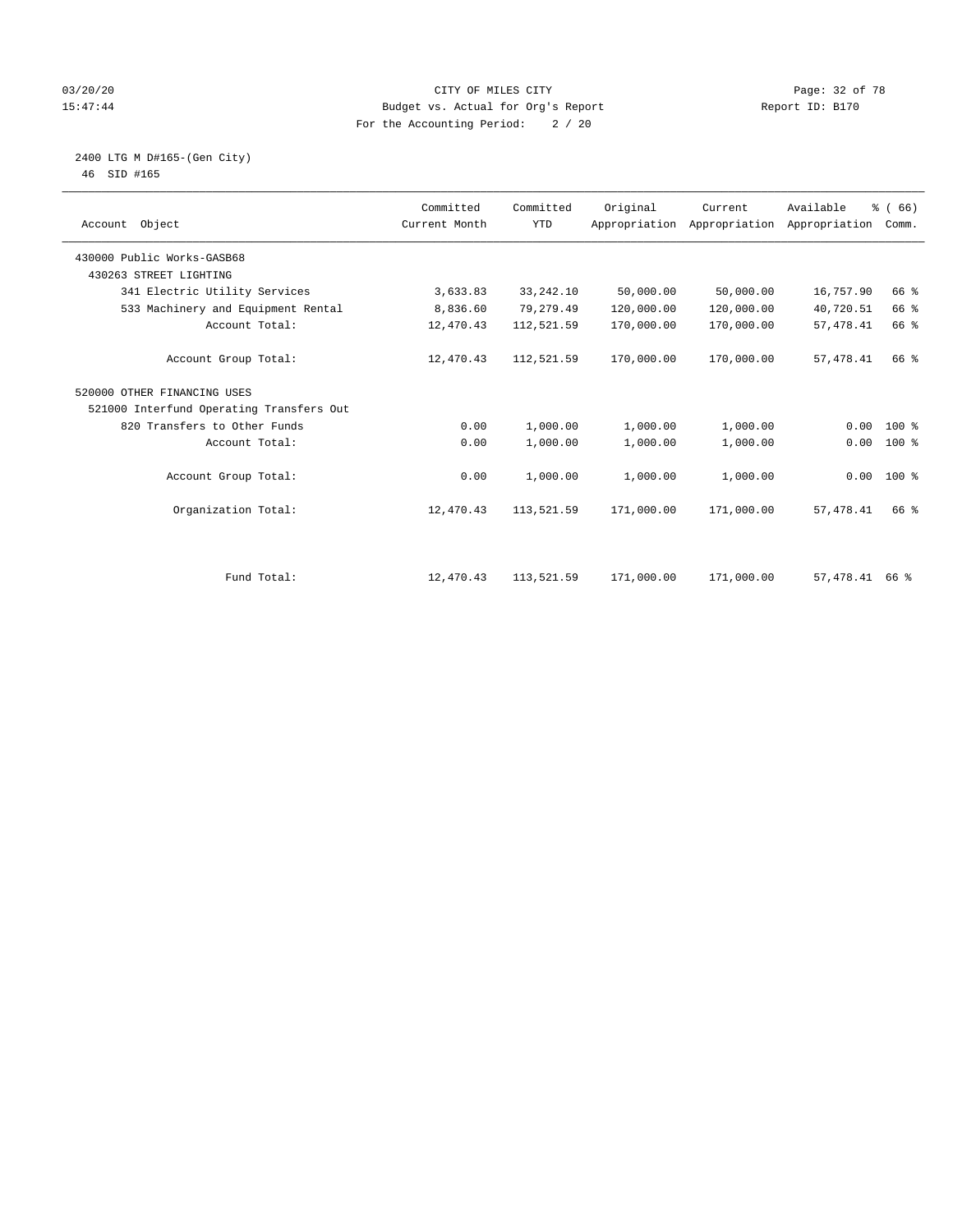#### 03/20/20 Page: 33 of 78 15:47:44 Budget vs. Actual for Org's Report Changer Report ID: B170 For the Accounting Period: 2 / 20

2420 LTG M D#167-(MilesAddn Etc)

48 SID #167

| Account Object                           | Committed<br>Current Month | Committed<br><b>YTD</b> | Original  | Current<br>Appropriation Appropriation | Available<br>Appropriation | % (66)<br>Comm. |  |
|------------------------------------------|----------------------------|-------------------------|-----------|----------------------------------------|----------------------------|-----------------|--|
| 430000 Public Works-GASB68               |                            |                         |           |                                        |                            |                 |  |
| 430263 STREET LIGHTING                   |                            |                         |           |                                        |                            |                 |  |
| 341 Electric Utility Services            | 512.75                     | 4,690.95                | 9,000.00  | 9,000.00                               | 4,309.05                   | $52$ $%$        |  |
| 533 Machinery and Equipment Rental       | 1,054.80                   | 9,455.77                | 16,000.00 | 16,000.00                              | 6,544.23                   | 59 %            |  |
| Account Total:                           | 1,567.55                   | 14, 146. 72             | 25,000.00 | 25,000.00                              | 10,853.28                  | 57%             |  |
| Account Group Total:                     | 1,567.55                   | 14, 146. 72             | 25,000.00 | 25,000.00                              | 10,853.28                  | 57 <sup>8</sup> |  |
| 520000 OTHER FINANCING USES              |                            |                         |           |                                        |                            |                 |  |
| 521000 Interfund Operating Transfers Out |                            |                         |           |                                        |                            |                 |  |
| 820 Transfers to Other Funds             | 0.00                       | 1,000.00                | 1,000.00  | 1,000.00                               | 0.00                       | 100 %           |  |
| Account Total:                           | 0.00                       | 1,000.00                | 1,000.00  | 1,000.00                               | 0.00                       | $100$ %         |  |
| Account Group Total:                     | 0.00                       | 1,000.00                | 1,000.00  | 1,000.00                               | 0.00                       | $100*$          |  |
| Organization Total:                      | 1,567.55                   | 15, 146. 72             | 26,000.00 | 26,000.00                              | 10,853.28                  | 58 %            |  |
|                                          |                            |                         |           |                                        |                            |                 |  |
| Fund Total:                              | 1,567.55                   | 15, 146. 72             | 26,000.00 | 26,000.00                              | 10,853.28                  | 58 %            |  |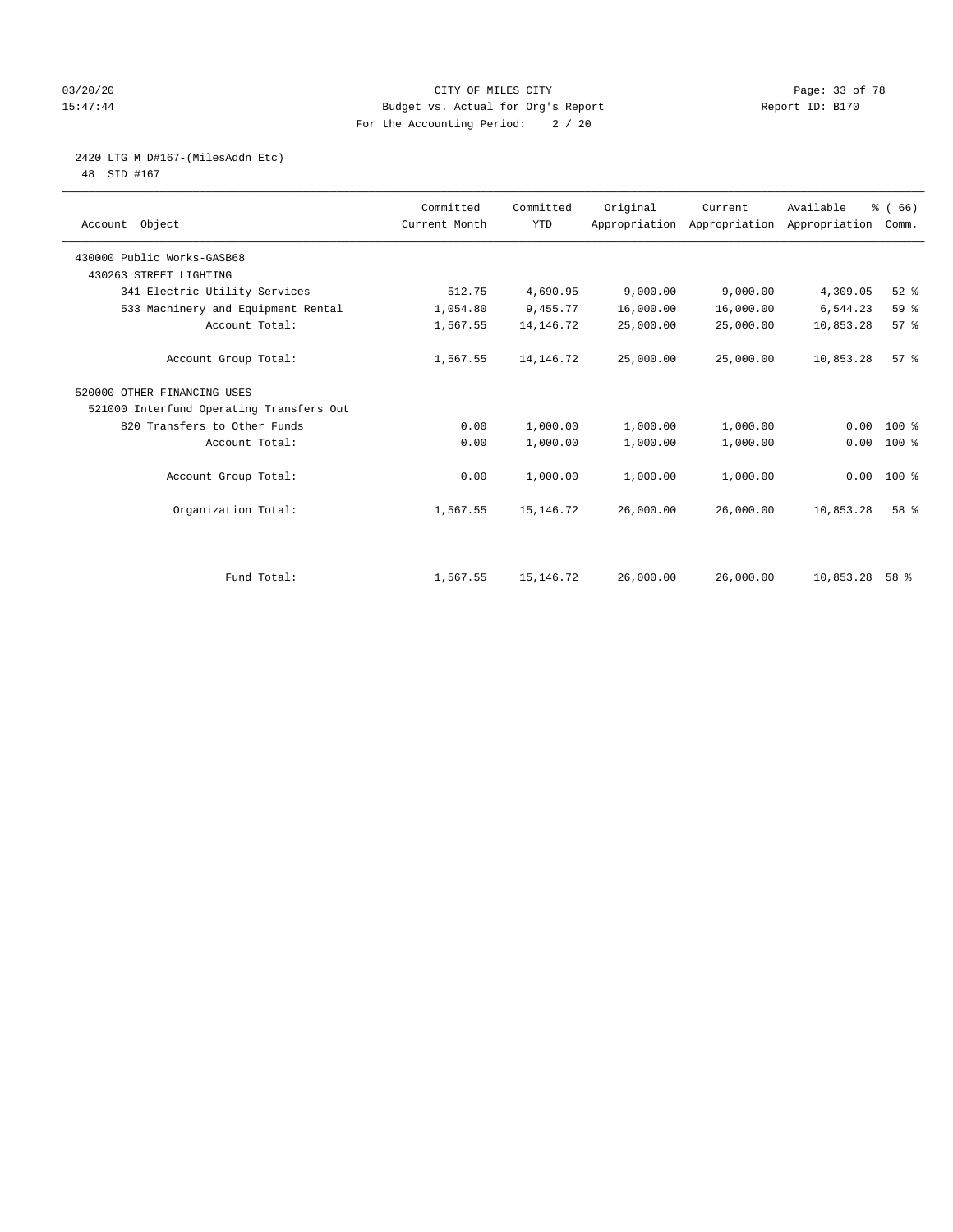#### 03/20/20 Page: 34 of 78 15:47:44 Budget vs. Actual for Org's Report Changer Report ID: B170 For the Accounting Period: 2 / 20

2430 LTG M D#171-(Balsam Est)

49 SID #171

| Account Object                           | Committed<br>Current Month | Committed<br><b>YTD</b> | Original | Current<br>Appropriation Appropriation Appropriation | Available | % (66)<br>Comm. |
|------------------------------------------|----------------------------|-------------------------|----------|------------------------------------------------------|-----------|-----------------|
| 430000 Public Works-GASB68               |                            |                         |          |                                                      |           |                 |
| 430263 STREET LIGHTING                   |                            |                         |          |                                                      |           |                 |
| 230 Repair and Maintenance Supplies      | 0.00                       | 0.00                    | 1,600.00 | 1,600.00                                             | 1,600.00  | 0 <sup>8</sup>  |
| 341 Electric Utility Services            | 150.93                     | 1,352.87                | 1,950.00 | 1,950.00                                             | 597.13    | 69 %            |
| 360 Contr R & M                          | 0.00                       | 0.00                    | 1,200.00 | 1,200.00                                             | 1,200.00  | 0 <sup>8</sup>  |
| Account Total:                           | 150.93                     | 1,352.87                | 4,750.00 | 4,750.00                                             | 3,397.13  | $28$ %          |
| Account Group Total:                     | 150.93                     | 1,352.87                | 4,750.00 | 4,750.00                                             | 3,397.13  | $28$ $%$        |
| 520000 OTHER FINANCING USES              |                            |                         |          |                                                      |           |                 |
| 521000 Interfund Operating Transfers Out |                            |                         |          |                                                      |           |                 |
| 820 Transfers to Other Funds             | 0.00                       | 1,000.00                | 1,000.00 | 1,000.00                                             | 0.00      | $100*$          |
| Account Total:                           | 0.00                       | 1,000.00                | 1,000.00 | 1,000.00                                             | 0.00      | $100*$          |
| Account Group Total:                     | 0.00                       | 1,000.00                | 1,000.00 | 1,000.00                                             | 0.00      | $100*$          |
| Organization Total:                      | 150.93                     | 2,352.87                | 5,750.00 | 5,750.00                                             | 3,397.13  | $41*$           |
|                                          |                            |                         |          |                                                      |           |                 |
| Fund Total:                              | 150.93                     | 2,352.87                | 5,750.00 | 5,750.00                                             | 3,397.13  | 41 %            |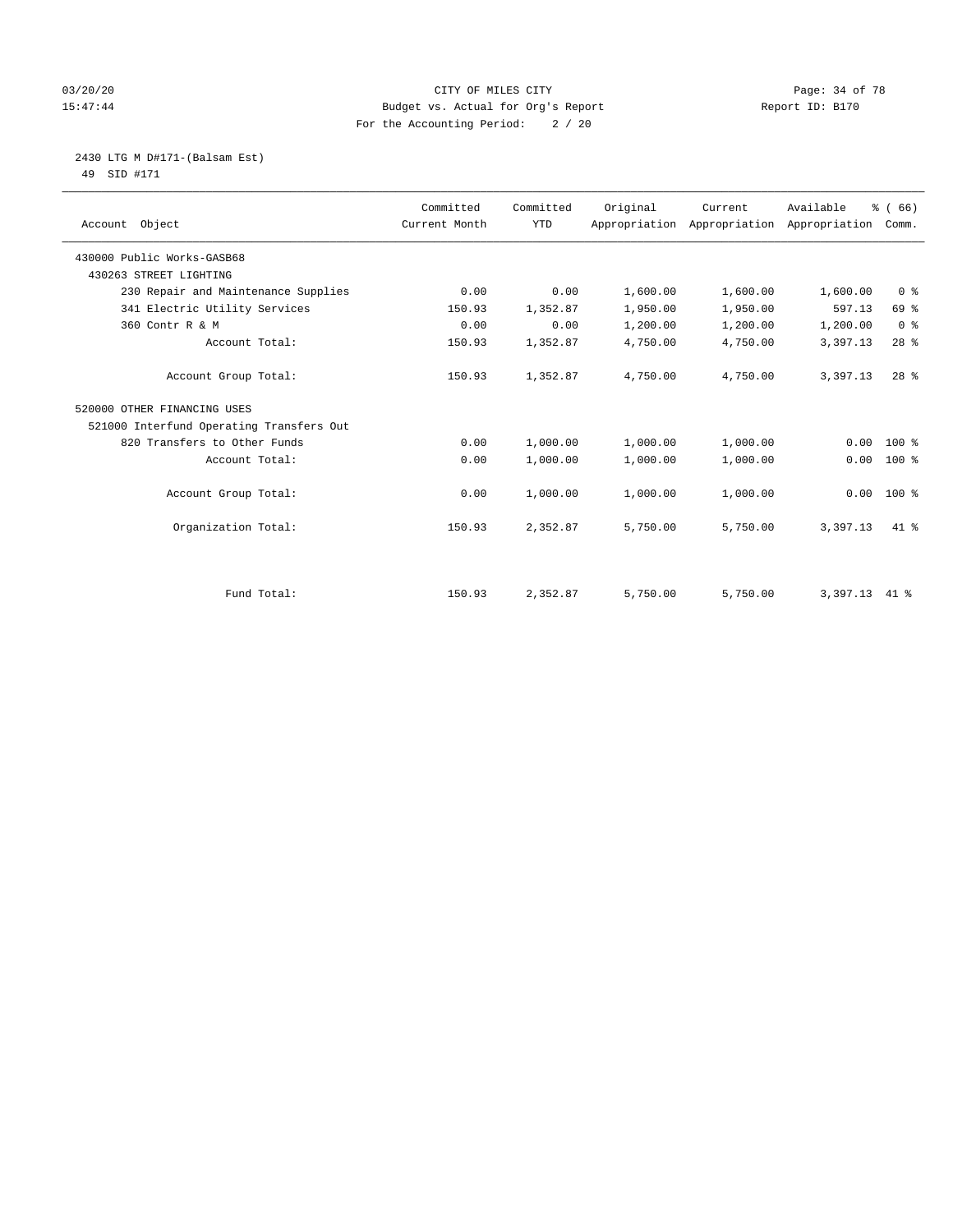#### 03/20/20 CITY OF MILES CITY Page: 35 of 78 15:47:44 Budget vs. Actual for Org's Report Report ID: B170 For the Accounting Period: 2 / 20

 2440 LTG M D#172-(Main Str) 50 SID #172

| Account Object                           | Committed<br>Current Month | Committed<br><b>YTD</b> | Original  | Current<br>Appropriation Appropriation Appropriation | Available   | % (66)<br>Comm. |
|------------------------------------------|----------------------------|-------------------------|-----------|------------------------------------------------------|-------------|-----------------|
| 430000 Public Works-GASB68               |                            |                         |           |                                                      |             |                 |
| 430263 STREET LIGHTING                   |                            |                         |           |                                                      |             |                 |
| 230 Repair and Maintenance Supplies      | 0.00                       | 5,733.18                | 4,000.00  | 4,000.00                                             | $-1,733.18$ | $143$ $%$       |
| 341 Electric Utility Services            | 1,415.67                   | 12,536.49               | 24,000.00 | 24,000.00                                            | 11,463.51   | $52$ $%$        |
| 360 Contr R & M                          | 102.50                     | 2,117.70                | 3,000.00  | 3,000.00                                             | 882.30      | 71.8            |
| Account Total:                           | 1,518.17                   | 20,387.37               | 31,000.00 | 31,000.00                                            | 10,612.63   | 66 %            |
| Account Group Total:                     | 1,518.17                   | 20,387.37               | 31,000.00 | 31,000.00                                            | 10,612.63   | 66 %            |
| 520000 OTHER FINANCING USES              |                            |                         |           |                                                      |             |                 |
| 521000 Interfund Operating Transfers Out |                            |                         |           |                                                      |             |                 |
| 820 Transfers to Other Funds             | 0.00                       | 1,000.00                | 1,000.00  | 1,000.00                                             | 0.00        | $100*$          |
| Account Total:                           | 0.00                       | 1,000.00                | 1,000.00  | 1,000.00                                             | 0.00        | $100*$          |
| Account Group Total:                     | 0.00                       | 1,000.00                | 1,000.00  | 1,000.00                                             |             | $0.00$ 100 %    |
| Organization Total:                      | 1,518.17                   | 21,387.37               | 32,000.00 | 32,000.00                                            | 10,612.63   | $67$ $%$        |
|                                          |                            |                         |           |                                                      |             |                 |

Fund Total: 1,518.17 21,387.37 32,000.00 32,000.00 10,612.63 67 %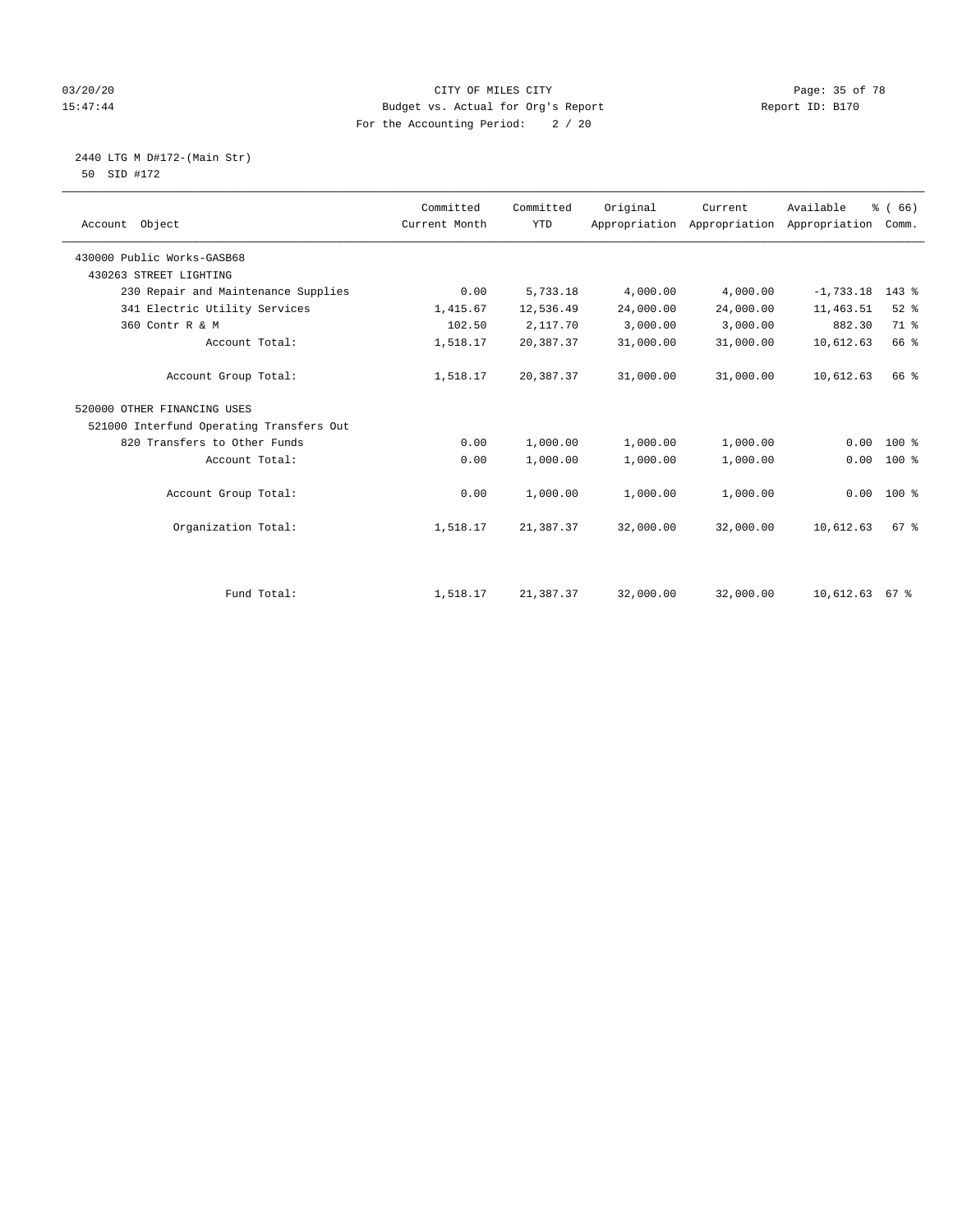#### 03/20/20 Page: 36 of 78 15:47:44 Budget vs. Actual for Org's Report Changer Report ID: B170 For the Accounting Period: 2 / 20

#### 2450 LTG M D#195-(SG-Trico) 51 SID #195

| Account Object                           | Committed<br>Current Month | Committed<br><b>YTD</b> | Original | Current   | Available<br>Appropriation Appropriation Appropriation | % (66)<br>Comm. |
|------------------------------------------|----------------------------|-------------------------|----------|-----------|--------------------------------------------------------|-----------------|
| 430000 Public Works-GASB68               |                            |                         |          |           |                                                        |                 |
| 430263 STREET LIGHTING                   |                            |                         |          |           |                                                        |                 |
| 341 Electric Utility Services            | 401.84                     | 3, 214.72               | 6,300.00 | 6,300.00  | 3,085.28                                               | $51$ $%$        |
| Account Total:                           | 401.84                     | 3, 214.72               | 6,300.00 | 6,300.00  | 3,085.28                                               | $51$ %          |
| Account Group Total:                     | 401.84                     | 3, 214.72               | 6,300.00 | 6, 300.00 | 3,085.28                                               | $51$ $%$        |
| 520000 OTHER FINANCING USES              |                            |                         |          |           |                                                        |                 |
| 521000 Interfund Operating Transfers Out |                            |                         |          |           |                                                        |                 |
| 820 Transfers to Other Funds             | 0.00                       | 1,000.00                | 1,000.00 | 1,000.00  | 0.00                                                   | $100*$          |
| Account Total:                           | 0.00                       | 1,000.00                | 1,000.00 | 1,000.00  | 0.00                                                   | 100 %           |
| Account Group Total:                     | 0.00                       | 1,000.00                | 1,000.00 | 1,000.00  | 0.00                                                   | 100 %           |
| Organization Total:                      | 401.84                     | 4,214.72                | 7,300.00 | 7,300.00  | 3,085.28                                               | 58 %            |
|                                          |                            |                         |          |           |                                                        |                 |
| Fund Total:                              | 401.84                     | 4,214.72                | 7,300.00 | 7,300.00  | 3,085.28                                               | 58 %            |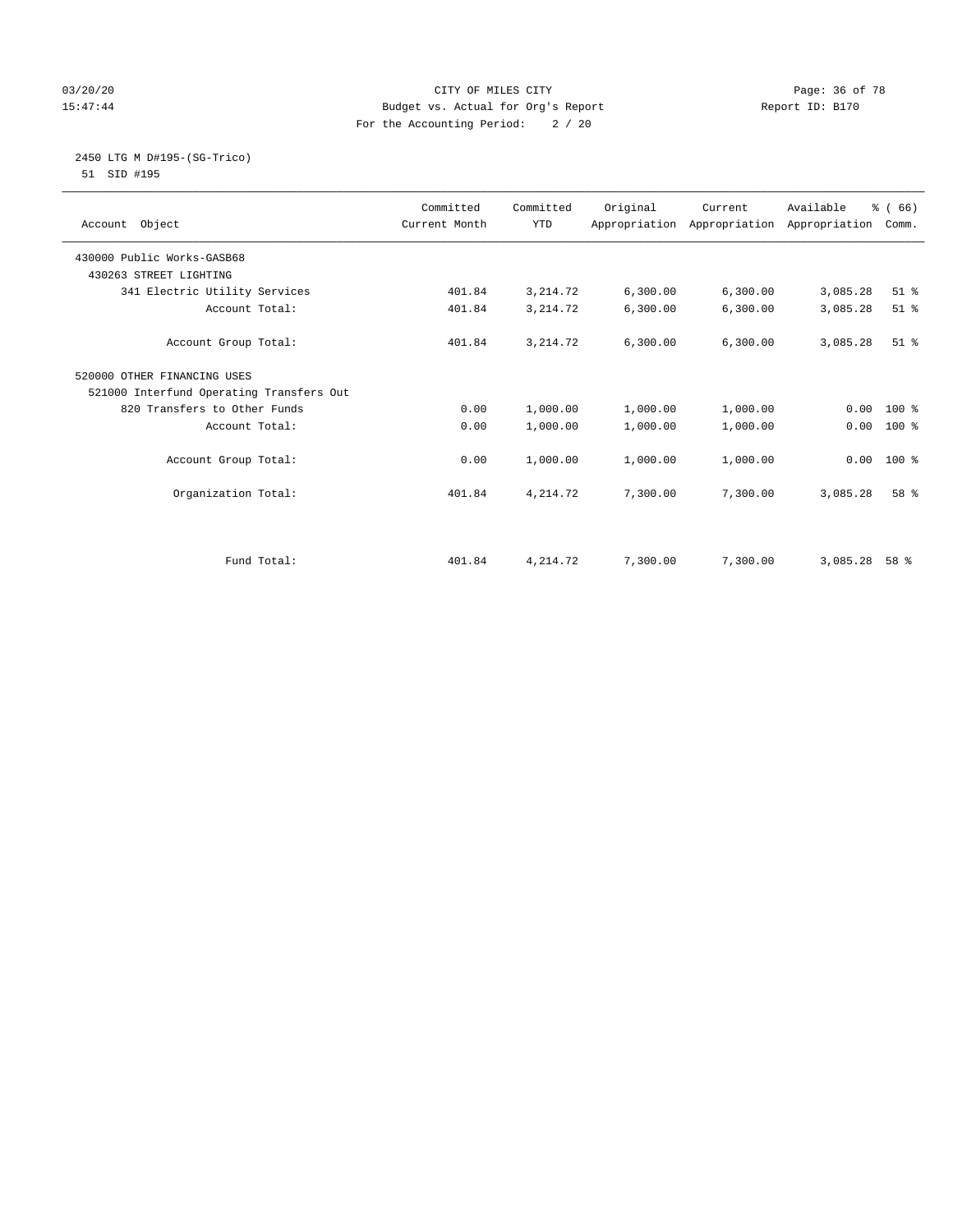# 03/20/20 Page: 37 of 78 15:47:44 Budget vs. Actual for Org's Report Report ID: B170 For the Accounting Period: 2 / 20

# 2470 LTG M D#202-(SG-MDU&NV)

72 SID #202

| Account Object                           | Committed<br>Current Month | Committed<br><b>YTD</b> | Original | Current<br>Appropriation Appropriation Appropriation | Available     | % (66)<br>Comm. |  |
|------------------------------------------|----------------------------|-------------------------|----------|------------------------------------------------------|---------------|-----------------|--|
| 430000 Public Works-GASB68               |                            |                         |          |                                                      |               |                 |  |
| 430263 STREET LIGHTING                   |                            |                         |          |                                                      |               |                 |  |
| 341 Electric Utility Services            | 106.37                     | 973.06                  | 2,300.00 | 2,300.00                                             | 1,326.94      | 42 %            |  |
| 533 Machinery and Equipment Rental       | 325.90                     | 2,941.22                | 6,000.00 | 6,000.00                                             | 3,058.78      | 49 %            |  |
| Account Total:                           | 432.27                     | 3,914.28                | 8,300.00 | 8,300.00                                             | 4,385.72      | 47.8            |  |
| Account Group Total:                     | 432.27                     | 3,914.28                | 8,300.00 | 8,300.00                                             | 4,385.72      | 47 %            |  |
| 520000 OTHER FINANCING USES              |                            |                         |          |                                                      |               |                 |  |
| 521000 Interfund Operating Transfers Out |                            |                         |          |                                                      |               |                 |  |
| 820 Transfers to Other Funds             | 0.00                       | 1,000.00                | 1,000.00 | 1,000.00                                             | 0.00          | 100 %           |  |
| Account Total:                           | 0.00                       | 1,000.00                | 1,000.00 | 1,000.00                                             | 0.00          | $100$ %         |  |
| Account Group Total:                     | 0.00                       | 1,000.00                | 1,000.00 | 1,000.00                                             | 0.00          | 100 %           |  |
| Organization Total:                      | 432.27                     | 4,914.28                | 9,300.00 | 9,300.00                                             | 4,385.72      | $53$ $%$        |  |
|                                          |                            |                         |          |                                                      |               |                 |  |
| Fund Total:                              | 432.27                     | 4,914.28                | 9,300.00 | 9,300.00                                             | 4,385.72 53 % |                 |  |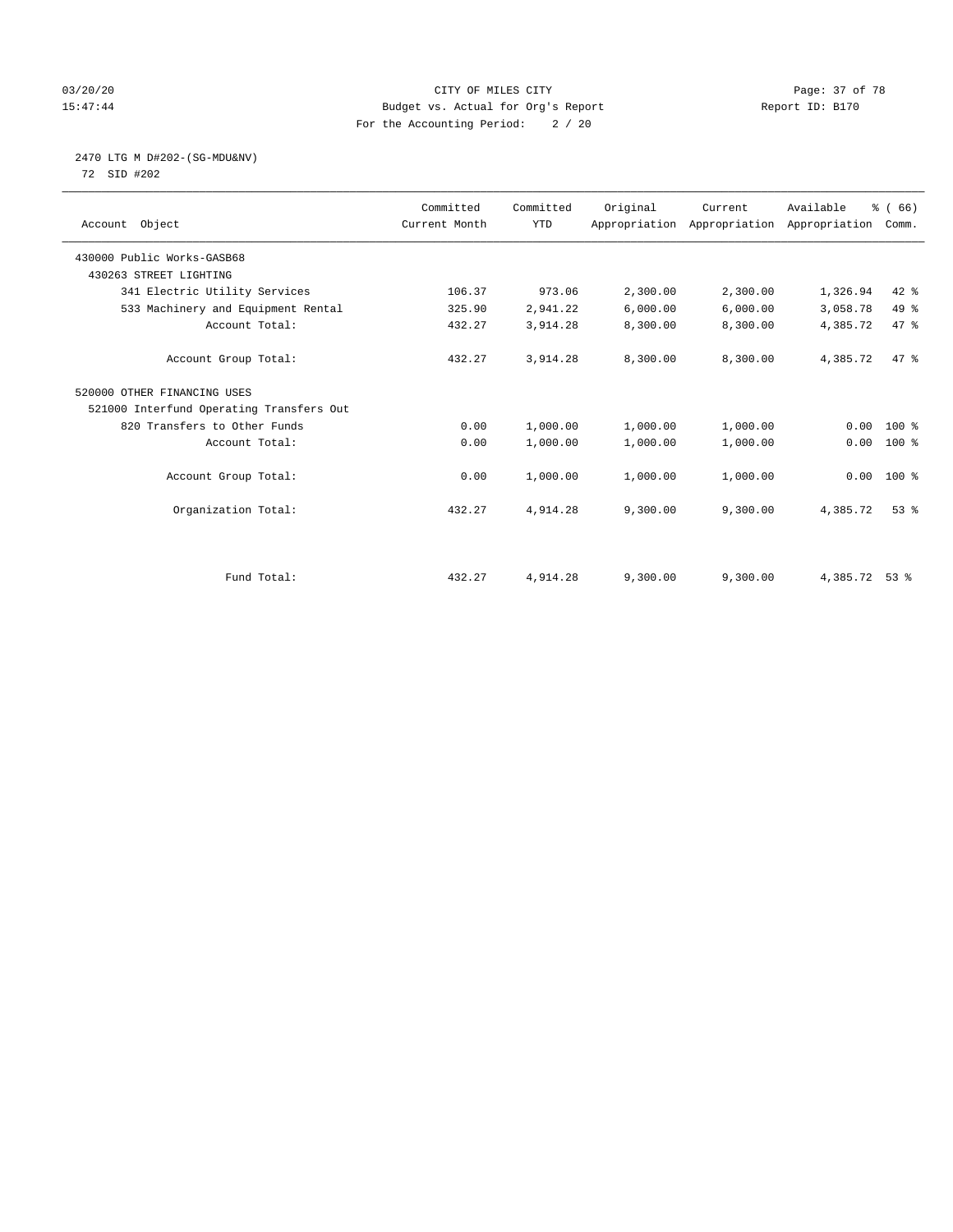# 03/20/20 Page: 38 of 78 15:47:44 Budget vs. Actual for Org's Report Report ID: B170 For the Accounting Period: 2 / 20

# 2480 LTG M M#173-(Milestown Estates)

47 SID #173(Ltg-Milestown)

| Account Object                           | Committed<br>Current Month | Committed<br><b>YTD</b> | Original | Current<br>Appropriation Appropriation Appropriation | Available     | % (66)<br>Comm.  |
|------------------------------------------|----------------------------|-------------------------|----------|------------------------------------------------------|---------------|------------------|
| 430000 Public Works-GASB68               |                            |                         |          |                                                      |               |                  |
| 430263 STREET LIGHTING                   |                            |                         |          |                                                      |               |                  |
| 230 Repair and Maintenance Supplies      | 0.00                       | 720.00                  | 900.00   | 900.00                                               | 180.00        | $80*$            |
| 341 Electric Utility Services            | 129.55                     | 1,124.49                | 1,600.00 | 1,600.00                                             | 475.51        | 70 %             |
| 360 Contr R & M                          | 0.00                       | 306.25                  | 200.00   | 200.00                                               | $-106.25$     | 153 <sub>8</sub> |
| Account Total:                           | 129.55                     | 2,150.74                | 2,700.00 | 2,700.00                                             | 549.26        | 80%              |
| Account Group Total:                     | 129.55                     | 2,150.74                | 2,700.00 | 2,700.00                                             | 549.26        | $80*$            |
| 520000 OTHER FINANCING USES              |                            |                         |          |                                                      |               |                  |
| 521000 Interfund Operating Transfers Out |                            |                         |          |                                                      |               |                  |
| 820 Transfers to Other Funds             | 0.00                       | 250.00                  | 250.00   | 250.00                                               | 0.00          | $100*$           |
| Account Total:                           | 0.00                       | 250.00                  | 250.00   | 250.00                                               | 0.00          | $100*$           |
| Account Group Total:                     | 0.00                       | 250.00                  | 250.00   | 250.00                                               | 0.00          | $100*$           |
| Organization Total:                      | 129.55                     | 2,400.74                | 2,950.00 | 2,950.00                                             | 549.26        | $81 - 8$         |
|                                          |                            |                         |          |                                                      |               |                  |
| Fund Total:                              | 129.55                     | 2,400.74                | 2,950.00 | 2,950.00                                             | $549.26$ 81 % |                  |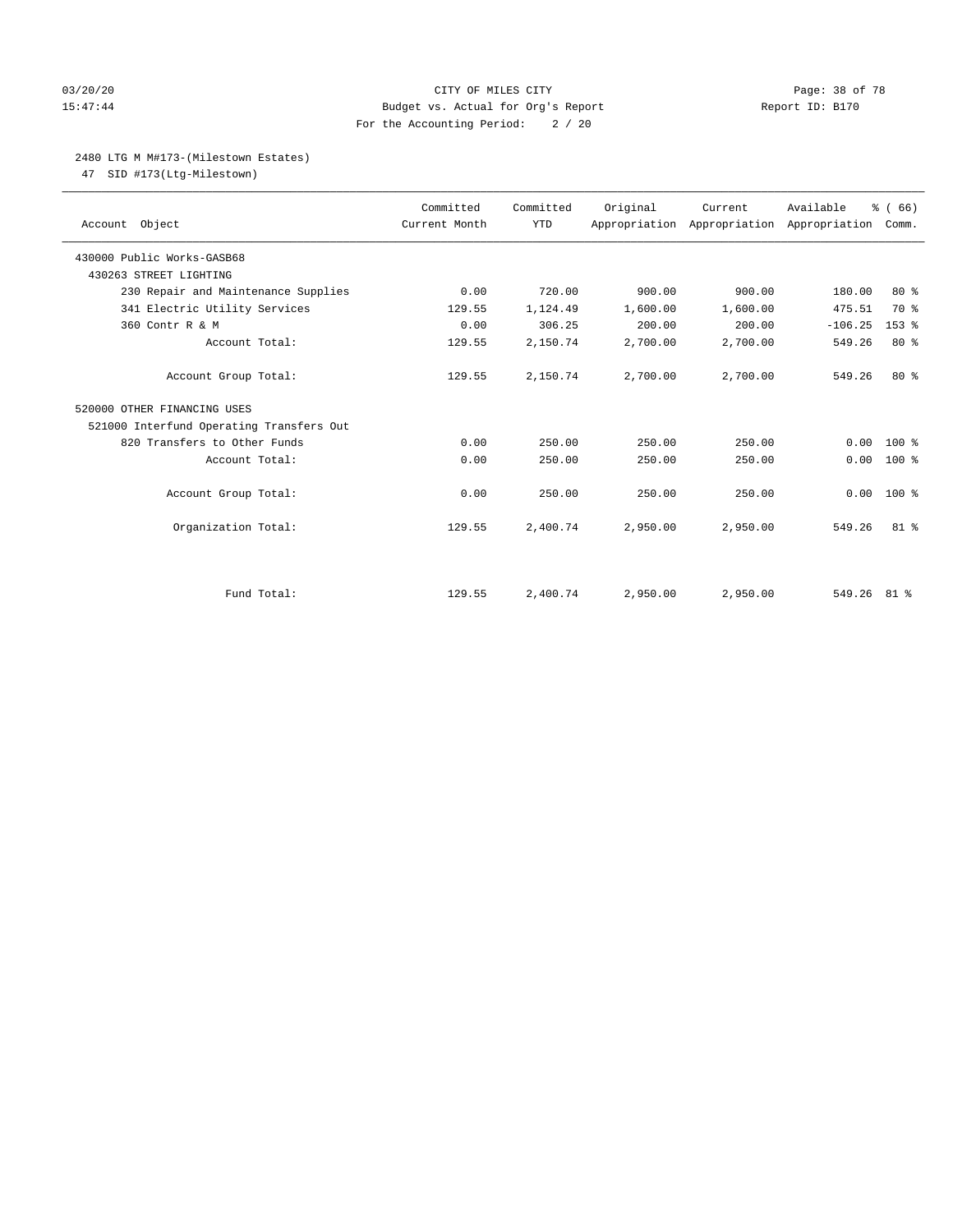### 03/20/20 Page: 39 of 78 15:47:44 Budget vs. Actual for Org's Report Report ID: B170 For the Accounting Period: 2 / 20

————————————————————————————————————————————————————————————————————————————————————————————————————————————————————————————————————

# 2510 STR MAINT DIST #204

107 Paved St. Maint. Dist.#204

|                                                              | Committed     | Committed              | Original               | Current                                         | Available              | <sub>है</sub> ( 66 ) |  |
|--------------------------------------------------------------|---------------|------------------------|------------------------|-------------------------------------------------|------------------------|----------------------|--|
| Account Object                                               | Current Month | YTD                    |                        | Appropriation Appropriation Appropriation Comm. |                        |                      |  |
|                                                              |               |                        |                        |                                                 |                        |                      |  |
| 430000 Public Works-GASB68                                   |               |                        |                        |                                                 |                        |                      |  |
| 430220 Operations                                            | 16,210.98     |                        |                        |                                                 |                        |                      |  |
| 111 Salaries and Wages - Permanent<br>121 OVERTIME-PERMANENT | 574.95        | 136,298.19<br>2,279.03 | 288,316.00<br>9,100.00 | 288,316.00<br>9,100.00                          | 152,017.81<br>6,820.97 | 47 %<br>$25$ %       |  |
| 131 VACATION                                                 | 195.45        | 12,882.68              | 19,600.00              | 19,600.00                                       | 6,717.32               | 66 %                 |  |
| 132 SICK LEAVE                                               | 530.85        | 4,623.03               | 13,000.00              | 13,000.00                                       | 8,376.97               | 36%                  |  |
| 133 OTHER LEAVE PAY                                          | 0.00          | 0.00                   | 4,735.00               | 4,735.00                                        | 4,735.00               | 0 <sup>8</sup>       |  |
| 134 HOLIDAY PAY                                              | 432.45        | 958.39                 | 3,000.00               | 3,000.00                                        | 2,041.61               | $32$ $%$             |  |
| 141 Unemployment Insurance                                   | 27.00         | 236.98                 | 507.00                 | 507.00                                          | 270.02                 | 47 %                 |  |
| 142 Workers' Compensation                                    | 911.71        | 8,607.05               | 17,128.00              | 17,128.00                                       | 8,520.95               | 50%                  |  |
| 143 Health Insurance                                         | 4,493.61      | 34,804.74              | 66,278.00              | 66,278.00                                       | 31, 473. 26            | 53%                  |  |
| 144 FICA                                                     | 1,319.08      | 11,410.90              | 25,838.00              | 25,838.00                                       | 14,427.10              | 44 %                 |  |
| 145 PERS                                                     | 1,555.79      | 13,601.68              | 29,283.00              | 29,283.00                                       | 15,681.32              | 46 %                 |  |
| 196 CLOTHING ALLOTMENT                                       | 0.00          | 791.50                 | 1,000.00               | 1,000.00                                        | 208.50                 | 79 %                 |  |
| 210 Office Supplies and Materials                            | 82.34         | 1,069.72               | 3,000.00               | 3,000.00                                        | 1,930.28               | 36%                  |  |
| 214 Small Items of Equipment                                 | 2,480.00      | 3,156.70               | 25,000.00              | 25,000.00                                       | 21,843.30              | $13*$                |  |
| 220 Operating Expenses                                       | 208.04        | 9,275.44               | 20,000.00              | 20,000.00                                       | 10,724.56              | 46 %                 |  |
| 222 Chemicals, Lab & Med Supplies                            | 0.00          | 1,026.12               |                        |                                                 | 473.88                 | 68 %                 |  |
| 226 Clothing and Uniforms                                    | 0.00          | 738.18                 | 1,500.00<br>900.00     | 1,500.00<br>900.00                              | 161.82                 | $82$ %               |  |
| 230 Repair and Maintenance Supplies                          | 67.34         | 2,506.00               | 10,000.00              | 10,000.00                                       | 7,494.00               | $25$ %               |  |
| 231 Gas, Oil, Diesel Fuel, Grease, etc.                      | 2,319.08      | 16, 195. 43            | 40,000.00              | 40,000.00                                       | 23,804.57              | 40 %                 |  |
| 241 Consumable Tools                                         | 0.00          | 0.00                   | 50.00                  | 50.00                                           | 50.00                  | 0 <sup>8</sup>       |  |
| 242 Sign Parts and Supplies                                  | 29.68         | 1,817.97               | 8,000.00               | 8,000.00                                        | 6,182.03               | $23$ %               |  |
| 311 Postage, Box Rent, Etc.                                  | 0.00          | 37.33                  | 200.00                 | 200.00                                          | 162.67                 | 19 <sup>°</sup>      |  |
| 320 Printing, Duplicating, Typing &                          | 0.00          | 0.00                   | 100.00                 | 100.00                                          | 100.00                 | 0 <sup>8</sup>       |  |
| 330 Publicity, Subscriptions & Dues                          | 0.00          | 0.00                   | 500.00                 | 500.00                                          | 500.00                 | 0 <sup>8</sup>       |  |
| 331 Publication of Formal & Legal Notices                    | 0.00          | 359.40                 | 500.00                 | 500.00                                          | 140.60                 | 72 %                 |  |
| 334 Memberships, Registrations & Dues                        | 0.00          | 169.60                 | 350.00                 | 350.00                                          | 180.40                 | 48 %                 |  |
| 341 Electric Utility Services                                | 139.89        | 1,191.11               | 1,210.00               | 1,210.00                                        | 18.89                  | 98 %                 |  |
| 344 Gas Utility Service                                      | 85.32         | 355.82                 | 1,200.00               | 1,200.00                                        | 844.18                 | $30*$                |  |
| 345 Telephone                                                | 61.97         | 516.36                 | 1,000.00               | 1,000.00                                        | 483.64                 | $52$ $%$             |  |
| 346 Garbage Service                                          | 0.00          | 0.00                   | 175.00                 | 175.00                                          | 175.00                 | 0 <sup>8</sup>       |  |
| 347 Internet                                                 | 0.00          | 0.00                   | 200.00                 | 200.00                                          | 200.00                 | 0 <sup>8</sup>       |  |
| 350 Professional Services                                    | 9,213.01      | 41,971.29              | 50,000.00              | 50,000.00                                       | 8,028.71               | 84 %                 |  |
| 360 Contr R & M                                              | 105.47        | 946.04                 | 10,000.00              | 10,000.00                                       | 9,053.96               | 9%                   |  |
| 363 R&M Vehicles/Equip/Labor-PW                              | 1,075.65      | 48,384.99              | 100,000.00             | 100,000.00                                      | 51,615.01              | 48 %                 |  |
| 370 Travel                                                   | 66.40         | 585.22                 | 1,000.00               | 1,000.00                                        | 414.78                 | 59 %                 |  |
| 380 Training Services                                        | 148.00        | 271.82                 | 1,000.00               | 1,000.00                                        | 728.18                 | 27%                  |  |
| 382 Books                                                    | 0.00          | 0.00                   | 100.00                 | 100.00                                          | 100.00                 | 0 <sup>8</sup>       |  |
| 511 Insurance on Buildings                                   | 0.00          | 702.83                 | 703.00                 | 703.00                                          |                        | $0.17$ 100 %         |  |
| 512 Insurance on Vehicles & Equipment                        | 0.00          | 3,468.47               | 3,469.00               | 3,469.00                                        |                        | $0.53$ 100 %         |  |
| 513 Liability                                                | 0.00          | 12,721.84              | 12,722.00              | 12,722.00                                       |                        | $0.16$ 100 %         |  |
| 531 Building & Office Rental                                 | 350.00        | 2,800.00               | 4,200.00               | 4,200.00                                        | 1,400.00               | 67%                  |  |
| 532 Land Rental                                              | 0.00          | 5,445.32               | 8,100.00               | 8,100.00                                        | 2,654.68               | 67%                  |  |
| Account Total:                                               | 42,684.06     | 382,207.17             | 782,964.00             | 782,964.00                                      | 400,756.83             | 49 %                 |  |
|                                                              |               |                        |                        |                                                 |                        |                      |  |
| 430233 Roadway/Re-surfacing                                  |               |                        |                        |                                                 |                        |                      |  |
| 230 Repair and Maintenance Supplies                          | 90.00         | 21,158.32              | 80,000.00              | 80,000.00                                       | 58,841.68              | 26 %                 |  |
| 350 Professional Services                                    | 0.00          | 0.00                   | 5,000.00               | 5,000.00                                        | 5,000.00               | 0 <sup>8</sup>       |  |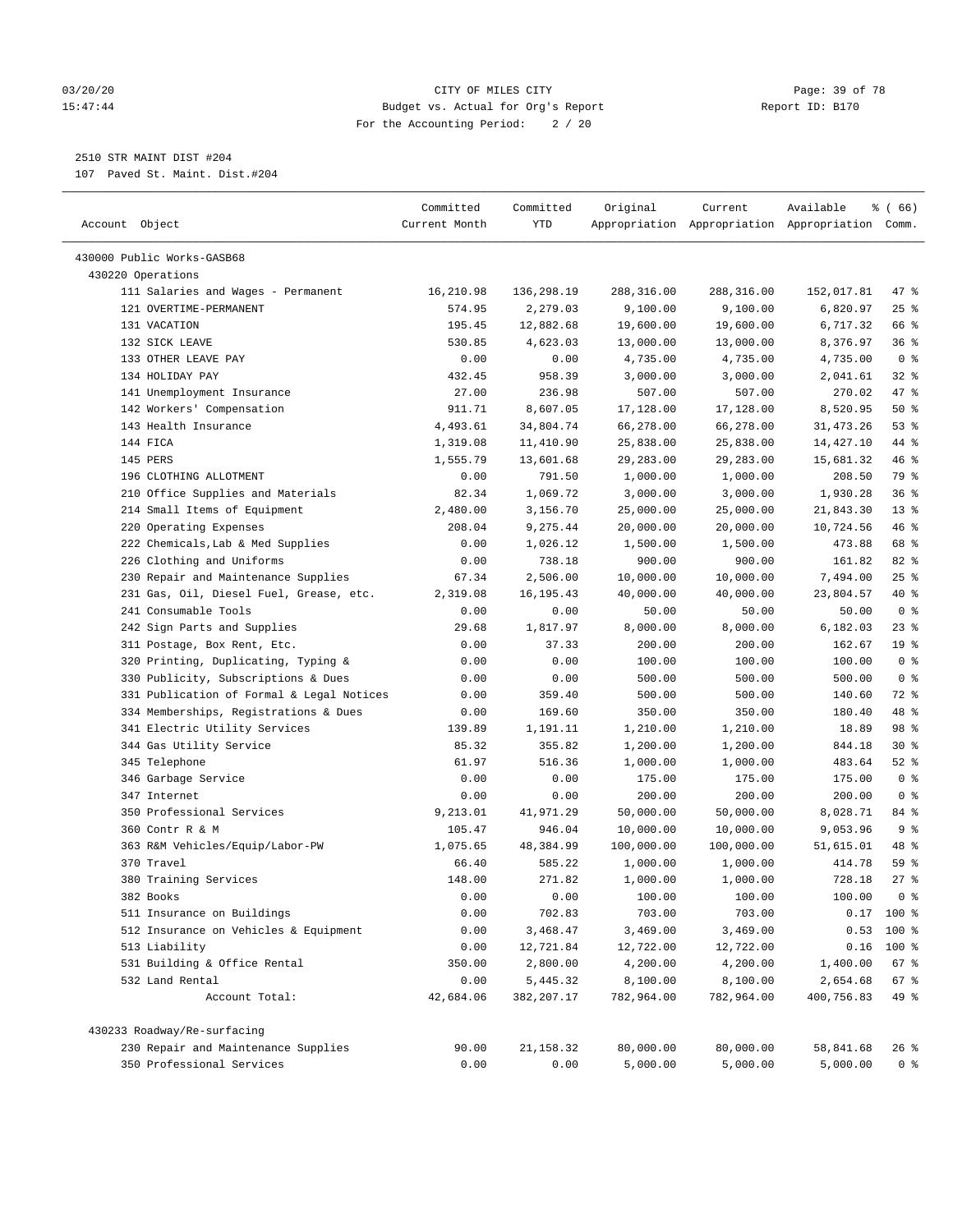# 03/20/20 Page: 40 of 78 15:47:44 Budget vs. Actual for Org's Report Report ID: B170 For the Accounting Period: 2 / 20

# 2510 STR MAINT DIST #204

107 Paved St. Maint. Dist.#204

| Object<br>Account                        | Committed<br>Current Month | Committed<br><b>YTD</b> | Original     | Current      | Available<br>Appropriation Appropriation Appropriation Comm. | % (66)             |
|------------------------------------------|----------------------------|-------------------------|--------------|--------------|--------------------------------------------------------------|--------------------|
| Account Total:                           | 90.00                      | 21, 158.32              | 85,000.00    | 85,000.00    | 63,841.68                                                    | 25%                |
| 430234 CURB AND GUTTER                   |                            |                         |              |              |                                                              |                    |
| 350 Professional Services                | 0.00                       | 35, 244.60              | 40,000.00    | 40,000.00    | 4,755.40                                                     | 88 %               |
| Account Total:                           | 0.00                       | 35, 244.60              | 40,000.00    | 40,000.00    | 4,755.40                                                     | 88 %               |
| 430235 Storm Drain & Culvert Maintenance |                            |                         |              |              |                                                              |                    |
| 230 Repair and Maintenance Supplies      | 0.00                       | 24, 425.87              | 60,000.00    | 60,000.00    | 35, 574.13                                                   | $41*$              |
| 350 Professional Services                | 3,132.40                   | 15,702.50               | 10,000.00    | 10,000.00    | $-5,702.50$                                                  | 157 %              |
| Account Total:                           | 3,132.40                   | 40,128.37               | 70,000.00    | 70,000.00    | 29,871.63                                                    | $57$ $\frac{6}{3}$ |
| 430236 Darling Addition Project          |                            |                         |              |              |                                                              |                    |
| 220 Operating Expenses                   | 0.00                       | 402,366.95              | 400,000.00   | 400,000.00   | $-2, 366.95$                                                 | 101 %              |
| 230 Repair and Maintenance Supplies      | 0.00                       | 425,026.54              | 500,000.00   | 500,000.00   | 74,973.46                                                    | 85 %               |
| 350 Professional Services                | 8,898.50                   | 149,350.23              | 200,000.00   | 200,000.00   | 50,649.77                                                    | 75 %               |
| Account Total:                           | 8,898.50                   | 976, 743. 72            | 1,100,000.00 | 1,100,000.00 | 123, 256. 28                                                 | 89 %               |
| Account Group Total:                     |                            | 54,804.96 1,455,482.18  | 2,077,964.00 | 2,077,964.00 | 622, 481.82                                                  | 70 %               |
| 520000 OTHER FINANCING USES              |                            |                         |              |              |                                                              |                    |
| 521000 Interfund Operating Transfers Out |                            |                         |              |              |                                                              |                    |
| 820 Transfers to Other Funds             | 6,255.00                   | 58,809.00               | 99,536.00    | 102,449.00   | 43,640.00                                                    | $57$ $\frac{6}{5}$ |
| Account Total:                           | 6, 255.00                  | 58,809.00               | 99,536.00    | 102,449.00   | 43,640.00                                                    | 57%                |
| Account Group Total:                     | 6, 255.00                  | 58,809.00               | 99,536.00    | 102,449.00   | 43,640.00                                                    | 57%                |
| Organization Total:                      |                            | 61,059.96 1,514,291.18  | 2,177,500.00 | 2,180,413.00 | 666, 121.82                                                  | 69 %               |
| Fund Total:                              |                            | 61,059.96 1,514,291.18  | 2,177,500.00 | 2,180,413.00 | 666,121.82 69 %                                              |                    |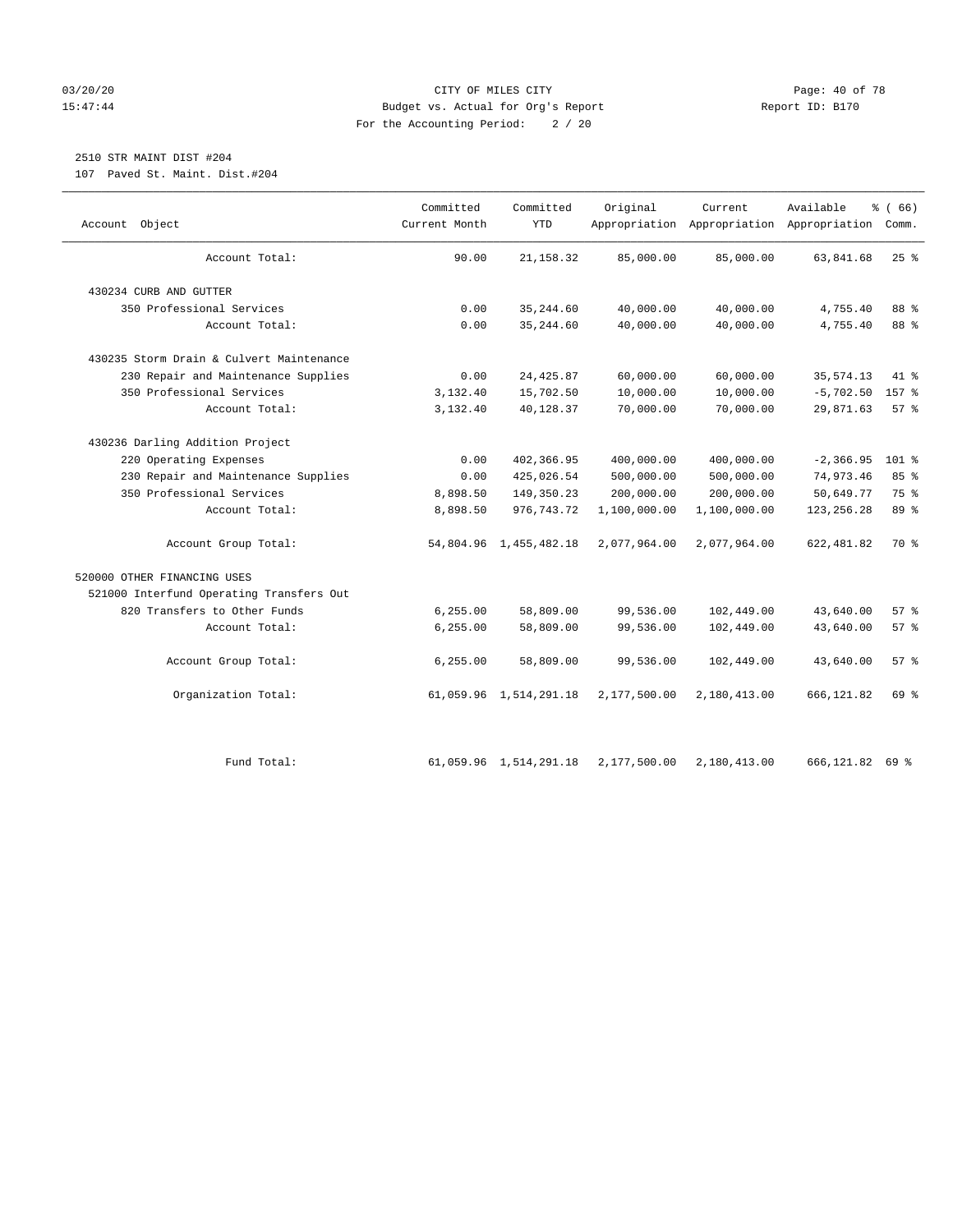### 03/20/20 Page: 41 of 78 15:47:44 Budget vs. Actual for Org's Report Report ID: B170 For the Accounting Period: 2 / 20

————————————————————————————————————————————————————————————————————————————————————————————————————————————————————————————————————

# 2520 STR MAINT DIST #205

108 Street Maintenance (North Side)

|                                           | Committed                       | Committed   | Original   | Current    | Available                                       | % (66)         |
|-------------------------------------------|---------------------------------|-------------|------------|------------|-------------------------------------------------|----------------|
| Account Object                            | Current Month                   | <b>YTD</b>  |            |            | Appropriation Appropriation Appropriation Comm. |                |
| 430000 Public Works-GASB68                |                                 |             |            |            |                                                 |                |
| 430220 Operations                         |                                 |             |            |            |                                                 |                |
| 111 Salaries and Wages - Permanent        | 4,837.65                        | 40,380.87   | 76,636.00  | 76,636.00  | 36, 255. 13                                     | 53%            |
| 121 OVERTIME-PERMANENT                    | 160.70                          | 629.56      | 2,500.00   | 2,500.00   | 1,870.44                                        | $25$ %         |
| 131 VACATION                              | 86.10                           | 4,000.41    | 6,000.00   | 6,000.00   | 1,999.59                                        | 67 %           |
| 132 SICK LEAVE                            | 186.11                          | 1,388.05    | 3,800.00   | 3,800.00   | 2,411.95                                        | 37%            |
| 133 OTHER LEAVE PAY                       | 0.00                            | 0.00        | 1,178.00   | 1,178.00   | 1,178.00                                        | 0 <sup>8</sup> |
| 134 HOLIDAY PAY                           | 109.43                          | 242.49      | 800.00     | 800.00     | 557.51                                          | $30*$          |
| 141 Unemployment Insurance                | 8.04                            | 70.29       | 136.00     | 136.00     | 65.71                                           | $52$ $%$       |
| 142 Workers' Compensation                 | 236.25                          | 2,230.93    | 4,697.00   | 4,697.00   | 2,466.07                                        | 47 %           |
| 143 Health Insurance                      | 1,184.14                        | 9,806.15    | 17,547.00  | 17,547.00  | 7,740.85                                        | 56%            |
| 144 FICA                                  | 397.62                          | 3,414.57    | 6,981.00   | 6,981.00   | 3,566.43                                        | 49 %           |
| 145 PERS                                  | 466.46                          | 4,041.10    | 7,882.00   | 7,882.00   | 3,840.90                                        | $51$ %         |
| 196 CLOTHING ALLOTMENT                    | 0.00                            | 230.00      | 300.00     | 300.00     | 70.00                                           | 77%            |
| 210 Office Supplies and Materials         | 20.59                           | 260.95      | 1,000.00   | 1,000.00   | 739.05                                          | 26%            |
| 214 Small Items of Equipment              | 620.00                          | 789.04      | 2,000.00   | 2,000.00   | 1,210.96                                        | 39 %           |
| 220 Operating Expenses                    | 52.01                           | 2,363.92    | 4,500.00   | 4,500.00   | 2,136.08                                        | 53%            |
| 222 Chemicals, Lab & Med Supplies         | 0.00                            | 256.53      | 500.00     | 500.00     | 243.47                                          | $51$ %         |
| 226 Clothing and Uniforms                 | 0.00                            | 184.55      | 250.00     | 250.00     | 65.45                                           | 74 %           |
| 230 Repair and Maintenance Supplies       | 16.82                           | 628.48      | 5,000.00   | 5,000.00   | 4,371.52                                        | $13*$          |
| 231 Gas, Oil, Diesel Fuel, Grease, etc.   | 579.77                          | 5,590.06    | 10,000.00  | 10,000.00  | 4,409.94                                        | 56%            |
| 242 Sign Parts and Supplies               | 7.44                            | 454.52      | 2,500.00   | 2,500.00   | 2,045.48                                        | 18 %           |
| 311 Postage, Box Rent, Etc.               | 0.00                            | 37.32       | 60.00      | 60.00      | 22.68                                           | 62 %           |
| 330 Publicity, Subscriptions & Dues       | 0.00                            | 0.00        | 100.00     | 100.00     | 100.00                                          | 0 <sup>8</sup> |
| 331 Publication of Formal & Legal Notices | 0.00                            | 28.60       | 0.00       | 0.00       | $-28.60$                                        | $***$ $%$      |
| 334 Memberships, Registrations & Dues     | ${\bf 0}$ . ${\bf 0}$ ${\bf 0}$ | 42.40       | 50.00      | 50.00      | 7.60                                            | 85 %           |
| 341 Electric Utility Services             | 10.26                           | 67.82       | 170.00     | 170.00     | 102.18                                          | $40*$          |
| 344 Gas Utility Service                   | 21.33                           | 88.94       | 270.00     | 270.00     | 181.06                                          | 33%            |
| 345 Telephone                             | 27.29                           | 238.92      | 600.00     | 600.00     | 361.08                                          | 40 %           |
| 350 Professional Services                 | 75.13                           | 708.95      | 10,000.00  | 10,000.00  | 9,291.05                                        | 7 %            |
| 360 Contr R & M                           | 56.45                           | 506.30      | 1,500.00   | 1,500.00   | 993.70                                          | $34$ $%$       |
| 363 R&M Vehicles/Equip/Labor-PW           | 268.65                          | 18,689.92   | 35,000.00  | 35,000.00  | 16,310.08                                       | 53%            |
| 370 Travel                                | 16.60                           | 146.30      | 250.00     | 250.00     | 103.70                                          | 59 %           |
| 380 Training Services                     | 37.00                           | 67.96       | 200.00     | 200.00     | 132.04                                          | $34$ $%$       |
| 382 Books                                 | 0.00                            | 0.00        | 100.00     | 100.00     | 100.00                                          | 0 <sup>8</sup> |
| 511 Insurance on Buildings                | 0.00                            | 175.71      | 176.00     | 176.00     | 0.29                                            | $100$ %        |
| 512 Insurance on Vehicles & Equipment     | 0.00                            | 867.11      | 868.00     | 868.00     | 0.89                                            | $100*$         |
| 513 Liability                             | 0.00                            | 3,349.27    | 3,350.00   | 3,350.00   |                                                 | $0.73$ 100 %   |
| 531 Building & Office Rental              | 166.66                          | 1,333.28    | 2,000.00   | 2,000.00   | 666.72                                          | 67%            |
| 532 Land Rental                           | 0.00                            | 0.00        | 1,500.00   | 1,500.00   | 1,500.00                                        | 0 <sup>8</sup> |
| Account Total:                            | 9,648.50                        | 103, 311.27 | 210,401.00 | 210,401.00 | 107,089.73                                      | 49 %           |
|                                           |                                 |             |            |            |                                                 |                |
| 430233 Roadway/Re-surfacing               |                                 |             |            |            |                                                 |                |
| 350 Professional Services                 | 9,601.78                        | 14,868.86   | 125,000.00 | 125,000.00 | 110, 131. 14                                    | $12*$          |
| Account Total:                            | 9,601.78                        | 14,868.86   | 125,000.00 | 125,000.00 | 110,131.14                                      | $12*$          |
| 430235 Storm Drain & Culvert Maintenance  |                                 |             |            |            |                                                 |                |
| 230 Repair and Maintenance Supplies       | 0.00                            | 0.00        | 500.00     | 500.00     | 500.00                                          | 0 <sup>8</sup> |
| 350 Professional Services                 | 783.10                          | 3,591.84    | 10,000.00  | 10,000.00  | 6,408.16                                        | 36%            |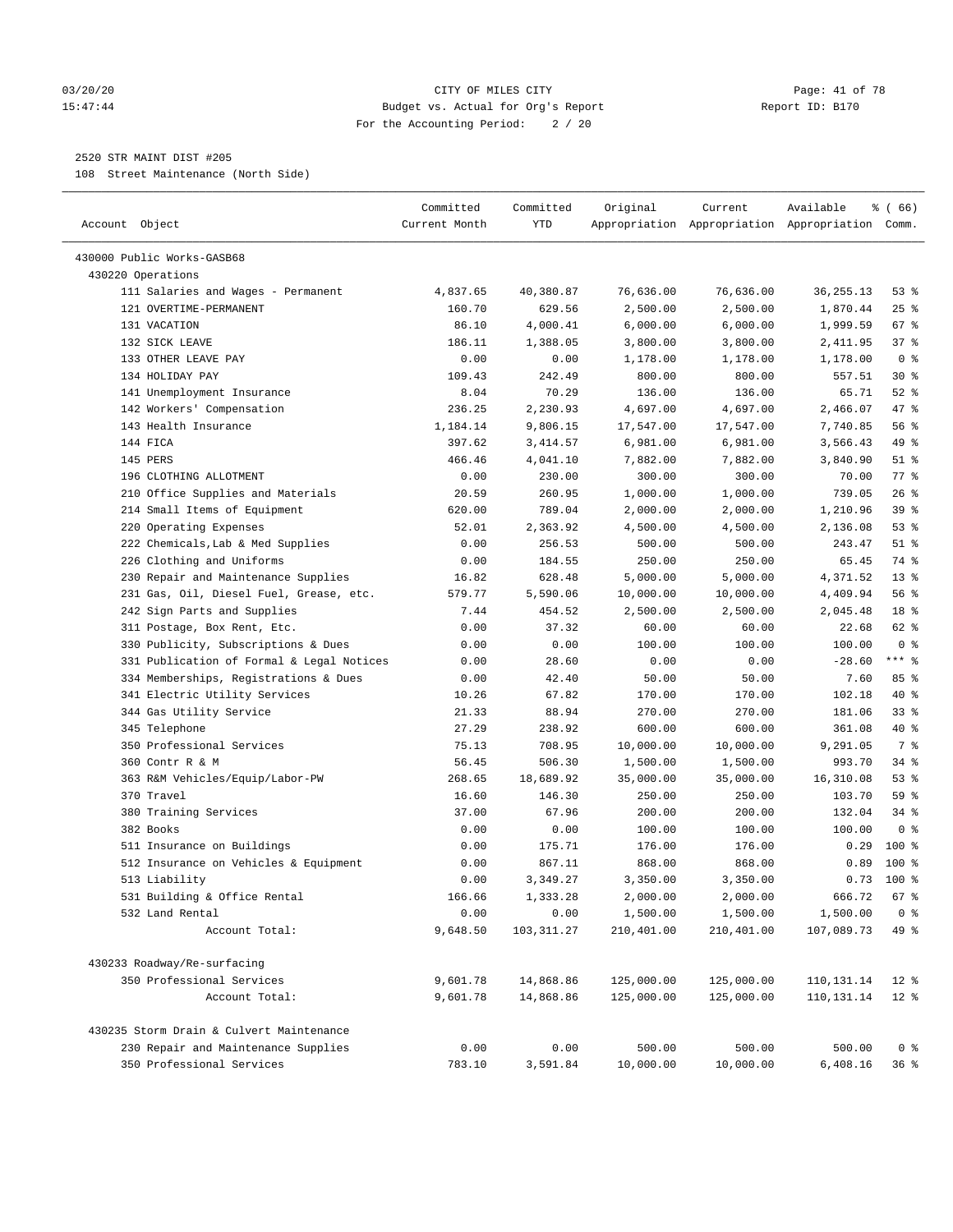# 03/20/20 Page: 42 of 78 15:47:44 Budget vs. Actual for Org's Report Report ID: B170 For the Accounting Period: 2 / 20

# 2520 STR MAINT DIST #205

108 Street Maintenance (North Side)

| Object<br>Account                                                                                       | Committed<br>Current Month | Committed<br><b>YTD</b> | Original   | Current<br>Appropriation Appropriation | Available<br>Appropriation | % (66)<br>Comm. |
|---------------------------------------------------------------------------------------------------------|----------------------------|-------------------------|------------|----------------------------------------|----------------------------|-----------------|
| Account Total:                                                                                          | 783.10                     | 3,591.84                | 10,500.00  | 10,500.00                              | 6,908.16                   | $34$ $%$        |
| Account Group Total:                                                                                    | 20,033.38                  | 121,771.97              | 345,901.00 | 345,901.00                             | 224,129.03                 | 35 <sup>8</sup> |
| 520000 OTHER FINANCING USES<br>521000 Interfund Operating Transfers Out<br>820 Transfers to Other Funds | 2,147.00                   | 19,369.00               | 30,149.00  | 30,149.00                              | 10,780.00                  | 64 %            |
| Account Total:                                                                                          | 2,147.00                   | 19,369.00               | 30,149.00  | 30,149.00                              | 10,780.00                  | 64 %            |
| Account Group Total:                                                                                    | 2,147.00                   | 19,369.00               | 30,149.00  | 30,149.00                              | 10,780.00                  | 64 %            |
| Organization Total:                                                                                     | 22,180.38                  | 141,140.97              | 376,050.00 | 376,050.00                             | 234,909.03                 | 38 <sup>8</sup> |
|                                                                                                         |                            |                         |            |                                        |                            |                 |
| Fund Total:                                                                                             | 22,180.38                  | 141,140.97              | 376,050.00 | 376,050.00                             | 234,909.03                 | 38 දි           |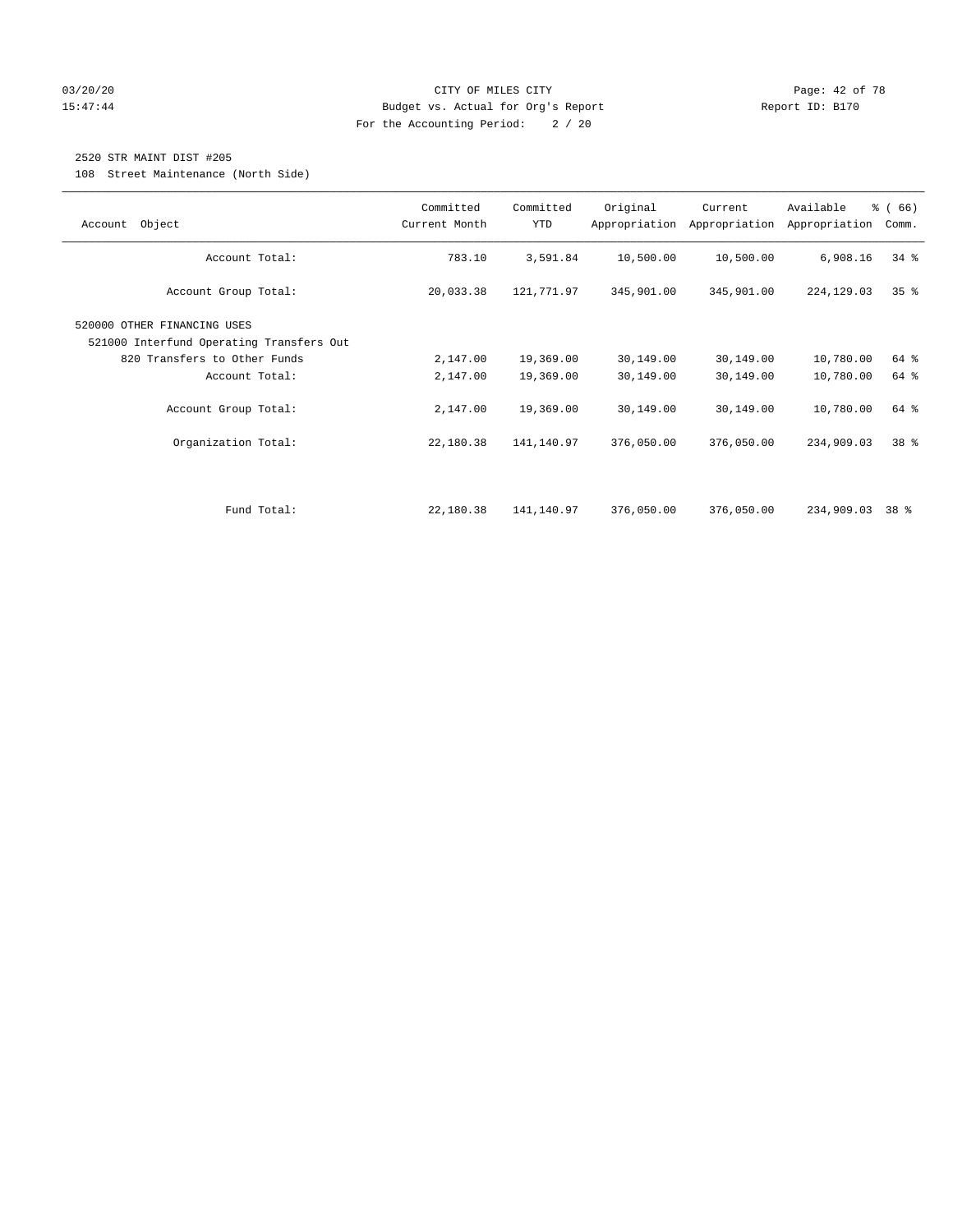## 03/20/20 **CITY OF MILES CITY CITY CITY Page: 43 of 78** 15:47:44 Budget vs. Actual for Org's Report Report ID: B170 For the Accounting Period: 2 / 20

## 2540 STR MAINT DIST#207-(MILESTOWN ESTATES)

109 Milestown Estates Maintenance Dist.

| Account Object                           | Committed<br>Current Month | Committed<br><b>YTD</b> | Original | Current<br>Appropriation Appropriation Appropriation Comm. | Available     | % (66)         |
|------------------------------------------|----------------------------|-------------------------|----------|------------------------------------------------------------|---------------|----------------|
| 430000 Public Works-GASB68               |                            |                         |          |                                                            |               |                |
| 430220 Operations                        |                            |                         |          |                                                            |               |                |
| 111 Salaries and Wages - Permanent       | 244.36                     | 2,022.94                | 3,736.00 | 3,736.00                                                   | 1,713.06      | $54$ %         |
| 121 OVERTIME-PERMANENT                   | 8.42                       | 33.88                   | 100.00   | 100.00                                                     | 66.12         | 34.8           |
| 131 VACATION                             | 4.06                       | 198.02                  | 300.00   | 300.00                                                     | 101.98        | 66 %           |
| 132 SICK LEAVE                           | 7.61                       | 69.95                   | 200.00   | 200.00                                                     | 130.05        | 35%            |
| 133 OTHER LEAVE PAY                      | 0.00                       | 0.00                    | 39.00    | 39.00                                                      | 39.00         | 0 <sup>8</sup> |
| 134 HOLIDAY PAY                          | 5.27                       | 11.52                   | 40.00    | 40.00                                                      | 28.48         | 29%            |
| 141 Unemployment Insurance               | 0.36                       | 3.29                    | 7.00     | 7.00                                                       | 3.71          | 47.8           |
| 142 Workers' Compensation                | 12.66                      | 118.33                  | 225.00   | 225.00                                                     | 106.67        | 53%            |
| 143 Health Insurance                     | 59.62                      | 492.24                  | 763.00   | 763.00                                                     | 270.76        | 65 %           |
| 144 FICA                                 | 19.91                      | 170.91                  | 338.00   | 338.00                                                     | 167.09        | $51$ %         |
| 145 PERS                                 | 23.38                      | 202.48                  | 389.00   | 389.00                                                     | 186.52        | $52$ $%$       |
| 196 CLOTHING ALLOTMENT                   | 0.00                       | 11.50                   | 20.00    | 20.00                                                      | 8.50          | 58 %           |
| 350 Professional Services                | 0.00                       | 1.20                    | 1,000.00 | 1,000.00                                                   | 998.80        | 0 <sup>8</sup> |
| Account Total:                           | 385.65                     | 3,336.26                | 7,157.00 | 7,157.00                                                   | 3,820.74      | 47.8           |
| Account Group Total:                     | 385.65                     | 3,336.26                | 7,157.00 | 7,157.00                                                   | 3,820.74      | 47.8           |
| 510000 MISCELLANEOUS                     |                            |                         |          |                                                            |               |                |
| 510330 Comprehensive Liability Insurance |                            |                         |          |                                                            |               |                |
| 513 Liability                            | 0.00                       | 62.00                   | 62.00    | 62.00                                                      | 0.00          | $100*$         |
| Account Total:                           | 0.00                       | 62.00                   | 62.00    | 62.00                                                      | 0.00          | 100 %          |
| Account Group Total:                     | 0.00                       | 62.00                   | 62.00    | 62.00                                                      | 0.00          | $100*$         |
| Organization Total:                      | 385.65                     | 3,398.26                | 7,219.00 | 7,219.00                                                   | 3,820.74      | $47$ %         |
| Fund Total:                              | 385.65                     | 3,398.26                | 7,219.00 | 7,219.00                                                   | 3,820.74 47 % |                |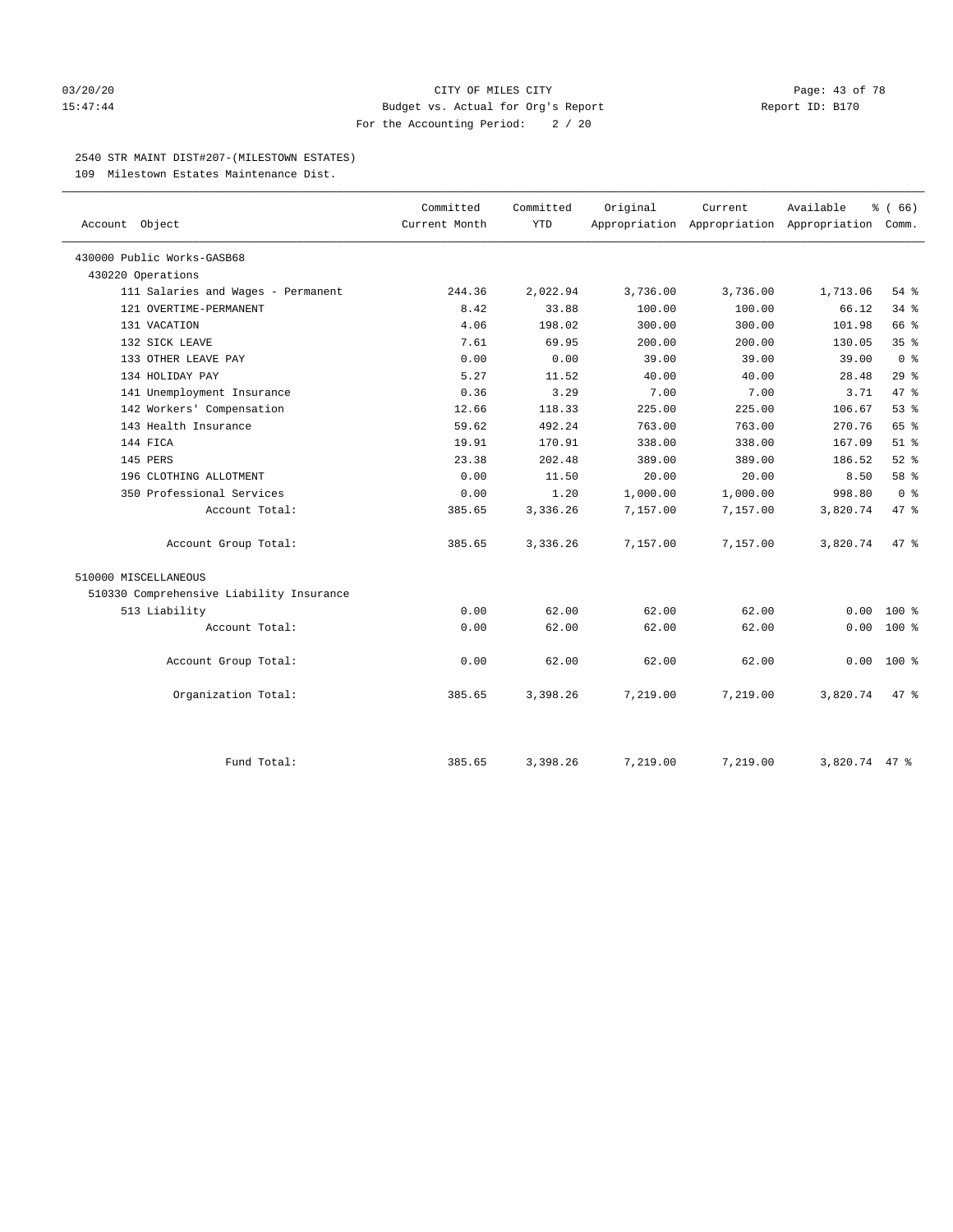# 03/20/20 Page: 44 of 78 15:47:44 Budget vs. Actual for Org's Report Report ID: B170 For the Accounting Period: 2 / 20

# 2701 Fire Grants

7 Fire

| Object<br>Account                                                            | Committed<br>Current Month | Committed<br><b>YTD</b> | Original<br>Appropriation | Current<br>Appropriation | Available<br>Appropriation | % (66)<br>Comm. |
|------------------------------------------------------------------------------|----------------------------|-------------------------|---------------------------|--------------------------|----------------------------|-----------------|
| 420000 PUBLIC SAFETY-GASB68<br>420464 Fire-Turnouts/Accountability Sys Grant |                            |                         |                           |                          |                            |                 |
| 226 Clothing and Uniforms                                                    | 0.00                       | 222,094.45              | 723,232.00                | 723,232.00               | 501,137.55                 | $31$ %          |
| Account Total:                                                               | 0.00                       | 222,094.45              | 723,232.00                | 723,232.00               | 501,137.55                 | $31$ %          |
| Account Group Total:                                                         | 0.00                       | 222,094.45              | 723, 232, 00              | 723,232.00               | 501,137.55                 | 318             |
| Organization Total:                                                          | 0.00                       | 222,094.45              | 723,232.00                | 723,232.00               | 501,137.55                 | 318             |
| Fund Total:                                                                  | 0.00                       | 222,094.45              | 723,232.00                | 723,232.00               | 501,137.55                 | 31 %            |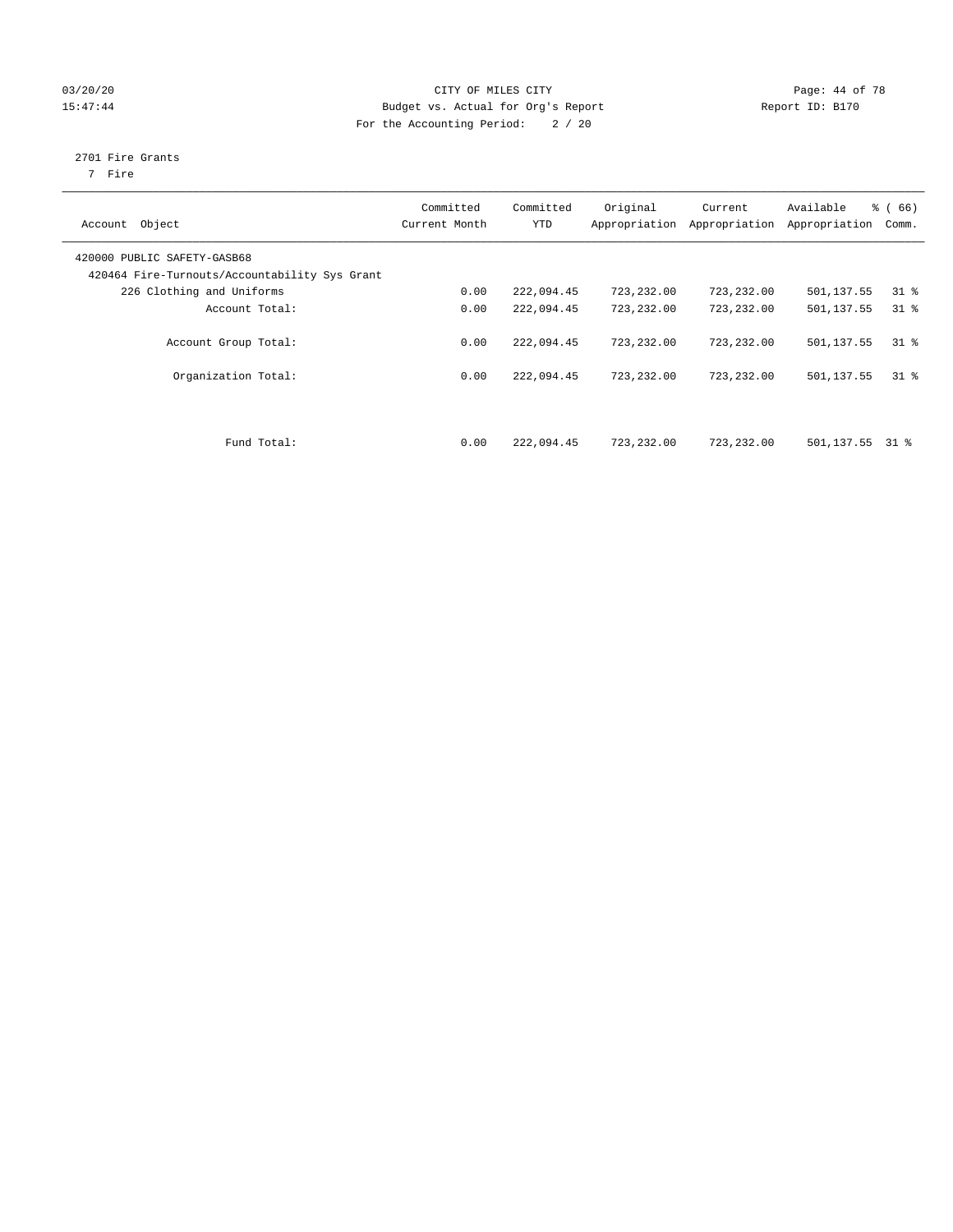# 03/20/20 Page: 45 of 78 15:47:44 Budget vs. Actual for Org's Report Report ID: B170 For the Accounting Period: 2 / 20

#### 2820 GAS TAX 34 Gas Tax

| Account Object                           | Committed<br>Current Month | Committed<br><b>YTD</b> | Original   | Current<br>Appropriation Appropriation Appropriation | Available  | % (66)<br>Comm. |
|------------------------------------------|----------------------------|-------------------------|------------|------------------------------------------------------|------------|-----------------|
| 520000 OTHER FINANCING USES              |                            |                         |            |                                                      |            |                 |
| 521000 Interfund Operating Transfers Out |                            |                         |            |                                                      |            |                 |
| 820 Transfers to Other Funds             | 321.00                     | 2,568.00                | 3,850.00   | 3,850.00                                             | 1,282.00   | 67%             |
| Account Total:                           | 321.00                     | 2,568.00                | 3,850.00   | 3,850.00                                             | 1,282.00   | 67 <sup>°</sup> |
| 521204 TRANSFER:<br>SID 204              |                            |                         |            |                                                      |            |                 |
| 820 Transfers to Other Funds             | 0.00                       | 0.00                    | 84, 332.00 | 84, 332.00                                           | 84,332.00  | 0 <sup>8</sup>  |
| Account Total:                           | 0.00                       | 0.00                    | 84, 332.00 | 84,332.00                                            | 84,332.00  | 0 <sup>8</sup>  |
| 521205 TRANSFER:<br>SID 205              |                            |                         |            |                                                      |            |                 |
| 820 Transfers to Other Funds             | 0.00                       | 0.00                    | 84, 332.00 | 84,332.00                                            | 84,332.00  | 0 <sup>8</sup>  |
| Account Total:                           | 0.00                       | 0.00                    | 84, 332.00 | 84,332.00                                            | 84,332.00  | 0 <sup>8</sup>  |
| Account Group Total:                     | 321.00                     | 2,568.00                | 172,514.00 | 172,514.00                                           | 169,946.00 | 1 <sup>8</sup>  |
| Organization Total:                      | 321.00                     | 2,568.00                | 172,514.00 | 172,514.00                                           | 169,946.00 | 1 <sup>8</sup>  |
|                                          |                            |                         |            |                                                      |            |                 |
| Fund Total:                              | 321.00                     | 2,568.00                | 172,514.00 | 172,514.00                                           | 169,946.00 | 1 <sup>8</sup>  |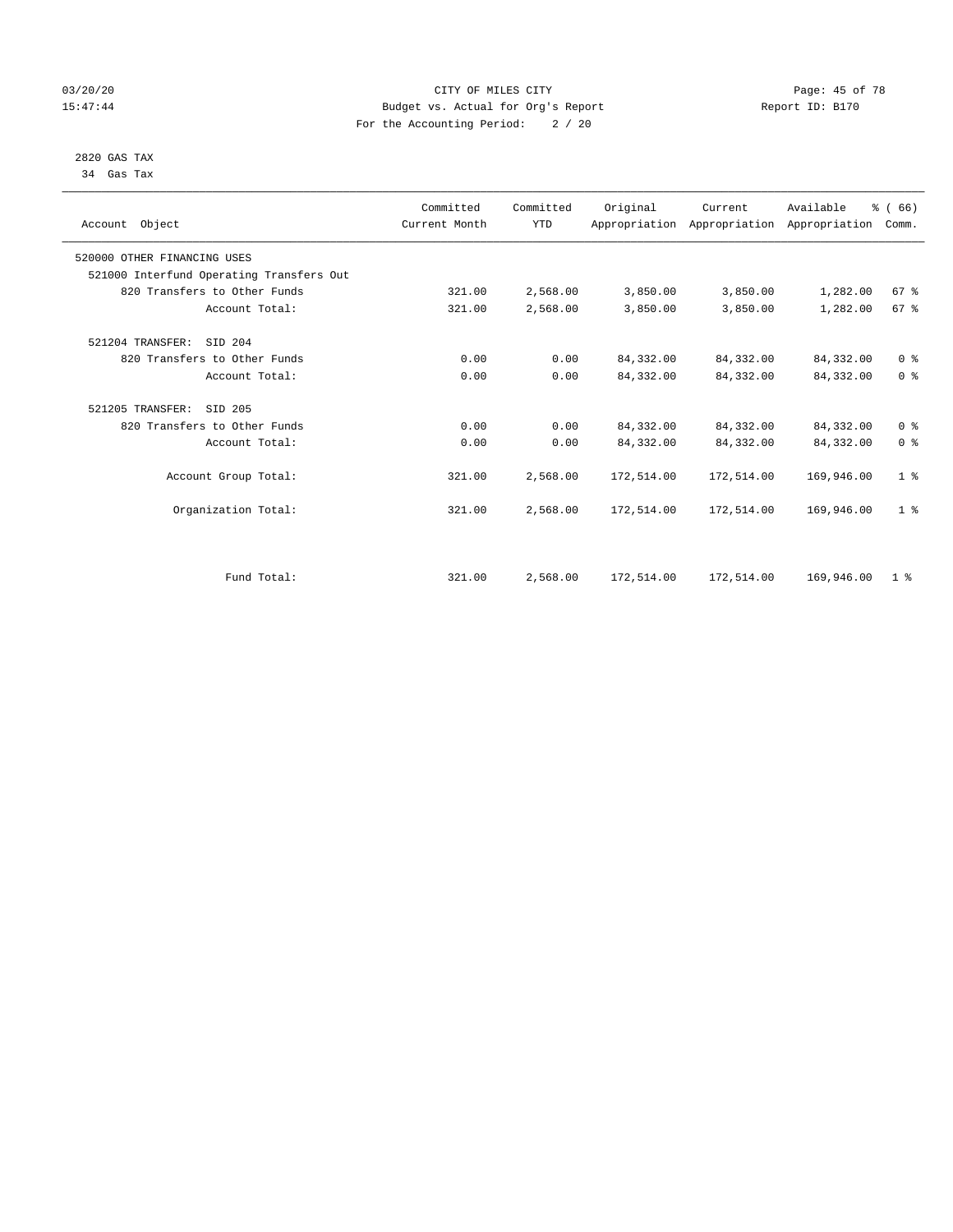# 03/20/20 Page: 46 of 78 15:47:44 Budget vs. Actual for Org's Report Report ID: B170 For the Accounting Period: 2 / 20

#### 2821 HB473- Fuel Tax 95 HB473

| Object<br>Account                                         | Committed<br>Current Month | Committed<br><b>YTD</b> | Original<br>Appropriation | Current<br>Appropriation | Available<br>Appropriation | % (66)<br>Comm. |
|-----------------------------------------------------------|----------------------------|-------------------------|---------------------------|--------------------------|----------------------------|-----------------|
| 430000 Public Works-GASB68<br>430233 Roadway/Re-surfacing |                            |                         |                           |                          |                            |                 |
| 935 HB473 Tax Match Program                               | 0.00                       | 138,752.00              | 138,752.00                | 355,857.00               | 217,105.00                 | 39 <sup>°</sup> |
| Account Total:                                            | 0.00                       | 138,752.00              | 138,752.00                | 355,857.00               | 217,105.00                 | 39 <sup>8</sup> |
| Account Group Total:                                      | 0.00                       | 138,752.00              | 138,752.00                | 355,857.00               | 217,105.00                 | 39%             |
| Organization Total:                                       | 0.00                       | 138,752.00              | 138,752.00                | 355,857.00               | 217,105.00                 | 39 <sup>8</sup> |
| Fund Total:                                               | 0.00                       | 138,752.00              | 138,752.00                | 355,857.00               | 217,105.00                 | 39 %            |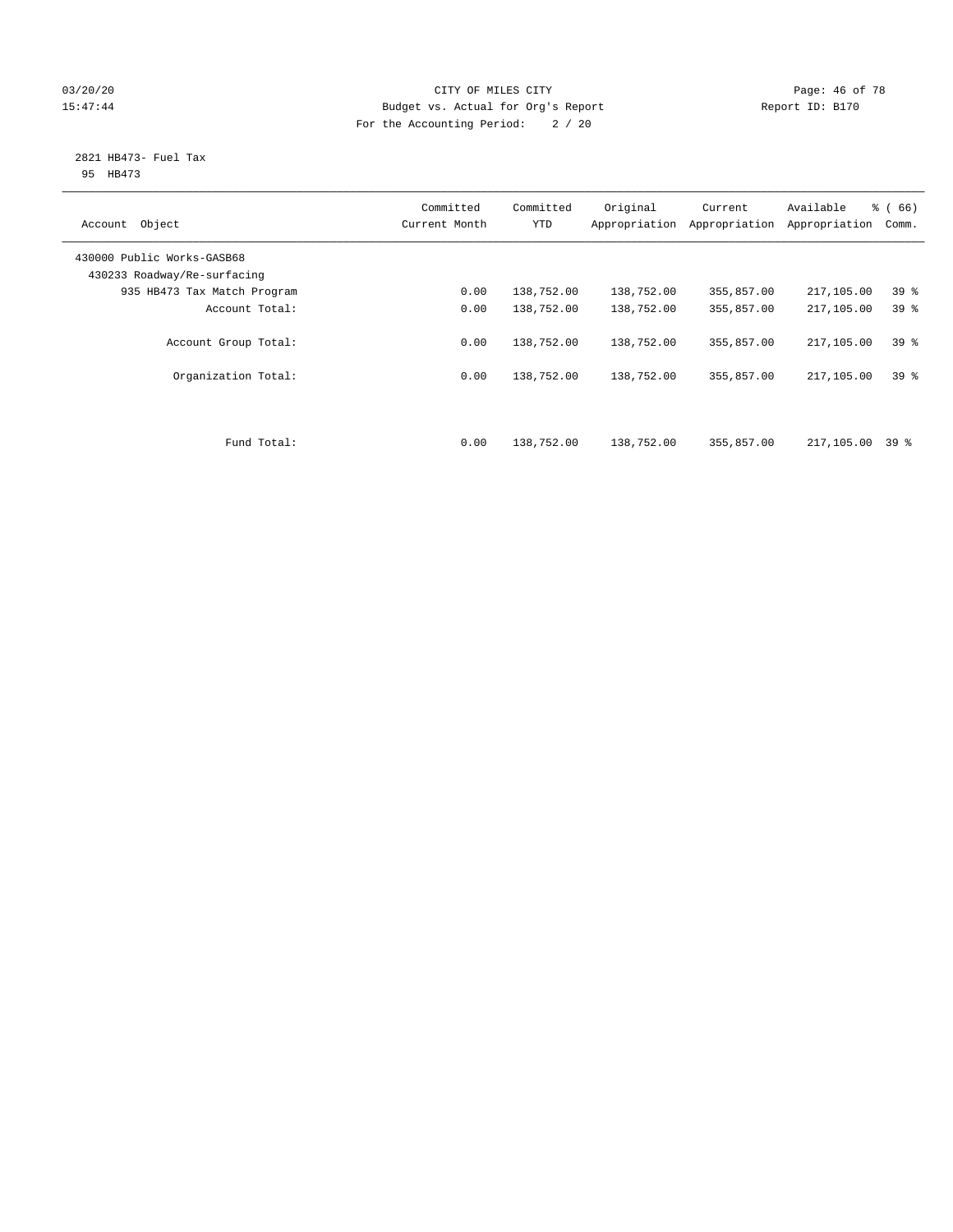# 03/20/20 Page: 47 of 78 15:47:44 Budget vs. Actual for Org's Report Report ID: B170 For the Accounting Period: 2 / 20

# 2850 Southeastern Montana Dispatch-911

105 Enhanced 911

| Account Object                             | Committed<br>Current Month | Committed<br><b>YTD</b> | Original   | Current    | Available<br>Appropriation Appropriation Appropriation Comm. | % (66)          |
|--------------------------------------------|----------------------------|-------------------------|------------|------------|--------------------------------------------------------------|-----------------|
| 420000 PUBLIC SAFETY-GASB68                |                            |                         |            |            |                                                              |                 |
| 420140 Crime Control and Investigation(05) |                            |                         |            |            |                                                              |                 |
| 210 Office Supplies and Materials          | 0.00                       | 0.00                    | 1,000.00   | 1,000.00   | 1,000.00                                                     | 0 <sup>8</sup>  |
| 214 Small Items of Equipment               | 0.00                       | 1,905.70                | 2,000.00   | 2,000.00   | 94.30                                                        | 95 <sup>8</sup> |
| 220 Operating Expenses                     | 0.00                       | 0.00                    | 2,000.00   | 2,000.00   | 2,000.00                                                     | 0 <sup>8</sup>  |
| 311 Postage, Box Rent, Etc.                | 0.00                       | 0.00                    | 150.00     | 150.00     | 150.00                                                       | 0 <sup>8</sup>  |
| 320 Printing, Duplicating, Typing &        | 0.00                       | 0.00                    | 100.00     | 100.00     | 100.00                                                       | 0 <sup>8</sup>  |
| 334 Memberships, Registrations & Dues      | 0.00                       | 0.00                    | 400.00     | 400.00     | 400.00                                                       | 0 <sup>8</sup>  |
| 341 Electric Utility Services              | 50.24                      | 399.33                  | 600.00     | 600.00     | 200.67                                                       | 67 %            |
| 345 Telephone                              | 2,297.35                   | 16,408.54               | 28,000.00  | 28,000.00  | 11,591.46                                                    | 59 %            |
| 350 Professional Services                  | 1,033.00                   | 53,790.59               | 70,000.00  | 70,000.00  | 16,209.41                                                    | 77.8            |
| 370 Travel                                 | 260.01                     | 1,125.43                | 1,500.00   | 1,500.00   | 374.57                                                       | 75 %            |
| 380 Training Services                      | 0.00                       | 0.00                    | 3,000.00   | 3,000.00   | 3,000.00                                                     | 0 <sup>8</sup>  |
| 512 Insurance on Vehicles & Equipment      | 0.00                       | 245.00                  | 245.00     | 245.00     | 0.00                                                         | $100*$          |
| 940 Machinery & Equipment                  | 0.00                       | 17,543.00               | 30,000.00  | 30,000.00  | 12,457.00                                                    | 58 %            |
| 941 911 Eq & Software (2/01)               | 0.00                       | 284, 222.40             | 401,790.00 | 401,790.00 | 117,567.60                                                   | 71 %            |
| Account Total:                             | 3,640.60                   | 375,639.99              | 540,785.00 | 540,785.00 | 165, 145.01                                                  | 69 %            |
| Account Group Total:                       | 3,640.60                   | 375,639.99              | 540,785.00 | 540,785.00 | 165,145.01                                                   | 69 %            |
| 520000 OTHER FINANCING USES                |                            |                         |            |            |                                                              |                 |
| 521000 Interfund Operating Transfers Out   |                            |                         |            |            |                                                              |                 |
| 820 Transfers to Other Funds               | 0.00                       | 29,846.00               | 59,693.00  | 59,693.00  | 29,847.00                                                    | 50%             |
| Account Total:                             | 0.00                       | 29,846.00               | 59,693.00  | 59,693.00  | 29,847.00                                                    | 50%             |
| Account Group Total:                       | 0.00                       | 29,846.00               | 59,693.00  | 59,693.00  | 29,847.00                                                    | 50%             |
| Organization Total:                        | 3,640.60                   | 405,485.99              | 600,478.00 | 600,478.00 | 194,992.01                                                   | 68 %            |
| Fund Total:                                | 3,640.60                   | 405, 485.99             | 600,478.00 | 600,478.00 | 194,992.01 68 %                                              |                 |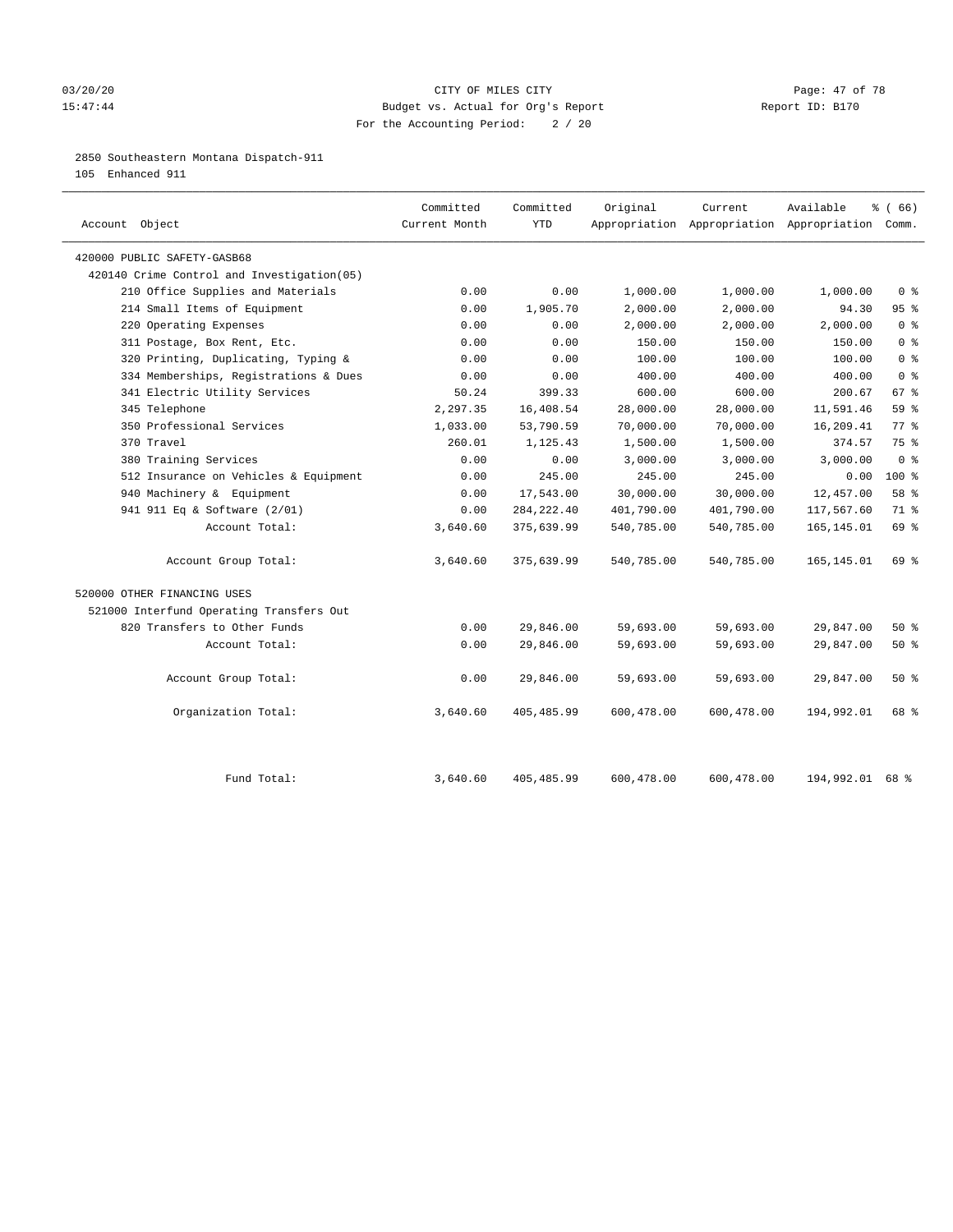# 03/20/20 Page: 48 of 78 15:47:44 Budget vs. Actual for Org's Report Report ID: B170 For the Accounting Period: 2 / 20

# 2880 LIBRARY GRANTS

39 Partners Program

| Account Object                                                      | Committed<br>Current Month | Committed<br><b>YTD</b> | Original<br>Appropriation | Current<br>Appropriation | Available<br>Appropriation | % (66)<br>Comm. |
|---------------------------------------------------------------------|----------------------------|-------------------------|---------------------------|--------------------------|----------------------------|-----------------|
| 460000 CULTURE AND RECREATION-GASB68<br>460100 Library Services(16) |                            |                         |                           |                          |                            |                 |
| 311 Postage, Box Rent, Etc.                                         | 672.00                     | 2,166.00                | 4,900.00                  | 4,900.00                 | 2,734.00                   | 44 %            |
| 382 Books                                                           | 0.00                       | 0.00                    | 100.00                    | 100.00                   | 100.00                     | 0 <sup>8</sup>  |
| Account Total:                                                      | 672.00                     | 2,166.00                | 5,000.00                  | 5,000.00                 | 2,834.00                   | $43*$           |
| Account Group Total:                                                | 672.00                     | 2,166.00                | 5,000.00                  | 5,000.00                 | 2,834.00                   | 43.8            |
| Organization Total:                                                 | 672.00                     | 2,166.00                | 5.000.00                  | 5,000.00                 | 2,834.00                   | $43*$           |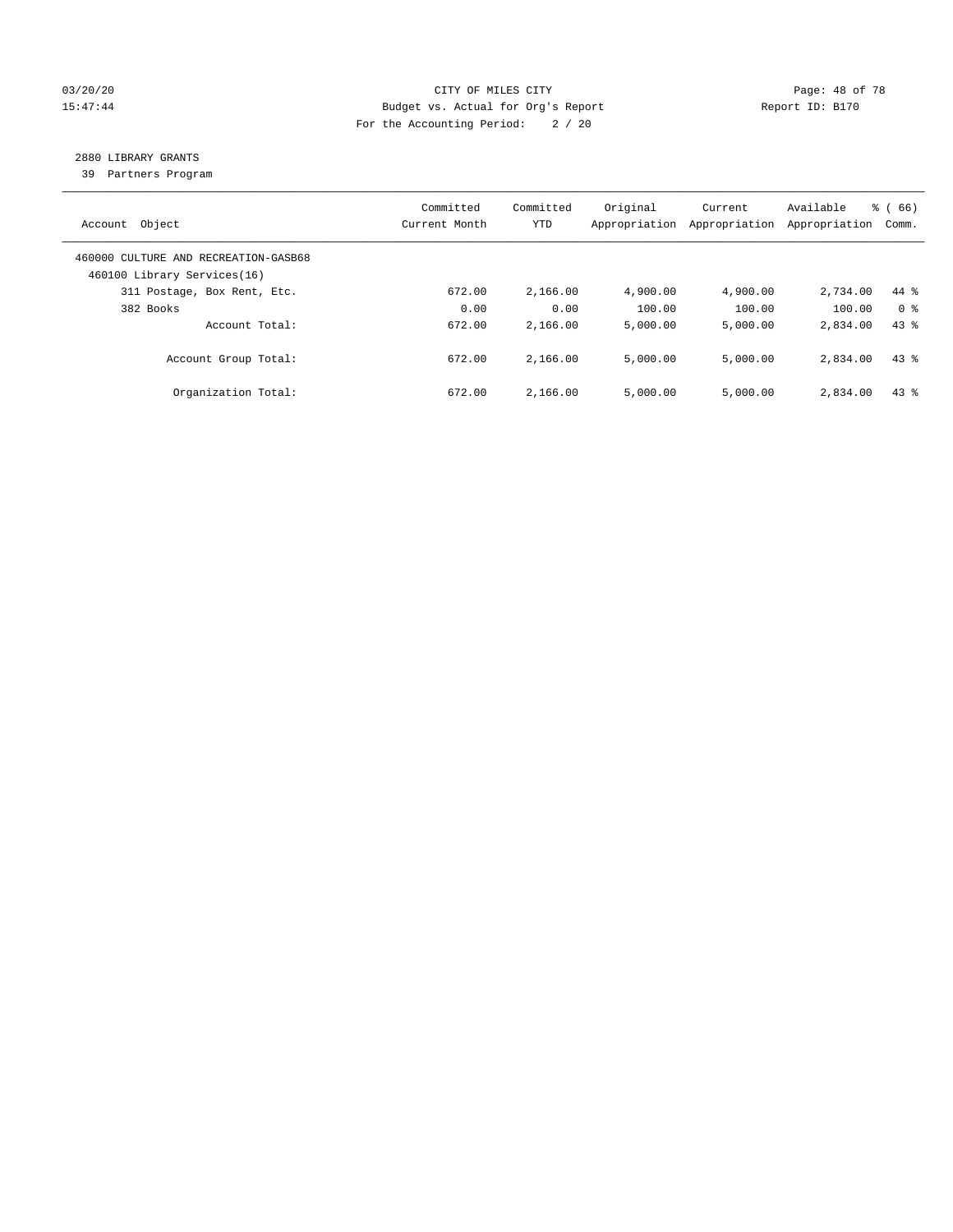# 03/20/20 Page: 49 of 78 15:47:44 Budget vs. Actual for Org's Report Report ID: B170 For the Accounting Period: 2 / 20

# 2880 LIBRARY GRANTS

41 Sagebrush Fed/Coal Sev Tax

| Object<br>Account                    | Committed<br>Current Month | Committed<br><b>YTD</b> | Original<br>Appropriation | Current<br>Appropriation | Available<br>Appropriation | % (66)<br>Comm. |
|--------------------------------------|----------------------------|-------------------------|---------------------------|--------------------------|----------------------------|-----------------|
| 460000 CULTURE AND RECREATION-GASB68 |                            |                         |                           |                          |                            |                 |
| 460100 Library Services(16)          |                            |                         |                           |                          |                            |                 |
| 210 Office Supplies and Materials    | 0.00                       | 91.47                   | 500.00                    | 500.00                   | 408.53                     | 18 %            |
| 214 Small Items of Equipment         | 0.00                       | 0.00                    | 2,500.00                  | 2,500.00                 | 2,500.00                   | 0 <sup>8</sup>  |
| 350 Professional Services            | 1,932.00                   | 1,932.00                | 5,000.00                  | 5,000.00                 | 3,068.00                   | 39 %            |
| 370 Travel                           | 0.00                       | 436.96                  | 5,000.00                  | 5,000.00                 | 4,563.04                   | 9 <sup>8</sup>  |
| 380 Training Services                | 0.00                       | 50.00                   | 2,000.00                  | 2,000.00                 | 1,950.00                   | 38              |
| Account Total:                       | 1,932.00                   | 2,510.43                | 15,000.00                 | 15,000.00                | 12,489.57                  | $17*$           |
| Account Group Total:                 | 1,932.00                   | 2,510.43                | 15,000.00                 | 15,000.00                | 12,489.57                  | $17*$           |
| Organization Total:                  | 1,932.00                   | 2,510.43                | 15,000.00                 | 15,000.00                | 12,489.57                  | $17$ %          |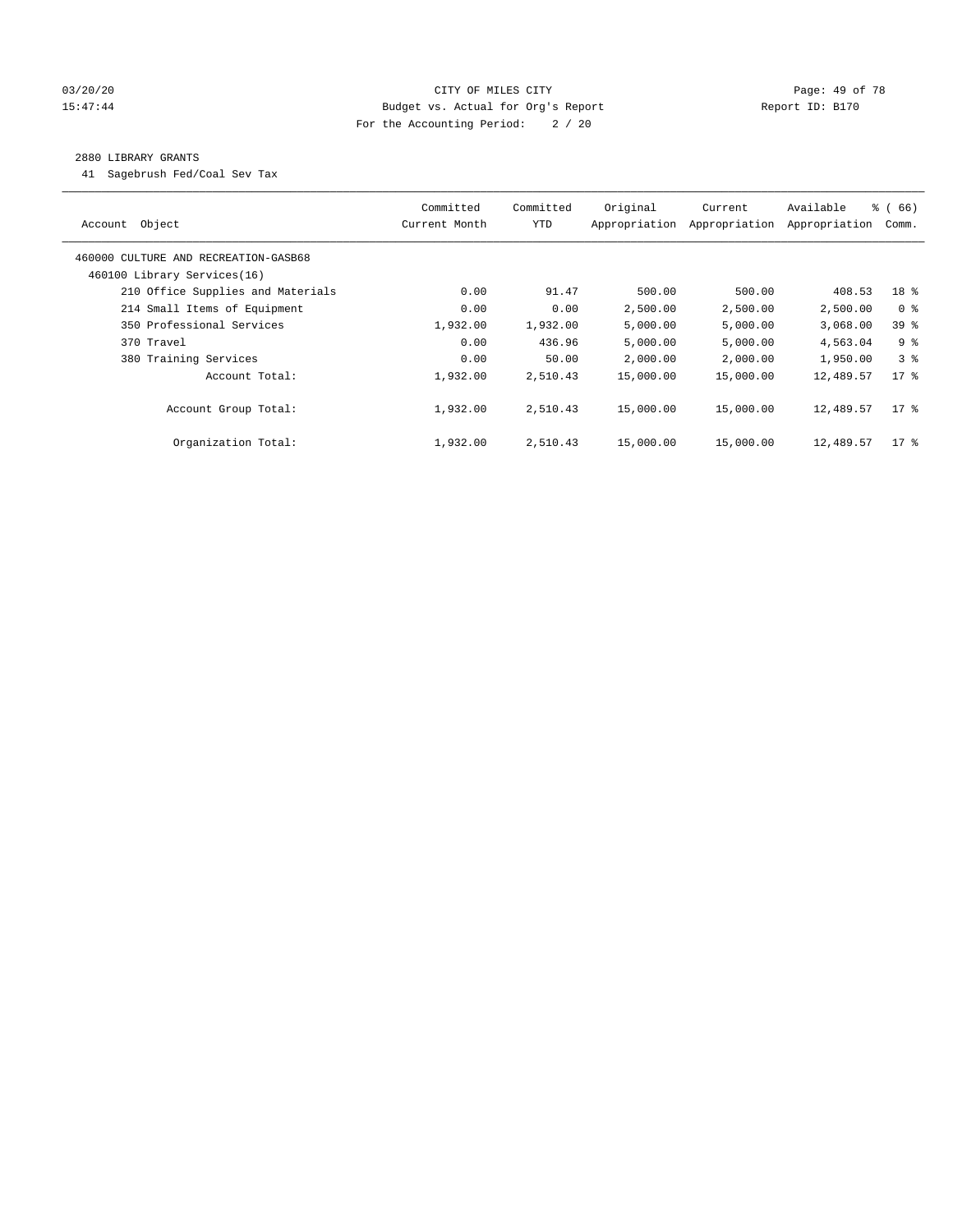# 03/20/20 Page: 50 of 78 15:47:44 Budget vs. Actual for Org's Report Report ID: B170 For the Accounting Period: 2 / 20

### 2880 LIBRARY GRANTS

43 State Aid Per Capita-Tech Serv

| Object<br>Account                                                   | Committed<br>Current Month | Committed<br><b>YTD</b> | Original<br>Appropriation | Current<br>Appropriation | Available<br>Appropriation | % (66)<br>Comm. |
|---------------------------------------------------------------------|----------------------------|-------------------------|---------------------------|--------------------------|----------------------------|-----------------|
| 460000 CULTURE AND RECREATION-GASB68<br>460100 Library Services(16) |                            |                         |                           |                          |                            |                 |
| 210 Office Supplies and Materials                                   | 0.00                       | 0.00                    | 1,000.00                  | 1,000.00                 | 1,000.00                   | 0 <sup>8</sup>  |
| 350 Professional Services                                           | 0.00                       | 550.00                  | 15,284.00                 | 15,284.00                | 14,734.00                  | $4\degree$      |
| 370 Travel                                                          | 0.00                       | 0.00                    | 5.000.00                  | 5,000.00                 | 5.000.00                   | 0 <sup>8</sup>  |
| Account Total:                                                      | 0.00                       | 550.00                  | 21,284.00                 | 21,284.00                | 20,734.00                  | 38              |
| Account Group Total:                                                | 0.00                       | 550.00                  | 21,284.00                 | 21,284.00                | 20,734.00                  | 3 <sup>8</sup>  |
| Organization Total:                                                 | 0.00                       | 550.00                  | 21,284.00                 | 21,284.00                | 20,734.00                  | 3 <sup>8</sup>  |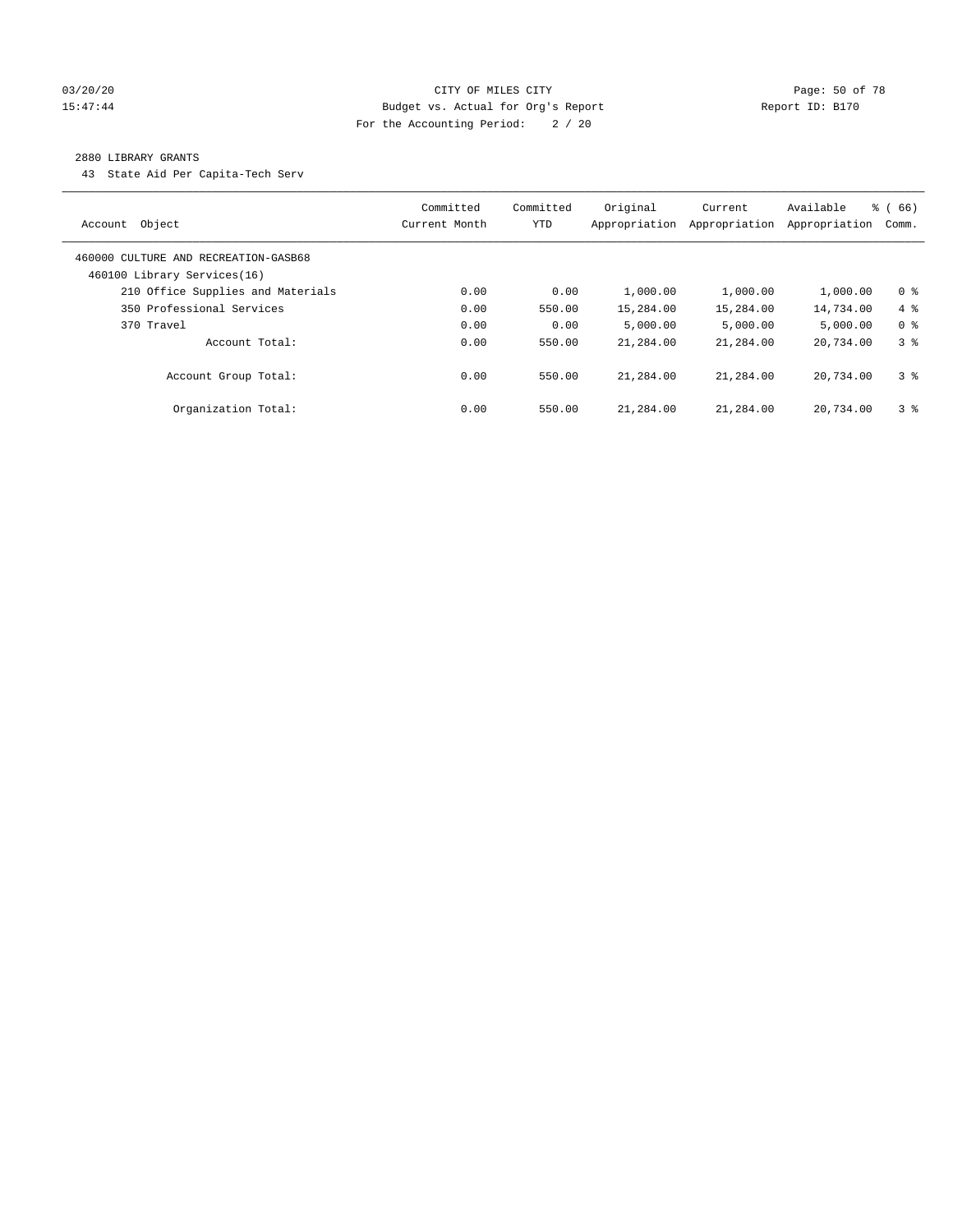# 03/20/20 Page: 51 of 78 CITY OF MILES CITY CONTROL PAGE: 51 of 78 15:47:44 Budget vs. Actual for Org's Report Report ID: B170 For the Accounting Period: 2 / 20

#### 2880 LIBRARY GRANTS

111 One Time Endowments-Library

| Object<br>Account                                                   | Committed<br>Current Month | Committed<br>YTD | Original<br>Appropriation | Current<br>Appropriation | Available<br>Appropriation | % (66)<br>Comm. |
|---------------------------------------------------------------------|----------------------------|------------------|---------------------------|--------------------------|----------------------------|-----------------|
| 460000 CULTURE AND RECREATION-GASB68<br>460100 Library Services(16) |                            |                  |                           |                          |                            |                 |
| 214 Small Items of Equipment                                        | 0.00                       | 1,715.91         | 2,000.00                  | 2,000.00                 | 284.09                     | 86 %            |
| 350 Professional Services                                           | 0.00                       | 0.00             | 1,500.00                  | 1,500.00                 | 1,500.00                   | 0 <sup>8</sup>  |
| Account Total:                                                      | 0.00                       | 1,715.91         | 3,500.00                  | 3,500.00                 | 1,784.09                   | $49*$           |
| Account Group Total:                                                | 0.00                       | 1,715.91         | 3,500.00                  | 3,500.00                 | 1,784.09                   | $49*$           |
| Organization Total:                                                 | 0.00                       | 1,715.91         | 3,500.00                  | 3,500.00                 | 1,784.09                   | $49*$           |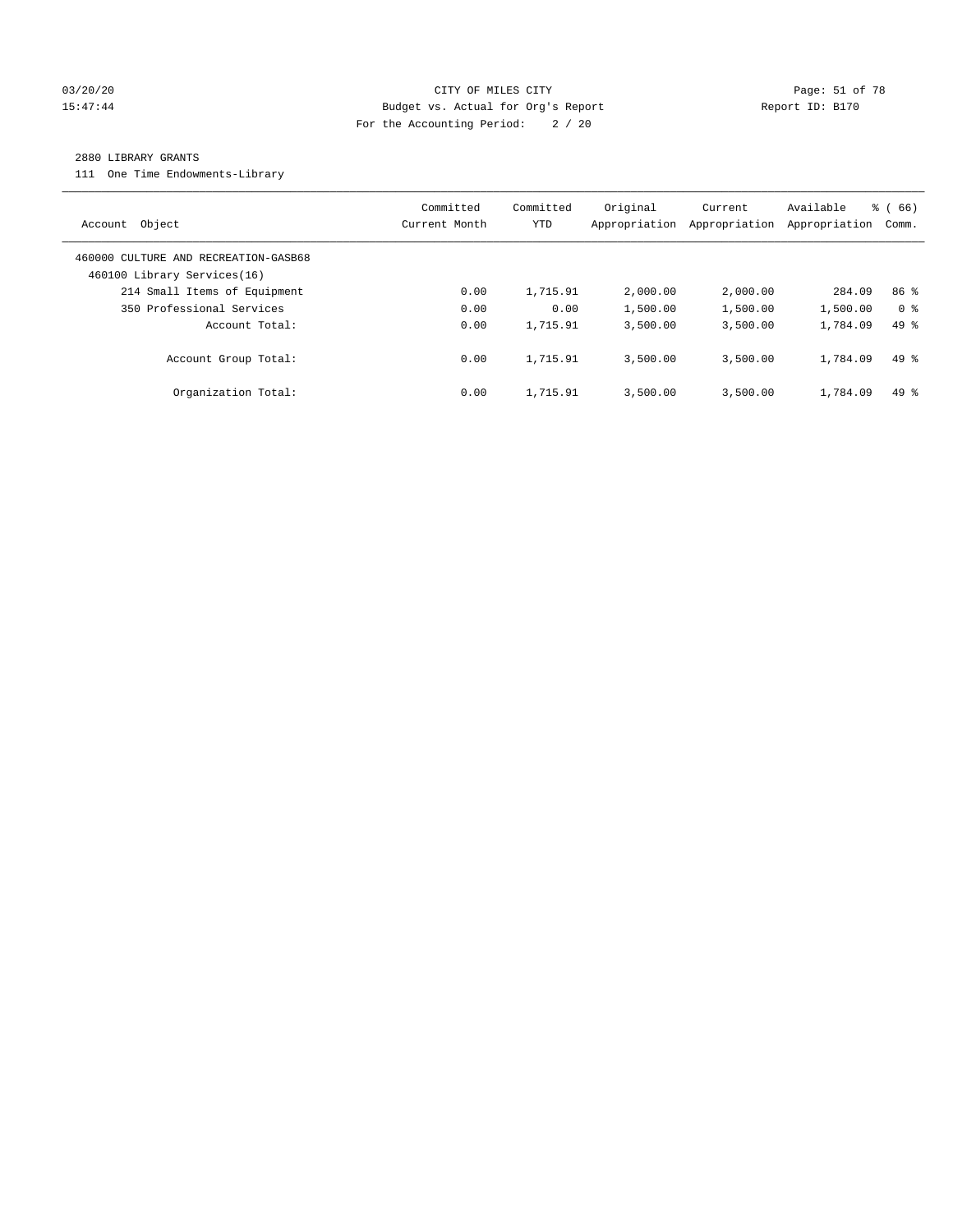# 03/20/20 Page: 52 of 78 15:47:44 Budget vs. Actual for Org's Report Report ID: B170 For the Accounting Period: 2 / 20

# 2880 LIBRARY GRANTS

112 Library Board of Trustees-Library

| Object<br>Account                                                   | Committed<br>Current Month | Committed<br><b>YTD</b> | Original<br>Appropriation | Current<br>Appropriation | Available<br>Appropriation | % (66)<br>Comm. |
|---------------------------------------------------------------------|----------------------------|-------------------------|---------------------------|--------------------------|----------------------------|-----------------|
| 460000 CULTURE AND RECREATION-GASB68<br>460100 Library Services(16) |                            |                         |                           |                          |                            |                 |
| 350 Professional Services                                           | 0.00                       | 0.00                    | 10,000.00                 | 10,000.00                | 10,000.00                  | 0 <sup>8</sup>  |
| 360 Contr R & M                                                     | 0.00                       | 0.00                    | 40,000.00                 | 40,000.00                | 40,000.00                  | 0 <sup>8</sup>  |
| 382 Books                                                           | 0.00                       | 0.00                    | 10,000.00                 | 10,000.00                | 10,000.00                  | 0 <sup>8</sup>  |
| Account Total:                                                      | 0.00                       | 0.00                    | 60,000.00                 | 60,000.00                | 60,000.00                  | 0 <sup>8</sup>  |
| Account Group Total:                                                | 0.00                       | 0.00                    | 60,000.00                 | 60,000.00                | 60,000.00                  | 0 <sub>8</sub>  |
| Organization Total:                                                 | 0.00                       | 0.00                    | 60,000.00                 | 60,000.00                | 60,000.00                  | 0 <sup>8</sup>  |
|                                                                     |                            |                         |                           |                          |                            |                 |
| Fund Total:                                                         | 2,604.00                   | 6,942.34                | 104,784.00                | 104,784.00               | 97,841.66                  | 7 %             |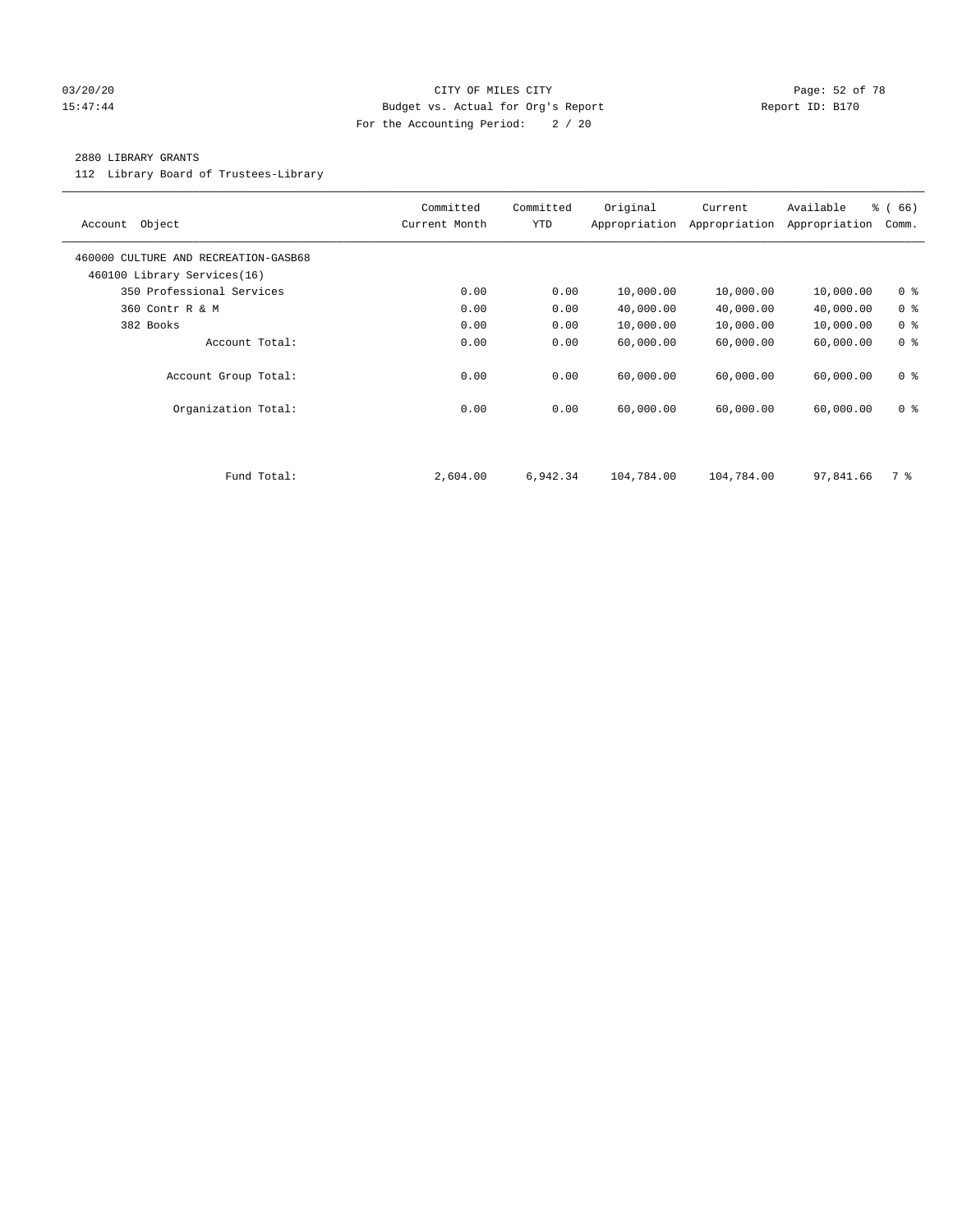# 03/20/20 Page: 53 of 78 15:47:44 Budget vs. Actual for Org's Report Report ID: B170 For the Accounting Period: 2 / 20

2935 Historic Preservation

11 Historic Preservation

| Account Object                              | Committed<br>Current Month | Committed<br><b>YTD</b> | Original | Current  | Available<br>Appropriation Appropriation Appropriation Comm. | % (66)         |
|---------------------------------------------|----------------------------|-------------------------|----------|----------|--------------------------------------------------------------|----------------|
| 460000 CULTURE AND RECREATION-GASB68        |                            |                         |          |          |                                                              |                |
| 460461 Historic Preservation-Administration |                            |                         |          |          |                                                              |                |
| 111 Salaries and Wages - Permanent          | 0.00                       | 0.00                    | 1,968.00 | 1,968.00 | 1,968.00                                                     | 0 <sup>8</sup> |
| 131 VACATION                                | 0.00                       | 0.00                    | 60.00    | 60.00    | 60.00                                                        | 0 <sup>8</sup> |
| 132 SICK LEAVE                              | 0.00                       | 0.00                    | 60.00    | 60.00    | 60.00                                                        | 0 <sup>8</sup> |
| 133 OTHER LEAVE PAY                         | 0.00                       | 0.00                    | 100.00   | 100.00   | 100.00                                                       | 0 <sup>8</sup> |
| 141 Unemployment Insurance                  | 0.00                       | 0.00                    | 3.00     | 3.00     | 3.00                                                         | 0 <sup>8</sup> |
| 142 Workers' Compensation                   | 0.00                       | 0.00                    | 28.00    | 28.00    | 28.00                                                        | 0 <sup>8</sup> |
| 144 FICA                                    | 0.00                       | 0.00                    | 167.00   | 167.00   | 167.00                                                       | 0 <sup>8</sup> |
| 145 PERS                                    | 0.00                       | 0.00                    | 190.00   | 190.00   | 190.00                                                       | 0 <sup>8</sup> |
| 196 CLOTHING ALLOTMENT                      | 0.00                       | 0.00                    | 75.00    | 75.00    | 75.00                                                        | 0 <sup>8</sup> |
| 210 Office Supplies and Materials           | 0.00                       | 15.99                   | 1,000.00 | 1,000.00 | 984.01                                                       | 2 <sup>8</sup> |
| 220 Operating Expenses                      | 0.00                       | 0.00                    | 2,000.00 | 2,000.00 | 2,000.00                                                     | 0 <sup>8</sup> |
| 311 Postage, Box Rent, Etc.                 | 0.03                       | 0.45                    | 150.00   | 150.00   | 149.55                                                       | 0 <sup>8</sup> |
| 320 Printing, Duplicating, Typing &         | 0.00                       | 352.78                  | 300.00   | 300.00   | $-52.78$                                                     | 118 %          |
| 330 Publicity, Subscriptions & Dues         | 0.00                       | 0.00                    | 200.00   | 200.00   | 200.00                                                       | 0 <sup>8</sup> |
| 331 Publication of Formal & Legal Notices   | 0.00                       | 0.00                    | 150.00   | 150.00   | 150.00                                                       | 0 <sup>8</sup> |
| 334 Memberships, Registrations & Dues       | 0.00                       | 0.00                    | 20.00    | 20.00    | 20.00                                                        | 0 <sup>8</sup> |
| 345 Telephone                               | 0.00                       | 1.22                    | 0.00     | 0.00     | $-1.22$                                                      | $***$ $-$      |
| 347 Internet                                | 1.27                       | 6.06                    | 60.00    | 60.00    | 53.94                                                        | $10*$          |
| 350 Professional Services                   | 0.00                       | 75.25                   | 1,800.00 | 1,800.00 | 1,724.75                                                     | 4%             |
| 360 Contr R & M                             | 0.00                       | 5.00                    | 0.00     | 0.00     | $-5.00$                                                      | $***$ 8        |
| 370 Travel                                  | 0.00                       | 0.00                    | 500.00   | 500.00   | 500.00                                                       | 0 <sup>8</sup> |
| 380 Training Services                       | 0.00                       | 0.00                    | 300.00   | 300.00   | 300.00                                                       | 0 <sup>8</sup> |
| Account Total:                              | 1.30                       | 456.75                  | 9,131.00 | 9,131.00 | 8,674.25                                                     | 5 <sup>8</sup> |
| Account Group Total:                        | 1.30                       | 456.75                  | 9,131.00 | 9,131.00 | 8,674.25                                                     | 5 <sup>°</sup> |
| Organization Total:                         | 1.30                       | 456.75                  | 9,131.00 | 9,131.00 | 8,674.25                                                     | 5 <sup>°</sup> |
| Fund Total:                                 | 1.30                       | 456.75                  | 9,131.00 | 9,131.00 | 8,674.25                                                     | 5 <sup>8</sup> |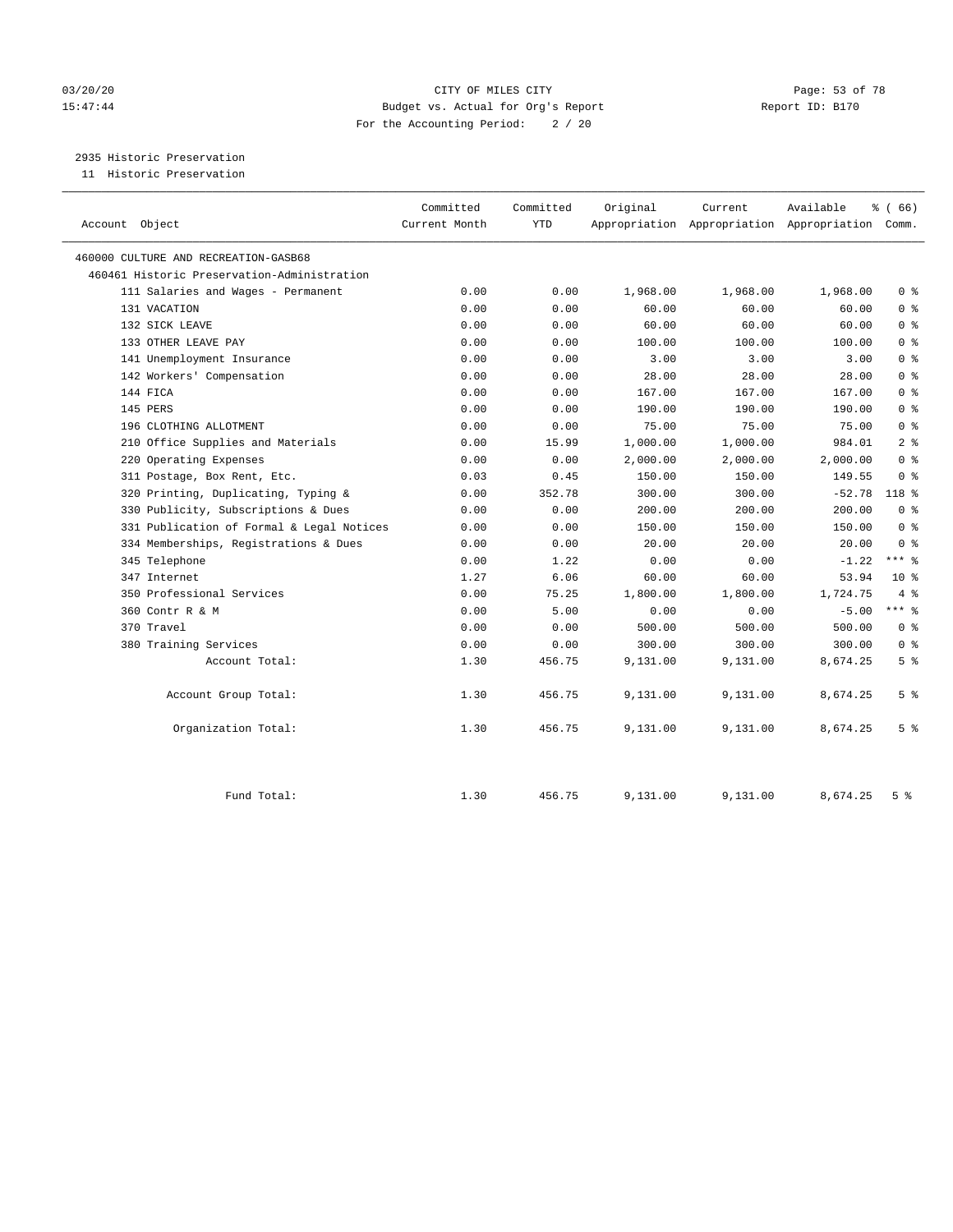### 03/20/20 CITY OF MILES CITY Page: 54 of 78 15:47:44 Budget vs. Actual for Org's Report Report ID: B170 For the Accounting Period: 2 / 20

————————————————————————————————————————————————————————————————————————————————————————————————————————————————————————————————————

# 2985 RETIRED SENIOR VOLUNTEER PROG (RSVP)

15 Retired Senior Volunteer Program

|                                            | Committed     | Committed  | Original  | Current                                         | Available   | % (66)         |
|--------------------------------------------|---------------|------------|-----------|-------------------------------------------------|-------------|----------------|
| Account Object                             | Current Month | YTD        |           | Appropriation Appropriation Appropriation Comm. |             |                |
| 450000 Social and Economic Services-GASB68 |               |            |           |                                                 |             |                |
| 450330 RSVP Non-Federal                    |               |            |           |                                                 |             |                |
| 111 Salaries and Wages - Permanent         | 203.84        | 1,432.92   | 2,000.00  | 2,000.00                                        | 567.08      | 72 %           |
| 131 VACATION                               | 0.00          | 110.10     | 200.00    | 200.00                                          | 89.90       | 55 %           |
| 132 SICK LEAVE                             | 6.57          | 56.25      | 200.00    | 200.00                                          | 143.75      | $28$ %         |
| 133 OTHER LEAVE PAY                        | 0.00          | 22.72      | 100.00    | 100.00                                          | 77.28       | $23$ %         |
| 141 Unemployment Insurance                 | 0.32          | 2.47       | 12.00     | 12.00                                           | 9.53        | $21$ %         |
| 142 Workers' Compensation                  | 0.84          | 6.47       | 31.00     | 31.00                                           | 24.53       | $21$ %         |
| 143 Health Insurance                       | 0.00          | 0.00       | 400.00    | 400.00                                          | 400.00      | 0 <sup>8</sup> |
| 144 FICA                                   | 16.10         | 124.11     | 192.00    | 192.00                                          | 67.89       | 65 %           |
| 145 PERS                                   | 18.24         | 140.64     | 173.00    | 173.00                                          | 32.36       | 81 %           |
| 210 Office Supplies and Materials          | 0.00          | 0.00       | 1,098.00  | 1,098.00                                        | 1,098.00    | 0 <sup>8</sup> |
|                                            | 238.88        | 2,311.53   | 7,345.00  | 7,345.00                                        | 5,033.47    | $31$ %         |
| 220 Operating Expenses                     | 59.31         | 569.66     |           | 750.00                                          | 180.34      | 76 %           |
| 311 Postage, Box Rent, Etc.                |               |            | 750.00    |                                                 |             |                |
| 330 Publicity, Subscriptions & Dues        | 0.00          | 159.60     | 160.00    | 160.00                                          | 0.40        | $100*$         |
| 334 Memberships, Registrations & Dues      | 0.00          | 0.00       | 150.00    | 150.00                                          | 150.00      | 0 <sup>8</sup> |
| 345 Telephone                              | 120.98        | 954.03     | 1,440.00  | 1,440.00                                        | 485.97      | 66 %           |
| 370 Travel                                 | 0.00          | 0.00       | 1,750.00  | 1,750.00                                        | 1,750.00    | 0 <sup>8</sup> |
| 379 Other Travel                           | 50.59         | 429.14     | 1,500.00  | 1,500.00                                        | 1,070.86    | 29%            |
| 512 Insurance on Vehicles & Equipment      | 0.00          | 0.00       | 500.00    | 500.00                                          | 500.00      | 0 <sup>8</sup> |
| 513 Liability                              | 0.00          | 9.80       | 599.00    | 599.00                                          | 589.20      | 2 <sup>°</sup> |
| Account Total:                             | 715.67        | 6,329.44   | 18,600.00 | 18,600.00                                       | 12,270.56   | 34 %           |
| 450340 RSVP FEDERAL GRANT- FALLON/CUSTER   |               |            |           |                                                 |             |                |
| 111 Salaries and Wages - Permanent         | 4,332.59      | 29,023.81  | 44,890.00 | 44,890.00                                       | 15,866.19   | 65 %           |
| 131 VACATION                               | 0.00          | 2,428.16   | 4,300.00  | 4,300.00                                        | 1,871.84    | 56%            |
| 132 SICK LEAVE                             | 124.94        | 1,068.76   | 3,900.00  | 3,900.00                                        | 2,831.24    | $27$ %         |
| 133 OTHER LEAVE PAY                        | 0.00          | 424.62     | 1,900.00  | 1,900.00                                        | 1,475.38    | $22$ %         |
| 141 Unemployment Insurance                 | 6.69          | 49.27      | 247.00    | 247.00                                          | 197.73      | $20*$          |
| 142 Workers' Compensation                  | 21.64         | 145.81     | 683.00    | 683.00                                          | 537.19      | $21$ %         |
| 143 Health Insurance                       | 794.35        | 6,354.80   | 8,600.00  | 8,600.00                                        | 2,245.20    | 74 %           |
| 144 FICA                                   | 341.00        | 2,512.47   | 4,207.00  | 4,207.00                                        | 1,694.53    | 60 %           |
| 145 PERS                                   | 346.62        | 2,701.98   | 3,794.00  | 3,794.00                                        | 1,092.02    | 71 %           |
| 210 Office Supplies and Materials          | 312.91        | 859.27     | 1,525.00  | 1,525.00                                        | 665.73      | 56%            |
| 220 Operating Expenses                     | 0.00          | 1,990.43   | 0.00      | 0.00                                            | $-1,990.43$ | $***$ $-$      |
| 334 Memberships, Registrations & Dues      | 0.00          | 75.00      | 275.00    | 275.00                                          | 200.00      | $27$ %         |
| 370 Travel                                 | 0.00          | 4,120.67   | 7,081.00  | 7,081.00                                        | 2,960.33    | 58 %           |
| 530 Rent                                   | 417.50        | 3,757.50   | 5,010.00  | 5,010.00                                        | 1,252.50    | 75 %           |
| Account Total:                             | 6,698.24      | 55, 512.55 | 86,412.00 | 86,412.00                                       | 30,899.45   | 64 %           |
|                                            |               |            |           |                                                 |             |                |
| 450351 RSVP-Excess                         |               |            |           |                                                 |             |                |
| 111 Salaries and Wages - Permanent         | 0.00          | 776.92     | 2,000.00  | 2,000.00                                        | 1,223.08    | 39%            |
| 141 Unemployment Insurance                 | 0.00          | 1.32       | 10.00     | 10.00                                           | 8.68        | $13*$          |
| 142 Workers' Compensation                  | 0.00          | 3.55       | 26.00     | 26.00                                           | 22.45       | $14$ %         |
| 144 FICA                                   | 0.00          | 67.28      | 155.00    | 155.00                                          | 87.72       | 43 %           |
| 145 PERS                                   | 0.00          | 76.26      | 140.00    | 140.00                                          | 63.74       | $54$ %         |
| 220 Operating Expenses                     | 100.00        | 1,672.20   | 2,000.00  | 2,000.00                                        | 327.80      | 84 %           |
| Account Total:                             | 100.00        | 2,597.53   | 4,331.00  | 4,331.00                                        | 1,733.47    | 60 %           |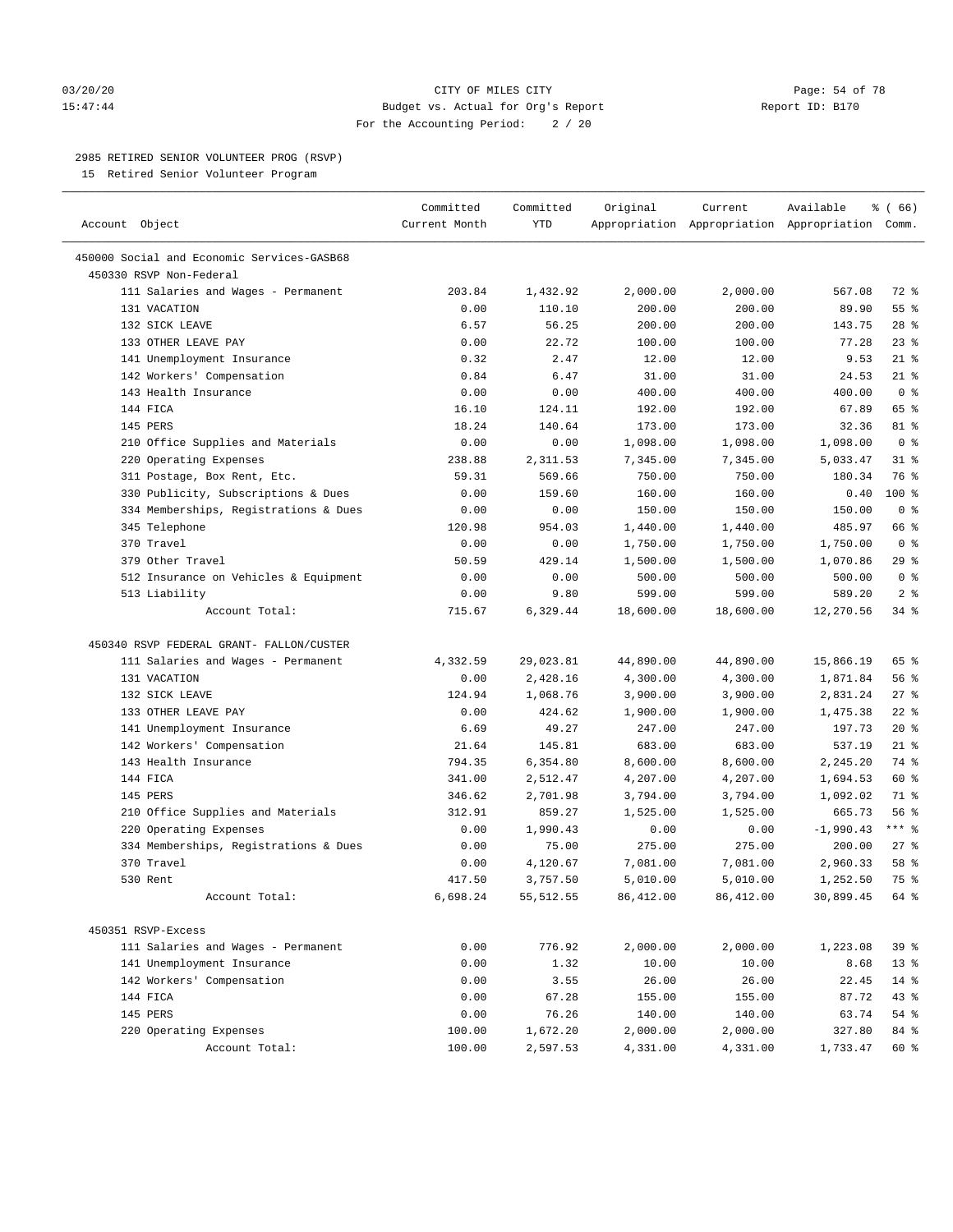# 03/20/20 **CITY OF MILES CITY CITY CITY Page: 55 of 78** 15:47:44 Budget vs. Actual for Org's Report Report ID: B170 For the Accounting Period: 2 / 20

#### 2985 RETIRED SENIOR VOLUNTEER PROG (RSVP)

15 Retired Senior Volunteer Program

| Object<br>Account    | Committed<br>Current Month | Committed<br><b>YTD</b> | Original<br>Appropriation | Current<br>Appropriation | Available<br>Appropriation | % (66)<br>Comm. |
|----------------------|----------------------------|-------------------------|---------------------------|--------------------------|----------------------------|-----------------|
| Account Group Total: | 7,513.91                   | 64,439.52               | 109,343.00                | 109,343.00               | 44,903.48                  | 59 <sup>°</sup> |
| Organization Total:  | 7,513.91                   | 64,439.52               | 109,343.00                | 109,343.00               | 44,903.48                  | 59%             |
| Fund Total:          | 7,513.91                   | 64,439.52               | 109,343.00                | 109,343.00               | 44,903.48 59 %             |                 |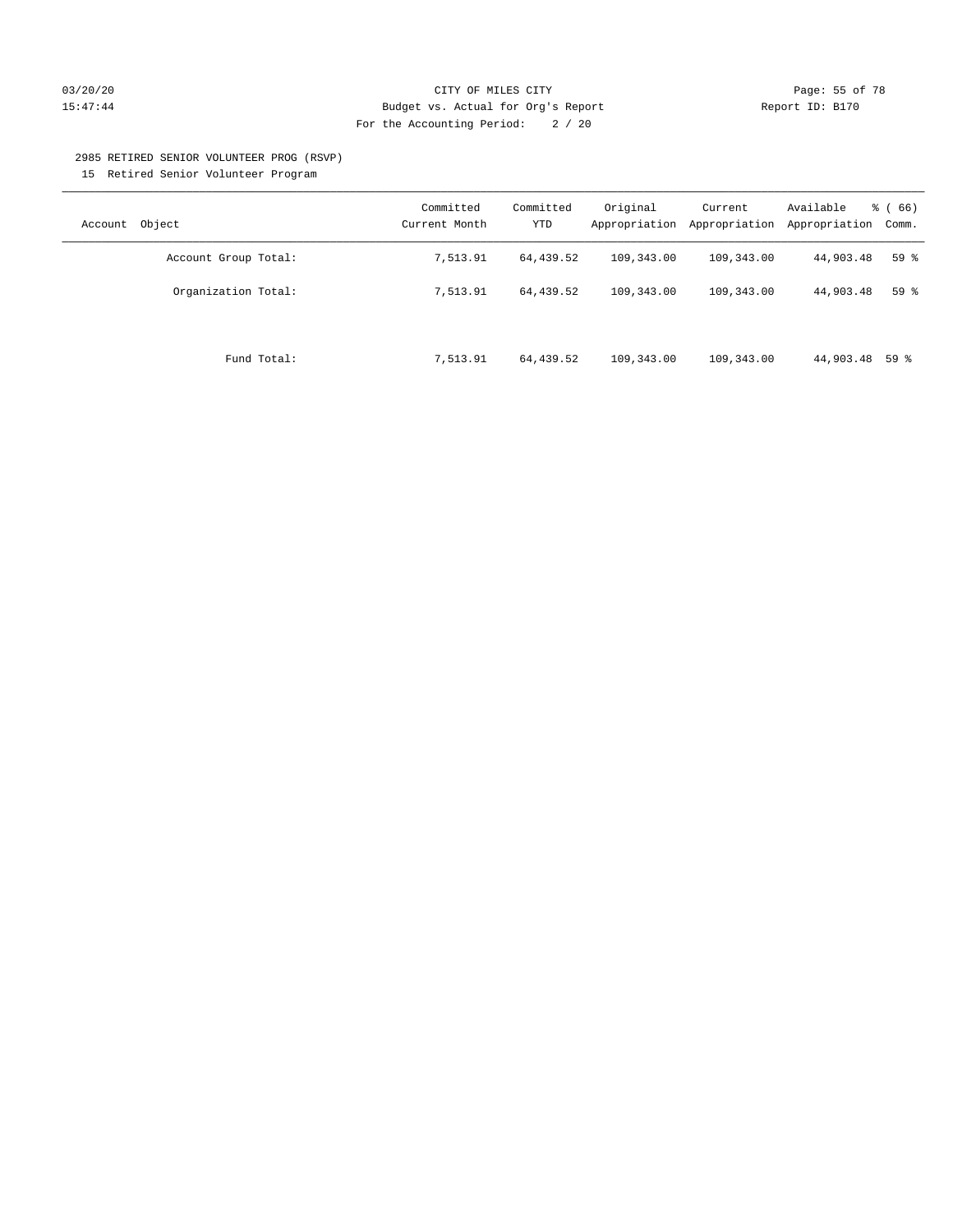# 03/20/20 Page: 56 of 78 15:47:44 Budget vs. Actual for Org's Report Report ID: B170 For the Accounting Period: 2 / 20

#### 3670 SID 211 110 SID # 211

| Account Object                     | Committed<br>Current Month | Committed<br><b>YTD</b> | Original | Current<br>Appropriation Appropriation | Available<br>Appropriation | % (66)<br>Comm. |
|------------------------------------|----------------------------|-------------------------|----------|----------------------------------------|----------------------------|-----------------|
| 490000 DEBT SERVICE                |                            |                         |          |                                        |                            |                 |
| 490500 Other Debt Service Payments |                            |                         |          |                                        |                            |                 |
| 643 Principal- SID 211             | 1,906.48                   | 3,805.80                | 3,806.00 | 3,806.00                               | $0.20$ 100 %               |                 |
| 644 Interest- SID 211              | 760.83                     | 1,540.99                | 1,541.00 | 1,541.00                               | $0.01$ 100 %               |                 |
| Account Total:                     | 2,667.31                   | 5,346.79                | 5,347.00 | 5,347.00                               | $0.21$ 100 %               |                 |
| Account Group Total:               | 2,667.31                   | 5,346.79                | 5,347.00 | 5,347.00                               | $0.21$ 100 %               |                 |
| Organization Total:                | 2,667.31                   | 5,346.79                | 5,347.00 | 5,347.00                               | $0.21$ 100 %               |                 |
|                                    |                            |                         |          |                                        |                            |                 |
| Fund Total:                        | 2,667.31                   | 5,346.79                | 5,347.00 | 5,347.00                               | $0.21$ 100 %               |                 |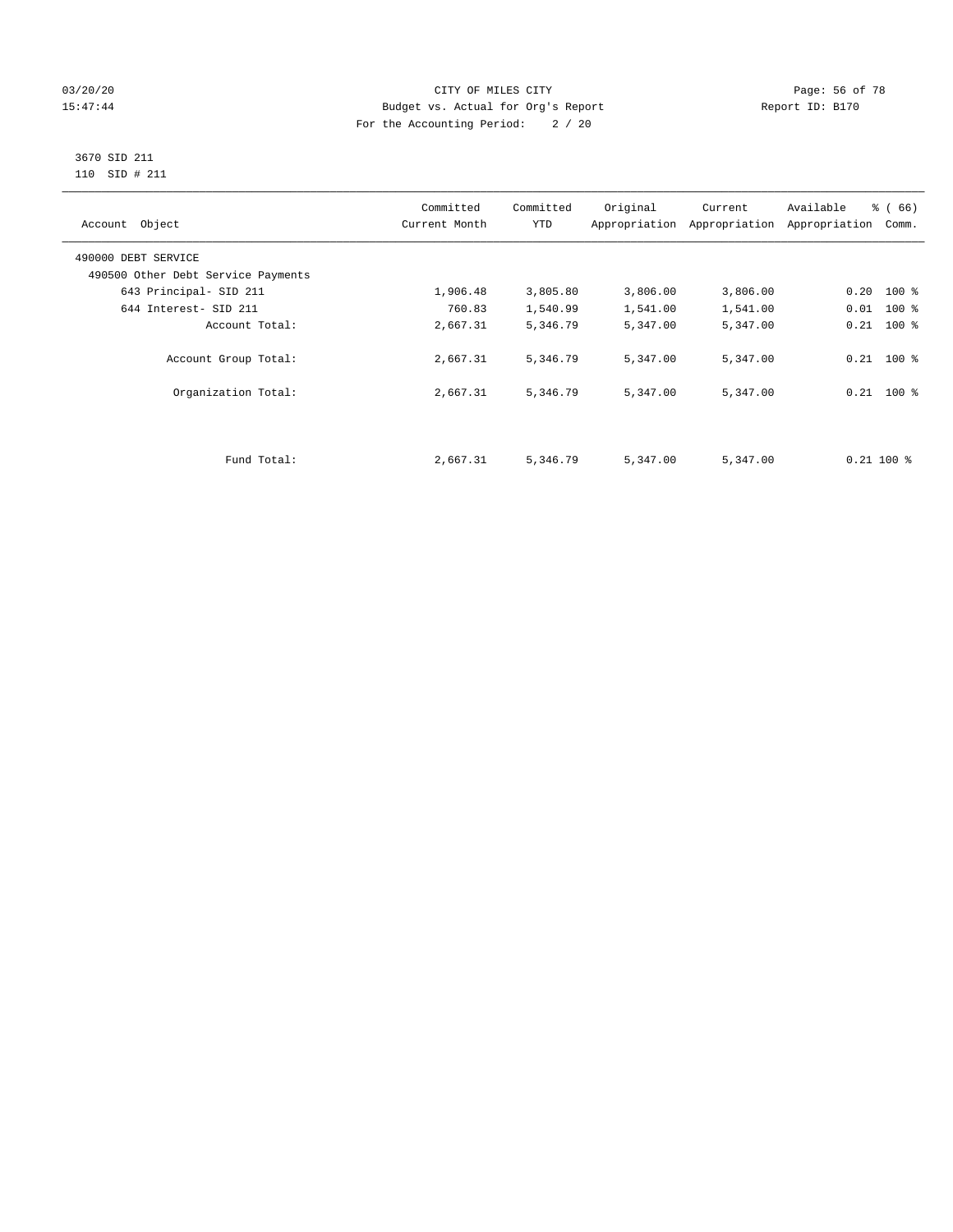# 03/20/20 Page: 57 of 78 15:47:44 Budget vs. Actual for Org's Report Report ID: B170 For the Accounting Period: 2 / 20

# 4000 General Fund Capitol Improvement Fund

501 Capital Purchases

| Account Object                                                     | Committed<br>Current Month | Committed<br><b>YTD</b>  | Original<br>Appropriation | Current<br>Appropriation | Available<br>Appropriation | % (66)<br>Comm.    |
|--------------------------------------------------------------------|----------------------------|--------------------------|---------------------------|--------------------------|----------------------------|--------------------|
| 410000 GENERAL GOVERNMENTGASB68<br>410100 Legislative Services(02) |                            |                          |                           |                          |                            |                    |
| 940 Machinery & Equipment                                          | 0.00                       | 44,218.37                | 57,640.00                 | 57,640.00                | 13,421.63                  | $77$ $\frac{6}{9}$ |
| Account Total:                                                     | 0.00                       | 44, 218.37               | 57,640.00                 | 57,640.00                | 13,421.63                  | 77 %               |
| Account Group Total:<br>Organization Total:                        | 0.00<br>0.00               | 44, 218.37<br>44, 218.37 | 57,640.00<br>57,640.00    | 57,640.00<br>57,640.00   | 13,421.63<br>13,421.63     | 77.8<br>77.8       |
| Fund Total:                                                        | 0.00                       | 44, 218.37               | 57,640.00                 | 57,640.00                | 13,421.63                  | 77 %               |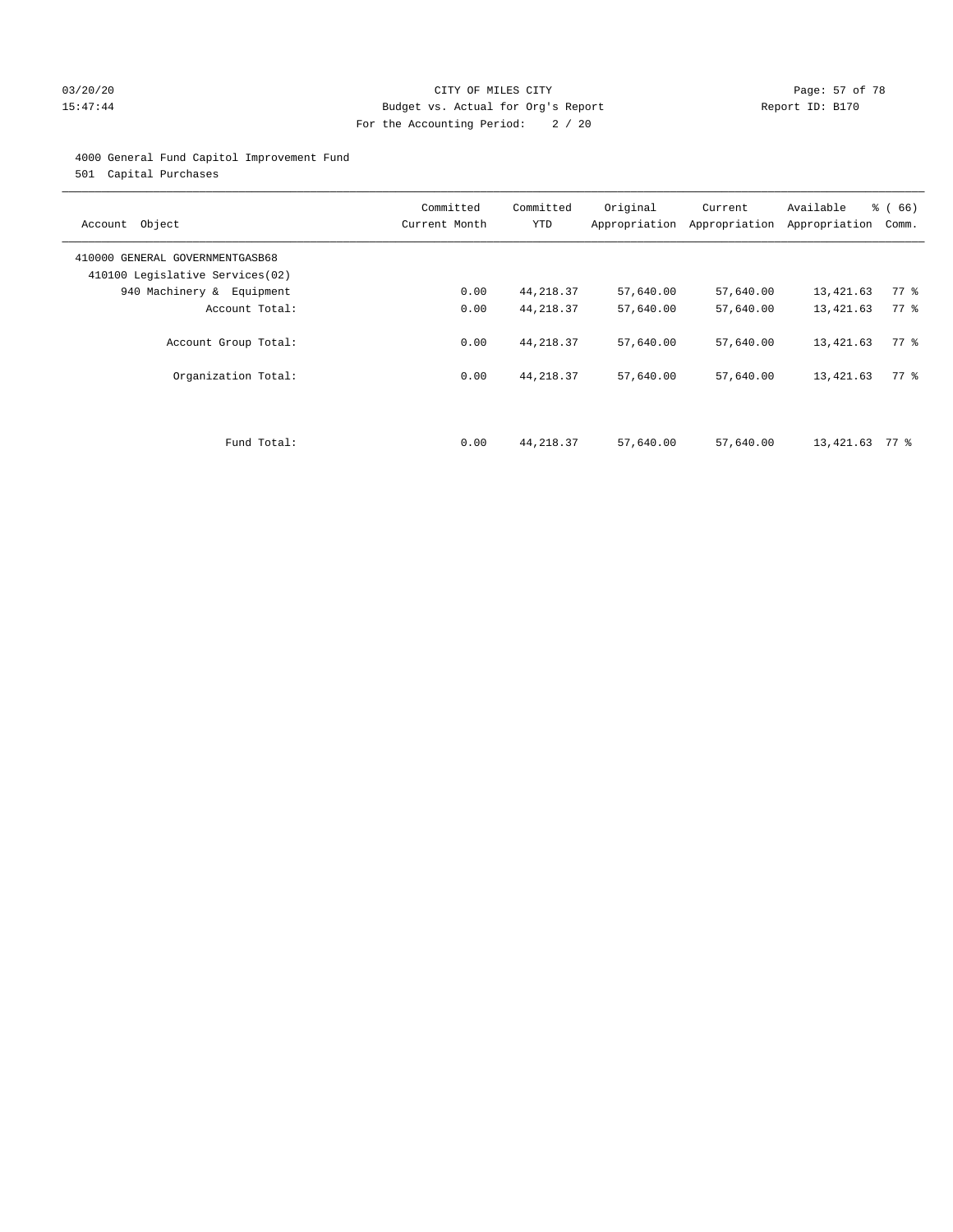# 03/20/20 Page: 58 of 78 15:47:44 Budget vs. Actual for Org's Report Report ID: B170 For the Accounting Period: 2 / 20

# 4050 Ambulance Capital Improvement Fund

10 Ambulance

| Account Object                                                             | Committed<br>Current Month | Committed<br><b>YTD</b> | Original  | Current<br>Appropriation Appropriation | Available<br>Appropriation | % (66)<br>Comm. |
|----------------------------------------------------------------------------|----------------------------|-------------------------|-----------|----------------------------------------|----------------------------|-----------------|
| 420000 PUBLIC SAFETY-GASB68<br>420730 Emergency Medical Services-Ambulance |                            |                         |           |                                        |                            |                 |
| 940 Machinery & Equipment                                                  | 0.00                       | 0.00                    | 13,779.00 | 13,779.00                              | 13,779.00                  | 0 <sup>8</sup>  |
| Account Total:                                                             | 0.00                       | 0.00                    | 13,779.00 | 13,779.00                              | 13,779.00                  | 0 <sup>8</sup>  |
| Account Group Total:                                                       | 0.00                       | 0.00                    | 13,779.00 | 13,779.00                              | 13,779.00                  | 0 <sup>8</sup>  |
| Organization Total:                                                        | 0.00                       | 0.00                    | 13,779.00 | 13,779.00                              | 13,779.00                  | 0 <sup>8</sup>  |
|                                                                            |                            |                         |           |                                        |                            |                 |
| Fund Total:                                                                | 0.00                       | 0.00                    | 13,779.00 | 13,779.00                              | 13,779.00                  | 0 %             |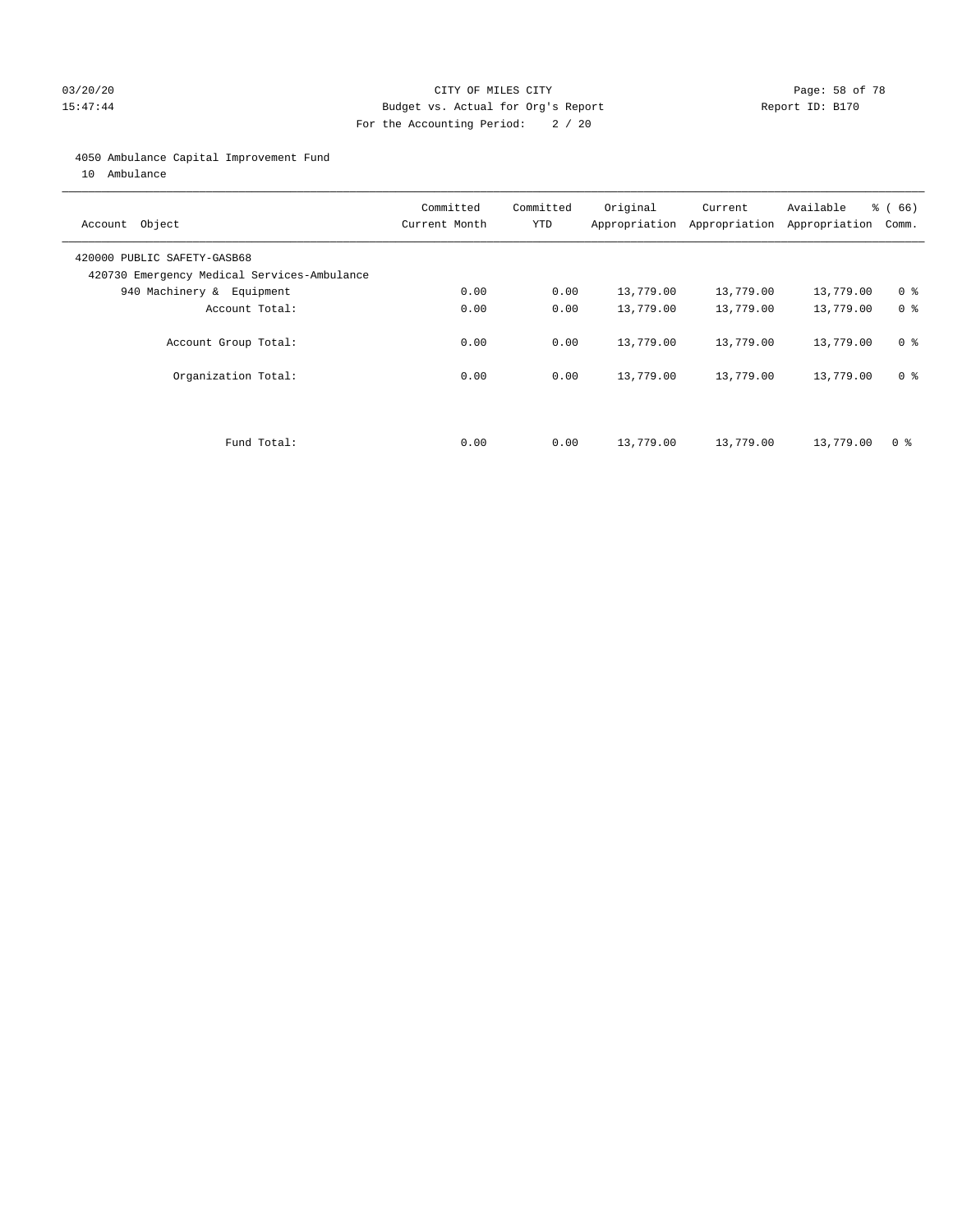# 03/20/20 Page: 59 of 78 15:47:44 Budget vs. Actual for Org's Report Report ID: B170 For the Accounting Period: 2 / 20

### 4060 CAPITAL IMPROV-PUBLIC WORKS

911 Public Works Operations

| Object<br>Account                                         | Committed<br>Current Month | Committed<br><b>YTD</b>   | Original<br>Appropriation | Current<br>Appropriation | Available<br>Appropriation | % (66)<br>Comm. |
|-----------------------------------------------------------|----------------------------|---------------------------|---------------------------|--------------------------|----------------------------|-----------------|
| 430000 Public Works-GASB68<br>430233 Roadway/Re-surfacing |                            |                           |                           |                          |                            |                 |
| 940 Machinery & Equipment                                 | 0.00                       | 362, 159.73               | 510,000.00                | 510,000.00               | 147,840.27                 | 71 %            |
| Account Total:                                            | 0.00                       | 362, 159.73               | 510,000.00                | 510,000.00               | 147,840.27                 | 71 %            |
| Account Group Total:<br>Organization Total:               | 0.00<br>0.00               | 362,159.73<br>362, 159.73 | 510,000.00<br>510,000.00  | 510,000.00<br>510,000.00 | 147,840.27<br>147,840.27   | 71 %<br>71 %    |
| Fund Total:                                               | 0.00                       | 362, 159.73               | 510,000.00                | 510,000.00               | 147,840.27                 | 71 %            |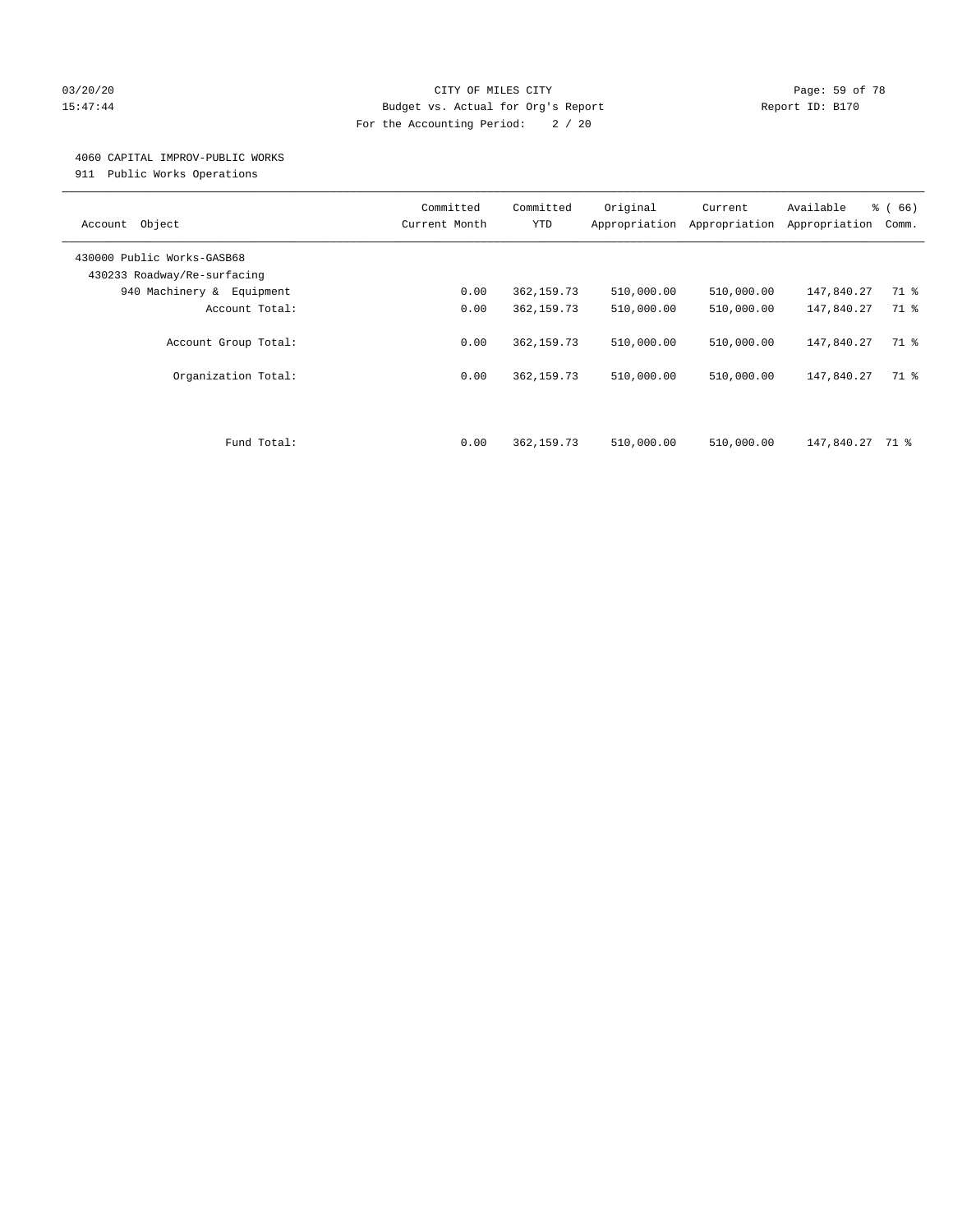# 03/20/20 Page: 60 of 78 15:47:44 Budget vs. Actual for Org's Report Report ID: B170 For the Accounting Period: 2 / 20

————————————————————————————————————————————————————————————————————————————————————————————————————————————————————————————————————

# 5210 WATER UTILITY

22 Water Plant

|                                               | Committed     | Committed  | Original   | Current    | Available                                       | % (66)          |
|-----------------------------------------------|---------------|------------|------------|------------|-------------------------------------------------|-----------------|
| Account Object                                | Current Month | YTD        |            |            | Appropriation Appropriation Appropriation Comm. |                 |
| 430000 Public Works-GASB68                    |               |            |            |            |                                                 |                 |
| 430530 Water Source of Supply and Pumping(22) |               |            |            |            |                                                 |                 |
| 111 Salaries and Wages - Permanent            | 19,260.95     | 164,694.09 | 250,484.00 | 250,484.00 | 85,789.91                                       | 66 %            |
| 121 OVERTIME-PERMANENT                        | 345.34        | 6,590.79   | 10,300.00  | 10,300.00  | 3,709.21                                        | 64 %            |
| 131 VACATION                                  | 2,033.59      | 12,437.83  | 19,500.00  | 19,500.00  | 7,062.17                                        | 64 %            |
| 132 SICK LEAVE                                | 815.46        | 3,090.05   | 5,500.00   | 5,500.00   | 2,409.95                                        | 56 %            |
| 133 OTHER LEAVE PAY                           | 0.00          | 240.77     | 2,733.00   | 2,733.00   | 2,492.23                                        | 9%              |
| 134 HOLIDAY PAY                               | 367.13        | 4,181.25   | 5,400.00   | 5,400.00   | 1,218.75                                        | $77$ $%$        |
| 141 Unemployment Insurance                    | 34.27         | 288.51     | 441.00     | 441.00     | 152.49                                          | 65 %            |
| 142 Workers' Compensation                     | 1,443.37      | 11,352.09  | 16,848.00  | 16,848.00  | 5,495.91                                        | 67%             |
| 143 Health Insurance                          | 4,449.97      | 36,552.79  | 53,404.00  | 53,404.00  | 16,851.21                                       | 68 %            |
| 144 FICA                                      | 1,659.69      | 14,009.92  | 22,485.00  | 22,485.00  | 8,475.08                                        | 62 %            |
| 145 PERS                                      | 1,978.77      | 16,324.53  | 25,482.00  | 25,482.00  | 9,157.47                                        | 64 %            |
| 196 CLOTHING ALLOTMENT                        | 0.00          | 915.00     | 950.00     | 950.00     | 35.00                                           | 96%             |
| 210 Office Supplies and Materials             | 0.00          | 64.44      | 250.00     | 250.00     | 185.56                                          | $26$ %          |
| 214 Small Items of Equipment                  | 0.00          | 83.39      | 8,000.00   | 8,000.00   | 7,916.61                                        | 1 <sup>8</sup>  |
| 220 Operating Expenses                        | 85.72         | 1,079.15   | 2,500.00   | 2,500.00   | 1,420.85                                        | 43 %            |
| 222 Chemicals, Lab & Med Supplies             | 0.00          | 0.00       | 250.00     | 250.00     | 250.00                                          | 0 <sup>8</sup>  |
| 226 Clothing and Uniforms                     | 81.80         | 254.34     | 600.00     | 600.00     | 345.66                                          | $42$ %          |
| 230 Repair and Maintenance Supplies           | 382.30        | 4,245.03   | 10,000.00  | 10,000.00  | 5,754.97                                        | $42$ %          |
| 231 Gas, Oil, Diesel Fuel, Grease, etc.       | 86.20         | 1,339.94   | 2,000.00   | 2,000.00   | 660.06                                          | 67 %            |
| 241 Consumable Tools                          | 0.00          | 0.00       | 200.00     | 200.00     | 200.00                                          | 0 <sup>8</sup>  |
| 311 Postage, Box Rent, Etc.                   | 6.79          | 14.94      | 50.00      | 50.00      | 35.06                                           | $30*$           |
| 330 Publicity, Subscriptions & Dues           | 0.00          | 145.00     | 750.00     | 750.00     | 605.00                                          | 19 <sup>°</sup> |
| 334 Memberships, Registrations & Dues         | 0.00          | 107.50     | 200.00     | 200.00     | 92.50                                           | $54$ %          |
| 341 Electric Utility Services                 | 5,022.68      | 47,207.89  | 75,800.00  | 75,800.00  | 28,592.11                                       | 62 %            |
| 344 Gas Utility Service                       | 1,550.47      | 5,588.72   | 10,000.00  | 10,000.00  | 4,411.28                                        | 56%             |
| 345 Telephone                                 | 70.74         | 586.52     | 1,000.00   | 1,000.00   | 413.48                                          | 59 %            |
| 346 Garbage Service                           | 0.00          | 348.62     | 500.00     | 500.00     | 151.38                                          | 70 %            |
| 347 Internet                                  | 80.20         | 641.60     | 1,000.00   | 1,000.00   | 358.40                                          | 64 %            |
| 350 Professional Services                     | 0.00          | 465.80     | 500.00     | 500.00     | 34.20                                           | 93 %            |
| 352 Wtr/Swr Lab Testing                       | 0.00          | 0.00       | 1,000.00   | 1,000.00   | 1,000.00                                        | 0 <sup>8</sup>  |
| 357 Architectual, Engineering Serv Etc.       | 0.00          | 0.00       | 10,000.00  | 10,000.00  | 10,000.00                                       | 0 <sup>8</sup>  |
| 360 Contr R & M                               | 0.00          | 18,324.41  | 143,000.00 | 143,000.00 | 124,675.59                                      | $13*$           |
| 363 R&M Vehicles/Equip/Labor-PW               | 3.14          | 135.58     | 3,500.00   | 3,500.00   | 3,364.42                                        | 4%              |
| 369 Other Repair and Maintenance              | 0.00          | 309.25     | 2,000.00   | 2,000.00   | 1,690.75                                        | 15 <sup>8</sup> |
| 370 Travel                                    | 85.00         | 384.54     | 1,000.00   | 1,000.00   | 615.46                                          | 38 <sup>8</sup> |
| 380 Training Services                         | 145.00        | 476.08     | 2,000.00   | 2,000.00   | 1,523.92                                        | $24$ %          |
| 382 Books                                     | 73.75         | 148.00     | 200.00     | 200.00     | 52.00                                           | 74 %            |
| 400 BUILDING MATERIALS                        | 0.00          | 0.00       | 500.00     | 500.00     | 500.00                                          | 0 <sup>8</sup>  |
| 511 Insurance on Buildings                    | 0.00          | 9,143.21   | 9,522.00   | 9,522.00   | 378.79                                          | 96%             |
| 512 Insurance on Vehicles & Equipment         | 0.00          | 271.93     | 272.00     | 272.00     | 0.07                                            | 100 %           |
| 940 Machinery & Equipment                     | 0.00          | 6,056.00   | 85,000.00  | 85,000.00  | 78,944.00                                       | 7 %             |
| Account Total:                                | 40,062.33     | 368,099.50 | 785,121.00 | 785,121.00 | 417,021.50                                      | 47 %            |
| Account Group Total:                          | 40,062.33     | 368,099.50 | 785,121.00 | 785,121.00 | 417,021.50                                      | 47 %            |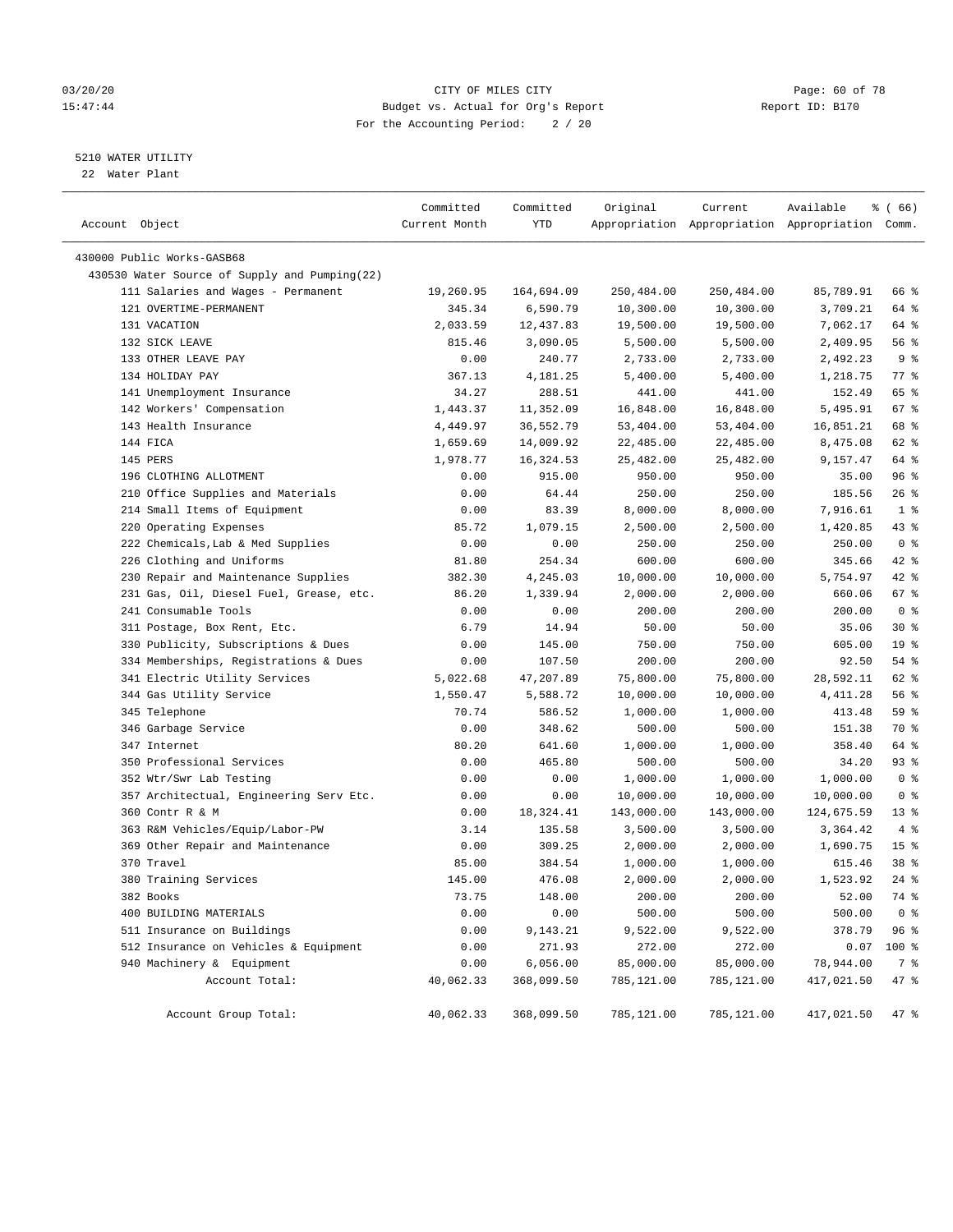# 03/20/20 Page: 61 of 78 15:47:44 Budget vs. Actual for Org's Report Report ID: B170 For the Accounting Period: 2 / 20

#### 5210 WATER UTILITY 22 Water Plant

| Account Object |                     | Committed<br>Current Month | Committed<br>YTD | Original   | Current    | Available<br>Appropriation Appropriation Appropriation Comm. | ී (66) |
|----------------|---------------------|----------------------------|------------------|------------|------------|--------------------------------------------------------------|--------|
|                | Organization Total: | 40,062.33                  | 368,099.50       | 785,121.00 | 785,121.00 | 417,021.50 47 %                                              |        |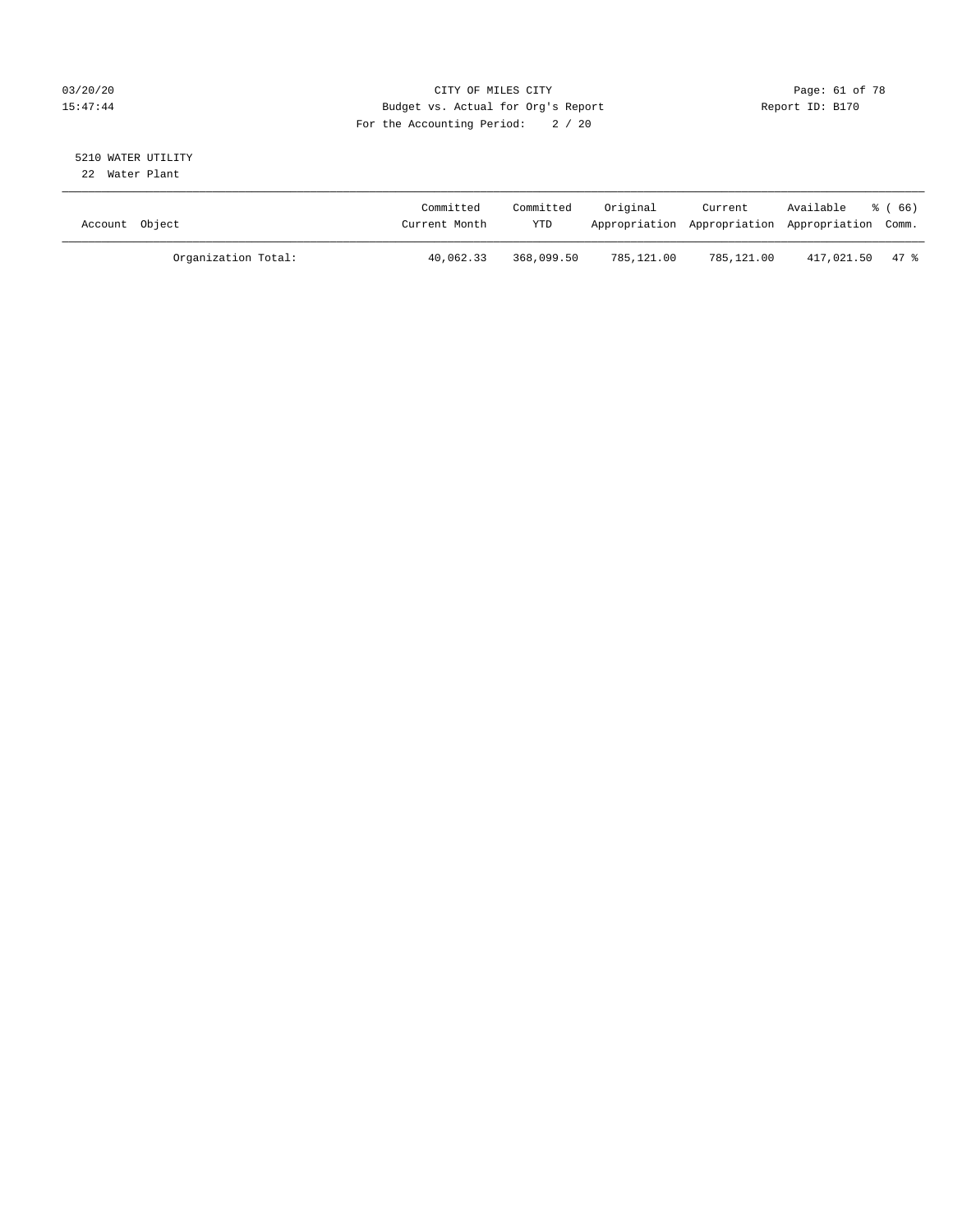# 03/20/20 Page: 62 of 78 15:47:44 Budget vs. Actual for Org's Report Report ID: B170 For the Accounting Period: 2 / 20

————————————————————————————————————————————————————————————————————————————————————————————————————————————————————————————————————

# 5210 WATER UTILITY

23 Water Lines

|                                                          | Committed      | Committed                | Original     | Current            | Available                                       | % (66)         |
|----------------------------------------------------------|----------------|--------------------------|--------------|--------------------|-------------------------------------------------|----------------|
| Account Object                                           | Current Month  | YTD                      |              |                    | Appropriation Appropriation Appropriation Comm. |                |
|                                                          |                |                          |              |                    |                                                 |                |
| 430000 Public Works-GASB68                               |                |                          |              |                    |                                                 |                |
| 430550 Transmission and Distribution(23)                 |                |                          |              |                    |                                                 |                |
| 111 Salaries and Wages - Permanent                       | 10,286.50      | 83,064.27                | 151,428.00   | 151,428.00         | 68, 363. 73                                     | 55 %           |
| 121 OVERTIME-PERMANENT                                   | 395.33         | 5,502.89                 | 10,200.00    | 10,200.00          | 4,697.11                                        | $54$ %         |
| 131 VACATION                                             | 750.94         | 7,364.30                 | 7,600.00     | 7,600.00           | 235.70                                          | 97%            |
| 132 SICK LEAVE                                           | 687.96         | 3,163.78                 | 5,000.00     | 5,000.00           | 1,836.22                                        | 63 %           |
| 133 OTHER LEAVE PAY                                      | 0.00           | 419.25                   | 1,430.00     | 1,430.00           | 1,010.75                                        | 29%            |
| 134 HOLIDAY PAY                                          | 241.58         | 607.92                   | 2,100.00     | 2,100.00           | 1,492.08                                        | $29$ %         |
| 141 Unemployment Insurance                               | 18.55          | 150.95                   | 267.00       | 267.00             | 116.05                                          | 57%            |
| 142 Workers' Compensation                                | 674.25         | 5,441.83                 | 8,523.00     | 8,523.00           | 3,081.17                                        | 64 %           |
| 143 Health Insurance                                     | 2,447.15       | 19,577.20                | 34,140.00    | 34,140.00          | 14,562.80                                       | 57%            |
| 144 FICA                                                 | 905.76         | 7,375.12                 | 13,599.00    | 13,599.00          | 6,223.88                                        | $54$ %         |
| 145 PERS                                                 | 1,071.79       | 8,644.98                 | 15,412.00    | 15,412.00          | 6,767.02                                        | 56%            |
| 196 CLOTHING ALLOTMENT                                   | 0.00           | 462.00                   | 800.00       | 800.00             | 338.00                                          | 58 %           |
| 210 Office Supplies and Materials                        | 46.58          | 185.18                   | 350.00       | 350.00             | 164.82                                          | 53%            |
| 214 Small Items of Equipment                             | 1,248.48       | 18, 144.58               | 37,000.00    | 37,000.00          | 18,855.42                                       | 49 %           |
| 220 Operating Expenses                                   | 1,972.50       | 6,440.17                 | 35,000.00    | 35,000.00          | 28,559.83                                       | 18 %           |
| 222 Chemicals, Lab & Med Supplies                        | 0.00           | 0.00                     | 200.00       | 200.00             | 200.00                                          | 0 <sup>8</sup> |
| 226 Clothing and Uniforms                                | 27.99          | 298.54                   | 700.00       | 700.00             | 401.46                                          | 43 %           |
| 230 Repair and Maintenance Supplies                      | 937.09         | 12,160.32                | 40,000.00    | 40,000.00          | 27,839.68                                       | $30*$          |
| 231 Gas, Oil, Diesel Fuel, Grease, etc.                  | 1,295.10       | 5,955.69                 | 15,000.00    | 15,000.00          | 9,044.31                                        | 40 %           |
| 233 Water/Sewer Main Replacement and                     | 0.00           | 0.00                     | 10,000.00    | 10,000.00          | 10,000.00                                       | 0 <sup>8</sup> |
| 234 Hydrant/Manhole Replacement, Valves                  | 0.00           | 14,238.59                | 20,000.00    | 20,000.00          | 5,761.41                                        | 71 %           |
| 235 Curb Stop Replacement                                | 748.58         | 9,996.88                 | 18,000.00    | 18,000.00          | 8,003.12                                        | 56 %           |
| 241 Consumable Tools                                     | 0.00           | 0.00                     | 1,000.00     | 1,000.00           | 1,000.00                                        | 0 <sup>8</sup> |
| 311 Postage, Box Rent, Etc.                              | 0.00           | 0.00                     | 100.00       | 100.00             | 100.00                                          | 0 <sup>8</sup> |
| 320 Printing, Duplicating, Typing &                      | 0.00           | 0.00                     | 100.00       | 100.00             | 100.00                                          | 0 <sup>8</sup> |
| 330 Publicity, Subscriptions & Dues                      | 0.00           | 0.00                     | 1,500.00     | 1,500.00           | 1,500.00                                        | 0 <sup>8</sup> |
| 331 Publication of Formal & Legal Notices                | 0.00           | 0.00                     | 150.00       | 150.00             | 150.00                                          | 0 <sup>8</sup> |
| 334 Memberships, Registrations & Dues                    | 0.00           | 270.95                   | 500.00       | 500.00             | 229.05                                          | 54 %           |
| 341 Electric Utility Services                            | 25.65          | 169.54                   | 1,500.00     | 1,500.00           | 1,330.46                                        | $11$ %         |
| 344 Gas Utility Service                                  | 53.32          | 222.38                   | 500.00       | 500.00             | 277.62                                          | 44 %           |
| 345 Telephone                                            | 47.48          | 414.45                   | 700.00       | 700.00             | 285.55                                          | 59 %           |
| 347 Internet                                             | 11.40          | 91.20                    | 200.00       | 200.00             | 108.80                                          | 46 %           |
| 350 Professional Services                                | 93.26          | 12,080.83                | 45,000.00    | 45,000.00          | 32,919.17                                       | $27$ %         |
| 357 Architectual, Engineering Serv Etc.                  | 0.00           | 0.00                     | 15,000.00    | 15,000.00          | 15,000.00                                       | 0 <sup>8</sup> |
| 360 Contr R & M                                          | 160.43         | 2,088.17                 | 80,000.00    | 80,000.00          | 77,911.83                                       | 3%             |
| 363 R&M Vehicles/Equip/Labor-PW                          | 526.76         | 20,851.34                | 40,000.00    | 40,000.00          | 19,148.66                                       | $52$ $%$       |
| 369 Other Repair and Maintenance                         | 0.00           | 0.00                     | 1,000.00     | 1,000.00           | 1,000.00                                        | 0 <sup>8</sup> |
| 370 Travel                                               | 41.50          | 41.50                    | 1,200.00     | 1,200.00           | 1,158.50                                        | 3%             |
| 380 Training Services                                    | 185.00         | 185.00                   | 750.00       | 750.00             | 565.00                                          | $25$ %         |
| 382 Books                                                | 0.00           | 0.00                     | 150.00       | 150.00             | 150.00                                          | 0 <sup>8</sup> |
| 400 BUILDING MATERIALS                                   |                |                          | 750.00       |                    |                                                 |                |
| 511 Insurance on Buildings                               | 171.45<br>0.00 | 264.28<br>2,997.20       | 2,998.00     | 750.00<br>2,998.00 | 485.72<br>0.80                                  | 35%<br>100 %   |
|                                                          |                |                          |              |                    |                                                 |                |
| 512 Insurance on Vehicles & Equipment<br>532 Land Rental | 0.00           | 731.65                   | 732.00       | 732.00             | 0.35                                            | 100 %          |
|                                                          | 0.00           | 911.33                   | 1,500.00     | 1,500.00           | 588.67                                          | 61 %           |
| 940 Machinery & Equipment                                |                | 6, 317.94 1, 085, 591.24 | 1,875,000.00 | 1,875,000.00       | 789,408.76                                      | 58 %           |
| Account Total:                                           |                | 31,390.32 1,336,105.50   | 2,497,079.00 | 2,497,079.00       | 1,160,973.50                                    | 54 %           |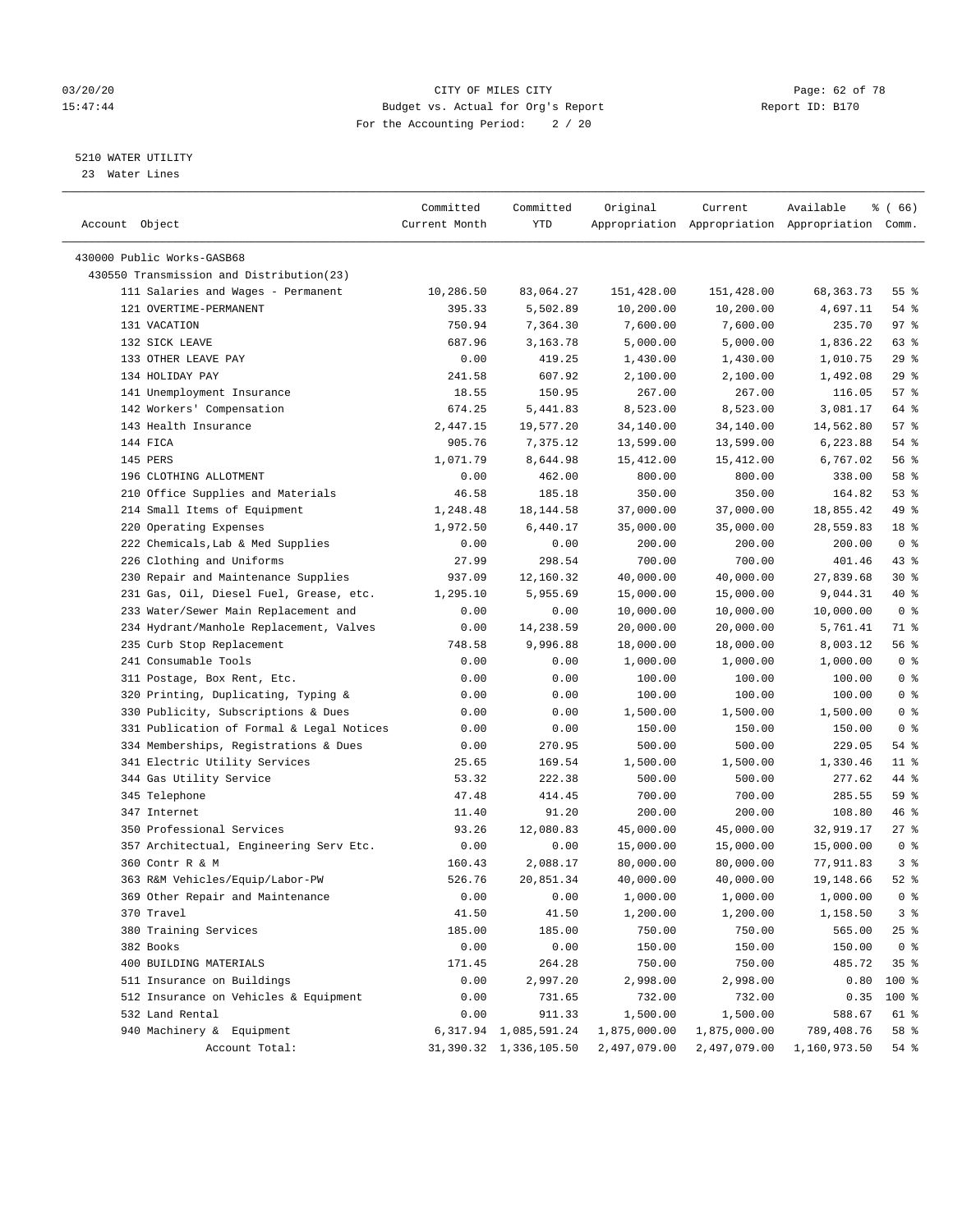# 03/20/20 Page: 63 of 78 15:47:44 Budget vs. Actual for Org's Report Report ID: B170 For the Accounting Period: 2 / 20

5210 WATER UTILITY

23 Water Lines

| Account Object                             | Committed<br>Current Month | Committed<br><b>YTD</b>     | Original     | Current<br>Appropriation Appropriation Appropriation | Available    | % (66)<br>Comm. |  |
|--------------------------------------------|----------------------------|-----------------------------|--------------|------------------------------------------------------|--------------|-----------------|--|
| Account Group Total:                       |                            | 31, 390.32 1, 336, 105.50   | 2,497,079.00 | 2,497,079.00                                         | 1,160,973.50 | 54 %            |  |
| 490000 DEBT SERVICE                        |                            |                             |              |                                                      |              |                 |  |
| 490200 Revenue Bonds                       |                            |                             |              |                                                      |              |                 |  |
| 611 Principal-NE Wtr Line Phase II         | 0.00                       | 9,000.00                    | 17,000.00    | 17,000.00                                            | 8,000.00     | 53%             |  |
| 615 Principal-Northeast Water Ln \$2.2     | 0.00                       | 33,000.00                   | 67,000.00    | 67,000.00                                            | 34,000.00    | 49 %            |  |
| 616 Principal-Carbon Hill Water Tank \$2.2 | 0.00                       | 33,000.00                   | 66,000.00    | 66,000.00                                            | 33,000.00    | 50%             |  |
| 617 Principal - NE Wtr Line \$500k         | 0.00                       | 7,000.00                    | 15,000.00    | 15,000.00                                            | 8,000.00     | 47.8            |  |
| 618 Principal-Carbon Hill \$500k           | 0.00                       | 7,000.00                    | 15,000.00    | 15,000.00                                            | 8,000.00     | 47 %            |  |
| 622 Interest-NE Wtr Line Phase II          | 0.00                       | 671.25                      | 1,309.00     | 1,309.00                                             | 637.75       | $51$ $%$        |  |
| 631 Interest - NE Wtr Line \$500k          | 0.00                       | 5,046.25                    | 9,997.00     | 9,997.00                                             | 4,950.75     | 50%             |  |
| 632 Interest - Carbon Hill Wtr Tank \$500k | 0.00                       | 5,046.25                    | 9,997.00     | 9,997.00                                             | 4,950.75     | $50*$           |  |
| 634 Interest-Northeast Wtr Ln \$2.2        | 0.00                       | 24,600.00                   | 48,705.00    | 48,705.00                                            | 24,105.00    | $51$ %          |  |
| 638 Interest-Carbon Hill Tank \$2.2        | 0.00                       | 23,955.00                   | 47, 415.00   | 47, 415.00                                           | 23,460.00    | $51$ %          |  |
| Account Total:                             | 0.00                       | 148, 318.75                 | 297,423.00   | 297, 423.00                                          | 149, 104. 25 | 50%             |  |
| Account Group Total:                       | 0.00                       | 148, 318.75                 | 297,423.00   | 297, 423.00                                          | 149,104.25   | 50%             |  |
| 520000 OTHER FINANCING USES                |                            |                             |              |                                                      |              |                 |  |
| 521000 Interfund Operating Transfers Out   |                            |                             |              |                                                      |              |                 |  |
| 820 Transfers to Other Funds               | 1,000.00                   | 8,000.00                    | 12,000.00    | 12,000.00                                            | 4,000.00     | 67 <sup>8</sup> |  |
| Account Total:                             | 1,000.00                   | 8,000.00                    | 12,000.00    | 12,000.00                                            | 4,000.00     | 67%             |  |
| Account Group Total:                       | 1,000.00                   | 8,000.00                    | 12,000.00    | 12,000.00                                            | 4,000.00     | 67 <sup>8</sup> |  |
| Organization Total:                        |                            | 32, 390. 32 1, 492, 424. 25 | 2,806,502.00 | 2,806,502.00                                         | 1,314,077.75 | $53$ $%$        |  |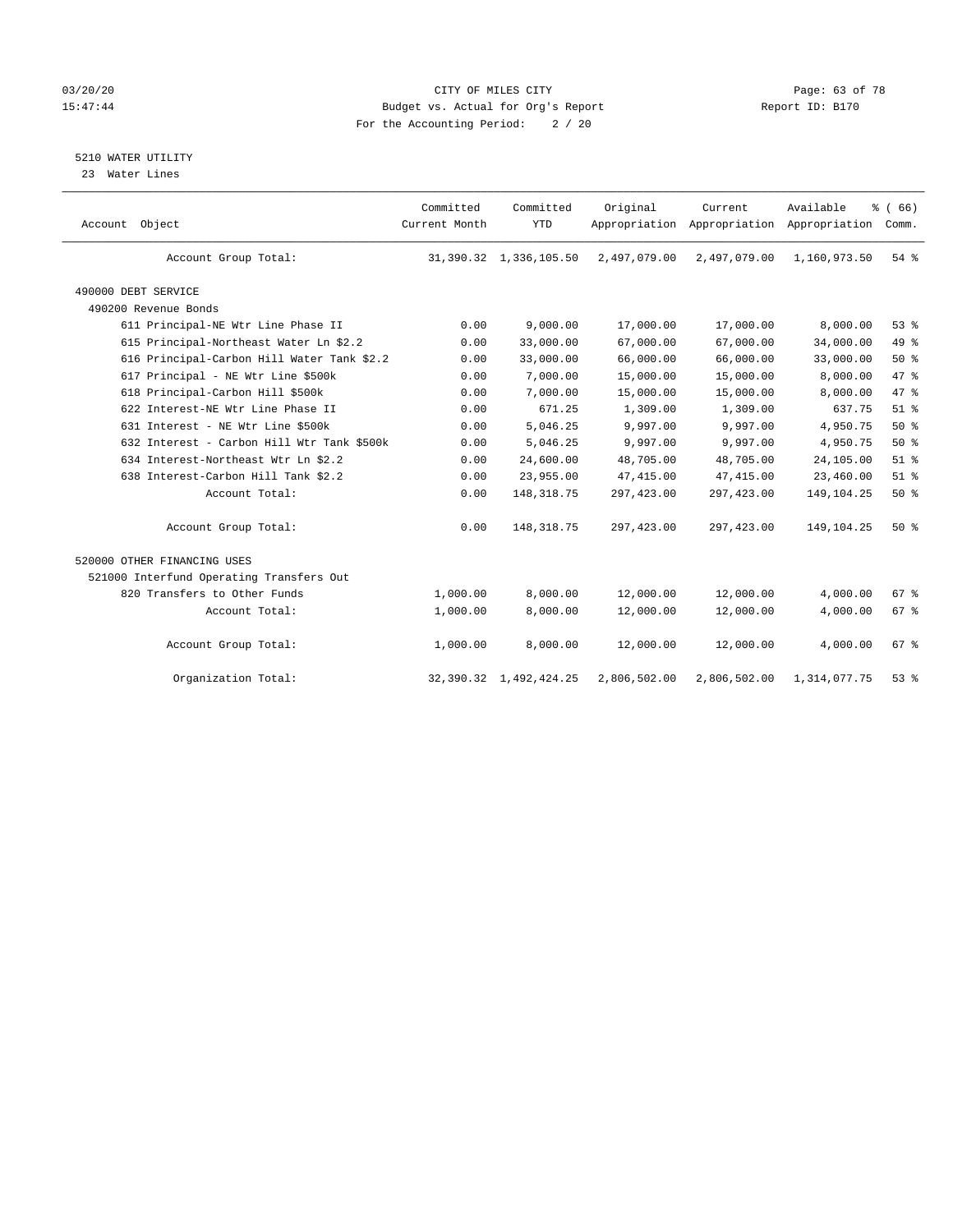# 03/20/20 Page: 64 of 78 15:47:44 Budget vs. Actual for Org's Report Report ID: B170 For the Accounting Period: 2 / 20

————————————————————————————————————————————————————————————————————————————————————————————————————————————————————————————————————

# 5210 WATER UTILITY

25 Water Administration

| Account Object                                                             | Committed<br>Current Month | Committed<br><b>YTD</b> | Original           | Current            | Available<br>Appropriation Appropriation Appropriation Comm. | % (66)                 |
|----------------------------------------------------------------------------|----------------------------|-------------------------|--------------------|--------------------|--------------------------------------------------------------|------------------------|
|                                                                            |                            |                         |                    |                    |                                                              |                        |
| 430000 Public Works-GASB68                                                 |                            |                         |                    |                    |                                                              |                        |
| 430510 Water Administration(25)                                            |                            |                         |                    |                    |                                                              |                        |
| 111 Salaries and Wages - Permanent                                         | 2,093.08                   | 17,243.71               | 24,656.00          | 24,656.00          | 7,412.29                                                     | 70 %                   |
| 121 OVERTIME-PERMANENT                                                     | 0.00                       | 0.00                    | 120.00             | 120.00             | 120.00                                                       | 0 <sup>8</sup>         |
| 131 VACATION                                                               | 10.93                      | 629.63                  | 1,700.00           | 1,700.00           | 1,070.37                                                     | 37%                    |
| 132 SICK LEAVE                                                             | 129.03                     | 614.70                  | 1,100.00           | 1,100.00           | 485.30                                                       | 56%                    |
| 133 OTHER LEAVE PAY                                                        | 0.00                       | 13.35                   | 104.00             | 104.00             | 90.65                                                        | $13*$                  |
| 141 Unemployment Insurance                                                 | 3.32                       | 27.82                   | 42.00              | 42.00              | 14.18                                                        | 66 %                   |
| 142 Workers' Compensation                                                  | 26.79                      | 223.43                  | 347.00             | 347.00             | 123.57                                                       | 64 %                   |
| 143 Health Insurance                                                       | 437.08                     | 3,496.65                | 5,245.00           | 5,245.00           | 1,748.35                                                     | 67 <sup>°</sup>        |
| 144 FICA                                                                   | 170.82                     | 1,424.51                | 2,118.00           | 2,118.00           | 693.49                                                       | 67 %                   |
| 145 PERS                                                                   | 193.60                     | 1,604.04                | 2,400.00           | 2,400.00           | 795.96                                                       | 67 %                   |
| 196 CLOTHING ALLOTMENT                                                     | 0.00                       | 120.00                  | 125.00             | 125.00             | 5.00                                                         | 96%                    |
| 210 Office Supplies and Materials                                          | 167.96                     | 898.14                  | 3,200.00           | 3,200.00           | 2,301.86                                                     | $28$ %                 |
| 214 Small Items of Equipment                                               | 0.00                       | 3,993.67                | 2,700.00           | 2,700.00           | $-1, 293.67$                                                 | 148 %                  |
| 220 Operating Expenses                                                     | 91.39                      | 2,717.25                | 3,000.00           | 3,000.00           | 282.75                                                       | 91 %<br>0 <sup>8</sup> |
| 230 Repair and Maintenance Supplies                                        | 0.00                       | 0.00                    | 1,000.00           | 1,000.00           | 1,000.00                                                     |                        |
| 311 Postage, Box Rent, Etc.                                                | 604.49                     | 4,987.38                | 7,000.00           | 7,000.00           | 2,012.62                                                     | 71 %<br>0 <sup>8</sup> |
| 320 Printing, Duplicating, Typing &<br>330 Publicity, Subscriptions & Dues | 0.00<br>190.37             | 0.00<br>865.52          | 1,100.00           | 1,100.00           | 1,100.00<br>434.48                                           | 67 %                   |
| 345 Telephone                                                              |                            | 353.64                  | 1,300.00           | 1,300.00           | 246.36                                                       | 59 %                   |
| 347 Internet                                                               | 41.63                      |                         | 600.00             | 600.00             |                                                              | 37%                    |
|                                                                            | 19.60                      | 93.68<br>4,876.46       | 250.00<br>6,000.00 | 250.00<br>6,000.00 | 156.32<br>1,123.54                                           | 81 %                   |
| 350 Professional Services<br>360 Contr R & M                               | 0.00<br>139.45             | 8,366.50                | 8,100.00           | 8,100.00           | $-266.50$                                                    | 103 %                  |
| 370 Travel                                                                 | 0.00                       | 0.00                    | 250.00             | 250.00             | 250.00                                                       | 0 <sup>8</sup>         |
| 380 Training Services                                                      | 0.00                       | 50.00                   | 250.00             | 250.00             | 200.00                                                       | $20*$                  |
| 382 Books                                                                  | 0.00                       | 0.00                    | 125.00             | 125.00             | 125.00                                                       | 0 <sup>8</sup>         |
| 513 Liability                                                              | 0.00                       | 15,623.29               | 15,000.00          | 15,000.00          | $-623.29$                                                    | $104$ %                |
| 531 Building & Office Rental                                               | 500.00                     | 4,000.00                | 8,366.00           | 8,366.00           | 4,366.00                                                     | 48 %                   |
| 555 Bank Service Charges                                                   | 16.67                      | 50.01                   | 0.00               | 0.00               | $-50.01$                                                     | $***$ $%$              |
| 810 Losses (Bad debt expense - Enterprise                                  | 0.00                       | 0.00                    | 500.00             | 500.00             | 500.00                                                       | 0 <sup>8</sup>         |
| 920 Buildings                                                              | 0.00                       | 0.00                    | 2,000.00           | 2,000.00           | 2,000.00                                                     | 0 <sup>8</sup>         |
| Account Total:                                                             | 4,836.21                   | 72, 273.38              | 98,698.00          | 98,698.00          | 26,424.62                                                    | 73 %                   |
|                                                                            |                            |                         |                    |                    |                                                              |                        |
| Account Group Total:                                                       | 4,836.21                   | 72, 273.38              | 98,698.00          | 98,698.00          | 26, 424.62                                                   | 73 %                   |
| 520000 OTHER FINANCING USES                                                |                            |                         |                    |                    |                                                              |                        |
| 521000 Interfund Operating Transfers Out                                   |                            |                         |                    |                    |                                                              |                        |
| 820 Transfers to Other Funds                                               | 3,693.00                   | 35,025.00               | 55,271.00          | 55,271.00          | 20,246.00                                                    | 63 %                   |
| Account Total:                                                             | 3,693.00                   | 35,025.00               | 55,271.00          | 55,271.00          | 20,246.00                                                    | 63 %                   |
| Account Group Total:                                                       | 3,693.00                   | 35,025.00               | 55,271.00          | 55,271.00          | 20,246.00                                                    | 63 %                   |
| Organization Total:                                                        | 8,529.21                   | 107,298.38              | 153,969.00         | 153,969.00         | 46,670.62                                                    | 70 %                   |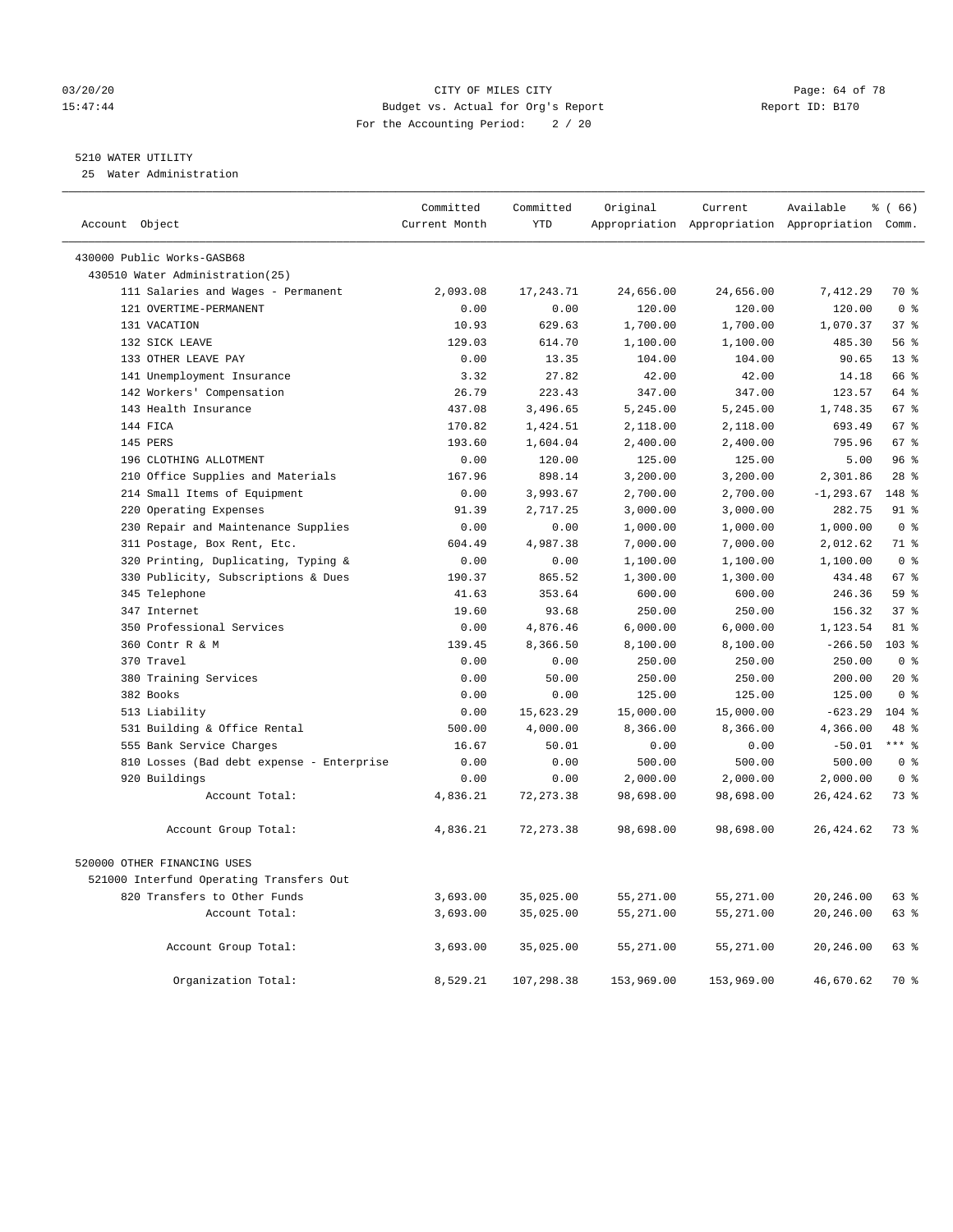# 03/20/20 Page: 65 of 78 15:47:44 Budget vs. Actual for Org's Report Report ID: B170 For the Accounting Period: 2 / 20

# 5210 WATER UTILITY

80 Water Purification

| Account Object                          | Committed<br>Current Month | Committed<br><b>YTD</b> | Original   | Current<br>Appropriation Appropriation Appropriation Comm. | Available   | % (66)          |
|-----------------------------------------|----------------------------|-------------------------|------------|------------------------------------------------------------|-------------|-----------------|
| 430000 Public Works-GASB68              |                            |                         |            |                                                            |             |                 |
| 430540 Water Purification and Treatment |                            |                         |            |                                                            |             |                 |
| 210 Office Supplies and Materials       | 22.73                      | 115.28                  | 400.00     | 400.00                                                     | 284.72      | 29%             |
| 214 Small Items of Equipment            | 0.00                       | 0.00                    | 3,000.00   | 3,000.00                                                   | 3,000.00    | 0 <sup>8</sup>  |
| 220 Operating Expenses                  | 60.21                      | 965.52                  | 3,000.00   | 3,000.00                                                   | 2,034.48    | 328             |
| 222 Chemicals, Lab & Med Supplies       | 109.39                     | 35, 416.56              | 60,000.00  | 60,000.00                                                  | 24,583.44   | 59%             |
| 226 Clothing and Uniforms               | 68.20                      | 222.46                  | 500.00     | 500.00                                                     | 277.54      | 44 %            |
| 230 Repair and Maintenance Supplies     | 2,674.25                   | 10,607.67               | 10,000.00  | 10,000.00                                                  | $-607.67$   | $106$ %         |
| 231 Gas, Oil, Diesel Fuel, Grease, etc. | 86.20                      | 1,306.28                | 2,000.00   | 2,000.00                                                   | 693.72      | 65 %            |
| 311 Postage, Box Rent, Etc.             | 0.00                       | 43.35                   | 100.00     | 100.00                                                     | 56.65       | 43 %            |
| 320 Printing, Duplicating, Typing &     | 0.00                       | 0.00                    | 100.00     | 100.00                                                     | 100.00      | 0 <sup>8</sup>  |
| 330 Publicity, Subscriptions & Dues     | 0.00                       | 145.00                  | 750.00     | 750.00                                                     | 605.00      | 19 <sup>°</sup> |
| 334 Memberships, Registrations & Dues   | 0.00                       | 107.50                  | 300.00     | 300.00                                                     | 192.50      | 36%             |
| 352 Wtr/Swr Lab Testing                 | 374.23                     | 4,017.94                | 10,000.00  | 10,000.00                                                  | 5,982.06    | 40 %            |
| 357 Architectual, Engineering Serv Etc. | 0.00                       | 0.00                    | 8,000.00   | 8,000.00                                                   | 8,000.00    | 0 <sup>8</sup>  |
| 360 Contr R & M                         | 19.50                      | 2,052.92                | 4,000.00   | 4,000.00                                                   | 1,947.08    | $51$ $%$        |
| 369 Other Repair and Maintenance        | 0.00                       | 0.00                    | 1,500.00   | 1,500.00                                                   | 1,500.00    | 0 <sup>8</sup>  |
| 370 Travel                              | 127.90                     | 500.76                  | 1,500.00   | 1,500.00                                                   | 999.24      | 33 <sup>8</sup> |
| 380 Training Services                   | 109.00                     | 366.06                  | 1,500.00   | 1,500.00                                                   | 1,133.94    | $24$ %          |
| 382 Books                               | 73.75                      | 148.00                  | 200.00     | 200.00                                                     | 52.00       | 74 %            |
| 533 Machinery and Equipment Rental      | 0.00                       | 0.00                    | 500.00     | 500.00                                                     | 500.00      | 0 <sup>8</sup>  |
| 940 Machinery & Equipment               | 0.00                       | 0.00                    | 5,000.00   | 5,000.00                                                   | 5,000.00    | 0 <sup>8</sup>  |
| Account Total:                          | 3,725.36                   | 56,015.30               | 112,350.00 | 112,350.00                                                 | 56,334.70   | 50%             |
| Account Group Total:                    | 3,725.36                   | 56,015.30               | 112,350.00 | 112,350.00                                                 | 56, 334. 70 | $50*$           |
| Organization Total:                     | 3,725.36                   | 56,015.30               | 112,350.00 | 112,350.00                                                 | 56, 334. 70 | $50*$           |

Fund Total: 84,707.22 2,023,837.43 3,857,942.00 3,857,942.00 1,834,104.57 52 %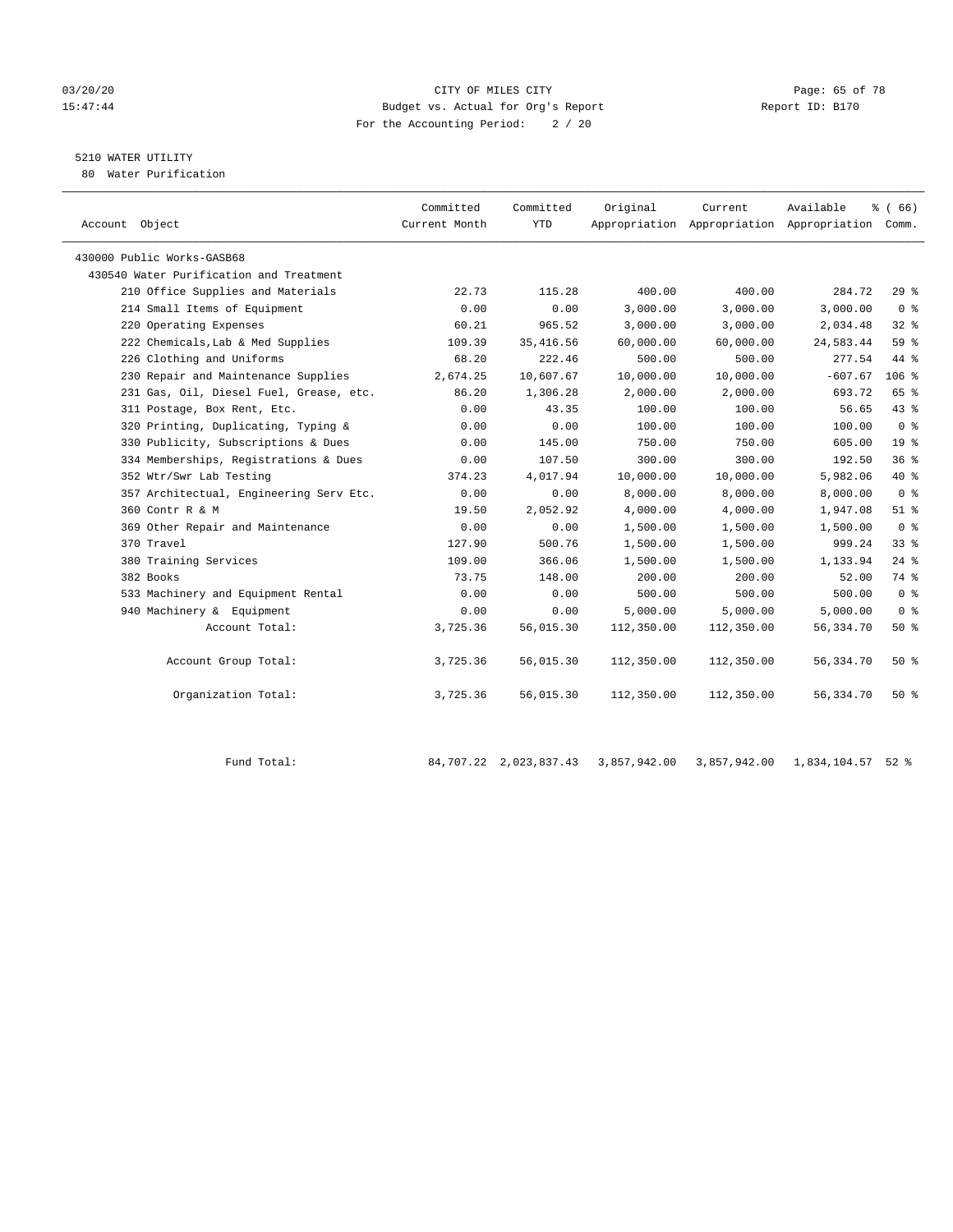### 03/20/20 CITY OF MILES CITY Page: 66 of 78 15:47:44 Budget vs. Actual for Org's Report Report ID: B170 For the Accounting Period: 2 / 20

————————————————————————————————————————————————————————————————————————————————————————————————————————————————————————————————————

# 5310 SEWER UTILITY

29 Sewer Administration

|                                          | Committed     | Committed   | Original   | Current    | Available                                       | ៖ ( 66)            |
|------------------------------------------|---------------|-------------|------------|------------|-------------------------------------------------|--------------------|
| Account Object                           | Current Month | YTD         |            |            | Appropriation Appropriation Appropriation Comm. |                    |
| 430000 Public Works-GASB68               |               |             |            |            |                                                 |                    |
| 430610 Sewer Administration(29)          |               |             |            |            |                                                 |                    |
| 111 Salaries and Wages - Permanent       | 2,092.81      | 17,242.08   | 24,668.00  | 24,668.00  | 7,425.92                                        | 70 %               |
| 121 OVERTIME-PERMANENT                   | 0.00          | 0.00        | 120.00     | 120.00     | 120.00                                          | 0 <sup>8</sup>     |
| 131 VACATION                             | 10.94         | 629.47      | 1,700.00   | 1,700.00   | 1,070.53                                        | 37 %               |
| 132 SICK LEAVE                           | 129.03        | 614.71      | 1,100.00   | 1,100.00   | 485.29                                          | 56%                |
| 133 OTHER LEAVE PAY                      | 0.00          | 13.00       | 105.00     | 105.00     | 92.00                                           | $12*$              |
| 141 Unemployment Insurance               | 3.35          | 27.93       | 42.00      | 42.00      | 14.07                                           | $67$ %             |
| 142 Workers' Compensation                | 26.80         | 223.48      | 347.00     | 347.00     | 123.52                                          | 64 %               |
| 143 Health Insurance                     | 437.04        | 3,496.18    | 5,245.00   | 5,245.00   | 1,748.82                                        | 67 %               |
| 144 FICA                                 | 170.80        | 1,424.49    | 2,119.00   | 2,119.00   | 694.51                                          | $67$ %             |
| 145 PERS                                 | 193.60        | 1,603.99    | 2,401.00   | 2,401.00   | 797.01                                          | 67 %               |
| 196 CLOTHING ALLOTMENT                   | 0.00          | 120.00      | 125.00     | 125.00     | 5.00                                            | 96%                |
| 210 Office Supplies and Materials        | 167.95        | 898.12      | 3,200.00   | 3,200.00   | 2,301.88                                        | $28$ %             |
| 214 Small Items of Equipment             | 0.00          | 3,993.66    | 2,700.00   | 2,700.00   | $-1, 293.66$                                    | 148 %              |
| 220 Operating Expenses                   | 91.39         | 2,707.26    | 3,500.00   | 3,500.00   | 792.74                                          | $77$ $\frac{6}{9}$ |
| 230 Repair and Maintenance Supplies      | 0.00          | 0.00        | 1,000.00   | 1,000.00   | 1,000.00                                        | 0 <sup>8</sup>     |
| 311 Postage, Box Rent, Etc.              | 604.48        | 4,987.39    | 7,000.00   | 7,000.00   | 2,012.61                                        | 71 %               |
| 320 Printing, Duplicating, Typing &      | 0.00          | 0.00        | 1,100.00   | 1,100.00   | 1,100.00                                        | 0 <sup>8</sup>     |
| 330 Publicity, Subscriptions & Dues      | 190.37        | 865.52      | 1,300.00   | 1,300.00   | 434.48                                          | 67 %               |
| 345 Telephone                            | 41.61         | 353.48      | 600.00     | 600.00     | 246.52                                          | 59 %               |
| 347 Internet                             | 19.51         | 156.08      | 250.00     | 250.00     | 93.92                                           | 62 %               |
| 350 Professional Services                | 0.00          | 4,797.71    | 6,000.00   | 6,000.00   | 1,202.29                                        | $80*$              |
| 360 Contr R & M                          | 139.45        | 8,366.50    | 8,100.00   | 8,100.00   | $-266.50$                                       | $103$ %            |
| 370 Travel                               | 0.00          | 0.00        | 250.00     | 250.00     | 250.00                                          | 0 <sup>8</sup>     |
| 380 Training Services                    | 0.00          | 50.00       | 250.00     | 250.00     | 200.00                                          | $20*$              |
| 382 Books                                | 0.00          | 0.00        | 125.00     | 125.00     | 125.00                                          | 0 <sup>8</sup>     |
| 531 Building & Office Rental             | 500.00        | 4,000.00    | 6,000.00   | 6,000.00   | 2,000.00                                        | $67$ %             |
| 555 Bank Service Charges                 | 16.67         | 50.01       | 0.00       | 0.00       | $-50.01$                                        | $***$ $%$          |
| 920 Buildings                            | 0.00          | 0.00        | 2,000.00   | 2,000.00   | 2,000.00                                        | 0 <sup>8</sup>     |
| Account Total:                           | 4,835.80      | 56,621.06   | 81,347.00  | 81,347.00  | 24,725.94                                       | 70 %               |
|                                          |               |             |            |            |                                                 |                    |
| Account Group Total:                     | 4,835.80      | 56,621.06   | 81,347.00  | 81,347.00  | 24,725.94                                       | 70 %               |
| 490000 DEBT SERVICE                      |               |             |            |            |                                                 |                    |
| 490200 Revenue Bonds                     |               |             |            |            |                                                 |                    |
| 608 Prpl-Wastewater Project Phase I      | 0.00          | 34,000.00   | 69,000.00  | 69,000.00  | 35,000.00                                       | 49 %               |
| 619 Principal-WWTP Phase II              | 0.00          | 132,000.00  | 259,000.00 | 259,000.00 | 127,000.00                                      | 51 %               |
| 626 Interest-Wastewater Project Phase I  | 0.00          | 16,200.00   | 31,890.00  | 31,890.00  | 15,690.00                                       | $51$ %             |
| 639 Interest-WWTP Phase II               | 0.00          | 63,083.06   | 143,338.00 | 143,338.00 | 80,254.94                                       | 44 %               |
| Account Total:                           | 0.00          | 245, 283.06 | 503,228.00 | 503,228.00 | 257,944.94                                      | 49 %               |
| Account Group Total:                     | 0.00          | 245, 283.06 | 503,228.00 | 503,228.00 | 257,944.94                                      | 49 %               |
| 510000 MISCELLANEOUS                     |               |             |            |            |                                                 |                    |
| 510330 Comprehensive Liability Insurance |               |             |            |            |                                                 |                    |
| 513 Liability                            | 0.00          | 10,096.97   | 10,097.00  | 10,097.00  |                                                 | $0.03$ 100 %       |
| Account Total:                           | 0.00          | 10,096.97   | 10,097.00  | 10,097.00  |                                                 | $0.03$ 100 %       |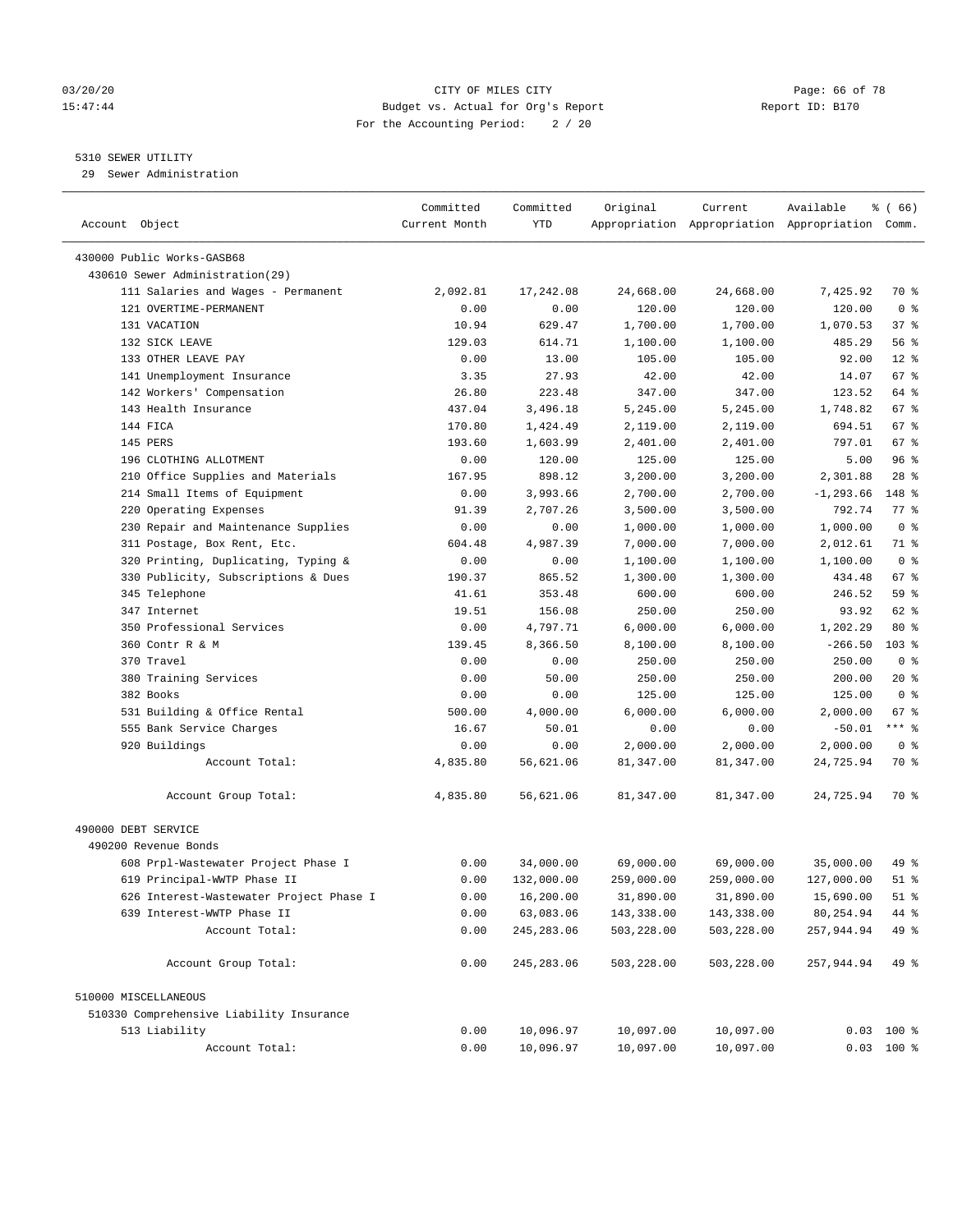# 03/20/20 Page: 67 of 78 15:47:44 Budget vs. Actual for Org's Report Report ID: B170 For the Accounting Period: 2 / 20

# 5310 SEWER UTILITY

29 Sewer Administration

| Object<br>Account                                                                                       | Committed<br>Current Month | Committed<br><b>YTD</b> | Original<br>Appropriation | Current<br>Appropriation | Available<br>Appropriation | % (66)<br>Comm. |
|---------------------------------------------------------------------------------------------------------|----------------------------|-------------------------|---------------------------|--------------------------|----------------------------|-----------------|
| Account Group Total:                                                                                    | 0.00                       | 10,096.97               | 10,097.00                 | 10,097.00                |                            | $0.03$ 100 %    |
| 520000 OTHER FINANCING USES<br>521000 Interfund Operating Transfers Out<br>820 Transfers to Other Funds | 2,654.00                   | 26,713.00               | 42,805.00                 | 42,805.00                | 16,092.00                  | $62$ $%$        |
| Account Total:                                                                                          | 2,654.00                   | 26,713.00               | 42,805.00                 | 42,805.00                | 16,092.00                  | $62$ $%$        |
| Account Group Total:                                                                                    | 2,654.00                   | 26,713.00               | 42,805.00                 | 42,805.00                | 16,092.00                  | $62$ $%$        |
| Organization Total:                                                                                     | 7,489.80                   | 338,714.09              | 637,477.00                | 637,477.00               | 298,762.91                 | $53$ $%$        |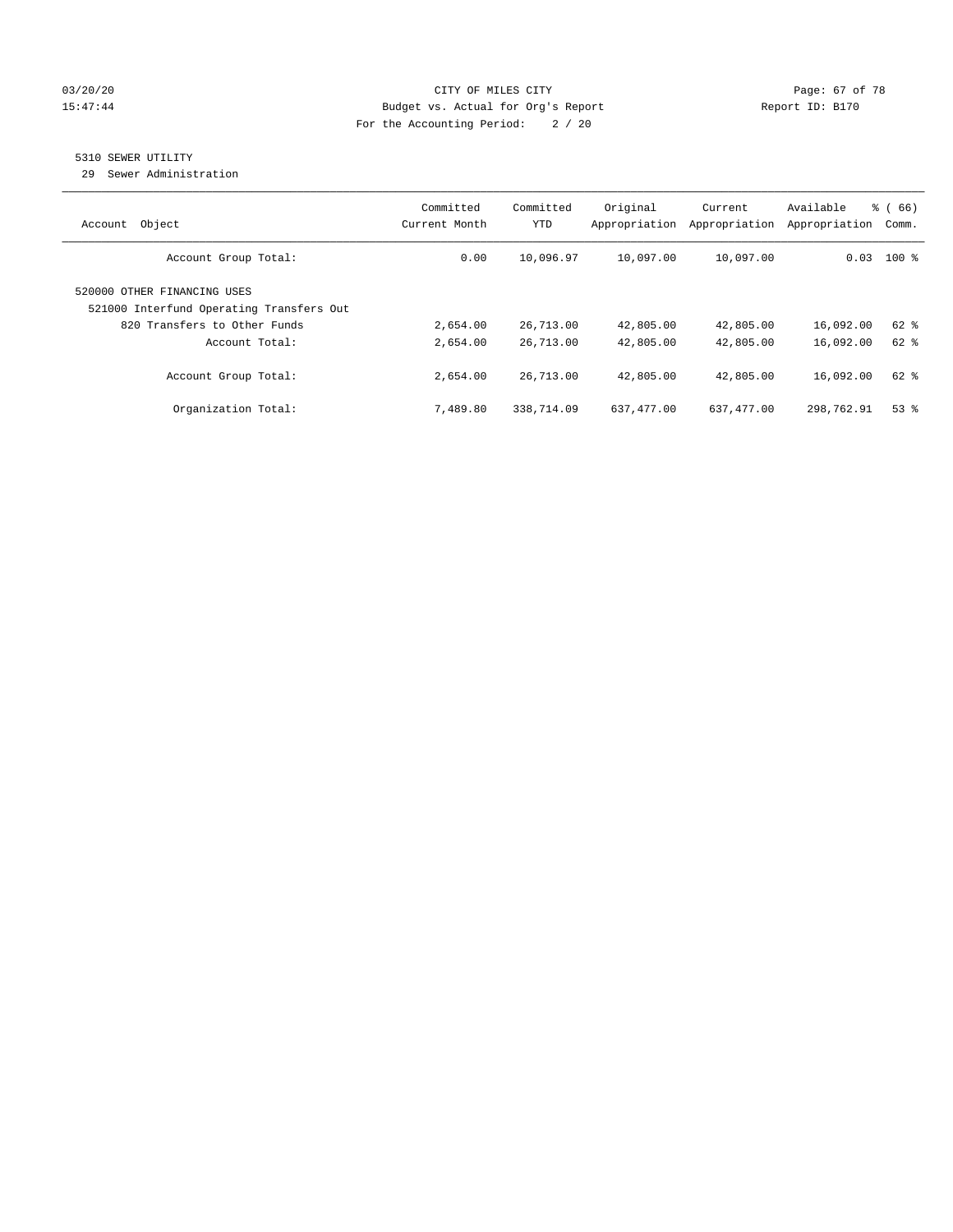# 03/20/20 CITY OF MILES CITY Page: 68 of 78 15:47:44 Budget vs. Actual for Org's Report Report ID: B170 For the Accounting Period: 2 / 20

————————————————————————————————————————————————————————————————————————————————————————————————————————————————————————————————————

# 5310 SEWER UTILITY

31 Sewer Lines

|                                               | Committed     | Committed     | Original           | Current                                         | Available          | <sub>ර</sub> ි (66)              |
|-----------------------------------------------|---------------|---------------|--------------------|-------------------------------------------------|--------------------|----------------------------------|
| Account Object                                | Current Month | YTD           |                    | Appropriation Appropriation Appropriation Comm. |                    |                                  |
| 430000 Public Works-GASB68                    |               |               |                    |                                                 |                    |                                  |
| 430530 Water Source of Supply and Pumping(22) |               |               |                    |                                                 |                    |                                  |
| 220 Operating Expenses                        | 50.99         | 50.99         | 0.00               | 0.00                                            | $-50.99$           | $***$ 2                          |
| Account Total:                                | 50.99         | 50.99         | 0.00               | 0.00                                            | $-50.99$           | $***$ $%$                        |
|                                               |               |               |                    |                                                 |                    |                                  |
| 430630 Sewer Collection and Transmission(31)  |               |               |                    |                                                 |                    |                                  |
| 111 Salaries and Wages - Permanent            | 10,001.78     | 80,724.14     | 139,268.00         | 139,268.00                                      | 58, 543.86         | 58 %                             |
| 121 OVERTIME-PERMANENT                        | 394.10        | 5,498.60      | 10,200.00          | 10,200.00                                       | 4,701.40           | $54$ %                           |
| 131 VACATION                                  | 718.70        | 7,158.82      | 7,300.00           | 7,300.00                                        | 141.18             | 98 %                             |
| 132 SICK LEAVE                                | 685.43        | 3,149.43      | 4,800.00           | 4,800.00                                        | 1,650.57           | 66 %                             |
| 133 OTHER LEAVE PAY                           | 0.00          | 417.77        | 1,234.00           | 1,234.00                                        | 816.23             | $34$ $%$                         |
| 134 HOLIDAY PAY                               | 241.58        | 607.92        | 2,100.00           | 2,100.00                                        | 1,492.08           | 29%                              |
| 141 Unemployment Insurance                    | 18.07         | 147.03        | 247.00             | 247.00                                          | 99.97              | 60 %                             |
| 142 Workers' Compensation                     | 672.73        | 5,429.35      | 7,785.00           | 7,785.00                                        | 2,355.65           | 70 %                             |
| 143 Health Insurance                          | 2,399.38      | 19,195.61     | 28,800.00          | 28,800.00                                       | 9,604.39           | $67$ %                           |
| 144 FICA                                      | 883.51        | 7,196.36      | 12,615.00          | 12,615.00                                       | 5,418.64           | 57%                              |
| 145 PERS                                      | 1,044.02      | 8,422.56      | 14,297.00          | 14,297.00                                       | 5,874.44           | 59 %                             |
| 196 CLOTHING ALLOTMENT                        | 0.00          | 453.00        | 600.00             | 600.00                                          | 147.00             | 76 %                             |
| 210 Office Supplies and Materials             | 47.02         | 163.38        | 400.00             | 400.00                                          | 236.62             | 41 %                             |
| 214 Small Items of Equipment                  | 0.00          | 9,152.42      | 20,000.00          | 20,000.00                                       | 10,847.58          | 46 %                             |
| 220 Operating Expenses                        | 470.27        | 3,518.24      | 15,000.00          | 15,000.00                                       | 11,481.76          | $23$ %                           |
| 222 Chemicals, Lab & Med Supplies             | 0.00          | 0.00          | 1,000.00           | 1,000.00                                        | 1,000.00           | 0 <sup>8</sup>                   |
| 226 Clothing and Uniforms                     | 0.00          | 212.54        | 1,000.00           | 1,000.00                                        | 787.46             | $21$ %                           |
| 230 Repair and Maintenance Supplies           | 43.56         | 950.57        | 10,000.00          | 10,000.00                                       | 9,049.43           | $10*$                            |
| 231 Gas, Oil, Diesel Fuel, Grease, etc.       | 1,295.09      | 5,955.67      | 15,000.00          | 15,000.00                                       | 9,044.33           | 40 %                             |
| 233 Water/Sewer Main Replacement and          | 0.00          | 303.80        | 5,000.00           | 5,000.00                                        | 4,696.20           | 6 %                              |
| 234 Hydrant/Manhole Replacement, Valves       | 0.00          | 510.45        | 8,000.00           | 8,000.00                                        | 7,489.55           | 6 %                              |
| 241 Consumable Tools                          | 0.00          | 0.00          | 500.00             | 500.00                                          | 500.00             | 0 <sup>8</sup>                   |
| 311 Postage, Box Rent, Etc.                   | 0.00          | 0.00          | 100.00             | 100.00                                          | 100.00             | 0 <sup>°</sup>                   |
| 320 Printing, Duplicating, Typing &           | 0.00          | 0.00          | 100.00             | 100.00                                          | 100.00             | 0 <sup>°</sup>                   |
| 330 Publicity, Subscriptions & Dues           | 0.00          | 0.00          | 300.00             | 300.00                                          | 300.00             | 0 <sup>8</sup>                   |
| 331 Publication of Formal & Legal Notices     | 0.00          | 0.00          | 250.00             | 250.00                                          | 250.00             | 0 <sup>8</sup>                   |
| 334 Memberships, Registrations & Dues         | 0.00          | 125.00        | 750.00             | 750.00                                          | 625.00             | $17*$                            |
| 341 Electric Utility Services                 | 25.65         | 169.55        | 1,000.00           | 1,000.00                                        | 830.45             | $17*$                            |
| 344 Gas Utility Service                       | 53.32         | 222.38        | 500.00             | 500.00                                          | 277.62             | 44 %                             |
| 345 Telephone                                 | 47.47         | 414.35        | 1,000.00           | 1,000.00                                        | 585.65             | 41 %                             |
| 347 Internet                                  | 11.40         | 91.20         | 170.00             | 170.00                                          | 78.80              | $54$ %                           |
| 350 Professional Services                     | 93.27         | 10,070.54     | 20,000.00          | 20,000.00                                       | 9,929.46           | 50%                              |
| 357 Architectual, Engineering Serv Etc.       | 0.00          | 0.00          | 10,000.00          | 10,000.00                                       | 10,000.00          | 0 <sup>8</sup>                   |
| 360 Contr R & M                               | 1,751.87      | 3,549.62      | 5,000.00           | 5,000.00                                        | 1,450.38           | 71 %                             |
| 363 R&M Vehicles/Equip/Labor-PW               | 526.76        | 20,707.35     | 40,000.00          | 40,000.00                                       | 19,292.65          | $52$ $%$                         |
|                                               |               |               |                    |                                                 |                    |                                  |
| 369 Other Repair and Maintenance              | 0.00          | 0.00          | 1,000.00           | 1,000.00                                        | 1,000.00           | 0 <sup>8</sup>                   |
| 370 Travel<br>380 Training Services           | 41.50<br>0.00 | 41.50<br>0.00 | 1,200.00<br>750.00 | 1,200.00<br>750.00                              | 1,158.50<br>750.00 | 3 <sup>°</sup><br>0 <sup>8</sup> |
|                                               |               |               |                    |                                                 |                    |                                  |
| 382 Books                                     | 0.00          | 0.00          | 150.00             | 150.00                                          | 150.00             | 0 <sup>8</sup>                   |
| 400 BUILDING MATERIALS                        | 171.45        | 278.29        | 750.00             | 750.00                                          | 471.71             | 37%                              |
| 512 Insurance on Vehicles & Equipment         | 0.00          | 1,624.63      | 1,625.00           | 1,625.00                                        | 0.37               | 100 %                            |
| 513 Liability                                 | 0.00          | 0.00          | 5,000.00           | 5,000.00                                        | 5,000.00           | 0 <sup>8</sup>                   |
| 532 Land Rental                               | 0.00          | 850.34        | 1,200.00           | 1,200.00                                        | 349.66             | 71 %                             |
| 940 Machinery & Equipment                     | 2,580.56      | 371,376.97    | 510,000.00         | 510,000.00                                      | 138,623.03         | 73 %                             |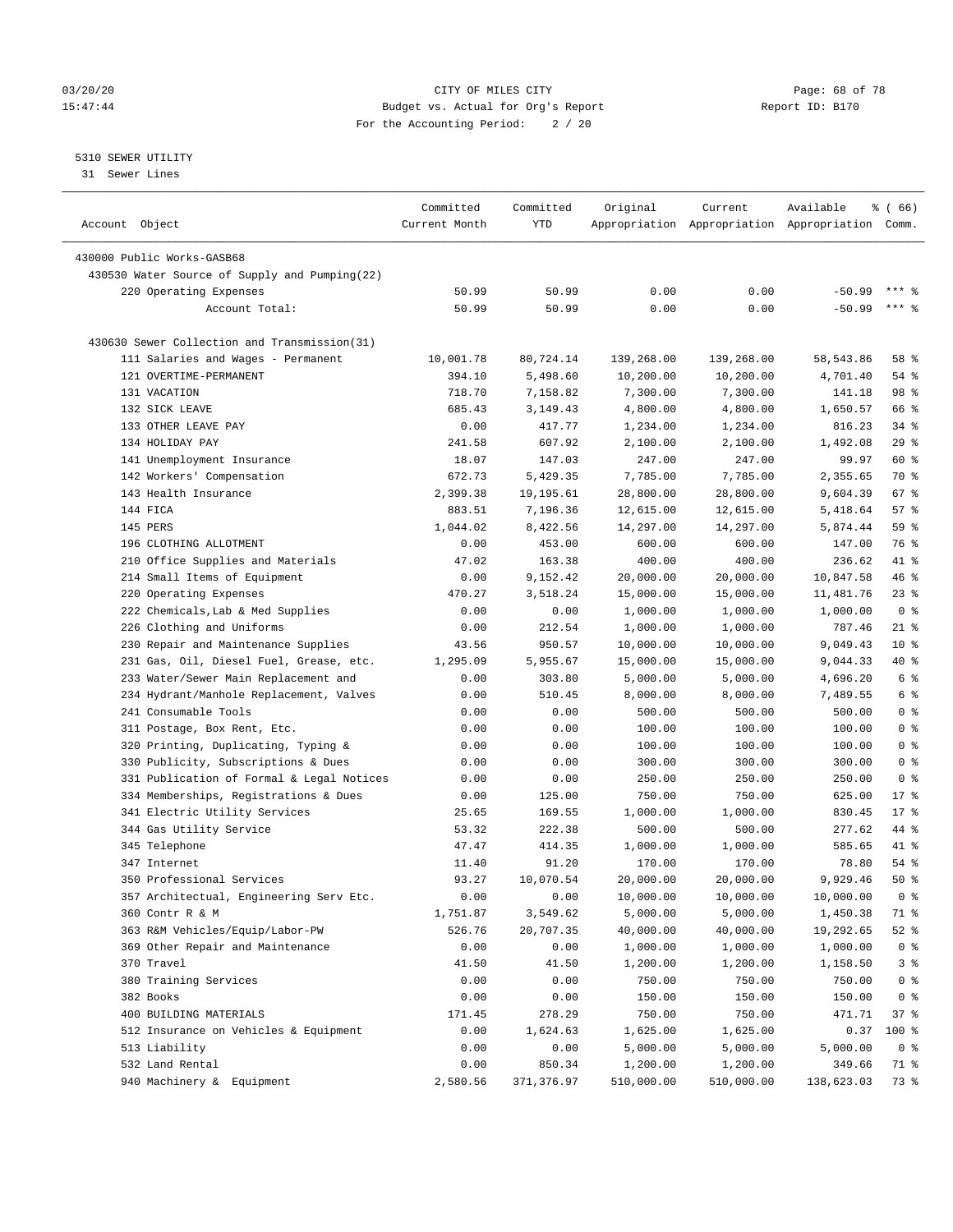# 03/20/20 **Page: 69 of 78** CITY OF MILES CITY **CITY** CITY **Page: 69 of 78** 15:47:44 Budget vs. Actual for Org's Report Report ID: B170 For the Accounting Period: 2 / 20

# 5310 SEWER UTILITY

31 Sewer Lines

| Object<br>Account                                                       | Committed<br>Current Month | Committed<br><b>YTD</b> | Original<br>Appropriation | Current<br>Appropriation | Available<br>Appropriation | % (66)<br>Comm. |
|-------------------------------------------------------------------------|----------------------------|-------------------------|---------------------------|--------------------------|----------------------------|-----------------|
| Account Total:                                                          | 24, 218.49                 | 568,689.38              | 905,991.00                | 905,991.00               | 337,301.62                 | 63 %            |
| Account Group Total:                                                    | 24, 269.48                 | 568,740.37              | 905,991.00                | 905,991.00               | 337,250.63                 | 63 %            |
| 520000 OTHER FINANCING USES<br>521000 Interfund Operating Transfers Out |                            |                         |                           |                          |                            |                 |
| 820 Transfers to Other Funds                                            | 1,000.00                   | 8,000.00                | 12,000.00                 | 12,000.00                | 4,000.00                   | $67$ $%$        |
| Account Total:                                                          | 1,000.00                   | 8,000.00                | 12,000.00                 | 12,000.00                | 4,000.00                   | 67 <sup>°</sup> |
| Account Group Total:                                                    | 1,000.00                   | 8,000.00                | 12,000.00                 | 12,000.00                | 4,000.00                   | $67$ $%$        |
| Organization Total:                                                     | 25,269.48                  | 576,740.37              | 917,991.00                | 917,991.00               | 341,250.63                 | $63$ $%$        |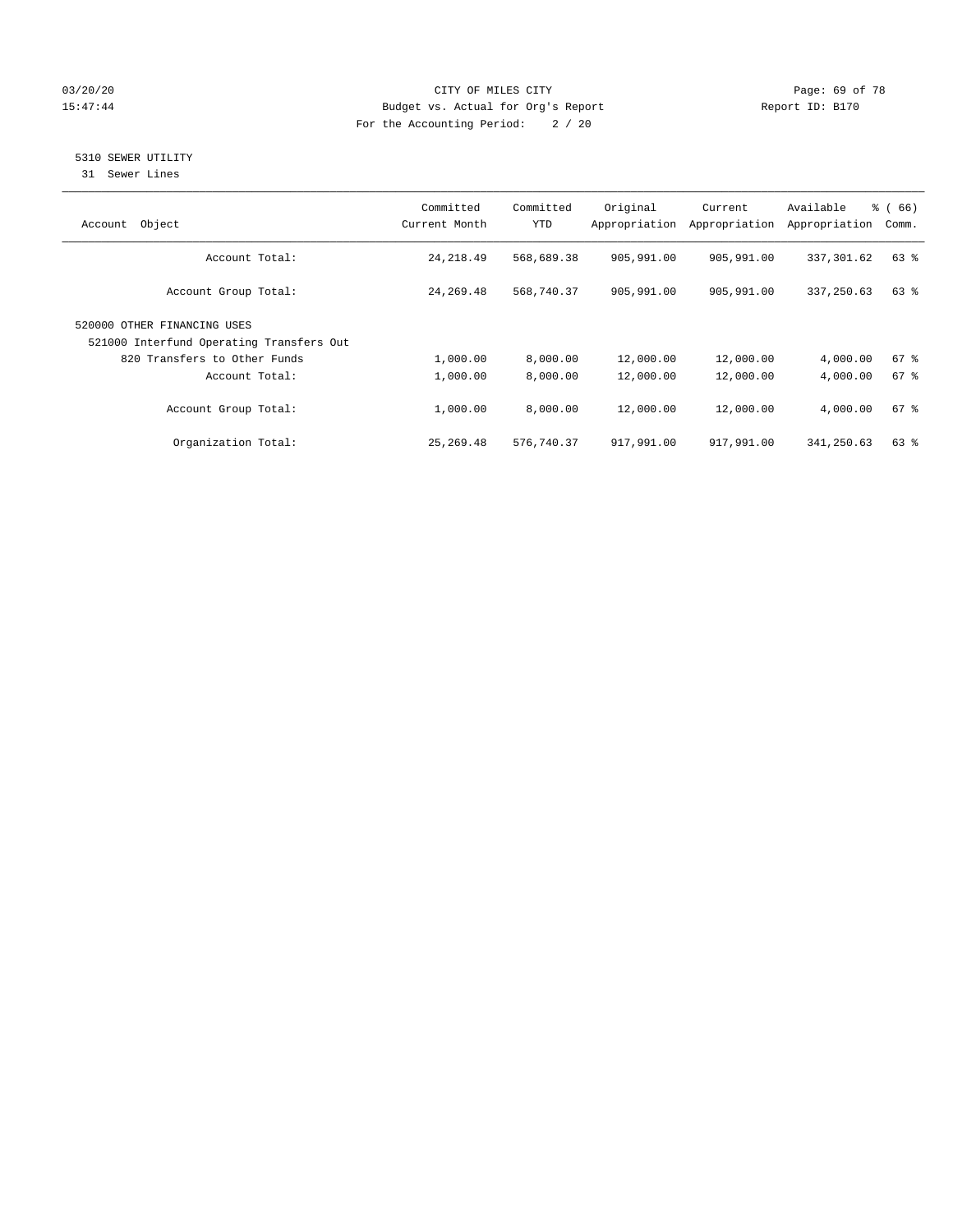# 03/20/20 Page: 70 of 78 15:47:44 Budget vs. Actual for Org's Report Report ID: B170 For the Accounting Period: 2 / 20

5310 SEWER UTILITY

32 Sewer Lifts

| Account Object |                                         | Committed<br>Current Month | Committed<br><b>YTD</b> | Original   | Current    | Available<br>Appropriation Appropriation Appropriation Comm. | % (66)          |
|----------------|-----------------------------------------|----------------------------|-------------------------|------------|------------|--------------------------------------------------------------|-----------------|
|                |                                         |                            |                         |            |            |                                                              |                 |
|                | 430000 Public Works-GASB68              |                            |                         |            |            |                                                              |                 |
|                | 430640 Sewer Treatment and Disposal(33) |                            |                         |            |            |                                                              |                 |
|                | 220 Operating Expenses                  | 0.00                       | 164.67                  | 0.00       | 0.00       | $-164.67$                                                    |                 |
|                | Account Total:                          | 0.00                       | 164.67                  | 0.00       | 0.00       | $-164.67$                                                    | $***$ $-$       |
|                | 430690 Sewer Lift Stations(32)          |                            |                         |            |            |                                                              |                 |
|                | 111 Salaries and Wages - Permanent      | 5,220.60                   | 43,833.09               | 66,424.00  | 66,424.00  | 22,590.91                                                    | 66 %            |
|                | 121 OVERTIME-PERMANENT                  | 92.08                      | 1,755.30                | 2,700.00   | 2,700.00   | 944.70                                                       | 65 %            |
|                | 131 VACATION                            | 552.32                     | 3,372.77                | 5,300.00   | 5,300.00   | 1,927.23                                                     | 64 %            |
|                | 132 SICK LEAVE                          | 217.45                     | 824.49                  | 1,500.00   | 1,500.00   | 675.51                                                       | 55%             |
|                | 133 OTHER LEAVE PAY                     | 0.00                       | 64.69                   | 794.00     | 794.00     | 729.31                                                       | 8 %             |
|                | 134 HOLIDAY PAY                         | 97.90                      | 1,114.91                | 1,400.00   | 1,400.00   | 285.09                                                       | 80 %            |
|                | 141 Unemployment Insurance              | 9.26                       | 76.68                   | 117.00     | 117.00     | 40.32                                                        | 66 %            |
|                | 142 Workers' Compensation               | 385.34                     | 2,986.79                | 4,478.00   | 4,478.00   | 1,491.21                                                     | 67 %            |
|                | 143 Health Insurance                    | 1,199.79                   | 9,535.16                | 14,400.00  | 14,400.00  | 4,864.84                                                     | 66 %            |
|                | 144 FICA                                | 449.01                     | 3,726.18                | 5,976.00   | 5,976.00   | 2,249.82                                                     | $62$ $%$        |
|                | 145 PERS                                | 535.82                     | 4,418.99                | 6,773.00   | 6,773.00   | 2,354.01                                                     | 65 %            |
|                | 196 CLOTHING ALLOTMENT                  | 0.00                       | 226.50                  | 600.00     | 600.00     | 373.50                                                       | 38 <sup>8</sup> |
|                | 210 Office Supplies and Materials       | 69.94                      | 158.42                  | 400.00     | 400.00     | 241.58                                                       | 40 %            |
|                | 214 Small Items of Equipment            | 0.00                       | 0.00                    | 12,000.00  | 12,000.00  | 12,000.00                                                    | 0 <sup>8</sup>  |
|                | 220 Operating Expenses                  | 0.00                       | 442.41                  | 2,000.00   | 2,000.00   | 1,557.59                                                     | $22$ %          |
|                | 222 Chemicals, Lab & Med Supplies       | 0.00                       | 0.00                    | 1,000.00   | 1,000.00   | 1,000.00                                                     | 0 <sup>8</sup>  |
|                | 226 Clothing and Uniforms               | 68.19                      | 157.33                  | 500.00     | 500.00     | 342.67                                                       | $31$ %          |
|                | 230 Repair and Maintenance Supplies     | 0.00                       | 2,273.17                | 18,000.00  | 18,000.00  | 15,726.83                                                    | 13 <sup>8</sup> |
|                | 231 Gas, Oil, Diesel Fuel, Grease, etc. | 107.73                     | 1,097.37                | 2,500.00   | 2,500.00   | 1,402.63                                                     | 44 %            |
|                | 241 Consumable Tools                    | 0.00                       | 21.98                   | 100.00     | 100.00     | 78.02                                                        | $22*$           |
|                | 311 Postage, Box Rent, Etc.             | 0.00                       | 0.00                    | 50.00      | 50.00      | 50.00                                                        | 0 <sup>8</sup>  |
|                | 341 Electric Utility Services           | 1,845.22                   | 14,498.63               | 20,000.00  | 20,000.00  | 5,501.37                                                     | 72 %            |
|                | 344 Gas Utility Service                 | 90.69                      | 622.81                  | 2,000.00   | 2,000.00   | 1,377.19                                                     | $31$ %          |
|                | 352 Wtr/Swr Lab Testing                 | 0.00                       | 0.00                    | 250.00     | 250.00     | 250.00                                                       | 0 <sup>8</sup>  |
|                | 360 Contr R & M                         | 0.00                       | 586.50                  | 2,000.00   | 2,000.00   | 1,413.50                                                     | 29%             |
|                | 369 Other Repair and Maintenance        | 0.00                       | 0.00                    | 1,000.00   | 1,000.00   | 1,000.00                                                     | 0 <sup>8</sup>  |
|                | 370 Travel                              | 51.10                      | 230.60                  | 600.00     | 600.00     | 369.40                                                       | 38 <sup>8</sup> |
|                | 380 Training Services                   | 43.00                      | 131.82                  | 600.00     | 600.00     | 468.18                                                       | $22$ %          |
|                | 400 BUILDING MATERIALS                  | 0.00                       | 0.00                    | 200.00     | 200.00     | 200.00                                                       | 0 <sup>8</sup>  |
|                | 511 Insurance on Buildings              | 0.00                       | 1,686.74                | 1,687.00   | 1,687.00   | 0.26                                                         | $100*$          |
|                | 533 Machinery and Equipment Rental      | 0.00                       | 0.00                    | 200.00     | 200.00     | 200.00                                                       | 0 <sup>8</sup>  |
|                | Account Total:                          | 11,035.44                  | 93,843.33               | 175,549.00 | 175,549.00 | 81,705.67                                                    | 53%             |
|                | Account Group Total:                    | 11,035.44                  | 94,008.00               | 175,549.00 | 175,549.00 | 81,541.00                                                    | $54$ %          |
|                | Organization Total:                     | 11,035.44                  | 94,008.00               | 175,549.00 | 175,549.00 | 81,541.00                                                    | 54%             |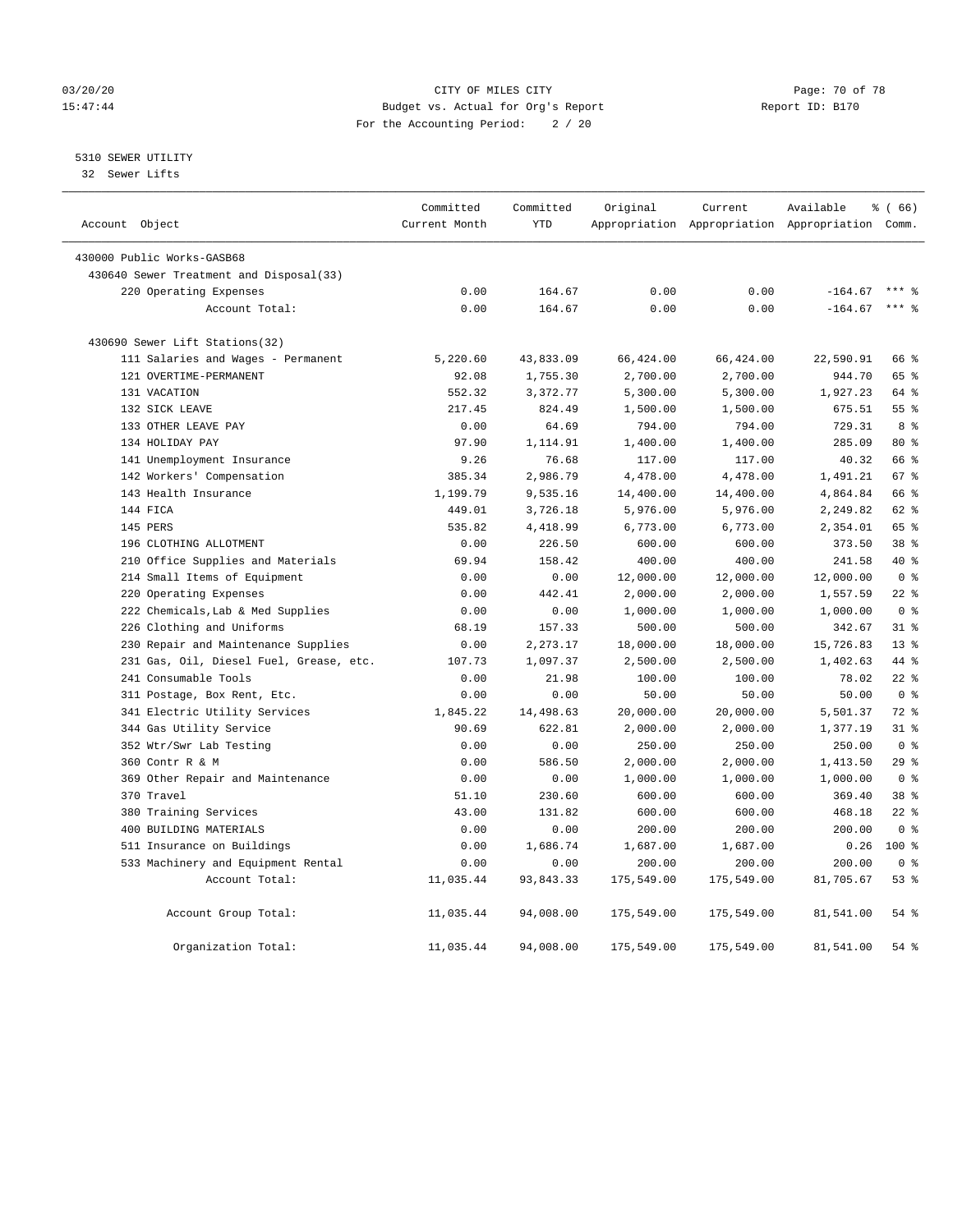# 03/20/20 Page: 71 of 78 15:47:44 Budget vs. Actual for Org's Report Report ID: B170 For the Accounting Period: 2 / 20

————————————————————————————————————————————————————————————————————————————————————————————————————————————————————————————————————

# 5310 SEWER UTILITY

33 Sewer Plant

| Account Object                          | Committed<br>Current Month | Committed<br>YTD | Original                | Current      | Available<br>Appropriation Appropriation Appropriation Comm. | <sub>ර</sub> ි (66) |
|-----------------------------------------|----------------------------|------------------|-------------------------|--------------|--------------------------------------------------------------|---------------------|
| 430000 Public Works-GASB68              |                            |                  |                         |              |                                                              |                     |
| 430640 Sewer Treatment and Disposal(33) |                            |                  |                         |              |                                                              |                     |
| 111 Salaries and Wages - Permanent      | 8,210.58                   | 71,828.40        | 105,796.00              | 105,796.00   | 33,967.60                                                    | 68 %                |
| 121 OVERTIME-PERMANENT                  | 138.12                     | 2,641.15         | 4,100.00                | 4,100.00     | 1,458.85                                                     | 64 %                |
| 131 VACATION                            | 873.60                     | 5,311.42         | 8,400.00                | 8,400.00     | 3,088.58                                                     | 63 %                |
| 132 SICK LEAVE                          | 326.18                     | 1,238.52         | 2,600.00                | 2,600.00     | 1,361.48                                                     | 48 %                |
| 133 OTHER LEAVE PAY                     | 0.00                       | 99.26            | 1,527.00                | 1,527.00     | 1,427.74                                                     | 7 %                 |
| 134 HOLIDAY PAY                         | 146.85                     | 1,672.60         | 2,100.00                | 2,100.00     | 427.40                                                       | $80*$               |
| 141 Unemployment Insurance              | 14.50                      | 124.75           | 187.00                  | 187.00       | 62.25                                                        | 67%                 |
| 142 Workers' Compensation               | 579.64                     | 4,658.56         | 7,200.00                | 7,200.00     | 2,541.44                                                     | 65 %                |
| 143 Health Insurance                    | 1,859.47                   | 14,780.13        | 23,078.00               | 23,078.00    | 8,297.87                                                     | 64 %                |
| 144 FICA                                | 702.66                     | 6,053.54         | 9,526.00                | 9,526.00     | 3,472.46                                                     | 64 %                |
| 145 PERS                                | 840.54                     | 6,922.37         | 10,796.00               | 10,796.00    | 3,873.63                                                     | 64 %                |
| 196 CLOTHING ALLOTMENT                  | 0.00                       | 426.00           | 500.00                  | 500.00       | 74.00                                                        | 85%                 |
| 210 Office Supplies and Materials       | 44.99                      | 55.76            | 250.00                  | 250.00       | 194.24                                                       | $22$ %              |
| 214 Small Items of Equipment            | 0.00                       | 1,183.37         | 16,000.00               | 16,000.00    | 14,816.63                                                    | 7 %                 |
| 220 Operating Expenses                  | 3,095.46                   | 4,302.34         | 20,000.00               | 20,000.00    | 15,697.66                                                    | $22$ %              |
| 222 Chemicals, Lab & Med Supplies       | 732.16                     | 5,480.31         | 30,000.00               | 30,000.00    | 24,519.69                                                    | 18 %                |
| 226 Clothing and Uniforms               | 81.80                      | 191.51           | 600.00                  | 600.00       | 408.49                                                       | $32$ $%$            |
| 230 Repair and Maintenance Supplies     | 148.33                     | 2,157.44         | 20,000.00               | 20,000.00    | 17,842.56                                                    | $11$ %              |
| 231 Gas, Oil, Diesel Fuel, Grease, etc. | 962.20                     | 2,846.41         | 6,000.00                | 6,000.00     | 3,153.59                                                     | 47 %                |
| 241 Consumable Tools                    | 0.00                       | 0.00             | 200.00                  | 200.00       | 200.00                                                       | 0 <sup>8</sup>      |
| 311 Postage, Box Rent, Etc.             | 0.00                       | 21.55            | 100.00                  | 100.00       | 78.45                                                        | $22$ %              |
| 320 Printing, Duplicating, Typing &     | 0.00                       | 0.00             | 100.00                  | 100.00       | 100.00                                                       | 0 <sup>8</sup>      |
| 330 Publicity, Subscriptions & Dues     | 0.00                       | 0.00             | 100.00                  | 100.00       | 100.00                                                       | 0 <sup>8</sup>      |
| 334 Memberships, Registrations & Dues   | 0.00                       | 155.00           | 400.00                  | 400.00       | 245.00                                                       | 39 %                |
| 341 Electric Utility Services           | 10,571.77                  | 64,643.06        | 130,000.00              | 130,000.00   | 65,356.94                                                    | 50%                 |
| 342 Water Utility Services              | 41.94                      | 526.61           | 1,500.00                | 1,500.00     | 973.39                                                       | 35%                 |
| 345 Telephone                           | 29.48                      | 256.44           | 800.00                  | 800.00       | 543.56                                                       | $32$ $%$            |
| 346 Garbage Service                     | 0.00                       | 1,315.56         | 1,400.00                | 1,400.00     | 84.44                                                        | 94 %                |
| 347 Internet                            | 45.60                      | 364.80           | 650.00                  | 650.00       | 285.20                                                       | 56 %                |
| 350 Professional Services               | 0.00                       | 461.00           | 5,000.00                | 5,000.00     | 4,539.00                                                     | 9 <sub>8</sub>      |
| 352 Wtr/Swr Lab Testing                 | 84.24                      | 706.24           | 9,000.00                | 9,000.00     | 8,293.76                                                     | 8 %                 |
| 357 Architectual, Engineering Serv Etc. | 0.00                       | 0.00             | 5,000.00                | 5,000.00     | 5,000.00                                                     | 0 <sup>8</sup>      |
| 360 Contr R & M                         | 15.00                      | 268.60           | 8,000.00                | 8,000.00     | 7,731.40                                                     | 3%                  |
| 363 R&M Vehicles/Equip/Labor-PW         | 880.30                     | 3,356.62         | 5,000.00                | 5,000.00     | 1,643.38                                                     | 67%                 |
| 370 Travel                              | 85.00                      | 350.40           | 1,000.00                | 1,000.00     | 649.60                                                       | 35%                 |
| 380 Training Services                   | 73.00                      | 221.04           | 1,000.00                | 1,000.00     | 778.96                                                       | $22$ %              |
| 382 Books                               | 0.00                       | 0.00             | 200.00                  | 200.00       | 200.00                                                       | 0 <sup>8</sup>      |
| 400 BUILDING MATERIALS                  | 0.00                       | 139.00           | 500.00                  | 500.00       | 361.00                                                       | 28 %                |
| 511 Insurance on Buildings              | 0.00                       | 10,902.57        | 10,903.00               | 10,903.00    | 0.43                                                         | 100 %               |
| 512 Insurance on Vehicles & Equipment   | 0.00                       | 76.36            | 77.00                   | 77.00        | 0.64                                                         | 99 %                |
| 533 Machinery and Equipment Rental      | 0.00                       | 0.00             | 2,000.00                | 2,000.00     | 2,000.00                                                     | 0 <sup>8</sup>      |
| 940 Machinery & Equipment               | 0.00                       | 51,000.50        | 610,000.00              | 610,000.00   | 558,999.50                                                   | 8 <sup>8</sup>      |
| Account Total:                          | 30,583.41                  | 266,739.19       | 1,061,590.00            | 1,061,590.00 | 794,850.81                                                   | $25$ %              |
|                                         |                            |                  |                         |              |                                                              |                     |
| Account Group Total:                    | 30,583.41                  |                  | 266,739.19 1,061,590.00 | 1,061,590.00 | 794,850.81                                                   | $25$ $\frac{6}{5}$  |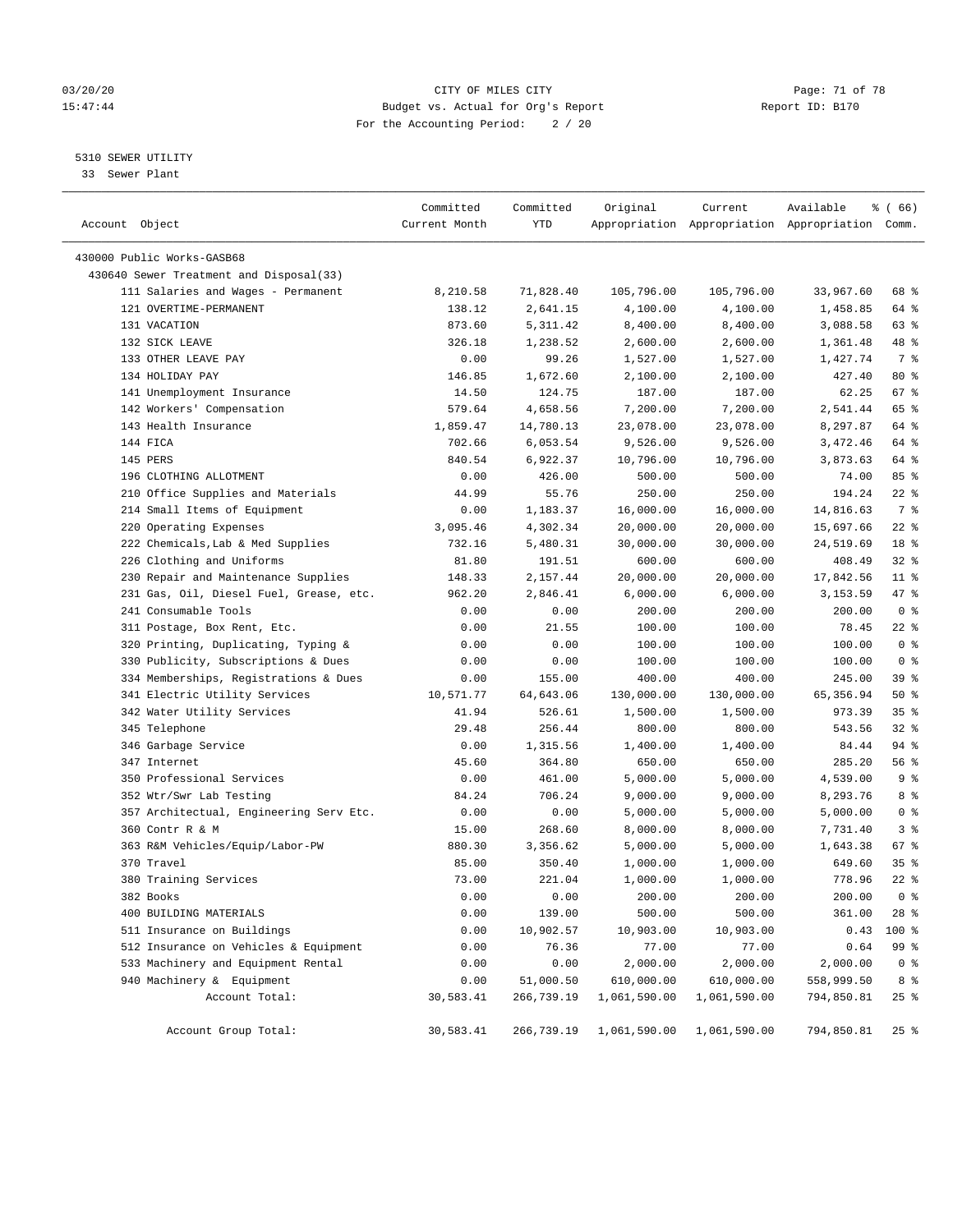# 03/20/20 Page: 72 of 78 15:47:44 Budget vs. Actual for Org's Report Report ID: B170 For the Accounting Period: 2 / 20

# 5310 SEWER UTILITY

33 Sewer Plant

| Account Object      | Committed<br>Current Month | Committed<br>YTD       | Original     | Current      | Available<br>Appropriation Appropriation Appropriation Comm. | <sub>ර</sub> ි (66) |
|---------------------|----------------------------|------------------------|--------------|--------------|--------------------------------------------------------------|---------------------|
| Organization Total: | 30,583.41                  | 266,739.19             | 1,061,590.00 | 1,061,590.00 | 794,850.81                                                   | $25$ %              |
| Fund Total:         |                            | 74,378.13 1,276,201.65 | 2,792,607.00 | 2,792,607.00 | 1,516,405.35 46 %                                            |                     |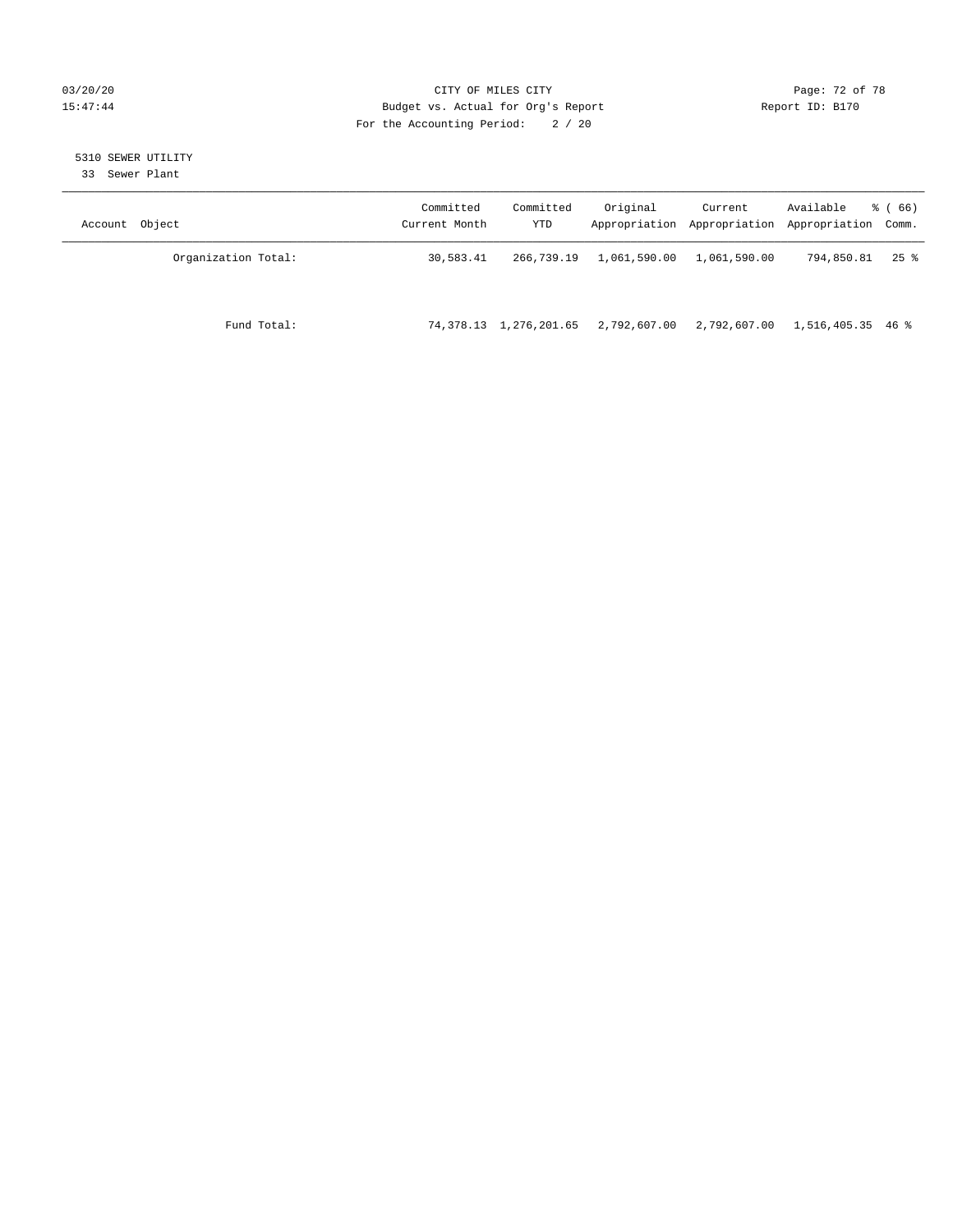### 03/20/20 Page: 73 of 78 15:47:44 Budget vs. Actual for Org's Report Report ID: B170 For the Accounting Period: 2 / 20

————————————————————————————————————————————————————————————————————————————————————————————————————————————————————————————————————

# 5510 AMBULANCE FUND

10 Ambulance

|                                                                          | Committed     | Committed   | Original   | Current      | Available                                       | <sub>ර</sub> ි (66) |
|--------------------------------------------------------------------------|---------------|-------------|------------|--------------|-------------------------------------------------|---------------------|
| Account Object                                                           | Current Month | YTD         |            |              | Appropriation Appropriation Appropriation Comm. |                     |
|                                                                          |               |             |            |              |                                                 |                     |
| 420000 PUBLIC SAFETY-GASB68                                              |               |             |            |              |                                                 |                     |
| 420730 Emergency Medical Services-Ambulance                              |               |             |            |              |                                                 |                     |
| 111 Salaries and Wages - Permanent<br>112 SALARIES AND WAGES - PART PAID | 19,324.53     | 166,939.22  | 207,984.00 | 207,984.00   | 41,044.78                                       | $80*$               |
|                                                                          | 1,017.00      | 9,086.00    | 20,000.00  | 20,000.00    | 10,914.00                                       | 45 %                |
| 121 OVERTIME-PERMANENT                                                   | 2,121.24      | 21,201.80   | 51,800.00  | 51,800.00    | 30,598.20                                       | 41 %                |
| 124 Amb OT Trips                                                         | 6,519.96      | 6,519.96    | 0.00       | 0.00         | $-6, 519.96$                                    | $***$ $_{8}$        |
| 131 VACATION                                                             | 912.52        | 12,955.72   | 26,600.00  | 26,600.00    | 13,644.28                                       | 49 %                |
| 132 SICK LEAVE                                                           | 1,308.87      | 7,036.05    | 10,600.00  | 10,600.00    | 3,563.95                                        | 66 %                |
| 133 OTHER LEAVE PAY                                                      | 14.96         | 14.96       | 8,189.00   | 8,189.00     | 8,174.04                                        | 0 <sup>8</sup>      |
| 134 HOLIDAY PAY                                                          | 530.64        | 4,681.57    | 12,000.00  | 12,000.00    | 7,318.43                                        | 39%                 |
| 141 Unemployment Insurance                                               | 47.64         | 342.60      | 462.00     | 462.00       | 119.40                                          | 74 %                |
| 142 Workers' Compensation                                                | 1,916.92      | 13,748.99   | 15,300.00  | 15,300.00    | 1,551.01                                        | 90%                 |
| 143 Health Insurance                                                     | 4,245.63      | 30,645.55   | 44,054.00  | 44,054.00    | 13,408.45                                       | 70 %                |
| 144 FICA                                                                 | 521.95        | 3,864.94    | 5,019.00   | 5,019.00     | 1,154.06                                        | $77$ $%$            |
| 147 Firemen's Pension                                                    | 3,509.55      | 24,570.53   | 49,174.00  | 49,174.00    | 24,603.47                                       | 50%                 |
| 149 Firemen's 457B Match                                                 | 248.93        | 1,446.83    | 0.00       | 3,630.00     | 2,183.17                                        | 40 %                |
| 210 Office Supplies and Materials                                        | 90.10         | 1,926.23    | 3,000.00   | 3,000.00     | 1,073.77                                        | 64 %                |
| 214 Small Items of Equipment                                             | 17.80         | 428.95      | 6,600.00   | 6,600.00     | 6,171.05                                        | 6 <sup>°</sup>      |
| 220 Operating Expenses                                                   | 0.00          | 5,325.72    | 33,409.00  | 33,409.00    | 28,083.28                                       | 16 <sup>8</sup>     |
| 222 Chemicals, Lab & Med Supplies                                        | 479.60        | 21,693.63   | 30,000.00  | 30,000.00    | 8,306.37                                        | 72 %                |
| 230 Repair and Maintenance Supplies                                      | 32.50         | 112.26      | 3,000.00   | 3,000.00     | 2,887.74                                        | 4%                  |
| 231 Gas, Oil, Diesel Fuel, Grease, etc.                                  | 1,105.13      | 8,578.21    | 16,000.00  | 16,000.00    | 7,421.79                                        | 54 %                |
| 241 Consumable Tools                                                     | 0.00          | 2,382.45    | 5,000.00   | 5,000.00     | 2,617.55                                        | 48 %                |
| 300 PURCHASED SERVICES                                                   | 0.00          | 0.00        | 2,000.00   | 2,000.00     | 2,000.00                                        | 0 <sup>8</sup>      |
| 311 Postage, Box Rent, Etc.                                              | 0.00          | 3.50        | 100.00     | 100.00       | 96.50                                           | 4%                  |
| 320 Printing, Duplicating, Typing &                                      | 0.00          | $-80.84$    | 350.00     | 350.00       | 430.84                                          | $-23$ %             |
| 341 Electric Utility Services                                            | 239.64        | 2,073.37    | 2,000.00   | 2,000.00     | $-73.37$                                        | $104$ %             |
| 342 Water Utility Services                                               | 25.75         | 199.60      | 400.00     | 400.00       | 200.40                                          | 50%                 |
| 343 Sewer Utility Services                                               | 29.80         | 246.98      | 400.00     | 400.00       | 153.02                                          | 62 %                |
| 344 Gas Utility Service                                                  | 181.35        | 632.96      | 1,200.00   | 1,200.00     | 567.04                                          | 53%                 |
| 345 Telephone                                                            | 133.28        | 1,085.91    | 1,750.00   | 1,750.00     | 664.09                                          | 62 %                |
| 346 Garbage Service                                                      | 0.00          | 306.97      | 1,065.00   | 1,065.00     | 758.03                                          | 29%                 |
| 347 Internet                                                             | 28.24         | 251.88      | 550.00     | 550.00       | 298.12                                          | 46 %                |
| 350 Professional Services                                                | 7,393.94      | 32,167.82   | 47,000.00  | 47,000.00    | 14,832.18                                       | 68 %                |
| 360 Contr R & M                                                          | 0.00          | 2,774.98    | 5,000.00   | 5,000.00     | 2,225.02                                        | $55$ $%$            |
| 364 R&M Vehicles - Fire/Amb                                              | 0.00          | 2,351.46    | 15,000.00  | 15,000.00    | 12,648.54                                       | 16 <sup>8</sup>     |
| 370 Travel                                                               | 0.00          | 238.55      | 2,500.00   | 2,500.00     | 2,261.45                                        | $10*$               |
| 380 Training Services                                                    | 0.00          | 4,129.00    | 7,982.00   | 7,982.00     | 3,853.00                                        | $52$ $%$            |
| 382 Books                                                                | 0.00          | 0.00        | 2,000.00   | 2,000.00     | 2,000.00                                        | 0 <sup>8</sup>      |
| 400 BUILDING MATERIALS                                                   | 0.00          | 0.00        | 2,000.00   | 2,000.00     | 2,000.00                                        | 0 <sup>8</sup>      |
| 511 Insurance on Buildings                                               | 0.00          | 680.43      | 681.00     | 681.00       |                                                 | $0.57$ 100 %        |
| 512 Insurance on Vehicles & Equipment                                    | 0.00          | 2,531.08    | 2,532.00   | 2,532.00     | 0.92                                            | 100 %               |
| 810 Losses (Bad debt expense - Enterprise                                | 4,126.32      | 47,436.39   | 100,000.00 | 100,000.00   | 52,563.61                                       | 47 %                |
| 811 Contractual Allowances (Ambl)                                        | 40,115.29     | 339,680.24  | 250,000.00 | 250,000.00   | $-89,680.24$ 136 %                              |                     |
| 940 Machinery & Equipment                                                | 0.00          | 0.00        | 6,221.00   | 6, 221.00    | 6,221.00                                        | 0 <sup>8</sup>      |
| Account Total:                                                           | 96,239.08     | 780, 212.45 | 998,922.00 | 1,002,552.00 | 222, 339.55                                     | 78 %                |
| Account Group Total:                                                     | 96,239.08     |             |            |              |                                                 |                     |
|                                                                          |               | 780, 212.45 | 998,922.00 | 1,002,552.00 | 222,339.55                                      | 78 %                |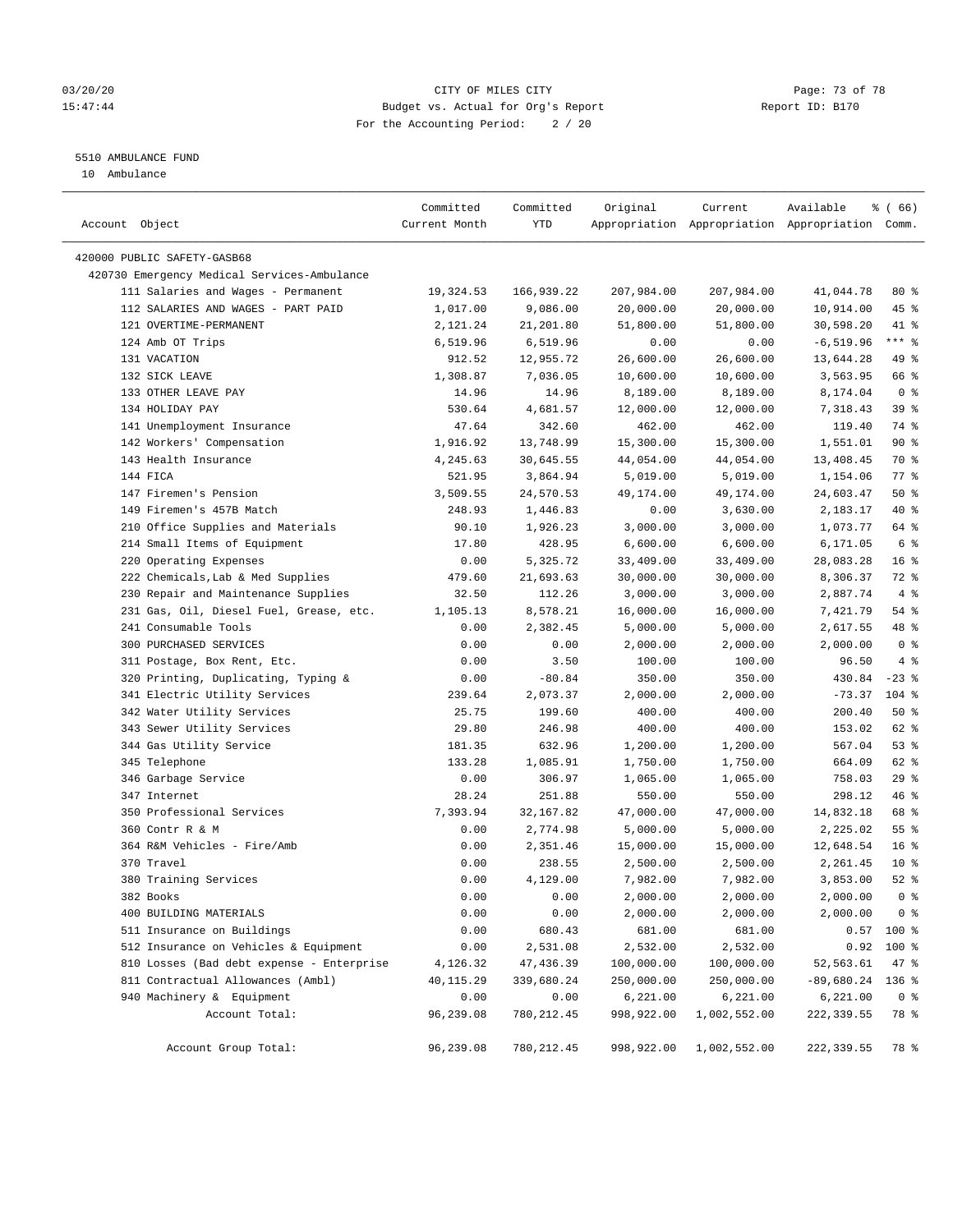### 03/20/20 Page: 74 of 78 15:47:44 Budget vs. Actual for Org's Report Report ID: B170 For the Accounting Period: 2 / 20

# 5510 AMBULANCE FUND

10 Ambulance

| Account Object                           | Committed<br>Current Month | Committed<br><b>YTD</b> | Original     | Current      | Available<br>Appropriation Appropriation Appropriation | % (66)<br>Comm. |  |
|------------------------------------------|----------------------------|-------------------------|--------------|--------------|--------------------------------------------------------|-----------------|--|
| 510000 MISCELLANEOUS                     |                            |                         |              |              |                                                        |                 |  |
| 510330 Comprehensive Liability Insurance |                            |                         |              |              |                                                        |                 |  |
| 513 Liability                            | 0.00                       | 4,930.24                | 4,931.00     | 4,931.00     | 0.76                                                   | $100*$          |  |
| Account Total:                           | 0.00                       | 4,930.24                | 4,931.00     | 4,931.00     | 0.76                                                   | $100$ %         |  |
| Account Group Total:                     | 0.00                       | 4,930.24                | 4,931.00     | 4,931.00     |                                                        | $0.76$ 100 %    |  |
| 520000 OTHER FINANCING USES              |                            |                         |              |              |                                                        |                 |  |
| 521000 Interfund Operating Transfers Out |                            |                         |              |              |                                                        |                 |  |
| 820 Transfers to Other Funds             | 2,166.00                   | 22,328.00               | 35,991.00    | 35,991.00    | 13,663.00                                              | 62 %            |  |
| Account Total:                           | 2,166.00                   | 22,328.00               | 35,991.00    | 35,991.00    | 13,663.00                                              | $62$ $%$        |  |
| Account Group Total:                     | 2,166.00                   | 22,328.00               | 35,991.00    | 35,991.00    | 13,663.00                                              | 62 %            |  |
| Organization Total:                      | 98,405.08                  | 807,470.69              | 1,039,844.00 | 1,043,474.00 | 236,003.31                                             | 77 %            |  |
|                                          |                            |                         |              |              |                                                        |                 |  |
| Fund Total:                              | 98,405.08                  | 807,470.69              | 1,039,844.00 | 1,043,474.00 | 236,003.31 77 %                                        |                 |  |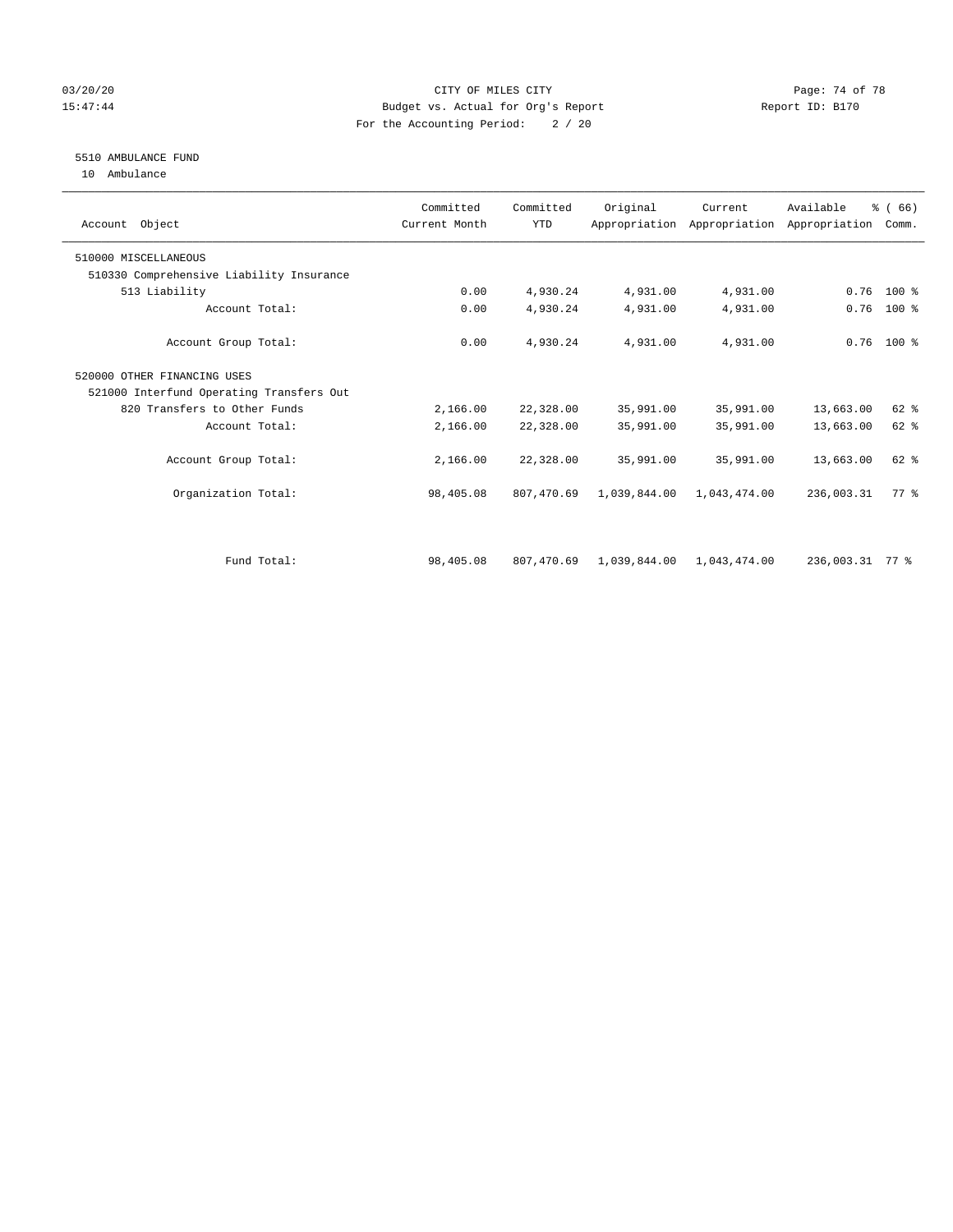### 03/20/20 Page: 75 of 78 15:47:44 Budget vs. Actual for Org's Report Report ID: B170 For the Accounting Period: 2 / 20

————————————————————————————————————————————————————————————————————————————————————————————————————————————————————————————————————

# 5610 AIRPORT OPERATING

87 Airport

| Account Object                             | Committed<br>Current Month | Committed<br>YTD | Original     | Current      | Available<br>Appropriation Appropriation Appropriation Comm. | 8 ( 66)         |
|--------------------------------------------|----------------------------|------------------|--------------|--------------|--------------------------------------------------------------|-----------------|
| 430000 Public Works-GASB68                 |                            |                  |              |              |                                                              |                 |
| 430300 Airport (87)                        |                            |                  |              |              |                                                              |                 |
| 111 Salaries and Wages - Permanent         | 7,708.27                   | 59,618.59        | 100,260.00   | 100,260.00   | 40,641.41                                                    | 59 %            |
| 121 OVERTIME-PERMANENT                     | 53.40                      | 1,361.70         | 2,800.00     | 2,800.00     | 1,438.30                                                     | 49 %            |
| 131 VACATION                               | 487.88                     | 3,851.35         | 2,100.00     | 2,100.00     | $-1,751.35$                                                  | 183 %           |
| 132 SICK LEAVE                             | 418.09                     | 1,962.74         | 1,800.00     | 1,800.00     | $-162.74$ 109 %                                              |                 |
| 133 OTHER LEAVE PAY                        | 0.00                       | 3,486.84         | 3,203.00     | 3,203.00     | $-283.84$ 109 %                                              |                 |
| 134 HOLIDAY PAY                            | 106.80                     | 460.80           | 1,600.00     | 1,600.00     | 1,139.20                                                     | 29%             |
| 141 Unemployment Insurance                 | 13.16                      | 106.66           | 168.00       | 168.00       | 61.34                                                        | 63 %            |
| 142 Workers' Compensation                  | 475.41                     | 3,846.34         | 6,154.00     | 6,154.00     | 2,307.66                                                     | 63 %            |
| 143 Health Insurance                       | 1,589.05                   | 12,712.40        | 19,073.00    | 19,073.00    | 6,360.60                                                     | 67%             |
| 144 FICA                                   | 671.26                     | 5,439.08         | 8,550.00     | 8,550.00     | 3,110.92                                                     | 64 %            |
| 145 PERS                                   | 760.75                     | 6,133.31         | 9,690.00     | 9,690.00     | 3,556.69                                                     | 63 %            |
| 196 CLOTHING ALLOTMENT                     | 0.00                       | 356.25           | 375.00       | 375.00       | 18.75                                                        | 95 <sub>8</sub> |
| 210 Office Supplies and Materials          | 60.29                      | 571.72           | 600.00       | 600.00       | 28.28                                                        | 95%             |
| 214 Small Items of Equipment               | 0.00                       | 0.00             | 250.00       | 250.00       | 250.00                                                       | 0 <sup>8</sup>  |
| 220 Operating Expenses                     | 289.64                     | 1,683.97         | 4,000.00     | 4,000.00     | 2,316.03                                                     | $42$ %          |
| 230 Repair and Maintenance Supplies        | 884.12                     | 10,499.35        | 8,000.00     | 8,000.00     | $-2,499.35$                                                  | $131*$          |
| 231 Gas, Oil, Diesel Fuel, Grease, etc.    | 43.71                      | 1,892.11         | 2,500.00     | 2,500.00     | 607.89                                                       | 76 %            |
| 237 Aviation Fuel                          | 0.00                       | 171,634.66       | 300,000.00   | 300,000.00   | 128, 365. 34                                                 | 57%             |
| 239 Tires, Tubes Etc.                      | 0.00                       | 0.00             | 2,500.00     | 2,500.00     | 2,500.00                                                     | 0 <sup>8</sup>  |
| 250 Supplies for Resale                    | 702.00                     | 1,596.87         | 1,000.00     | 1,000.00     | $-596.87$                                                    | $160*$          |
| 311 Postage, Box Rent, Etc.                | 0.00                       | 155.85           | 200.00       | 200.00       | 44.15                                                        | 78 %            |
| 319 Other Communication and Transportation | 132.45                     | 968.35           | 1,200.00     | 1,200.00     | 231.65                                                       | 81 %            |
| 330 Publicity, Subscriptions & Dues        | 0.00                       | 549.99           | 1,200.00     | 1,200.00     | 650.01                                                       | 46 %            |
| 334 Memberships, Registrations & Dues      | 0.00                       | 611.32           | 600.00       | 600.00       | $-11.32$                                                     | $102$ %         |
| 341 Electric Utility Services              | 1,099.71                   | 8,714.52         | 10,000.00    | 10,000.00    | 1,285.48                                                     | 87%             |
| 344 Gas Utility Service                    | 846.57                     | 3,268.07         | 5,000.00     | 5,000.00     | 1,731.93                                                     | 65 %            |
| 345 Telephone                              | 180.80                     | 1,360.76         | 3,000.00     | 3,000.00     | 1,639.24                                                     | 45 %            |
| 347 Internet                               | 14.60                      | 92.07            | 400.00       | 400.00       | 307.93                                                       | $23$ $%$        |
| 350 Professional Services                  | 8.33                       | 158.33           | 1,000.00     | 1,000.00     | 841.67                                                       | 16 <sup>8</sup> |
| 360 Contr R & M                            | 0.00                       | 3,656.18         | 0.00         | 0.00         | $-3,656.18$                                                  | $***$ $-$       |
| 363 R&M Vehicles/Equip/Labor-PW            | 0.00                       | 4,079.81         | 6,000.00     | 6,000.00     | 1,920.19                                                     | 68 %            |
| 367 Plumbing, Heating, Electrical          | 0.00                       | 0.00             | 1,000.00     | 1,000.00     | 1,000.00                                                     | 0 <sup>8</sup>  |
| 380 Training Services                      | 0.00                       | 0.00             | 150.00       | 150.00       | 150.00                                                       | 0 <sup>8</sup>  |
| 511 Insurance on Buildings                 | 0.00                       | 3,439.69         | 3,440.00     | 3,440.00     |                                                              | $0.31$ 100 %    |
| 512 Insurance on Vehicles & Equipment      | 0.00                       | 2,187.97         | 2,038.00     | 2,038.00     | $-149.97$ 107 %                                              |                 |
| 513 Liability                              | 0.00                       | 0.00             | 4,800.00     | 4,800.00     | 4,800.00                                                     | 0 <sup>8</sup>  |
| 925 Industrial Park Project-Airport        | 0.00                       | 2,560.00         | 180,000.00   | 180,000.00   | 177,440.00                                                   | 1 <sup>8</sup>  |
| 939 AIP-3-30-055-017-2018                  | 0.00                       | 0.00             | 418,920.00   | 418,920.00   | 418,920.00                                                   | 0 <sup>8</sup>  |
| 944 Snow Removal Environment Study         | 63,000.00                  | 106,654.00       | 0.00         | 0.00         | $-106,654.00$                                                | $***$ $_{8}$    |
| Account Total:                             | 79,546.29                  | 425,671.65       | 1,113,571.00 | 1,113,571.00 | 687,899.35                                                   | 38 %            |
| 430320 Airport - Improvements              |                            |                  |              |              |                                                              |                 |
| 360 Contr R & M                            | 0.00                       | 1,780.00         | 13,510.00    | 13,510.00    | 11,730.00                                                    | $13*$           |
| 940 Machinery & Equipment                  | 0.00                       | 0.00             | 20,000.00    | 20,000.00    | 20,000.00                                                    | 0 <sup>8</sup>  |
| Account Total:                             | 0.00                       | 1,780.00         | 33,510.00    | 33,510.00    | 31,730.00                                                    | 5 <sup>°</sup>  |
| Account Group Total:                       | 79,546.29                  | 427,451.65       | 1,147,081.00 | 1,147,081.00 | 719,629.35                                                   | 37%             |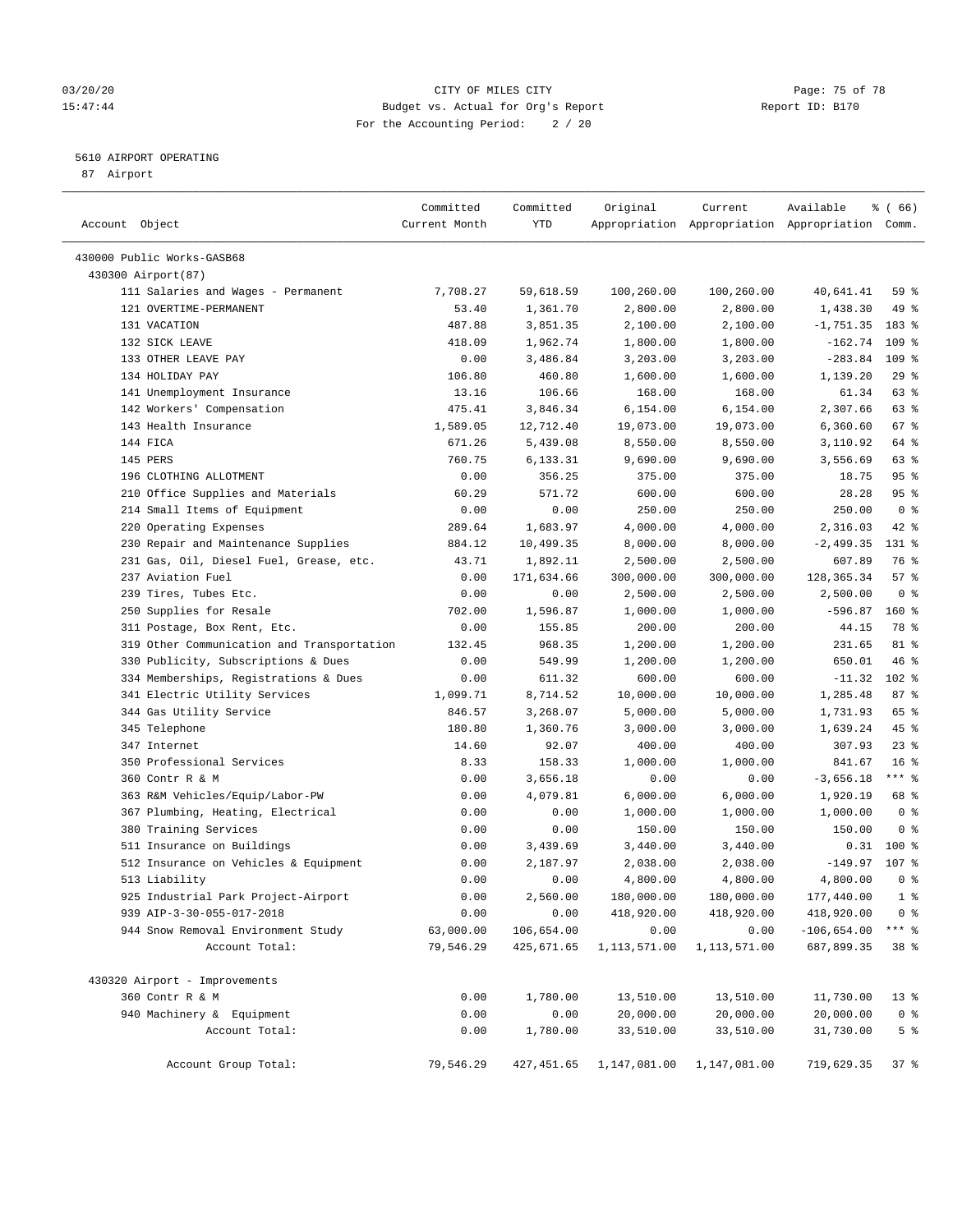### 03/20/20 Page: 76 of 78 15:47:44 Budget vs. Actual for Org's Report Report ID: B170 For the Accounting Period: 2 / 20

# 5610 AIRPORT OPERATING

87 Airport

| Account Object                           | Committed<br>Current Month | Committed<br><b>YTD</b> | Original     | Current<br>Appropriation Appropriation Appropriation | Available  | % (66)<br>Comm. |  |
|------------------------------------------|----------------------------|-------------------------|--------------|------------------------------------------------------|------------|-----------------|--|
| 490000 DEBT SERVICE                      |                            |                         |              |                                                      |            |                 |  |
| 490500 Other Debt Service Payments       |                            |                         |              |                                                      |            |                 |  |
| 648 MT Aero Principle 06-2015            | 0.00                       | 16,953.00               | 16,953.00    | 16,953.00                                            | 0.00       | $100*$          |  |
| 649 MT Aero Interest06-2015              | 0.00                       | 1,652.90                | 1,653.00     | 1,653.00                                             | 0.10       | $100$ %         |  |
| Account Total:                           | 0.00                       | 18,605.90               | 18,606.00    | 18,606.00                                            | 0.10       | $100$ %         |  |
| Account Group Total:                     | 0.00                       | 18,605.90               | 18,606.00    | 18,606.00                                            |            | $0.10$ 100 %    |  |
| 520000 OTHER FINANCING USES              |                            |                         |              |                                                      |            |                 |  |
| 521000 Interfund Operating Transfers Out |                            |                         |              |                                                      |            |                 |  |
| 820 Transfers to Other Funds             | 1,683.00                   | 13,464.00               | 20,191.00    | 20,191.00                                            | 6,727.00   | 67%             |  |
| Account Total:                           | 1,683.00                   | 13,464.00               | 20,191.00    | 20,191.00                                            | 6,727.00   | 67 <sup>8</sup> |  |
| Account Group Total:                     | 1,683.00                   | 13,464.00               | 20,191.00    | 20,191.00                                            | 6,727.00   | 67%             |  |
| Organization Total:                      | 81,229.29                  | 459,521.55              | 1,185,878.00 | 1,185,878.00                                         | 726,356.45 | $39*$           |  |
|                                          |                            |                         |              |                                                      |            |                 |  |
| Fund Total:                              | 81,229.29                  | 459,521.55              | 1,185,878.00 | 1,185,878.00                                         | 726,356.45 | 39 %            |  |